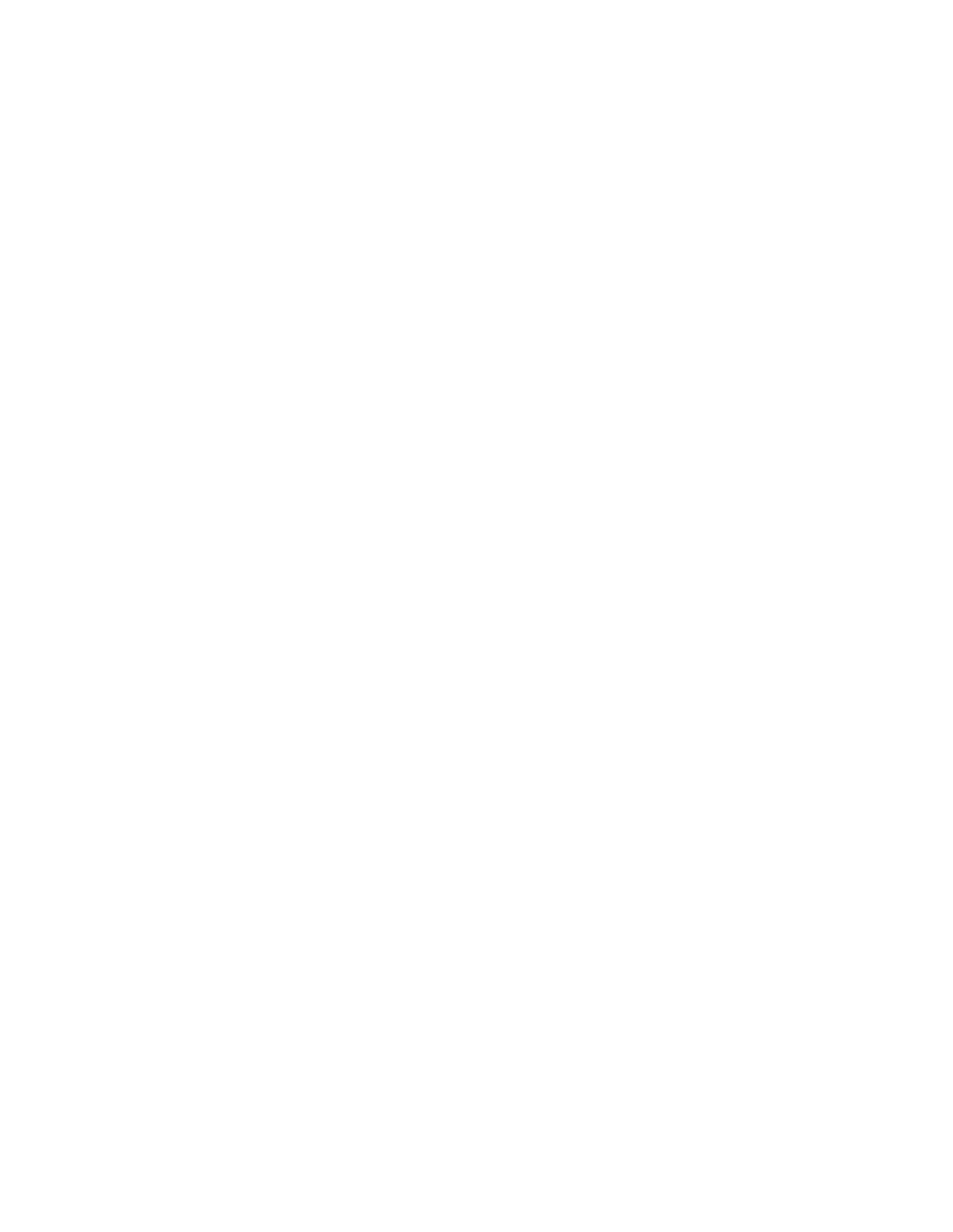# **How Academic Libraries Help Faculty Teach and Students Learn**

**The 2005 Colorado Academic Library Impact Study** 

February 2006

by **Don Dickenson** 





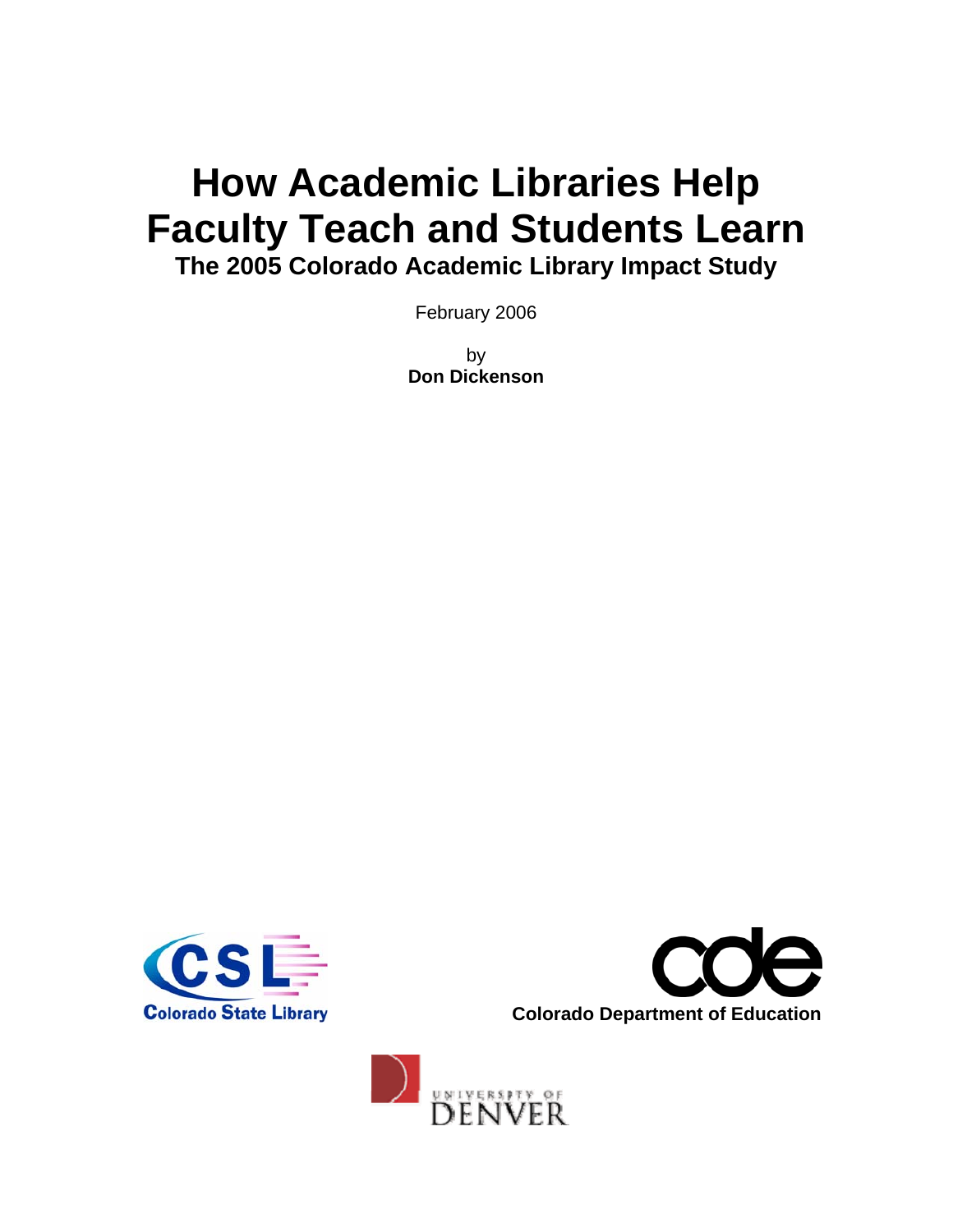For more information about this report, contact:



**Library Research Service 201 East Colfax Avenue, Suite 309 Denver, CO 80203-1799 303.866.6900 Web site: www.LRS.org** 

Keith Curry Lance, Director Lance K@cde.state.co.us

Nicolle Steffen, Associate Director Steffen\_N@cde.state.co.us

The Library Research Service is a unit of the Colorado State Library, Colorado Department of Education, that is operated in partnership with the Library and Information Science Program, College of Education, University of Denver.

This study was commissioned by the Colorado Academic Library Consortium and funded through the Library Services and Technology Act (LSTA) by the Colorado State Library, Colorado Department of Education.

For copies of this and other LRS publications, contact the Library Research Service at 303-866-6900 or one of the staff above via e-mail. It is also available in .pdf format at http://www.LRS.org.

#### **Colorado State Board of Education**

Pamela Jo Suckla, Chairman—3rd Congressional District Jared Polis, Vice Chairman—Member-at-Large Randy DeHoff—6th Congressional District Evie Hudak—2nd Congressional District Peggy Littleton—5th Congressional District Karen Middleton—7th Congressional District D. Rico Munn—1st Congressional District Bob Schaffer—4th Congressional District **William J. Moloney, Commissioner Eugene Hainer, Director of the Colorado State Library, State Librarian**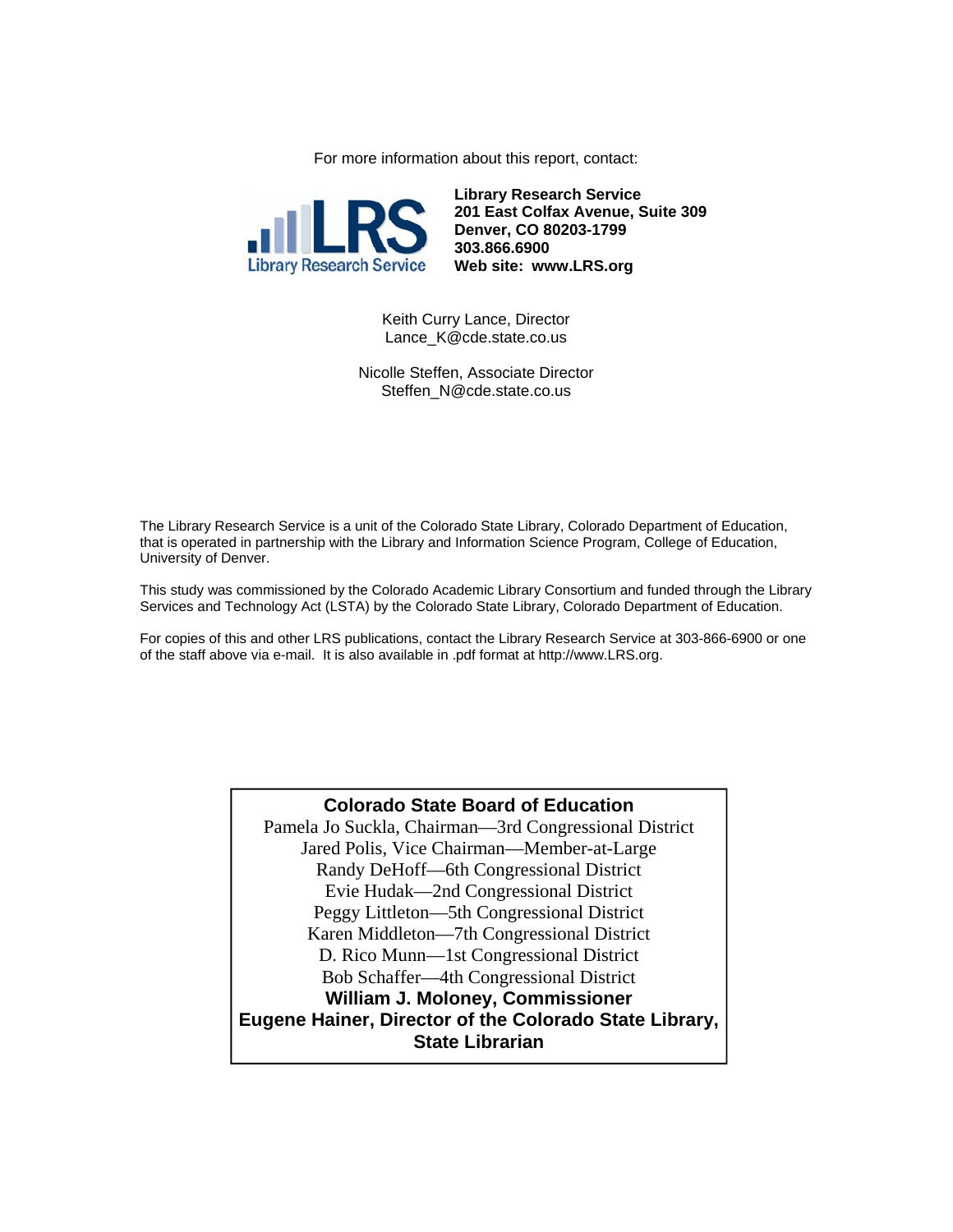# **Table of Contents**

| <b>Acknowledgments</b>                          | ii.            |  |  |  |  |  |  |
|-------------------------------------------------|----------------|--|--|--|--|--|--|
| <b>Executive Summary</b>                        | iii            |  |  |  |  |  |  |
| <b>Introduction and Methodology</b>             |                |  |  |  |  |  |  |
| <b>Undergraduate Students Survey Results</b>    |                |  |  |  |  |  |  |
| Background Information                          | $\overline{2}$ |  |  |  |  |  |  |
| Usage                                           | 3              |  |  |  |  |  |  |
| Outcomes                                        | 18             |  |  |  |  |  |  |
| <b>Faculty Survey Results</b>                   |                |  |  |  |  |  |  |
| Background Information                          | 29             |  |  |  |  |  |  |
| Usage                                           | 29             |  |  |  |  |  |  |
| Outcomes                                        | 57             |  |  |  |  |  |  |
| <b>Additional Findings</b>                      | 68             |  |  |  |  |  |  |
| <b>Conclusion</b>                               | 71             |  |  |  |  |  |  |
| <b>Appendices</b>                               | 77             |  |  |  |  |  |  |
| Appendix A: Undergraduate Student Questionnaire | 77             |  |  |  |  |  |  |
| Appendix B: Faculty Questionnaire               | 82             |  |  |  |  |  |  |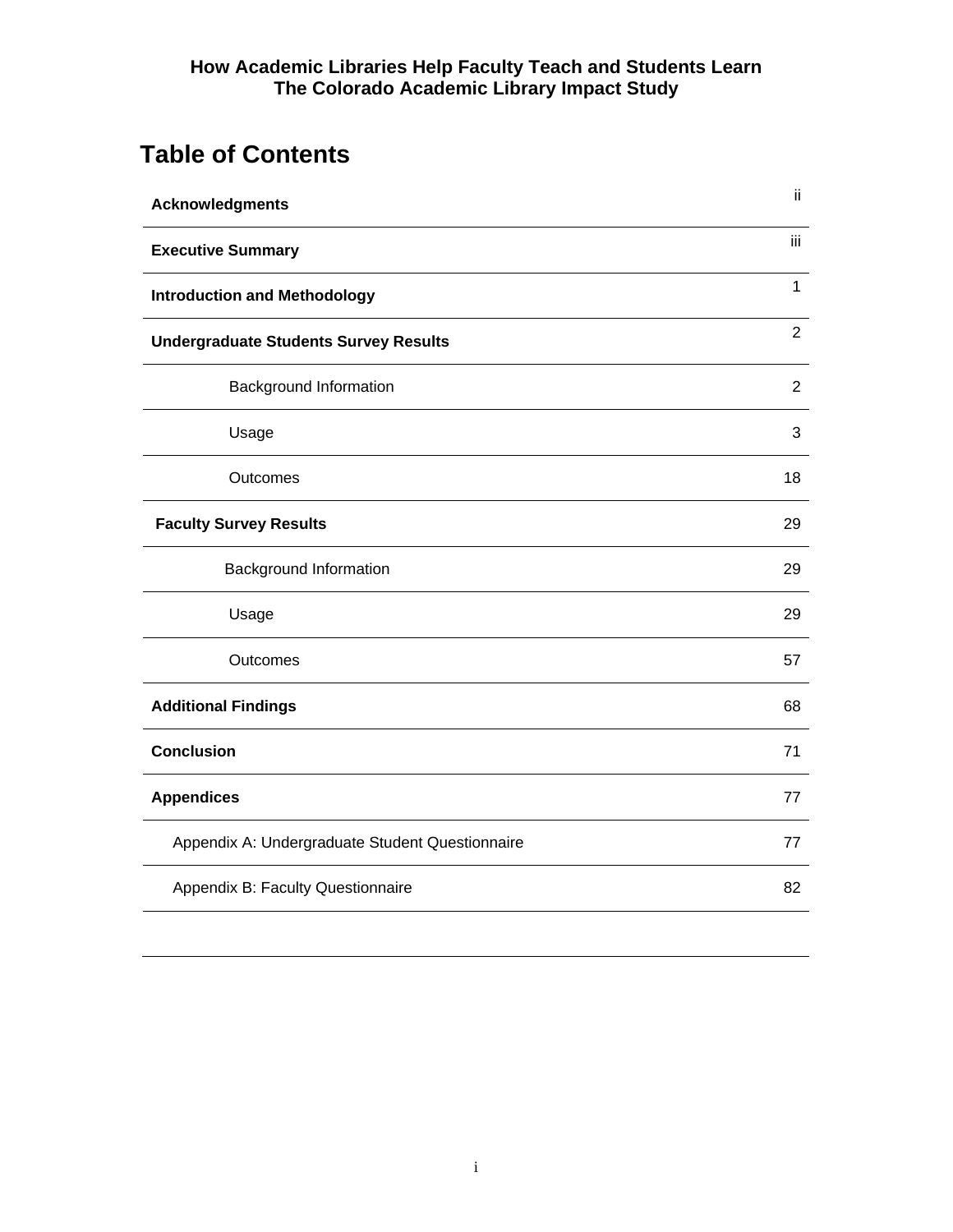# **Acknowledgements**

The 2005 Colorado Academic Library Impact Study (ALIS) would not have been possible without the voluntary participation of the undergraduate students and faculty of the nine participating Colorado colleges and universities.

In order to gain clear perspectives concerning usage and outcomes in Colorado's academic libraries, it was first necessary to identify pertinent issues, to refine the scope of the study, and to develop the survey questionnaires. In addition, a survey administrator from each participating institution took responsibility for promoting the study, delivering the survey questionnaires to faculty and undergraduate students (usually via electronic mailing lists), and encouraging high response rates. The following individuals contributed their time, energy, and ideas to the development and implementation of the Academic Library Impact Study:

#### **Members of the Statistics Committee of the Colorado Academic Library Consortium (study advisory committee)**

- Beth Avery, Western State College
- Sue Byerly, University of Colorado at Colorado Springs
- Carol Dickerson, Colorado College
- George Jaramillo, Colorado State University
- Leslie Manning, University of Colorado at Colorado Springs
- Pat Nelson, University of Colorado at Denver and Health Sciences Center
- Roger Stelk, Front Range Community College

## **Others who administered the surveys at participating institutions**

Julie Stetson, Pikes Peak Community College Tom Tyler, University of Denver Patricia Andersen, Colorado School of Mines Dianne Machado, Adams State College

The author also wishes to express his sincere gratitude to Keith Curry Lance, Director of the Library Research Service, for his assistance and guidance during all phases of this project.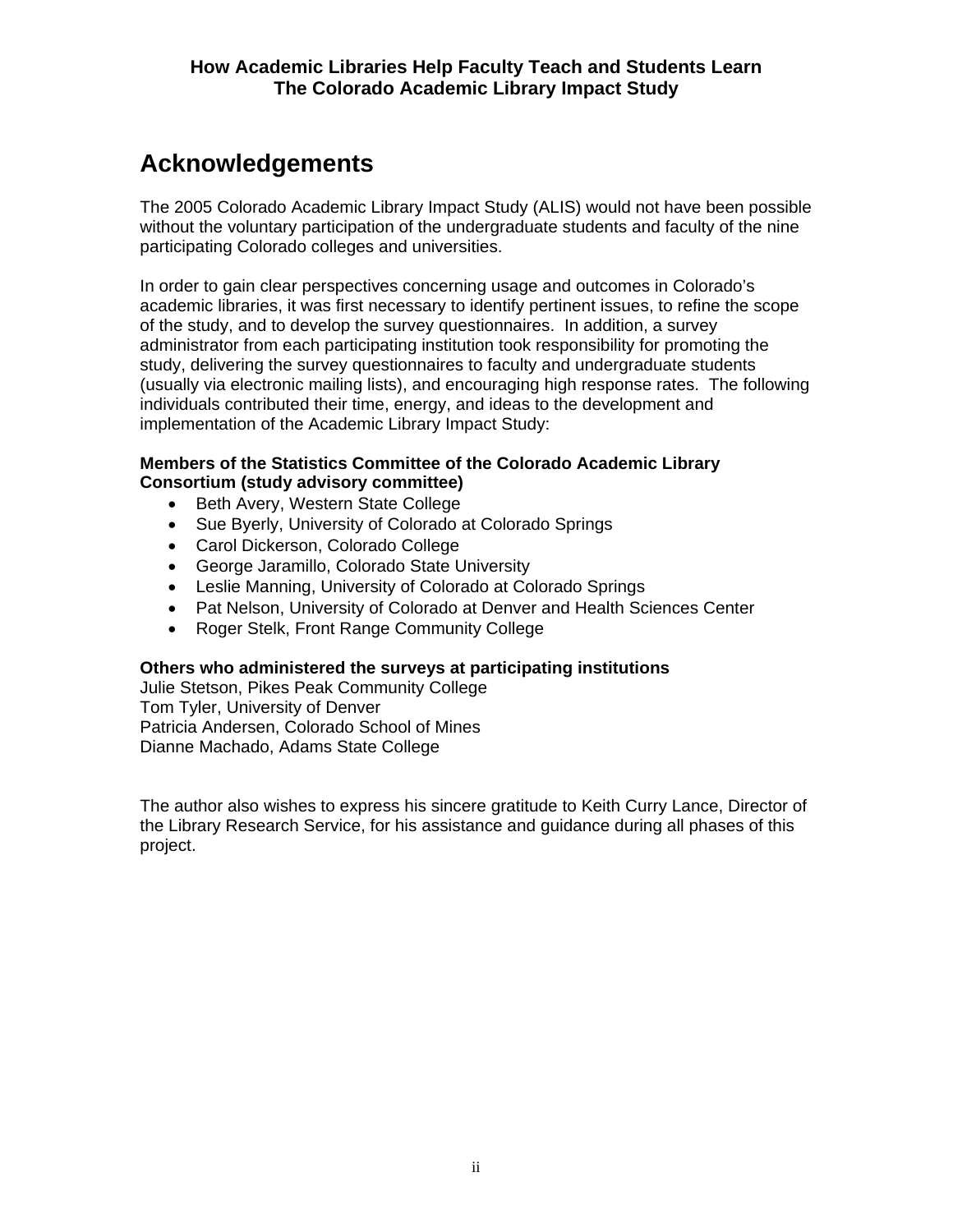# **Executive Summary**

From March to May 2005, a study concerning academic library usage and outcomes was conducted by the Library Research Service in association with the Colorado Academic Library Consortium. The primary objectives of the study were to gain a greater understanding of how academic libraries help students learn, and to assess how libraries assist instructors in their teaching and research activities. Nine Colorado institutions administered two online questionnaires—one to undergraduate students and another to faculty members who teach undergraduate courses. Overall, 3,222 individuals responded to the student survey, while 395 instructors answered the faculty survey.

# **Key Findings from the Undergraduate Student Survey**

Undergraduates surveyed reported that they spend roughly equal amounts of time **accessing library resources remotely and at the library**. Overall students estimated that:

- 53 percent of their time accessing library information resources was spent at the library, while
- 47 percent of this time was spent utilizing remote library access.

Estimated percentages, however, were highly variable between different institutions.

The **four most important reasons** cited by students for using their college or university library were:

- quiet space for study,
- availability of computers and other electronic resources,
- availability of specific materials, and
- convenient location.

Each of these four reasons was cited by at least 50 percent of student respondents.

The **most utilized library services** among surveyed undergraduates were:

- computer access,
- electronic database/article access,
- traditional printed resources, and
- meeting/study space.

Each of these services was used within the preceding 12 months by at least 70 percent of students responding to the survey.

Undergraduates **learn about using library information resources** in a variety of ways.

- Nearly three-quarters of students reported that they learned primarily from other students and from personal experience.
- Nearly half received instruction from faculty regarding library resources.
- Onsite help from library staff and library instruction integrated into other courses were also common ways that undergraduates learned about using resources, each being cited by more than two of every five students surveyed.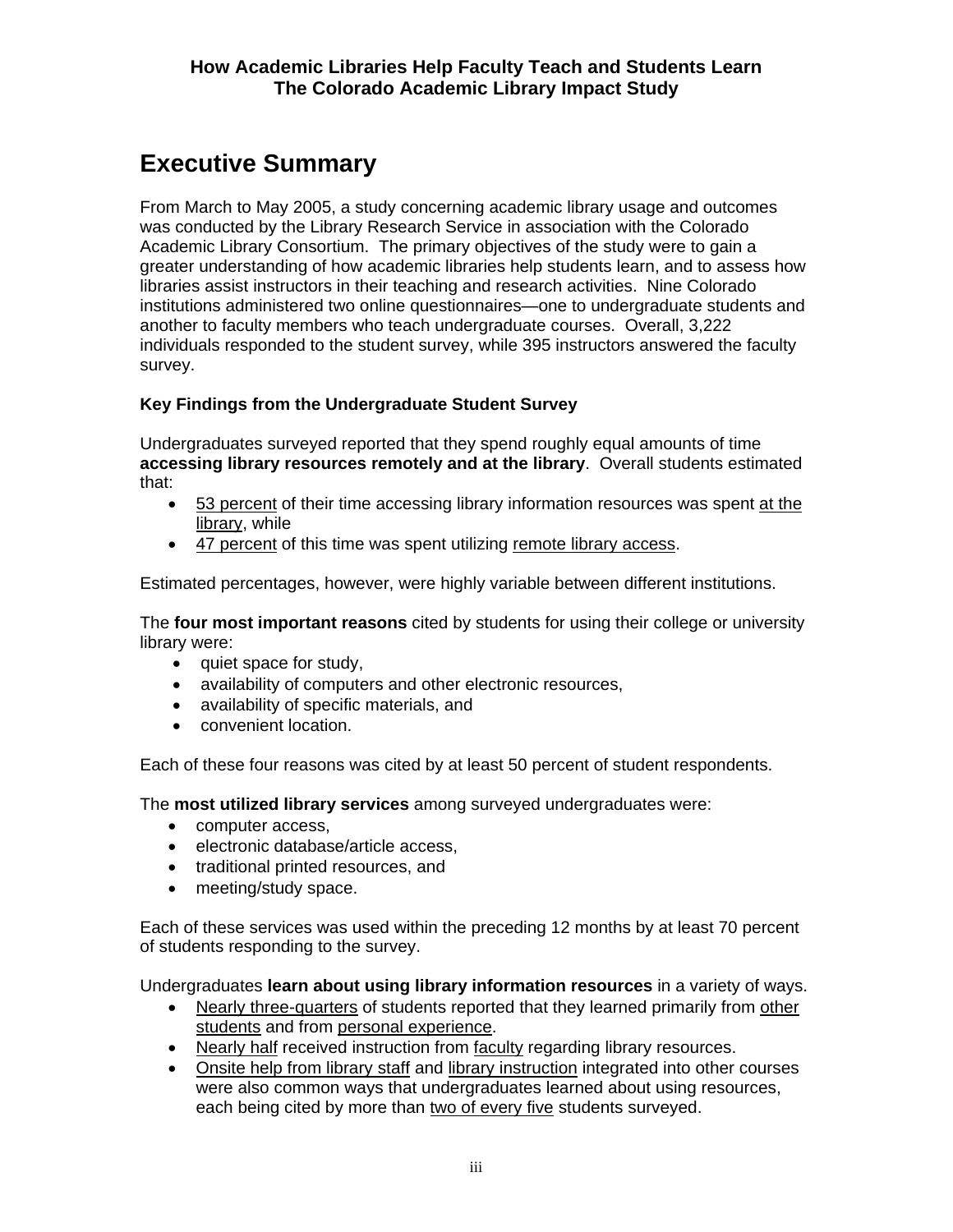Most undergraduates reported **success at finding needed resources** at their institution's library.

- Nearly nine of ten students surveyed felt that they were usually able to find the books they need at their institution's library.
- A similar percentage conveyed that needed print periodicals could usually be found at their school's library.
- More than nine of ten undergraduates reported that they could usually access needed electronic resources through their library

More than half (58%) said that they could usually find needed materials at other public, college, or university libraries.

Undergraduates use **library websites** in a variety of ways.

- Four out of five responding undergraduate students use their institution's library website to search the library's home catalog.
- Searching online databases for journal articles was reported by two of every three students.
- Nearly half of those surveyed used their library's site to learn about library hours, locations, and services.

Students were most likely to be **helped by library staff** in two ways:

- Two-thirds of surveyed undergraduates indicated that their library's staff had helped them to find books, journal articles, and Web resources.
- Nearly half reported that staff had provided assistance in the use of online or electronic resources.

## **Key Findings from the Faculty Survey**

**Bibliographic instruction and information literacy** appeared to be important to surveyed faculty. A majority of surveyed faculty indicated that, at least some of the time, they include bibliographic instruction or information literacy sessions in their undergraduate courses, and more than a quarter said that they did so frequently.

**Placing print materials on reserve** was a popular practice among faculty respondents. Over half indicated that they have frequently or sometimes utilized traditional (e.g. print) reserve services at their institution's library.

Nearly two of five faculty said that they have frequently or sometimes used **electronic reserve services** through their college or university library. However, over half of faculty respondents indicated that they rarely or never provide **links to electronic databases and other electronic resources** available from their institution's library when preparing course web pages. More than one-third said that they never provide such links.

A great majority of surveyed college and university instructors reported that, at least some of the time, they **recommend print resources** available at their institution's library to their students. For five of the nine participating institutions, print resources were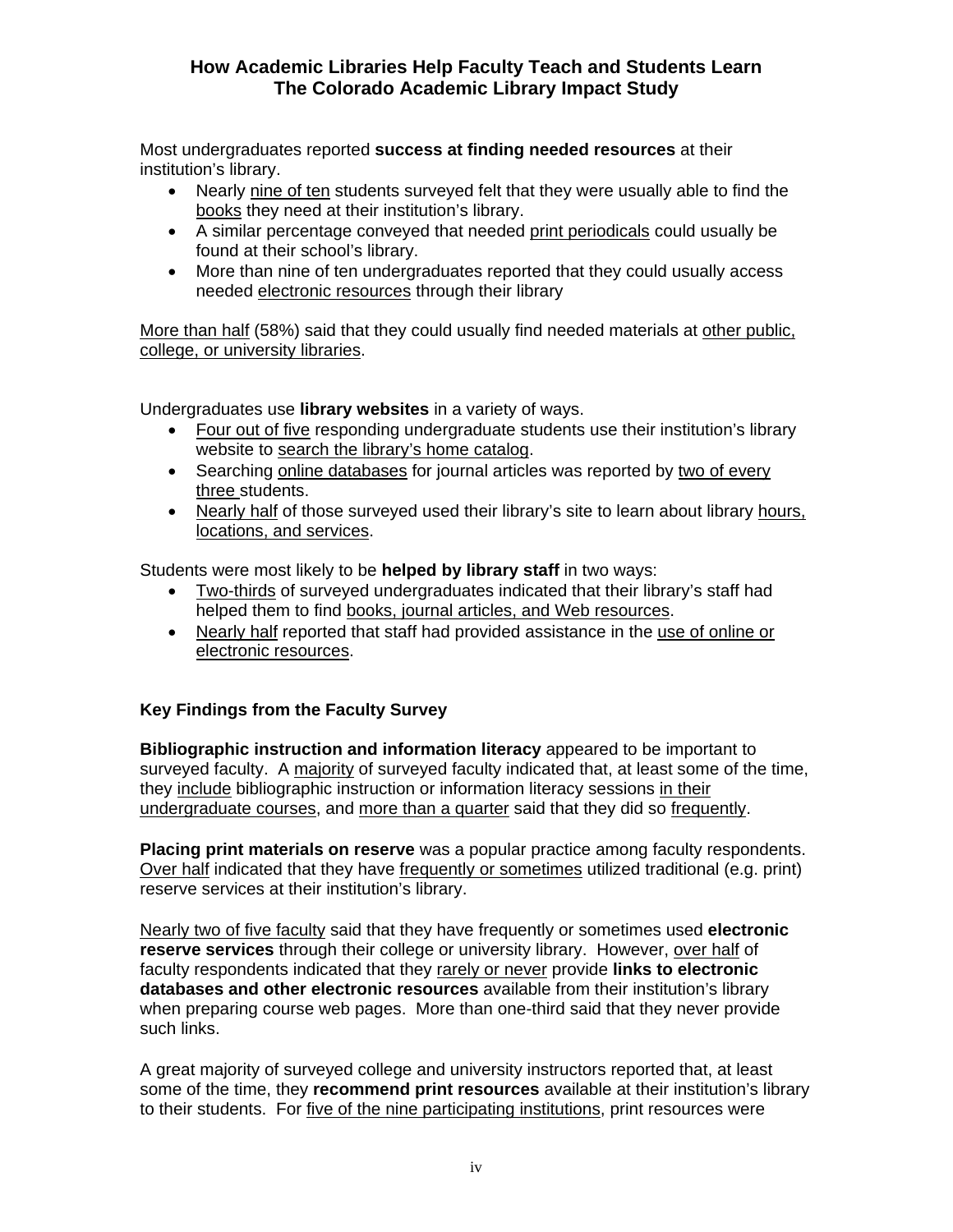recommended either sometimes or frequently by over 90 percent of respondents. More than half of responding faculty indicated that they frequently recommend print resources.

Figures for **recommending electronic resources** were somewhat lower than for print materials, but still impressive. More than four of five faculty respondents said that they direct their students to electronic resources or databases at least some of the time.

More than half of surveyed faculty reported that they **suggest titles** to be purchased for their institution's library frequently or sometimes.

When asked to indicate **how diminishing library resources** had negatively **impacted** their ability to fulfill their **teaching or research** objectives, the cancellation of journals was by far the most frequently mentioned consequence, with more than two of five citing this as a negative impact.

The results of the survey suggest that college and university faculty take **greater advantage of remote library access** than do their undergraduate students. When asked to estimate the proportion of time spent accessing library resources remotely and at the library, faculty respondents reported accessing library resources remotely 71 percent of the time (as compared to 47 percent for surveyed undergraduates).

The survey results suggest that **searching library catalogs** other than their own home catalog is a common practice among faculty.

- More than three-quarters of faculty surveyed indicated that they perform such searches by utilizing links from their library's website.
- More than two of five responding faculty reporting that they did so frequently.

Despite the continuing integration of electronic resources into scholarly pursuits, **print**  publications remain the **most frequently utilized type of information resource** among faculty members.

- When asked to designate which library services and resources they had used during the preceding 12 months, the most popular response was print resources, chosen by nearly nine of ten faculty surveyed.
- Cited by more than four out of five respondents, **electronic databases and article index usage** among instructors was very high, as well.
- Employment of **interlibrary loan or the Prospector system** was also popular, with over three of five respondents indicating that they used these means of resource sharing.
- Use of this service, however, varied among faculty by institutions. More than 75 percent of faculty at five institutions, but less than 60 percent of faculty at the remaining four institutions reported using resource sharing services.
- **Access to electronic journals** was also cited by over three of five respondents. Faculty use of e-journals also varied by institution.

Like their students, faculty members most often used their **library's Website** to **search their library's home catalog**, with more than four out of five choosing this response. The practice of **searching for journal articles using online databases** was the second most popular usage of college/university websites, cited by more than seven out of ten faculty members. More than three of five used their library's site for **searching catalogs**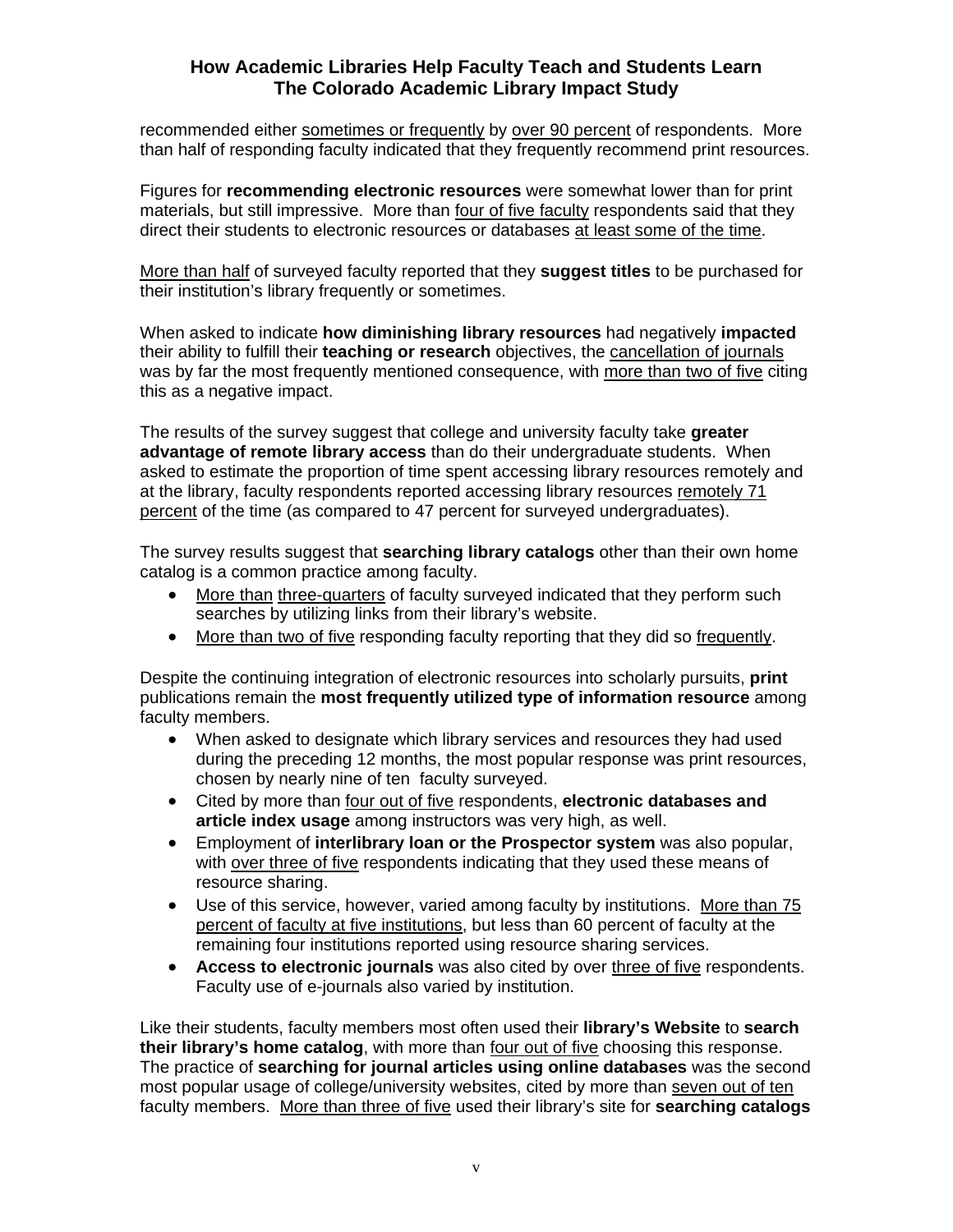**of other institutions**, while more than half had used their library's site to **request interlibrary loans**.

Surveyed college and university faculty appeared to be satisfied with their **ability to find appropriate information resources at their own libraries** as well as at the libraries of other institutions.

- Nearly two-thirds of responding faculty agreed or strongly agreed with the statement, "I usually find the **books** I need at my institution's library."
- Over half agreed or strongly agreed with the statement, "I usually find the **print periodicals and journals** I need at my institution's library," although there was considerable variation between institutions.

Surveyed faculty generally seemed to be extremely confident about their **ability to access electronic resources** through their libraries.

- More than four out of five respondents felt that they could usually access needed electronic resources through their institution's library.
- In addition, nearly three of four faculty participants expressed confidence at being able to locate resources at other institutions.

Faculty participants were asked to identify ways in which their library had **supported the development of their instructional plans** for the courses they teach.

- More than three out of five instructors indicated that **access to subject databases and indexes** had positively impacted their instructional objectives.
- More than half of surveyed faculty also indicated that their library had supported their instructional plans by:
	- o providing access to materials for inclusion in **lectures and reading assignments**,
	- o providing access to materials contributing to the **conceptual framework of courses**, and
	- o **purchasing pertinent print and electronic materials**.

Participating faculty were asked **how their libraries had supported their teaching objectives**.

- More than three out of five surveyed faculty felt that the library had **assisted students in finding appropriate information** for assignments and projects.
- A majority of these respondents indicated that their library had provided students with access to **specific course materials** (e.g. traditional and electronic reserves).
- Nearly half indicated that their libraries had supported their teaching objectives by **providing students with skills** to refine their research papers, projects, and presentations.
- A similar proportion felt that their instructional goals had been supported by **library instruction**.

When faculty members were asked how they had **utilized library facilities**, two-thirds indicated that the library had provided facilities for them to research independently. Nearly one-third reported utilizing library computer and digital technology facilities.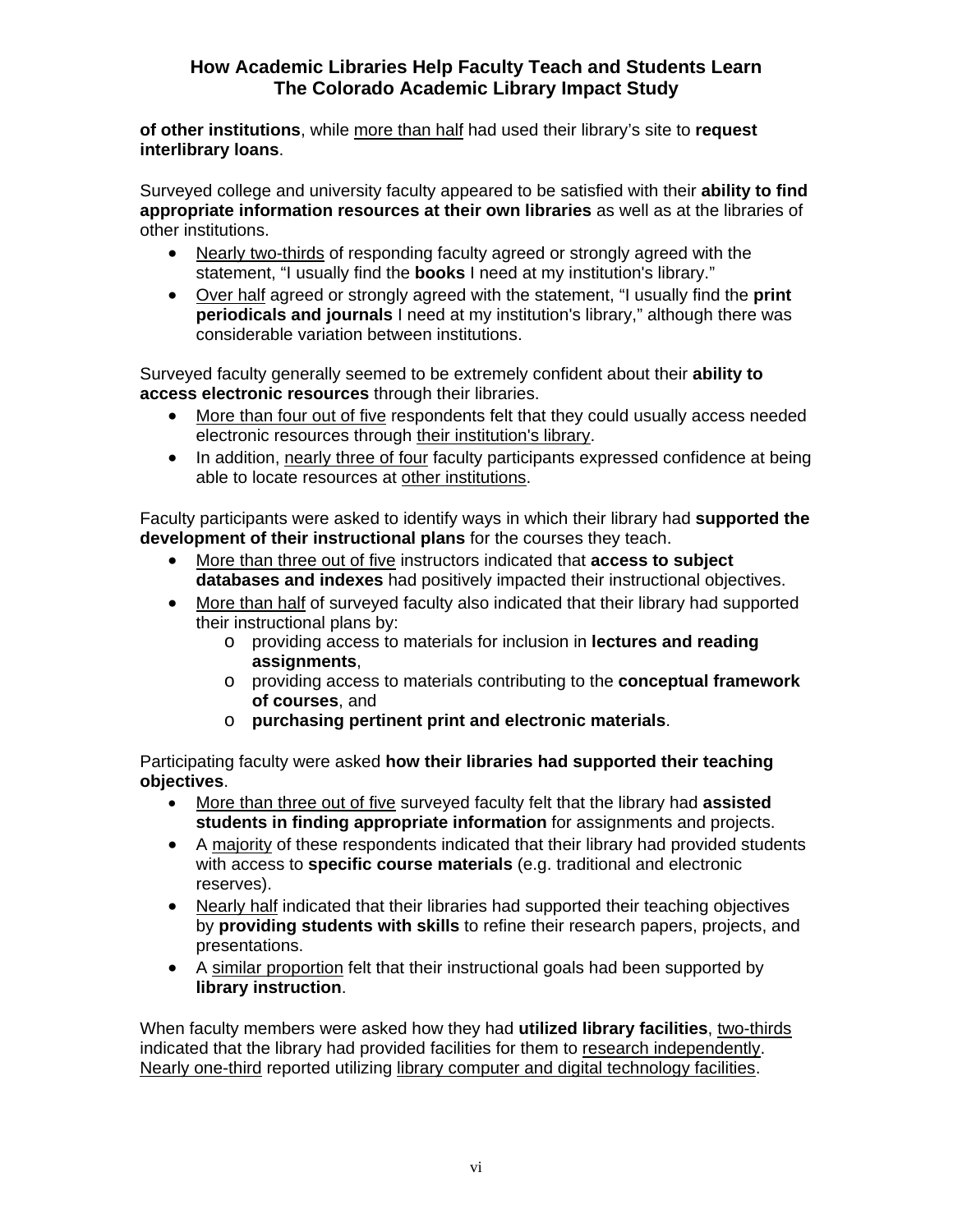#### **Noteworthy Differences between Student and Faculty Findings**

Analysis of responses from undergraduates and faculty revealed some interesting differences in library usage patterns and perceptions between these two user groups. For example, while access to electronic databases and article indexes and print resources were very popular with both groups of respondents, **interlibrary loans** were considerably more utilized by faculty (62%) than by undergraduates (23%).

More than three of four responding students reported using their institution's library for **computer access**, making this the most utilized library resource among undergraduates. Less than half of faculty respondents, however, reported that they used library computers.

Seven of ten student respondents reported using **library meeting and study space** during the past year. Less than a quarter of faculty said that they had used meeting and research space in their library during this time.

When accessing library resources remotely via their **library websites**, undergraduates and faculty generally reported utilizing **many of the same services**:

- searching the home catalog,
- searching databases for articles, and
- learning about library hours of operation.

One striking difference in remote library usage between students and faculty, however, was observed concerning **searches of other institutions' catalogs**.

- More than three of five faculty members used their library website to search other library catalogs.
- Less than two of five undergraduates reported using their library websites in this way.

Undergraduates and faculty reported substantial differences in their respective abilities to **find needed books and periodicals at their own institution's library**.

- While nearly nine out of ten students agreed that they usually could find needed books at their library, just under two-thirds of faculty respondents reported that they regularly found needed materials at their institution.
- A similar percentage of undergraduates said that they usually were able to find needed **print periodicals at their library**, while just over half of their instructors felt this way.

There also appears to be a difference in perception between students and faculty concerning the **degree to which students are assisted by library staff with research projects**. When students were asked how the library staff had helped them,

- Two out of three undergraduates said that library personnel had helped them find books, articles, and Web resources, and nearly half indicated that they had received assistance in using online resources.
- However, only one in eight students reported that library staff had helped them define or refine research questions, and one in ten said that they received assistance in choosing or refining a topic for a paper.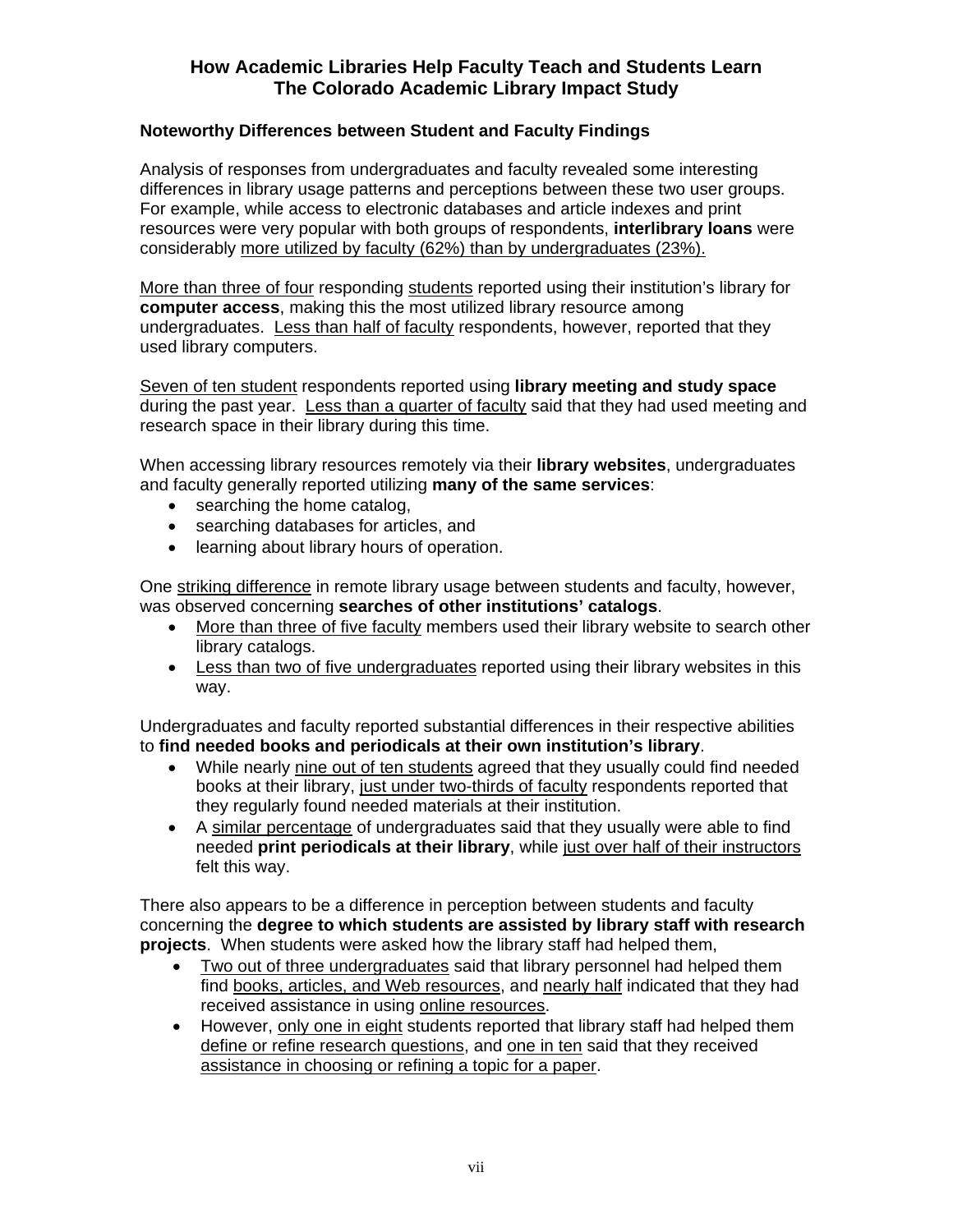• By contrast, nearly half of surveyed faculty reported that the library had supported their teaching objectives by providing students with skills to refine their research papers, projects, and presentations.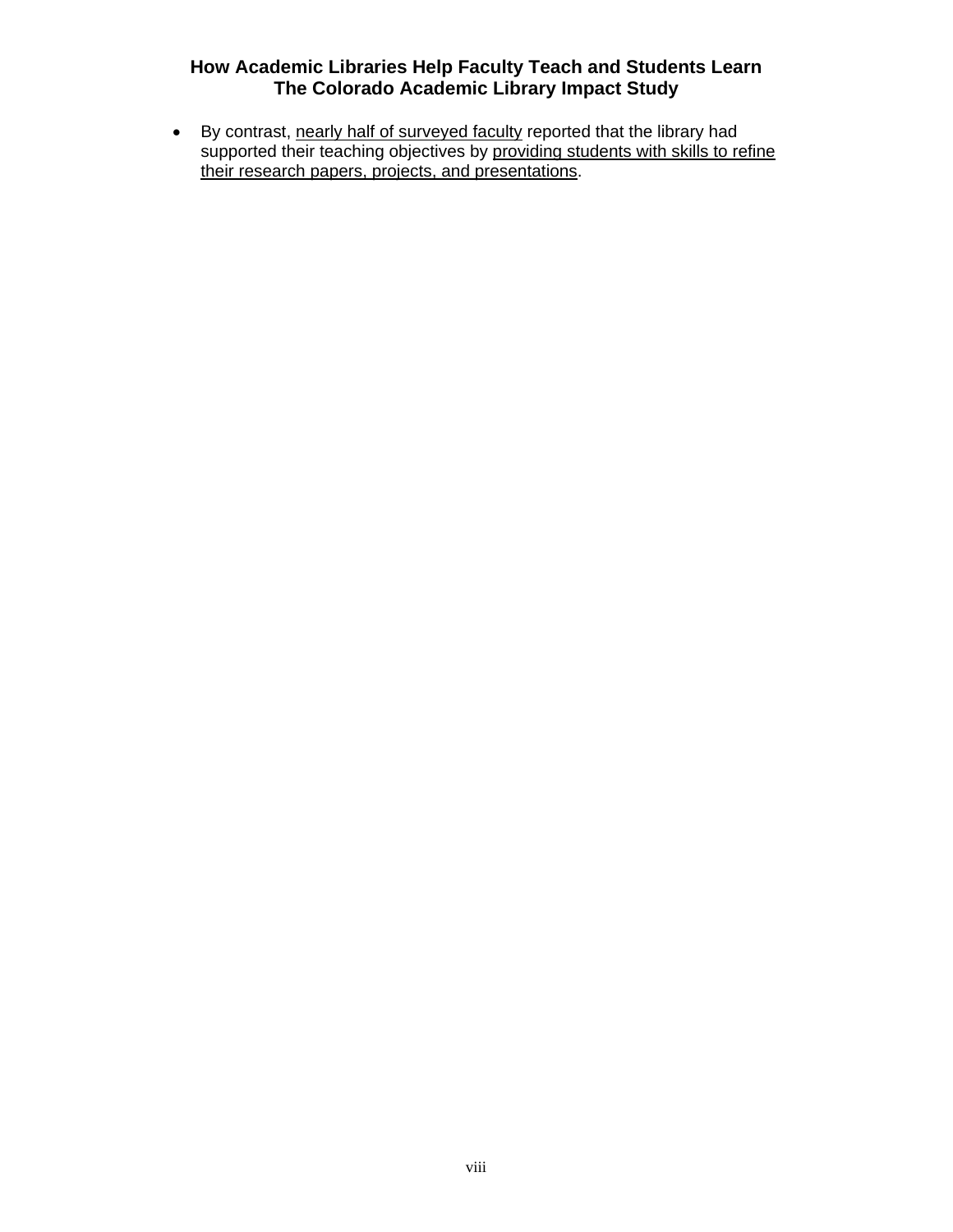# **Introduction and Methodology**

Amid profound changes in the information environment and—in the public sector severe budget cuts, Colorado's college and university libraries continue to modify their services and resources in order to meet the informational needs of students and faculty. Because the needs of academic library users have changed significantly in recent years, there is little current evidence about how students and faculty utilize library resources and how library services benefit those groups.

The study was conceived with two primary objectives: to gain a greater understanding of how academic libraries help students learn, and to assess how libraries assist instructors in their teaching and research activities. Because of these specific project objectives, it was decided that only undergraduate students and faculty who teach undergraduate courses would be surveyed.

While it was not feasible to include all of Colorado's institutions of higher education, a conscious effort was made to include state universities, state colleges, community colleges, and at least one private, non-profit institution. The following nine institutions participated:

- Adams State College
- Colorado School of Mines
- Colorado State University
- Front Range Community College
- Pikes Peak Community College
- University of Colorado at Colorado Springs
- University of Colorado at Denver and Health Sciences Center
- University of Denver
- Western State College

In an effort to develop a clear picture of usage patterns and outcomes among primary user groups of academic libraries, this study was developed and implemented by the Library Research Service in association with the Colorado Academic Library Consortium and with the support of the Colorado State Library.

Two separate online surveys were developed for undergraduate students and faculty, respectively. The undergraduate student survey (see Appendix A) consisted of four questions about library usage, six questions concerning outcomes and twelve background information questions. The faculty survey (see Appendix B) was composed of twelve questions about library usage, seven questions concerning outcomes, and five background information questions.

Survey administrators from each participating institution agreed to send a message (or a series of messages) publicizing the study to appropriate student and faculty e-mail lists. Bookmarks publicizing the study were also designed and delivered to participating institutions for distribution at each school's library. Incentives for participation were included in each announcement. By responding to the survey and completing a separate questionnaire with contact information, all undergraduate and faculty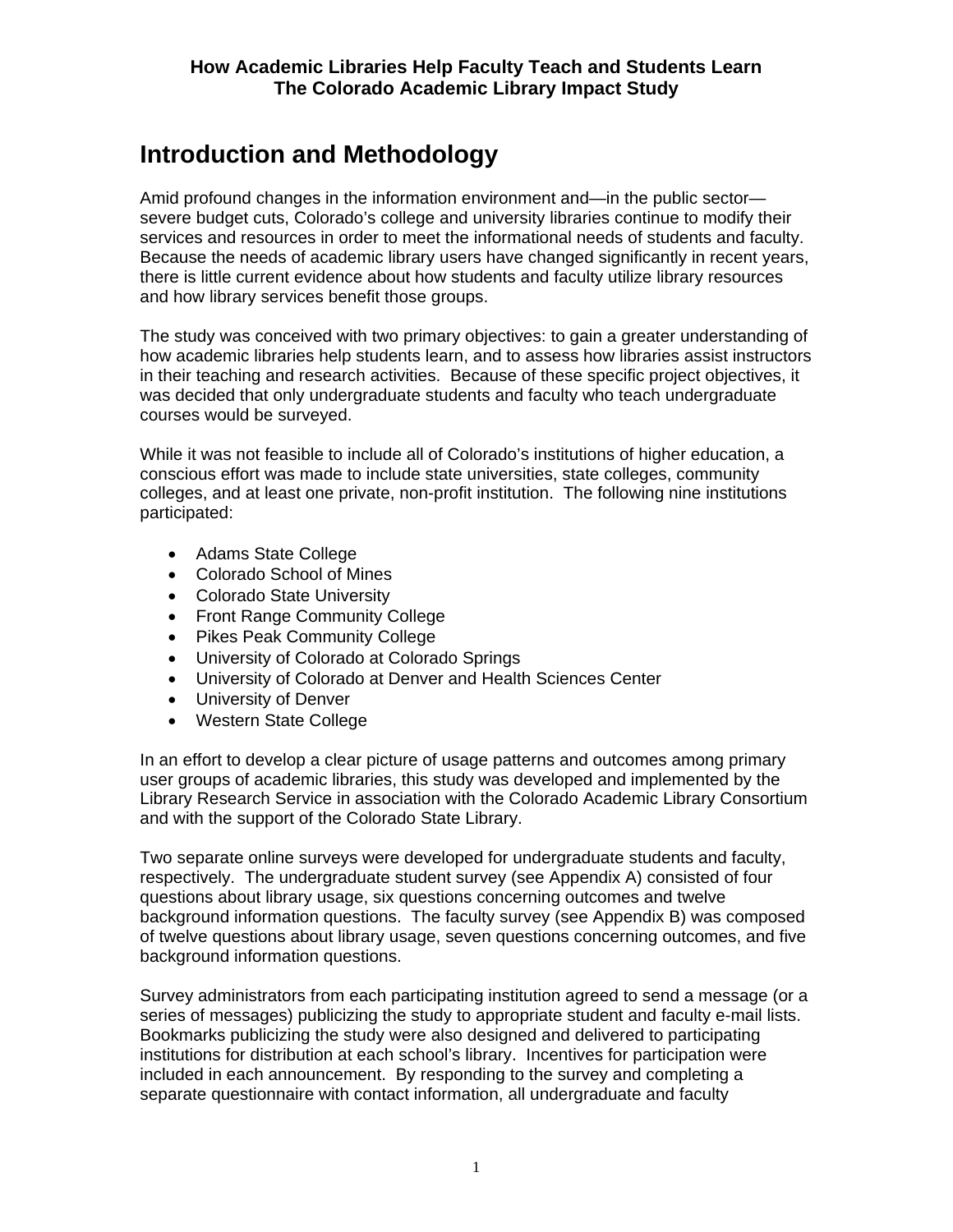participants became eligible to win either an Apple iPod Shuffle or a gift certificate from Amazon.com. Providing a separate form for participation in the prize drawing ensured that survey responses could not be linked to individual participants. Potential participants were informed of the voluntary nature of the study, and were advised that the anonymity of their responses would be maintained.

The survey was first administered in March 2005 and continued through May 2005. The samples for the study were self-selected. Overall, 3,222 students responded to the undergraduate survey, while 395 instructors answered the faculty questionnaire.

Participating institutions included four state universities, two state colleges, two community colleges, and one private university. Responses by survey and by institution are listed below in Table 1.

| <b>Institution</b>                   | <b>Students</b> | % of Total | <b>Faculty</b> | % of Total |
|--------------------------------------|-----------------|------------|----------------|------------|
| <b>Adams State College</b>           | 152             | 5%         | 20             | 5%         |
| <b>Colorado School of Mines</b>      | 256             | 8%         | 33             | 9%         |
| <b>Colorado State University</b>     | 322             | 10%        | 51             | 14%        |
| University of Denver                 | 350             | 11%        | 78             | 20%        |
| <b>Front Range Community College</b> | 120             | 4%         | 17             | 5%         |
| <b>Pikes Peak Community College</b>  | 437             | 14%        | 78             | 20%        |
| University of Colorado at Colorado   |                 |            |                |            |
| Springs                              | 1,353           | 42%        | 46             | 12%        |
| University of Colorado at Denver     |                 |            |                |            |
| and Health Sciences Center           | 108             | 3%         | 25             | 7%         |
| <b>Western State College</b>         | 124             | 4%         | 34             | 9%         |

#### **Table 1: Participation by Institution**

Note: Percentages may total over 100% as some respondents may have indicated that they study or teach at more than one institution.

# **Undergraduate Student Survey Results**

## **Background Information**

Despite changes in the academic landscape geared to the needs of "non-traditional" students and lifelong learners, survey participants were primarily of a "traditional" college age group. Nearly two-thirds (65%) were aged 22 or younger, and nine out of ten (90%) were 35 or younger. The median age of respondents was 21.

Virtually all students surveyed (99%) attended at least some of their classes on-campus, while only seven percent reported having utilized a distance learning program. Four out of every five respondents (80%) lived off-campus.

Almost nine out of ten undergraduate respondents (88%) were full-time students. The same proportion of these students (88%) went to a public high school for at least a portion of their high school/secondary studies, while one of ten (10%) attended private or parochial school during grades 10-12. Three percent reported being home-schooled at some point during those grades, and an additional two percent earned GEDs. Over twothirds of respondents (69%) received their high school/secondary education in Colorado.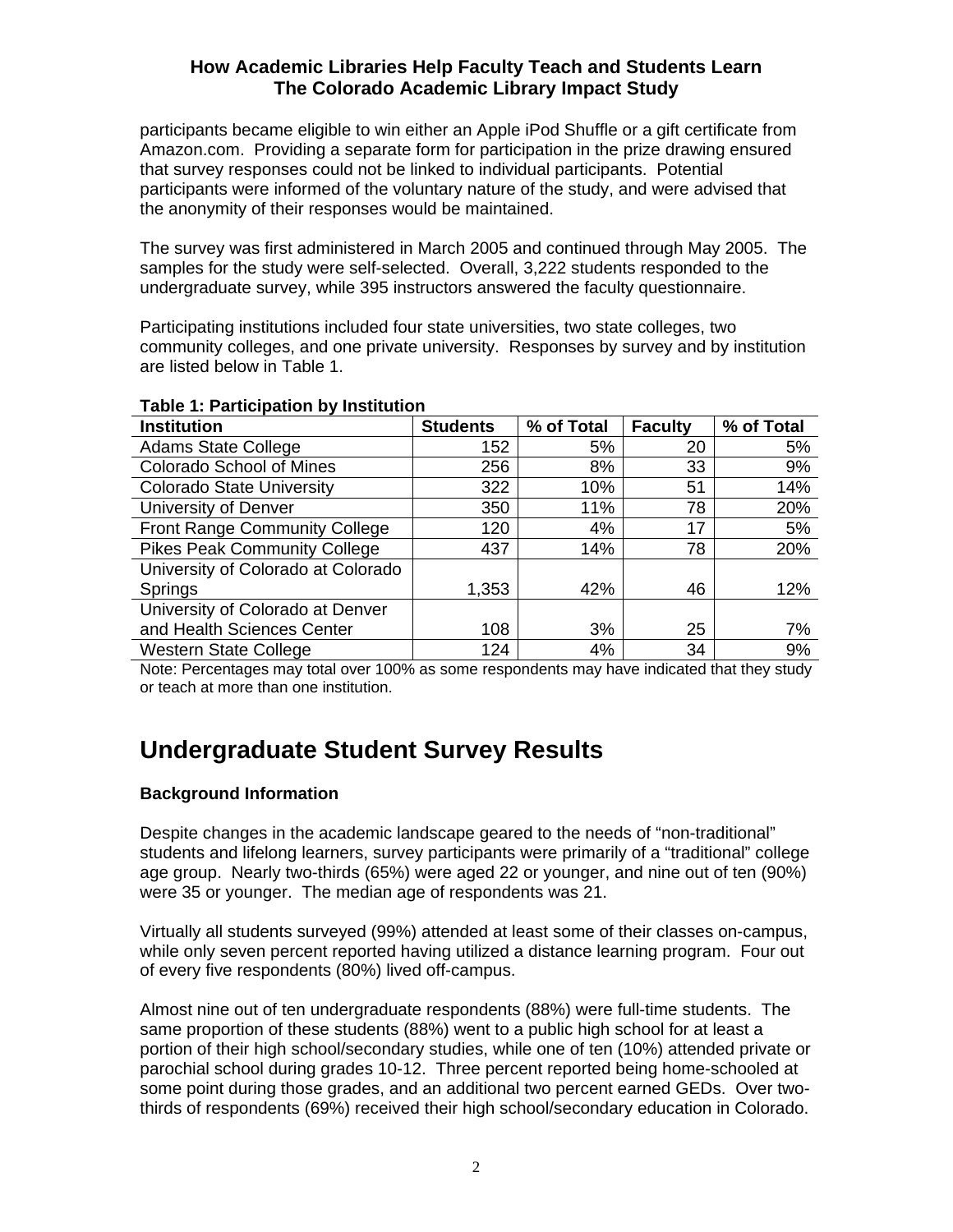Only one percent of the survey group identified themselves as international students.

Nearly half (48%) of student respondents planned to pursue a bachelor's degree in the long-term. Nearly a third (32%) planned to pursue a master's degree, while 15 percent planned to go on to doctoral study. Five percent planned to pursue an associate's degree. One percent of respondents listed themselves as non-degree students.

#### **Usage: Bibliographic Instruction / Information Literacy**

Students were asked how they had learned about using information resources associated with their college or university library. The results suggest that students rely primarily on their own experiences and on those of their fellow students in order to obtain knowledge about library information sources. More than seven of ten (72%) responded that their own personal experiences or help from other students had been a factor (see Chart 1).





Students from the public universities—the University of Colorado at Colorado Springs (78%), Colorado State University (78%), Colorado School of Mines (77%), and the University of Colorado at Denver and Health Sciences Center (74%)—were most likely to give this response, while the University of Denver (70%), Pikes Peak Community College (64%) and the two public colleges (Western State College and Adams State College, both at 63 percent) exhibited somewhat lower percentages (see Chart 2). Front Range Community College had the lowest incidence rate of students learning about library information resources on their own or from other students at 41 percent.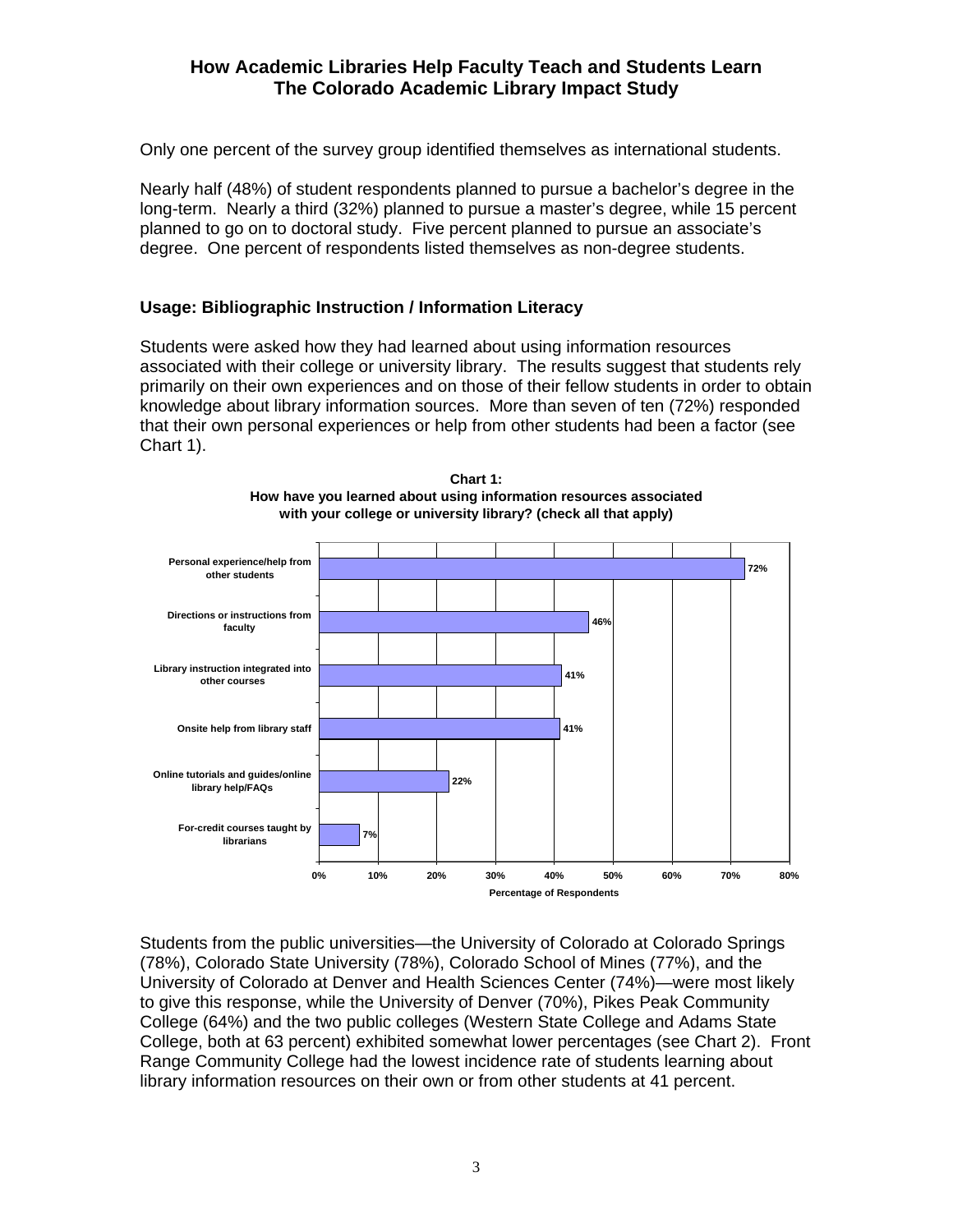

**Chart 2 : How have you learned about using information resources associated with your college or university library? Response: Personal experience/help from other students**

Faculty members also play an important role in educating students about information resources available at their library. Nearly half of responding undergraduates (46%) indicated that directions or instructions from faculty had helped them learn about information resources. The highest percentage was produced by students of the University of Denver, over half of whom (55%) chose this response. Responses for all other institutions were between 49 and 38 percent (see Chart 3).

The practice of integrating library instruction into courses also has a positive impact. More than two of five respondents (41%) said that they had learned about library resources in this way. Nearly three of every five students (57%) representing the University of Colorado at Denver and Health Sciences Center had received library instruction within their coursework, followed by more than half of students (55%) from Adams State College (see Chart 4).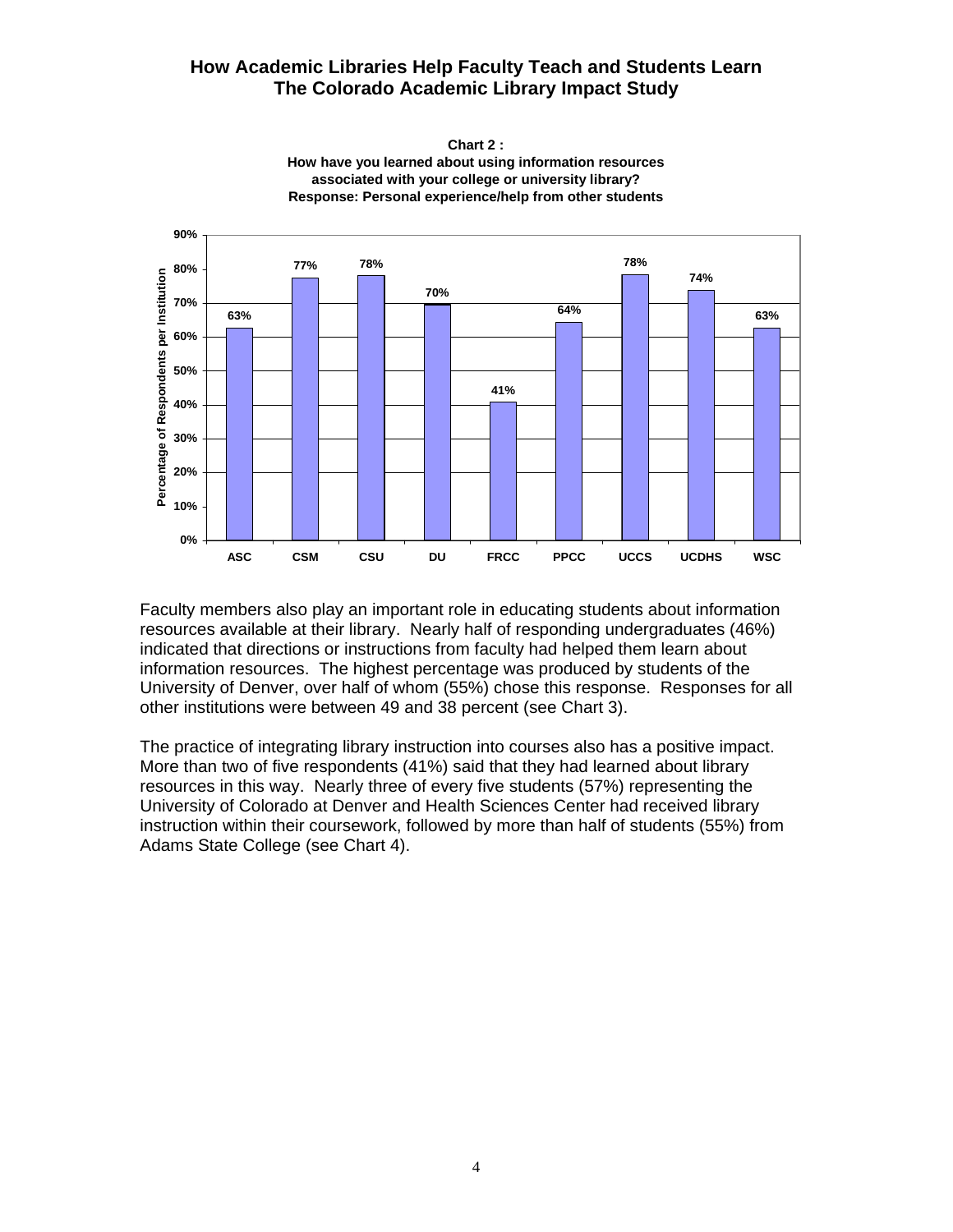

**Chart 3 : How have you learned about using information resources associated with your college or university library? Response: Directions or instructions from faculty**

**Chart 4: How have you learned about using information resources associated with your college or university library? Response: Library instruction integrated into other courses**

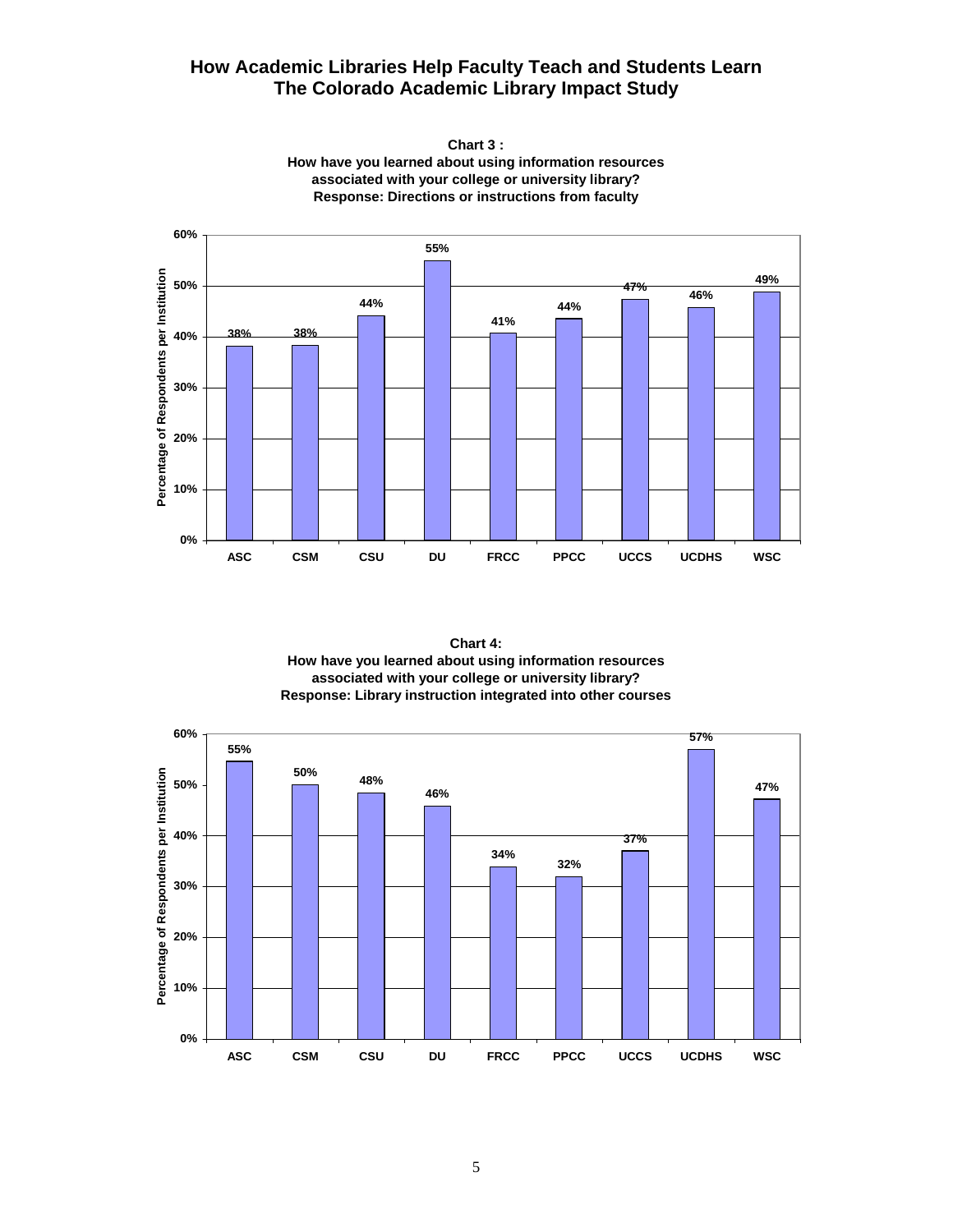An equal proportion of undergraduate respondents (41%) indicated learning about resources onsite from library staff. Two-thirds of students from Western State College and the University of Colorado at Denver and Health Sciences Center (67% and 66%, respectively) led this response (see Chart 5).



**42% 40%**

**35%**

**38%**

**45%**

**0%**

**10%**

**20%**

**30%**

**40%**

**Percentage of Respondents per Institution**

Percentage of Respondents per Institution

**50%**

**60%**

**70%**

**80%**

**40%**

**49%**



Online tutorials, guides, help and FAQs were cited by less than one-quarter (22%) of students as sources for learning about information literacy. However, half (50%) of surveyed students from the University of Colorado at Denver and Health Sciences Center reported learning about library resources in these ways—twice the overall response (see Chart 6).

**ASC CSM CSU DU FRCC PPCC UCCS UCDHS WSC**

While a relatively small percentage of students reported learning about library information resources by taking a for-credit course from a librarian (7%), students from Adams State College and Front Range Community College (14% each) were twice as likely to have done so (see Chart 7).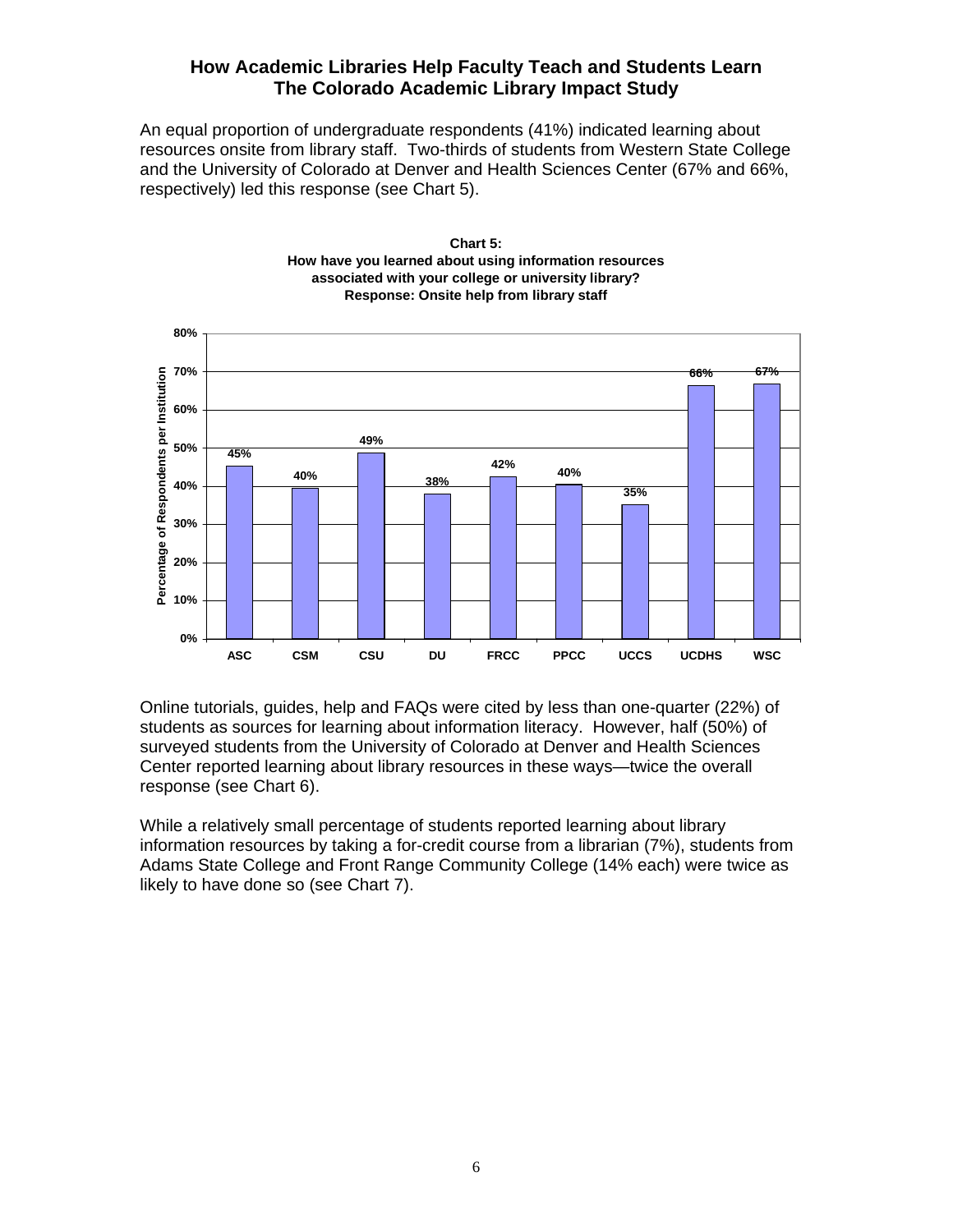



**Chart 7: How have you learned about using information resources associated with your college or university library? Response: For credit courses taught by librarians.**

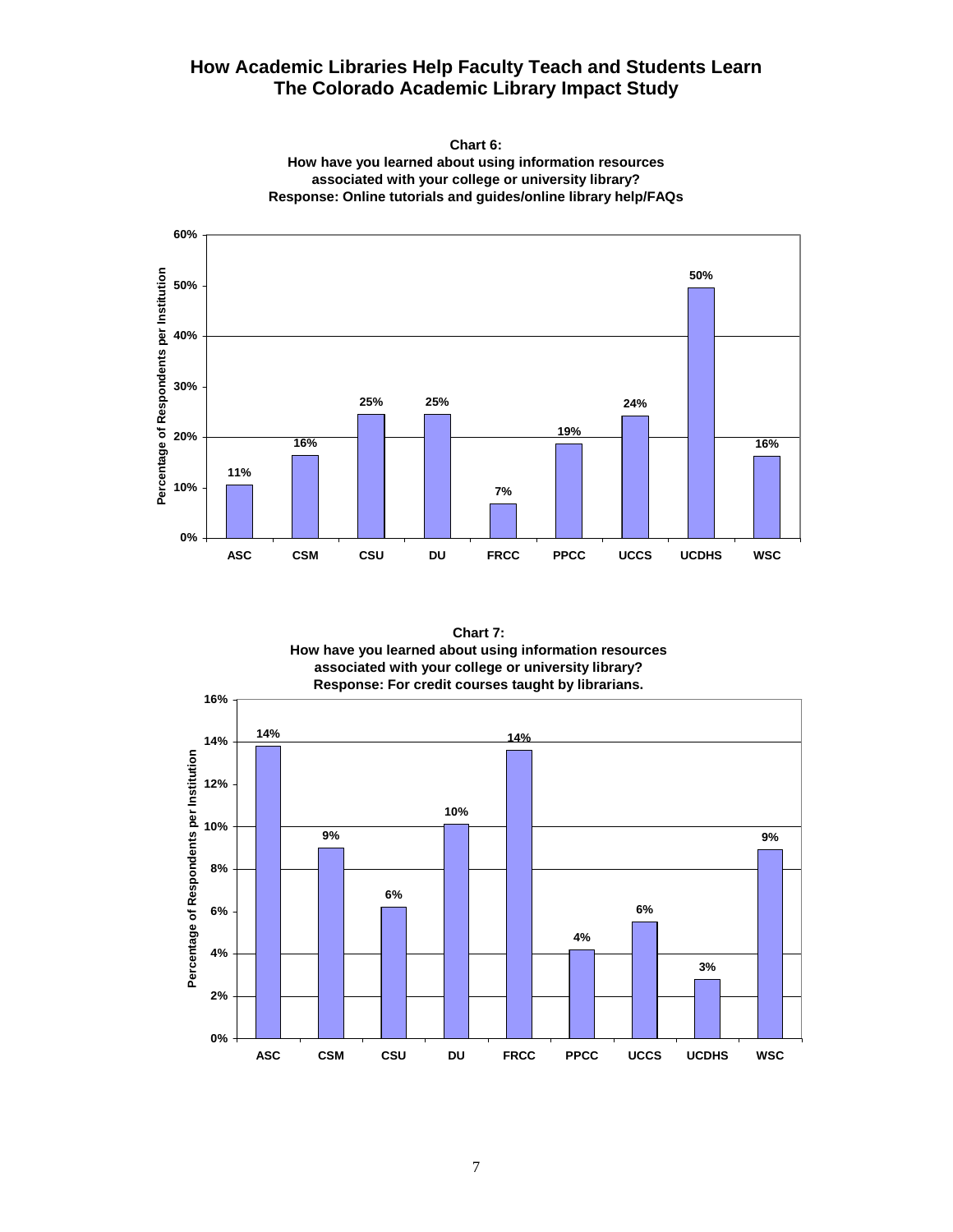#### **Usage: Onsite and Remote Library Access**

Students were asked to estimate the percentages of their time spent utilizing library resources onsite and remotely. Although students reported opting for onsite usage (53%) slightly more often than online access (47%), the difference was not dramatic.

The institution exhibiting the highest level of traditional onsite usage was Colorado School of Mines, where students estimated that nearly three-quarters (72%) of their library use time was spent onsite (see Chart 8). Other schools with higher than average percentages of onsite usage were Colorado State University (60%) and the University of Colorado at Colorado Springs (58%). The highest estimated level of remote usage came from the University of Colorado at Denver and Health Sciences Center at 68 percent, followed by the University of Denver and Pikes Peak Community College, both at 63 percent.



While the aggregate results indicate that traditional onsite library usage is still more common among college students than online usage, the large proportion of survey respondents from the University of Colorado at Colorado Springs – representing more than two of five undergraduate participants – may have skewed the results in favor of onsite usage.

#### **Usage: Reasons for Library Usage**

Students were asked to identify the three most important reasons why they use their college or university library. Four reasons were cited by more than half of those surveyed: quiet space for study (59%), availability of computers/electronic resources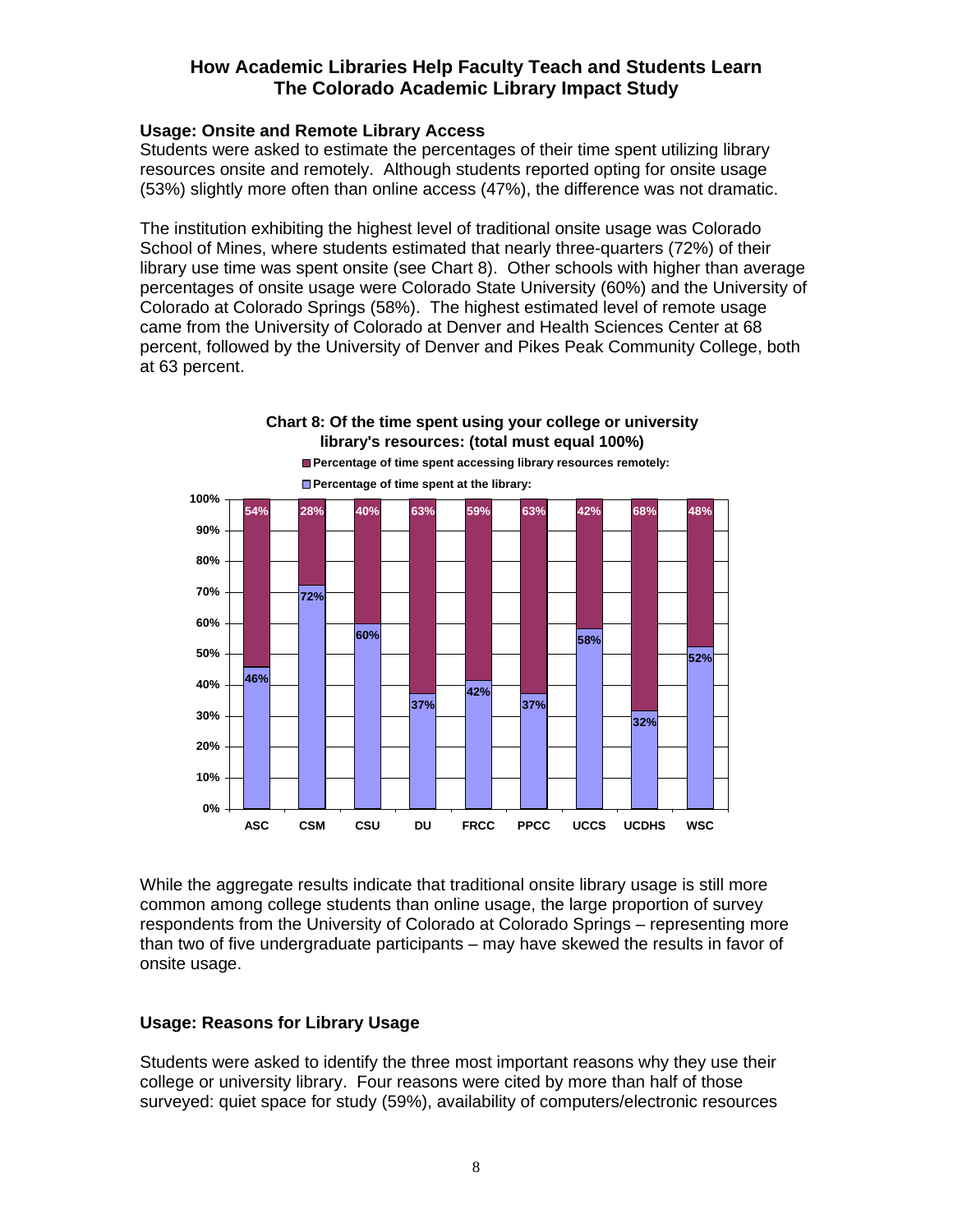(58%), availability of specific materials or information (56%), and convenient location (51%) (see Chart 9).





The library as a quiet place for study was consistently cited as an important reason for library usage. This reason was given by nearly three out of five undergraduate respondents (59%) – and by over half of such students from eight of the nine participating schools (see Chart 10). While students representing the University of Colorado at Denver and Health Sciences Center were much less likely to give this response, over a third of them (37%) chose this option, making it the fourth most popular reason for library use by undergraduates at that institution.

The availability of computers and other electronic resources was also highly valued by many undergraduate respondents. Students representing the University of Colorado at Colorado Springs (71%) and Colorado State University (61%) were more likely to choose this reason for using their libraries than their peers overall (58%) (see Chart 11). It should be noted, however, that, at a majority of the participating institutions, less than half of undergraduate respondents identified availability of computers and other eresources as a reason for library usage. This raises the possibility that the relatively high numbers of student participants from UCCS and CSU – which taken together would account for more than half of all undergraduate respondents – may have boosted the apparent value placed upon these resources by all such students.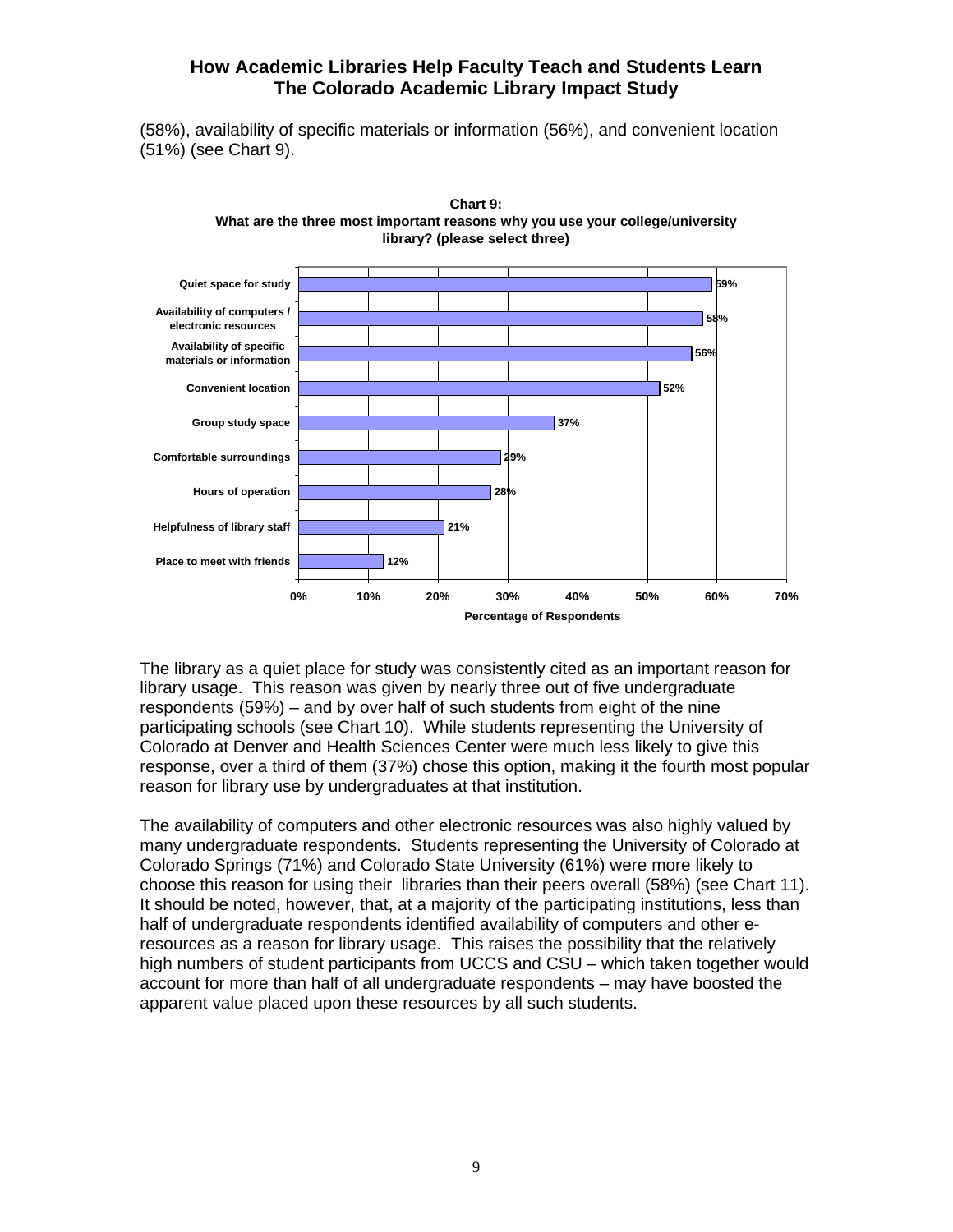

**Chart 10: What are the three most important reasons why you use your college/university library? Response: Quiet space for study**

**Chart 11: What are the three most important reasons why you use your college/university library? Response: Availability of computers/electronic resources**

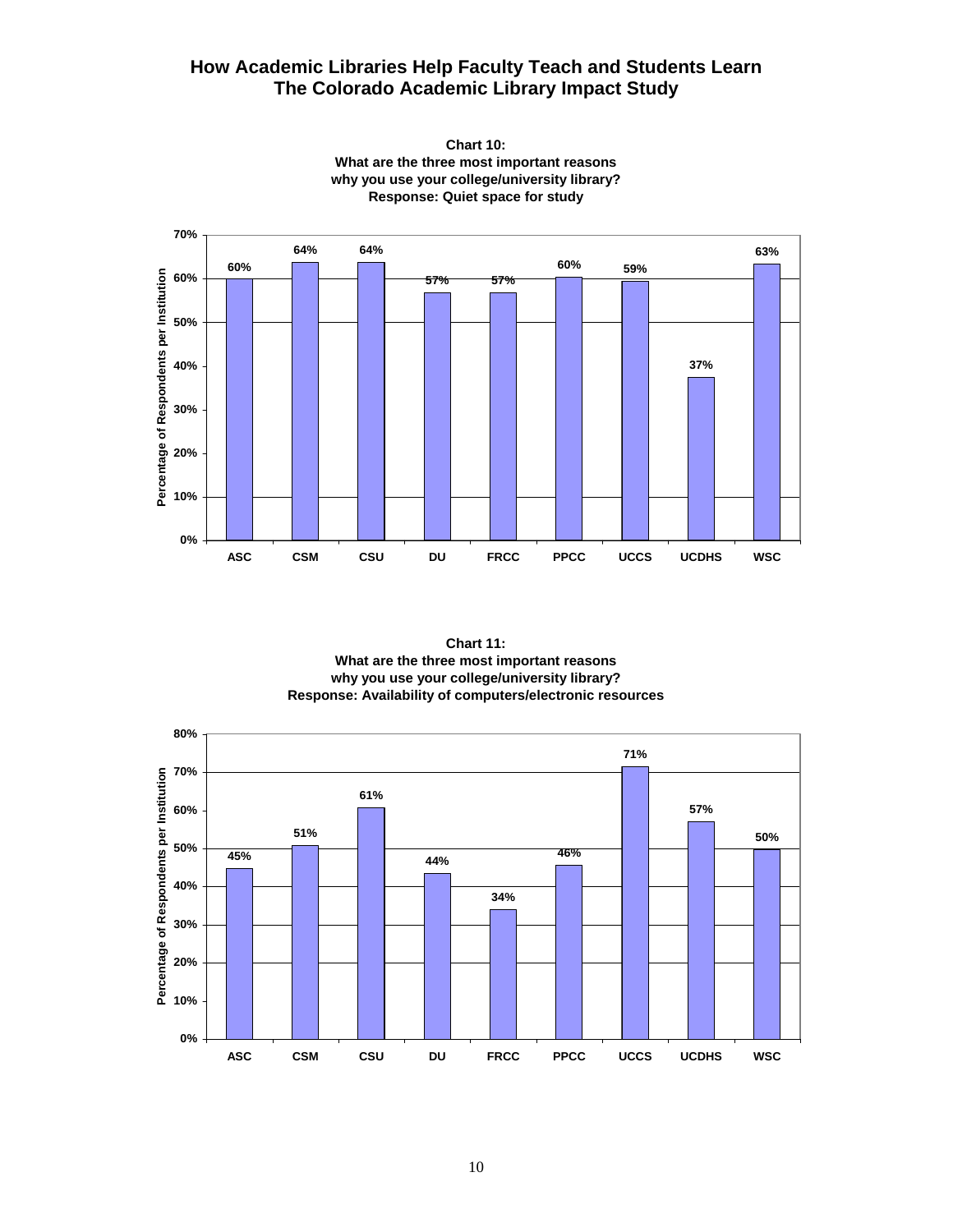The availability of specific materials was another consistently popular reason for using an academic library, cited by well over half (56%) of surveyed undergraduates and by at least 48 percent of those surveyed from each institution (see Chart 12). The students at the University of Colorado at Denver and Health Sciences Center were most likely to attribute their library use to availability of specific materials, with more than four of every five students (82%) choosing this reason.



**Chart 12: What are the three most important reasons why you use your college/university library? Response: Availability of specific materials or information**

The library's convenient location was considered an important factor by over half (52%) of all undergraduate participants, and at least two of five students at each institution (chart 12). Nearly three-quarters (73%) of those surveyed from Front Range Community College cited this reason for using their library, by far the highest figure from any participating institution.

Group study space was chosen as being important by more than a third (37%) of surveyed undergraduates, with students from the University of Colorado at Colorado Springs and Colorado School of Mines, each exceeding the survey average for this selection with 42 percent (see Table 2). Comfortable surroundings were cited by three of ten respondents (29%) overall, but by nearly two in five (38%) from Pikes Peak Community College. More than one in four students (29%) thought that the library's hours of operation were a contributing factor to their library usage. Colorado State University's responding undergraduates exceeded all student respondents at 42 percent. The helpfulness of library staff was felt to be important by more than one in five respondents (21%) overall. Nearly two-thirds (65%) of students surveyed from Western State College, however, cited this factor. Their response to this factor is more than 20 percentage points higher than any other participating institution. Meeting with friends at the library was mentioned by fewer than one in eight (12%) of undergraduates surveyed.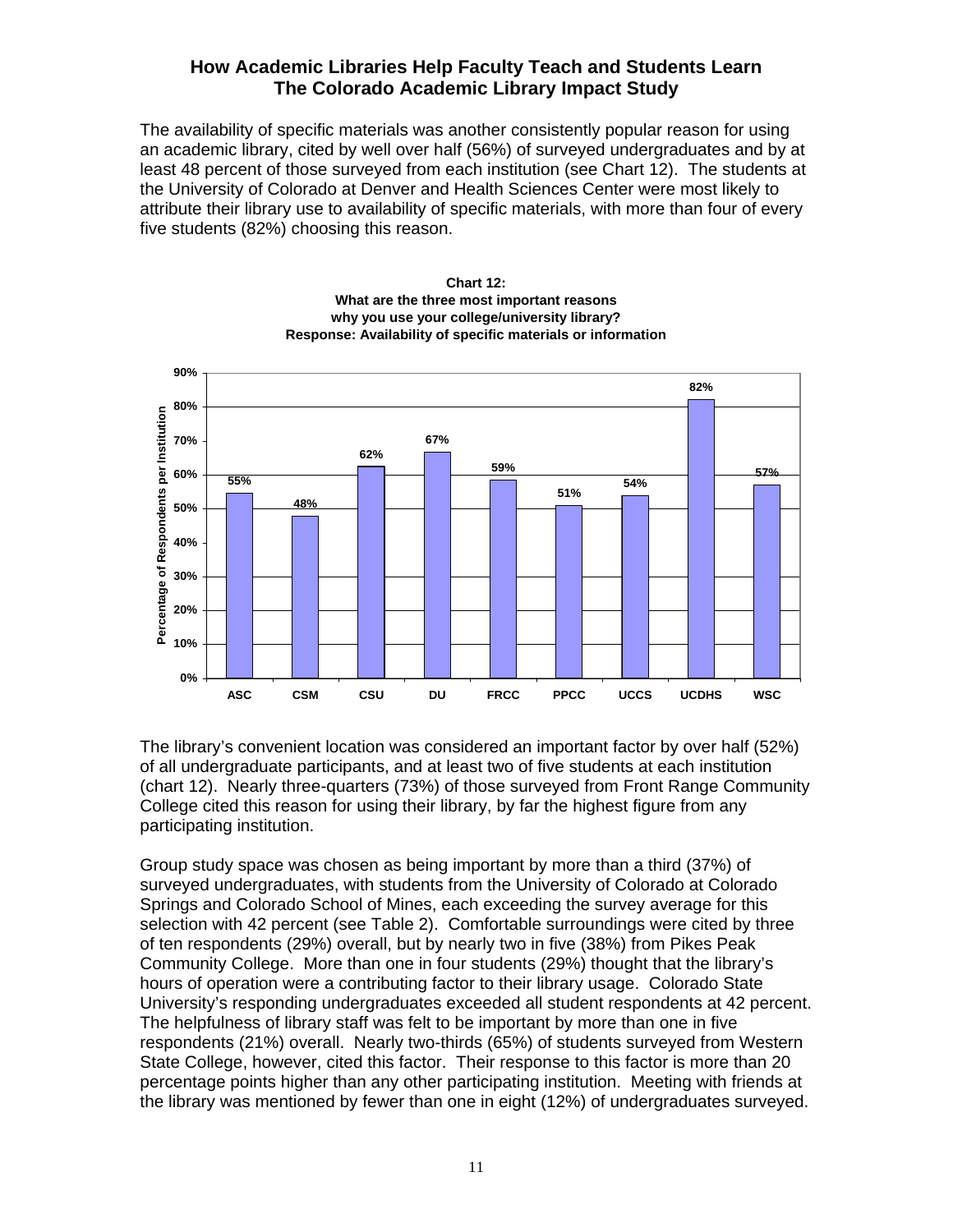This reason for visiting the library was most popular with Colorado State University's students, 16 percent of whom chose it,



# **Chart 13: What are the three most important reasons why you use your college/university library?**

#### **Table 2: What are the three most important reasons why you use your college/university library? (please select three)**

| <b>Response</b>                                         | <b>ASC</b> | <b>CSM</b> | CSU | <b>DU</b> | <b>FRCC</b> | <b>PPCC</b> | <b>UCCS</b> | <b>UCDHS</b> | <b>WSC</b> | Total |
|---------------------------------------------------------|------------|------------|-----|-----------|-------------|-------------|-------------|--------------|------------|-------|
| Convenient location                                     | 45%        | 51%        | 54% | 43%       | 73%         | 54%         | 53%         | 49%          | 46%        | 52%   |
| Hours of operation                                      | 24%        | 32%        | 42% | 32%       | 23%         | 22%         | 26%         | 13%          | 21%        | 28%   |
| Availability of<br>specific materials or<br>information | 55%        | 48%        | 62% | 67%       | 59%         | 51%         | 54%         | 82%          | 57%        | 56%   |
| Helpfulness of<br>library staff                         | 34%        | 10%        | 20% | 17%       | 43%         | 32%         | 12%         | 35%          | 65%        | 21%   |
| Availability of<br>computers/electronic<br>resources    | 45%        | 51%        | 61% | 44%       | 34%         | 46%         | 71%         | 57%          | 50%        | 58%   |
| Quiet space for<br>study                                | 60%        | 64%        | 64% | 57%       | 57%         | 60%         | 59%         | 37%          | 63%        | 59%   |
| Group study space                                       | 36%        | 42%        | 39% | 37%       | 20%         | 24%         | 42%         | 30%          | 30%        | 37%   |
| Comfortable<br>surroundings                             | 28%        | 26%        | 32% | 12%       | 36%         | 38%         | 32%         | 10%          | 29%        | 29%   |
| Place to meet with<br>friends                           | 11%        | 14%        | 16% | 6%        | 12%         | 9%          | 14%         | 10%          | 11%        | 12%   |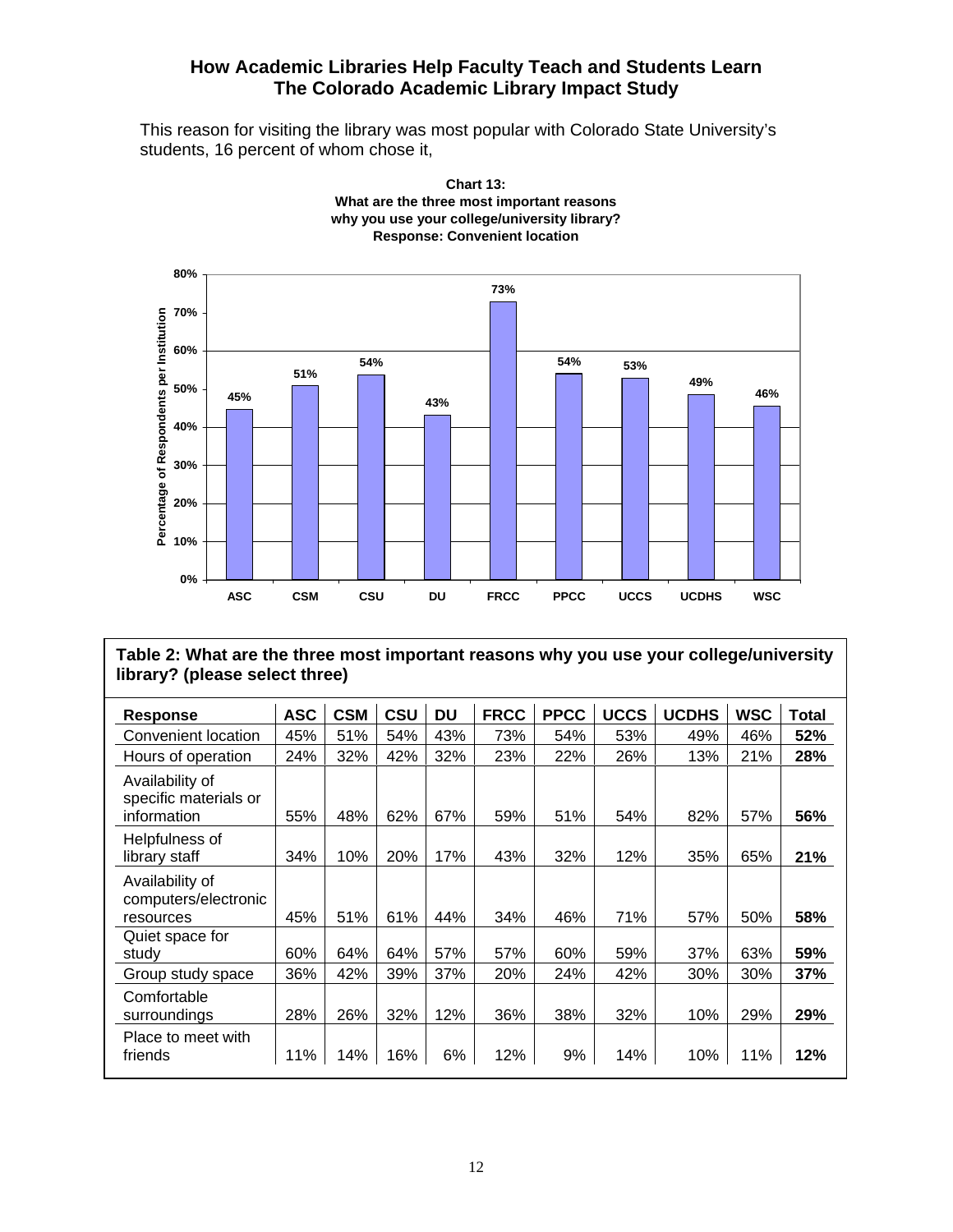#### **Usage: Library Services**

When questioned about the library services they had used during the previous 12 months, four services were listed by at least seven of ten respondents: computer access (77%), electronic databases and article indexes (76%), traditional printed resources (75%), and meeting and study space (70%) (see Chart 14).





Students reported using computer access more frequently than any other library service. Institutions whose undergraduates chose this service most often were the University of Colorado at Colorado Springs (87%), Colorado State University (82%) and Western State College (81%), while only three of five students (60%) from the University of Denver did so (see Chart 15). The relatively low figure for DU students is likely a result of the university's laptop initiative policy, which requires all undergraduate students to have laptop computers.

While over three-quarters (76%) of students accessed electronic databases and article indexes via their college or university libraries, students from three institutions exhibited levels of usage that approached 90 percent: Colorado State University (87%), the University of Denver (87%) and Western State College (87%). Nearly as high a proportion from the University of Colorado at Denver and Health Sciences Center (85%) reported using this service (see Chart 16). Students least likely to report using such eresources came from Front Range Community College (58%) and Colorado School of Mines (60%).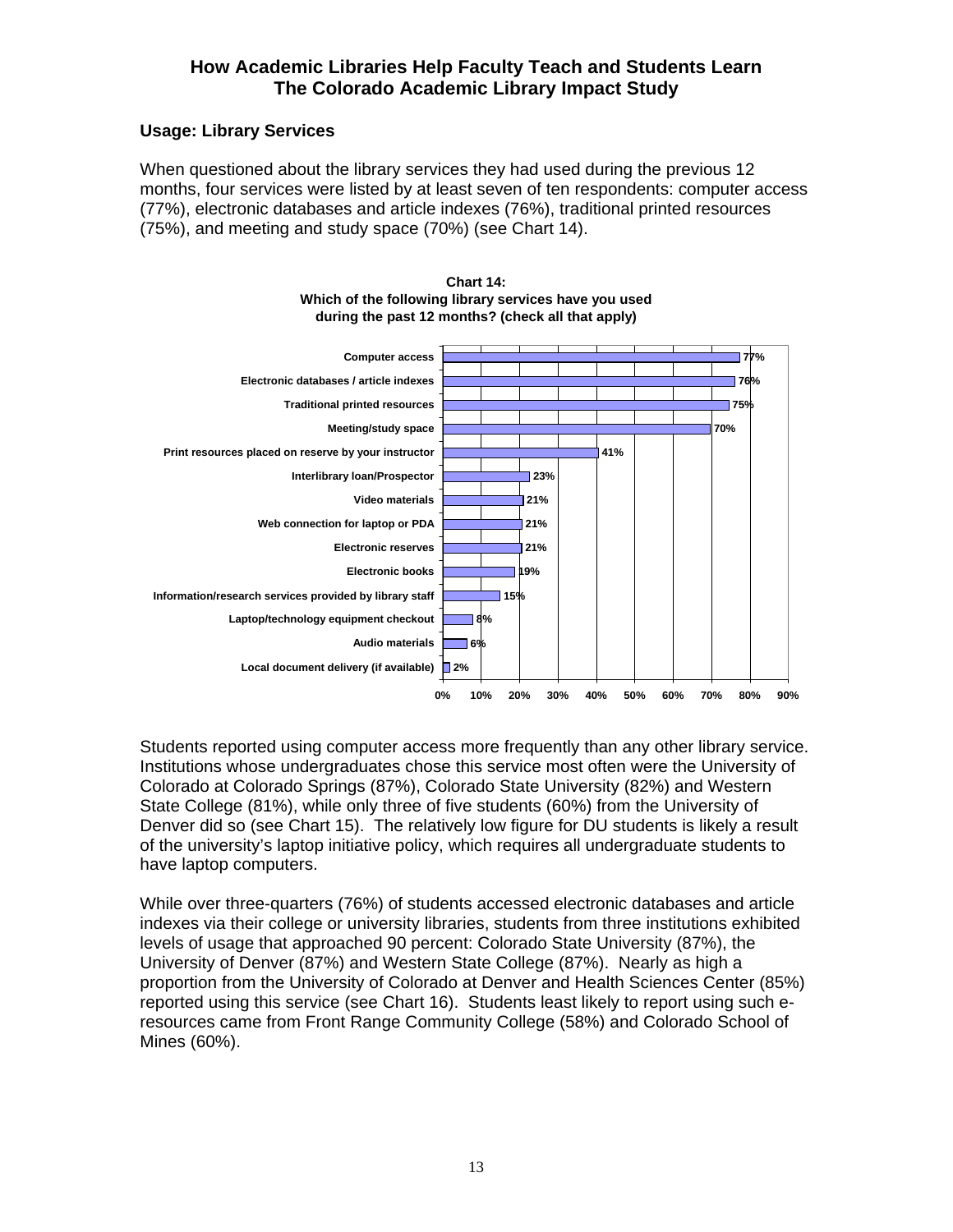







Despite the proliferation of electronic resources, print resources are still being widely utilized by college and university students. Three out of four undergraduates (75%)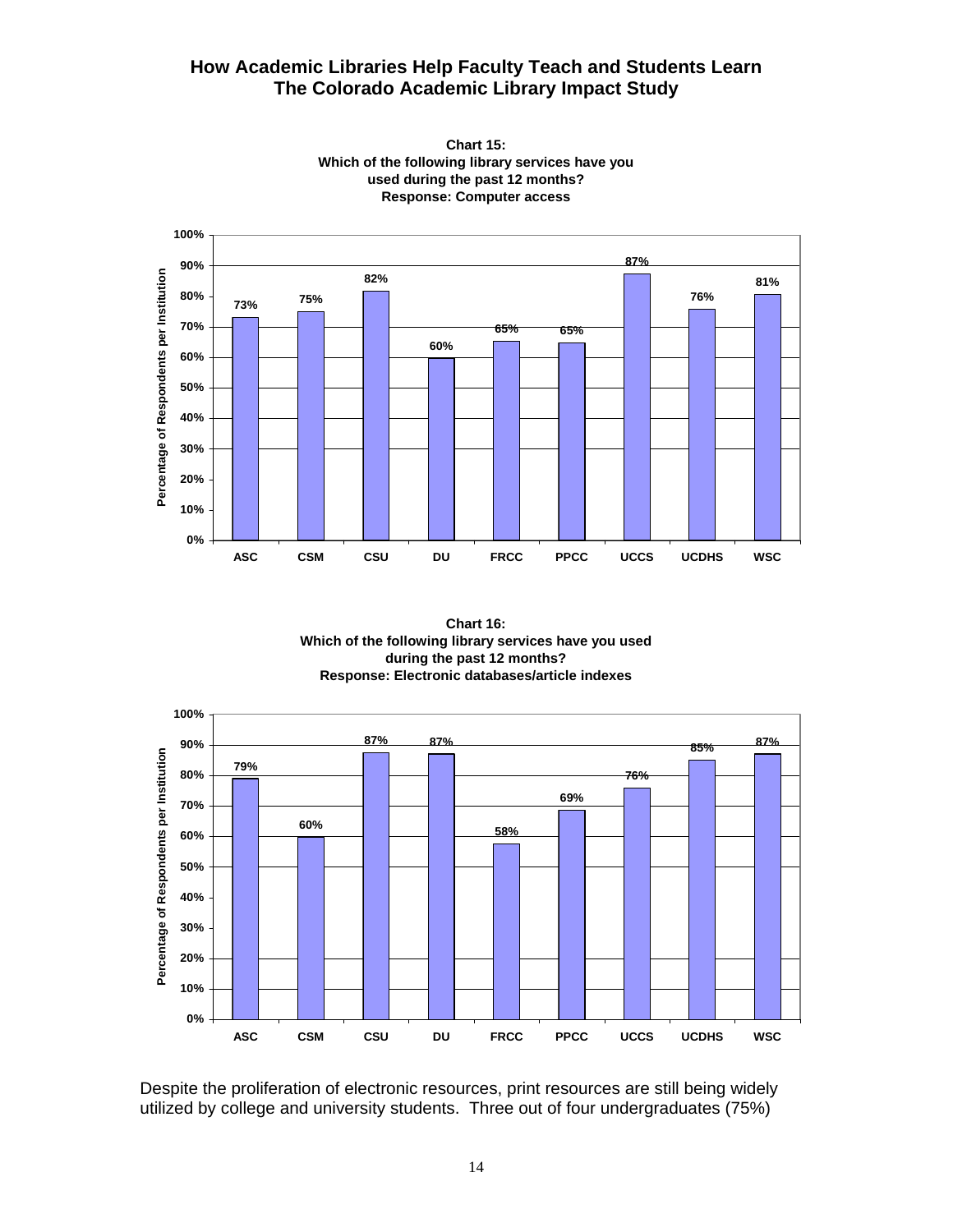reported using print materials within the past year. More than nine of ten (91%) of those surveyed from Western State College reported using traditional print resources at their library – the highest percentage among participating institutions (see Chart 17). The reliance on electronic resources of students from the University of Colorado at Denver and Health Sciences Center was reflected by their relatively low response (66%) for print resources.



**Chart 17: Which of the following library services have you used during the past 12 months? Response: Traditional printed resources**

Library meeting and study spaces were also highly utilized by students. More than 75 percent of responding undergraduates from three of the four participating state universities – Colorado State University (78%), Colorado School of Mines (77%), and the University of Colorado at Colorado Springs (76%)—reported having utilized meeting or study space at their library. Slightly fewer students (72%) from the fourth state university—the University of Colorado at Denver and Health Sciences Center reported using such spaces (see Chart 18). Library meeting and study spaces were least utilized by students at the two community colleges—Front Range Community College and Pikes Peak Community College (52% each).

More than two of five (44%) responding undergraduates indicated that they had accessed electronic journals through their library during the past 12 months (see Table 3). Students from the University of Colorado at Denver and Health Sciences Center registered the highest usage level, with nearly four of five (79%) employing this type of digital resource. Over three of five (61%) responding students from Colorado State University reported using this service, also well above the overall survey average.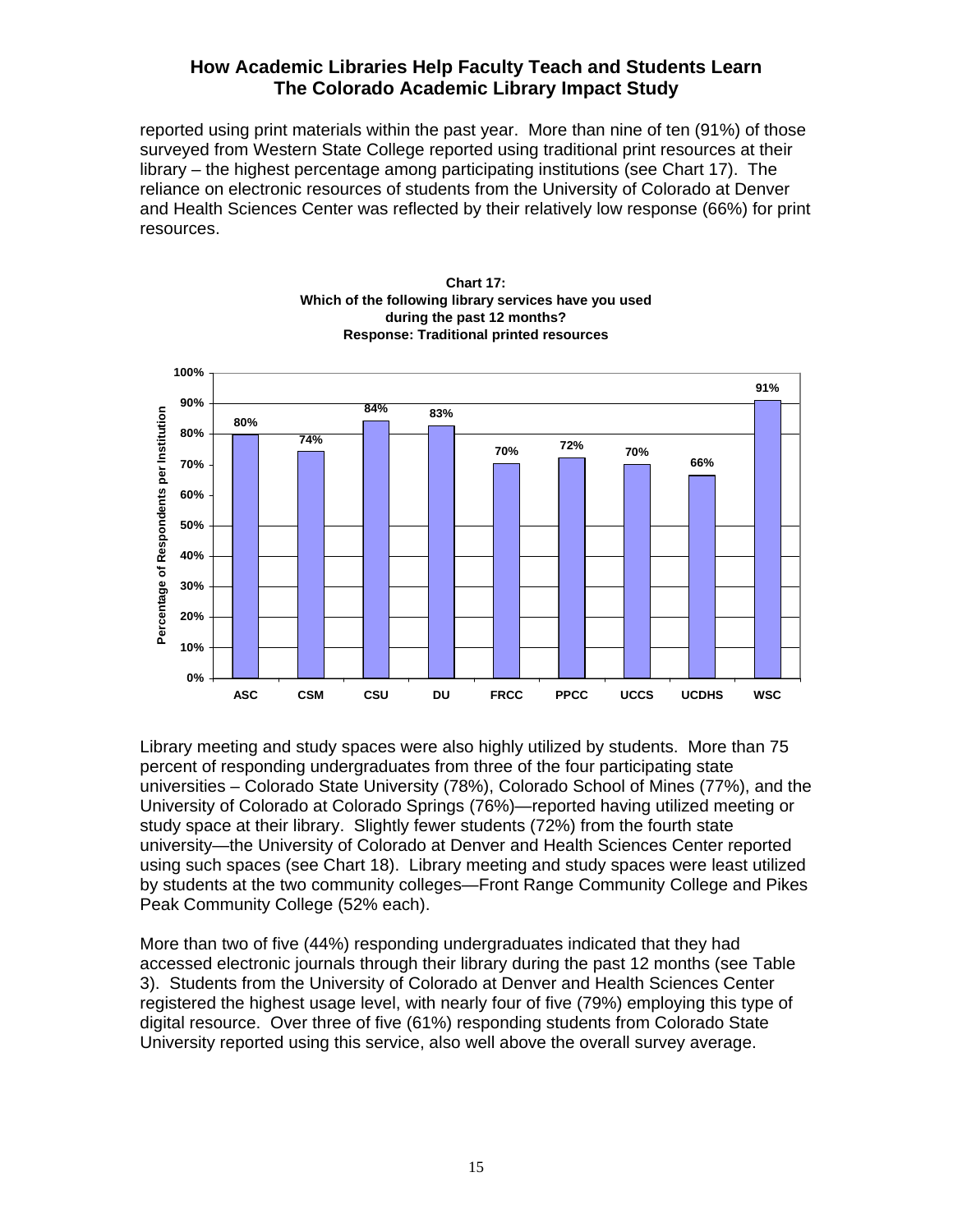

**Chart 18: Which of the following library services have you used during the past 12 months? Response: Meeting/study space**

Over 40 percent (41%) of undergraduate respondents reported accessing print materials placed on reserve by their instructors. While students at the University of Colorado at Denver and Health Sciences Center rely heavily on electronic resources, they rely even more on print reserves (64%). The same proportion of students (64%) from Western State College reported using print reserves.

More than one in five students (23%) requested items through interlibrary loan or the Prospector system. Over two in five students at Colorado State University (44%) and Western State College (41%) made such requests, while only seven percent of those attending classes at Front Range Community College reported using this service.

One in five responding undergraduates (21%) reported using each of three services: access to video materials, access to a laptop or PDA Web connection, and access to electronic reserves.

Two in five students from Western State College (40%) and over a third from Pikes Peak Community College (35%) reported accessing video materials at their libraries.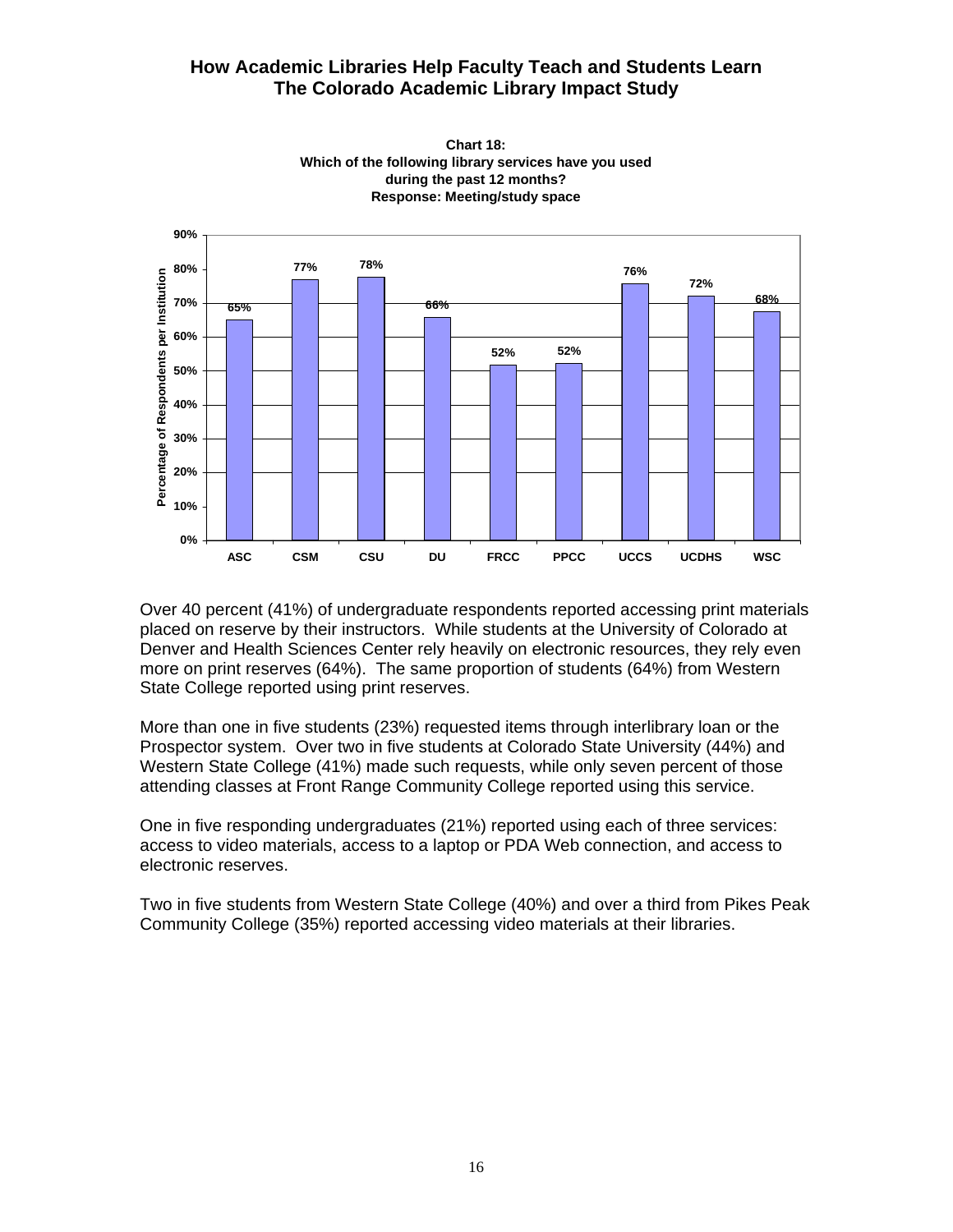Almost half (46%) of students from the University of Denver--which has a laptop requirement for its undergraduate students—reported using a library connection for PDA or laptop, followed by Colorado State University students at 41 percent. These figures were more than twice the overall survey average and over twenty percentage points higher than all other institutions. Among their peers at participating institutions, students from Adams State College (3%) were the least likely to connect personal electronic devices to the Web at their library.

|                                | Table 3: What are the three most important reasons why you use your college/university |
|--------------------------------|----------------------------------------------------------------------------------------|
| library? (please select three) |                                                                                        |

| <b>Response</b>            | <b>ASC</b> | <b>CSM</b> | <b>CSU</b> | <b>DU</b> | <b>FRCC</b> | <b>PPCC</b> | <b>UCCS</b> | <b>UCDHS</b> | <b>WSC</b> | <b>Total</b> |
|----------------------------|------------|------------|------------|-----------|-------------|-------------|-------------|--------------|------------|--------------|
| <b>Traditional printed</b> |            |            |            |           |             |             |             |              |            |              |
| resources                  | 80%        | 74%        | 84%        | 83%       | 70%         | 72%         | 70%         | 66%          | 91%        | 75%          |
| Electronic                 |            |            |            |           |             |             |             |              |            |              |
| databases/article          |            |            |            |           |             |             |             |              |            |              |
| indexes                    | 79%        | 60%        | 87%        | 87%       | 58%         | 69%         | 76%         | 85%          | 87%        | 76%          |
| Electronic books           | 12%        | 13%        | 31%        | 30%       | 10%         | 19%         | 17%         | 8%           | 13%        | 19%          |
| Electronic journals        | 33%        | 28%        | 61%        | 49%       | 22%         | 30%         | 48%         | 79%          | 44%        | 44%          |
| Video materials            | 13%        | 10%        | 7%         | 23%       | 31%         | 35%         | 20%         | 19%          | 40%        | 21%          |
| Audio materials            | 3%         | 2%         | 7%         | 7%        | 15%         | 10%         | 5%          | 3%           | 19%        | 6%           |
| Print resources            |            |            |            |           |             |             |             |              |            |              |
| placed on reserve          |            |            |            |           |             |             |             |              |            |              |
| by your instructor         | 32%        | 47%        | 42%        | 39%       | 12%         | 17%         | 47%         | 64%          | 64%        | 41%          |
| Electronic reserves        | 9%         | 9%         | 60%        | 52%       | 7%          | 11%         | 12%         | 12%          | 13%        | 21%          |
| Interlibrary               |            |            |            |           |             |             |             |              |            |              |
| loan/Prospector            | 30%        | 21%        | 44%        | 30%       | 7%          | 9%          | 20%         | 12%          | 41%        | 23%          |
| Local document             |            |            |            |           |             |             |             |              |            |              |
| delivery (if available)    | 3%         | 1%         | 3%         | 3%        | 4%          | 2%          | 1%          | 1%           | 2%         | 2%           |
| Information/research       |            |            |            |           |             |             |             |              |            |              |
| services provided by       |            |            |            |           |             |             |             |              |            |              |
| library staff              | 23%        | 10%        | 21%        | 16%       | 19%         | 19%         | 11%         | 17%          | 23%        | 15%          |
| Computer access            | 73%        | 75%        | 82%        | 60%       | 65%         | 65%         | 87%         | 76%          | 81%        | 77%          |
| Web connection for         |            |            |            |           |             |             |             |              |            |              |
| laptop or PDA              | 3%         | 20%        | 41%        | 46%       | 14%         | 7%          | 18%         | 11%          | 15%        | 21%          |
| Laptop/technology          |            |            |            |           |             |             |             |              |            |              |
| equipment checkout         | 1%         | 4%         | 54%        | 8%        | 3%          | 2%          | 2%          | 2%           | 1%         | 8%           |
| Meeting/study space        | 65%        | 77%        | 78%        | 66%       | 52%         | 52%         | 76%         | 72%          | 68%        | 70%          |

While approximately one in five students (21%) reported accessing materials placed on electronic reserve in their library, usage rates varied greatly by institution, and – in all likelihood – were highly dependent on the availability of this service. It was chosen by more than 50 percent of responding undergraduates only at Colorado State University and the University of Denver (60% and 52%, respectively). These two institutions also produced usage levels for electronic books (e-books) that were well above the survey average of 19 percent, with approximately three of ten students from CSU (31%) and DU (30%) indicating that they had used this service during the past year.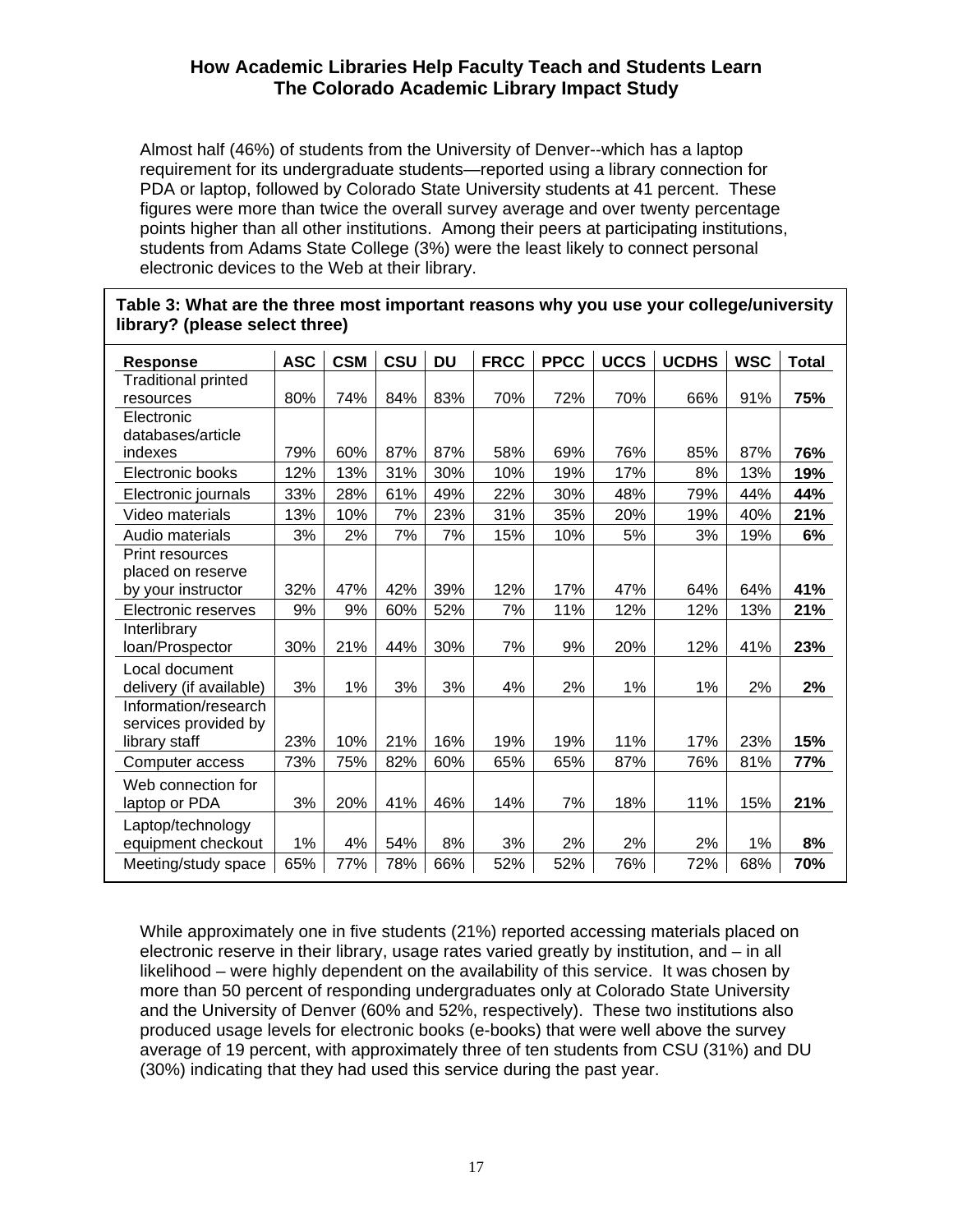Information or research services at academic libraries were utilized by 15 percent of students. Each of the two participating state colleges—Adams State College and Western State College—produced the highest response rate at 23 percent.

Checking out laptops or other technology-related equipment—while not available at all participating libraries – was chosen by eight percent of undergraduates surveyed. By far the largest proportion of students taking advantage of this service-- more than half (54%)—came from Colorado State University . Also not available at all participating institutions, local document delivery services were only mentioned by two percent of all undergraduate respondents, with students from Front Range Community College most likely to report using such services at four percent.

While only six percent of responding undergraduates reported using audio materials during the previous year, these materials were markedly more popular with students from Western State University (19%) and Front Range Community College (15%) who were more than twice as likely to report using them as all participating students.

#### **Outcomes: Resource Access and Availability**

Students were asked to answer a series of questions about their ability to access resources through their own institutions' libraries, as well as the availability of materials from other college and university libraries. Nearly nine of ten students (89%) agreed or strongly agreed with the statement, "I usually find the books I need at my institution's library." This consensus was shared among participants from all participating institutions, with at least four of five students from each school either agreeing or strongly agreeing with the statement (see Chart 19). The highest response in this regard came from students at Front Range Community College (97%) and Colorado State University (95%).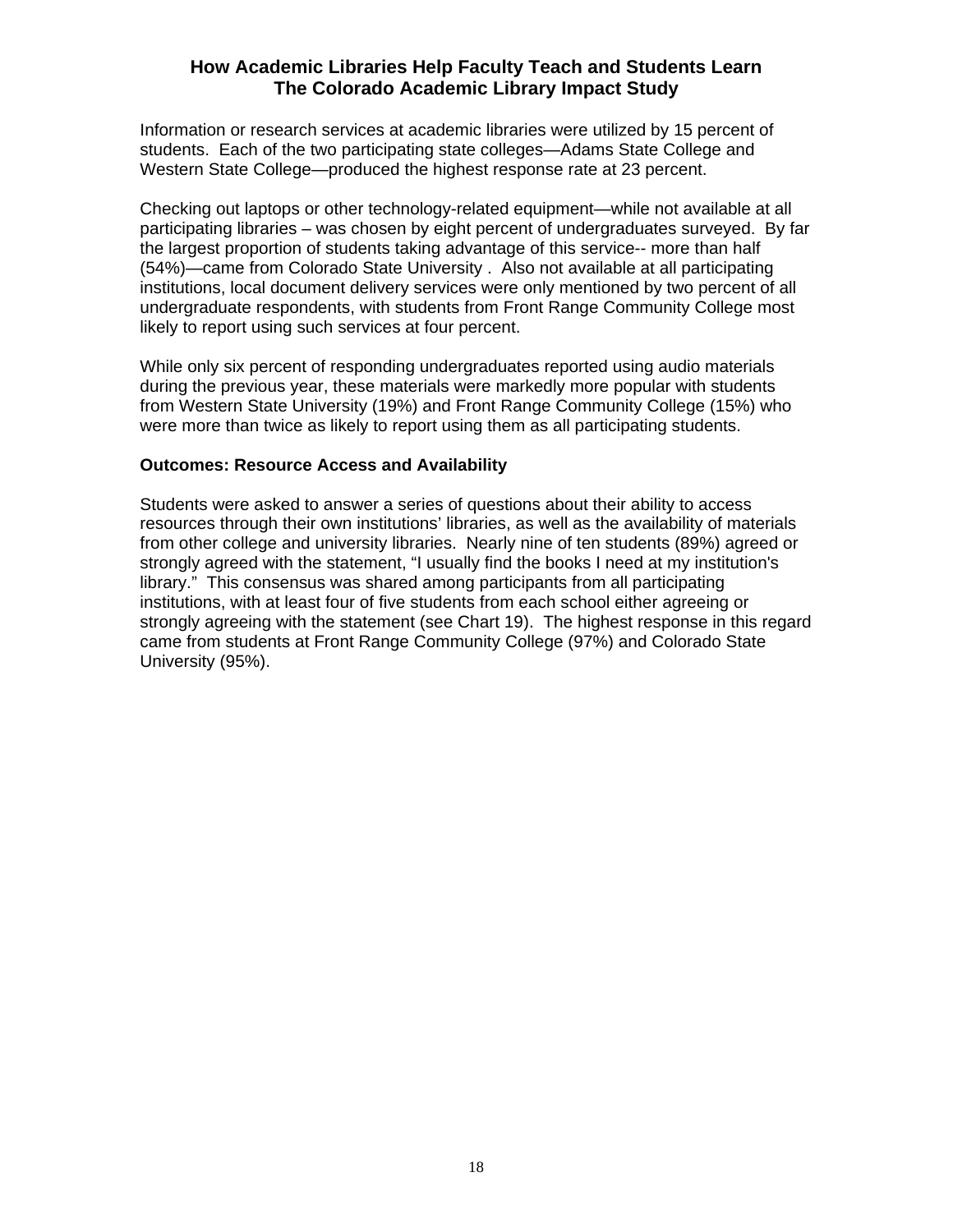

**Chart 19: "I usually find the books I need at my college/university library."**

Regarding the availability of print periodicals, again, nearly nine of ten students (88%) agreed that they usually found this type of resource at their college or university library. As with the question concerning books, at least four of five students from each participating institution either agreed or strongly agreed that they were usually successful in finding needed periodical resources (see Chart 20). The University of Colorado at Denver and Health Sciences Center led the way in this regard with a near unanimous response of 98 percent.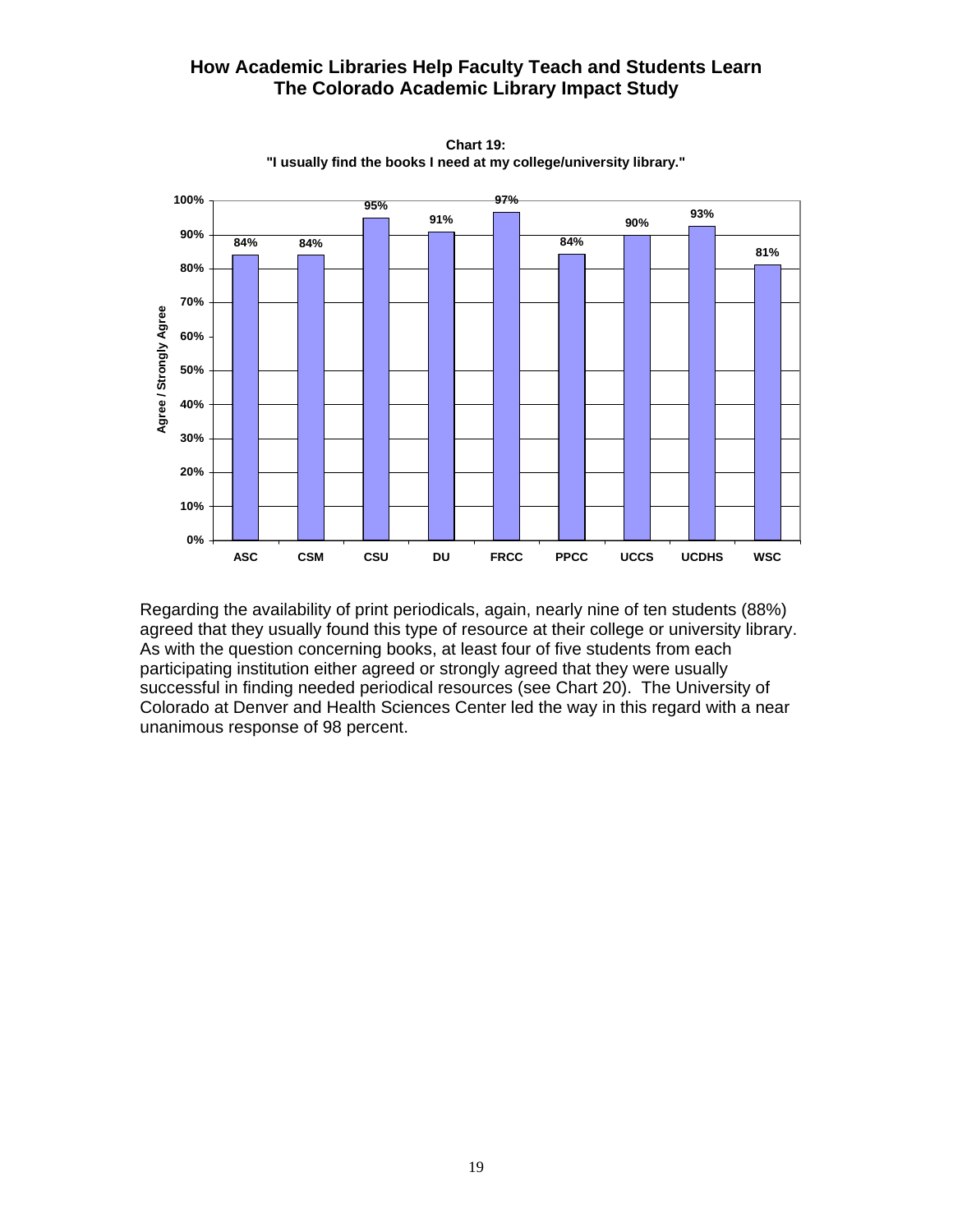

**Chart 20: "I usually find the print periodicals I need at my college/university library."**

More than nine of ten undergraduate respondents (93%) agreed or strongly agreed with the statement, "I can usually access the electronic resources I need through my institution's library." In addition, students from all nine participating institutions produced agreement rates of at least 90 percent, with Western State College students reporting a near unanimous 98 percent rate of agreement (see Chart 21).

Nearly three of five student participants (58%) agreed or strongly agreed that they can usually find needed materials at other public, college, or university libraries. Students from the two participating community colleges were the most likely of those surveyed to successfully find resources at institutions other than their own. Three of every four responding undergraduates (74%) from Pikes Peak Community College and nearly as high a proportion (71%) from Front Range Community College indicated such success (see Chart 22). Conversely, less than two in five students from the University of Colorado at Denver and Health Sciences Center indicated that they usually find information resources at other colleges or universities, which is not surprising given the specialized nature of the UCDHS collection.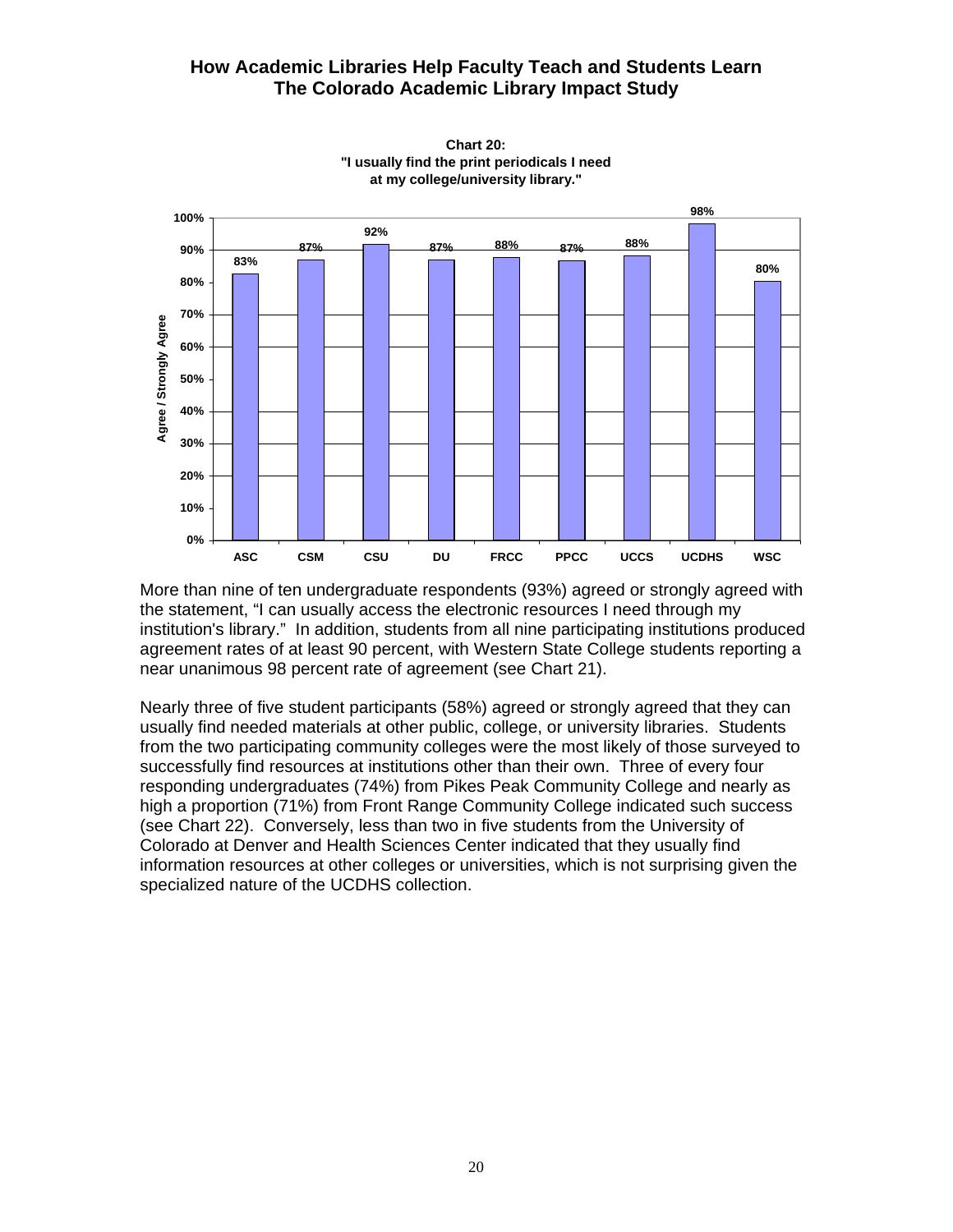

**Chart 21: "I can usually find the electronic resources I need through my college/university library."**

**Chart 22: "I can usually find the materials I need at other public, college, or university libraries."**

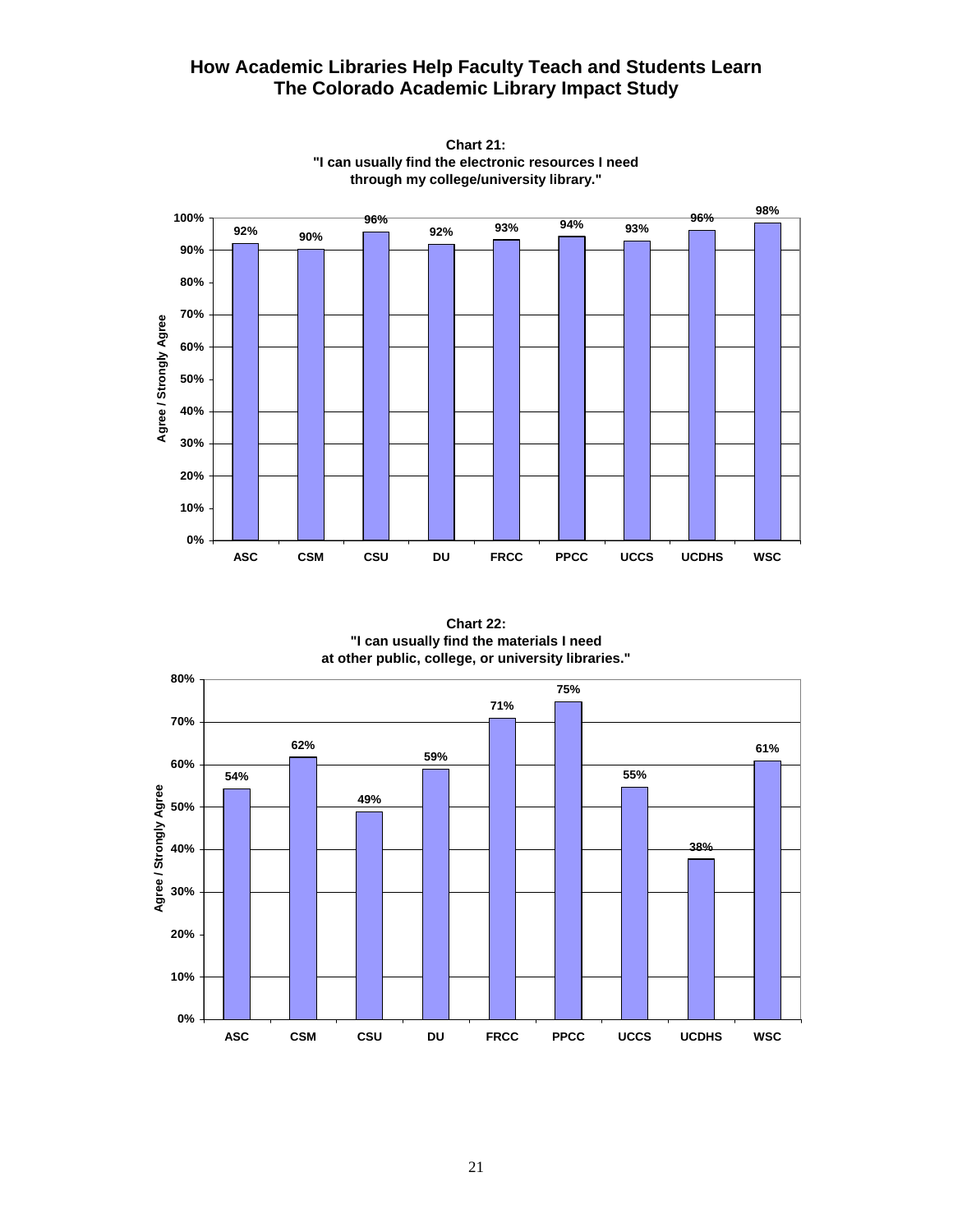#### **Outcomes: Library Website**

Students were also asked to specify if they had used any of ten different information services via the library's website. Not surprisingly, the most popular form of usage was searching the library's home catalog, with nearly four out of five (79%) of those surveyed indicating that they had used the site in this way (see Chart 23).





Searching their library's home catalog was a very popular use of library websites with undergraduate students from all participating institutions, ranging from over two-thirds (68%) from Pikes Peak Community College to more than nine out of ten (91%) from Western State College (see Chart 24).

Students also frequently used their library's websites to search electronically for journal articles using online databases. Two-thirds of respondents (67%) said that they had utilized this online service. Institutional percentages for this option were somewhat more variable than for searching the library home catalog (see Chart 25). Nearly nine of ten students (89%) surveyed from the University of Colorado at Denver and Health Sciences Center said they had used these online resources, while less than half responding from Colorado School of Mines (45%) and Front Range Community College (48%) reported searching for journal articles in this way.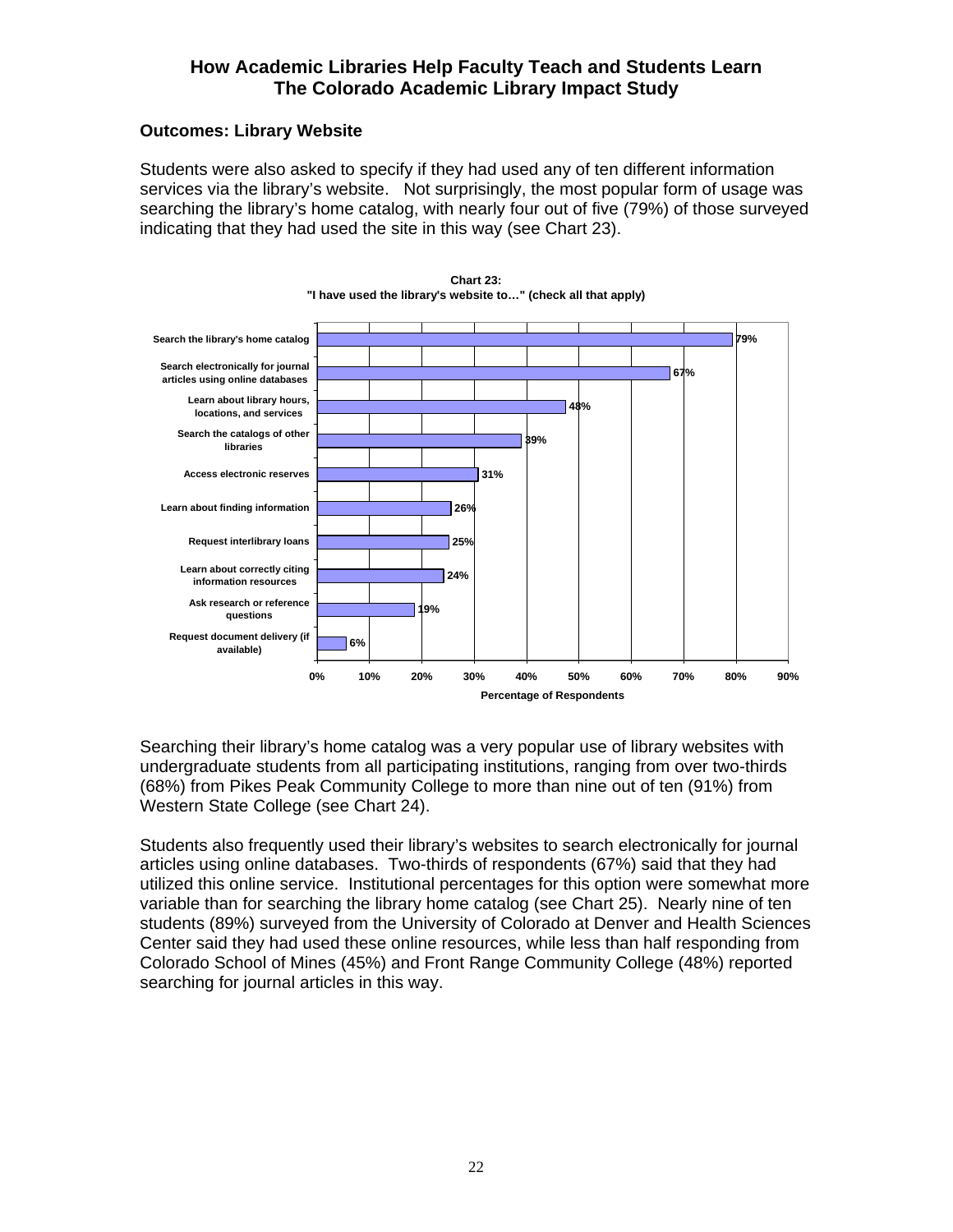

**Chart 24: "I have used the library's website to…" Response: Search the library's home catalog**



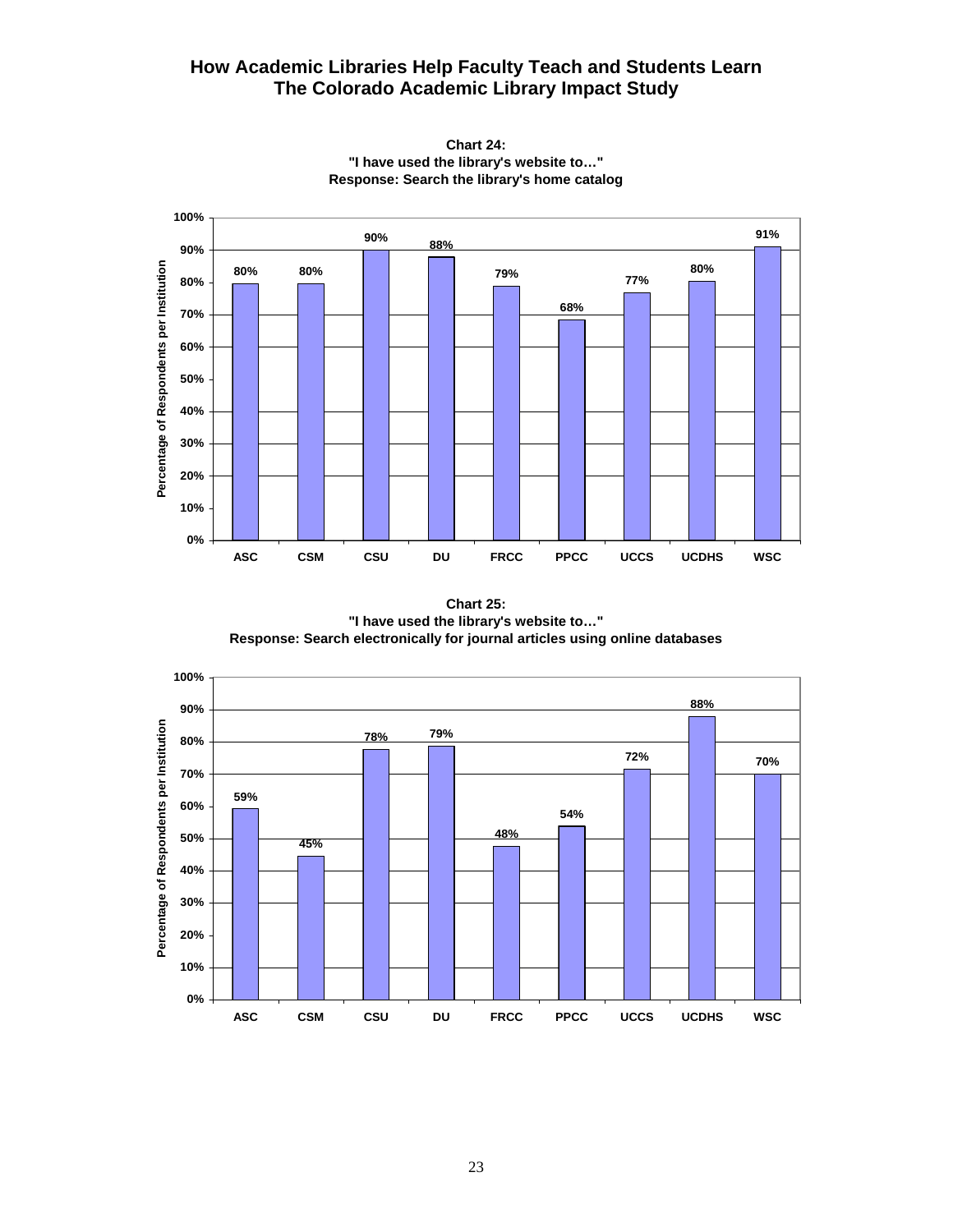Learning about library hours, locations, and services was the third most popular online service, cited by nearly half (48%) of the surveyed undergraduates. At least half of the students from Colorado State University (56%), Colorado School of Mines (53%), the University of Colorado at Colorado Springs (51%), and the University of Colorado at Denver and Health Sciences Center (50%) indicated having obtained this information through their library's website (see Chart 26). A considerably smaller percentage of students from Western State College (33%) and Front Range Community College (34%) obtained information about the library in this way.



**Chart 26: "I have used the library's website to…" Response: Learn about library hours, locations, and services**

Two of five responding undergraduates (39%) reported searching the catalogs of other libraries for information resources. Over half (53%) of students surveyed from Western State College reported having used this option, followed by Colorado State University students at 49 percent (see Table 4).

Nearly a third of all responding students (31%) used their library's website to access electronic course reserves. At both Colorado State University and the University of Denver, however, nearly two-thirds (66%) of students reported using this online service.

Slightly more than one quarter (26%) of those surveyed learned about finding information through their library's website. Just under half (47%) of surveyed Front Range Community College students—almost double the overall percentage--reported this website use.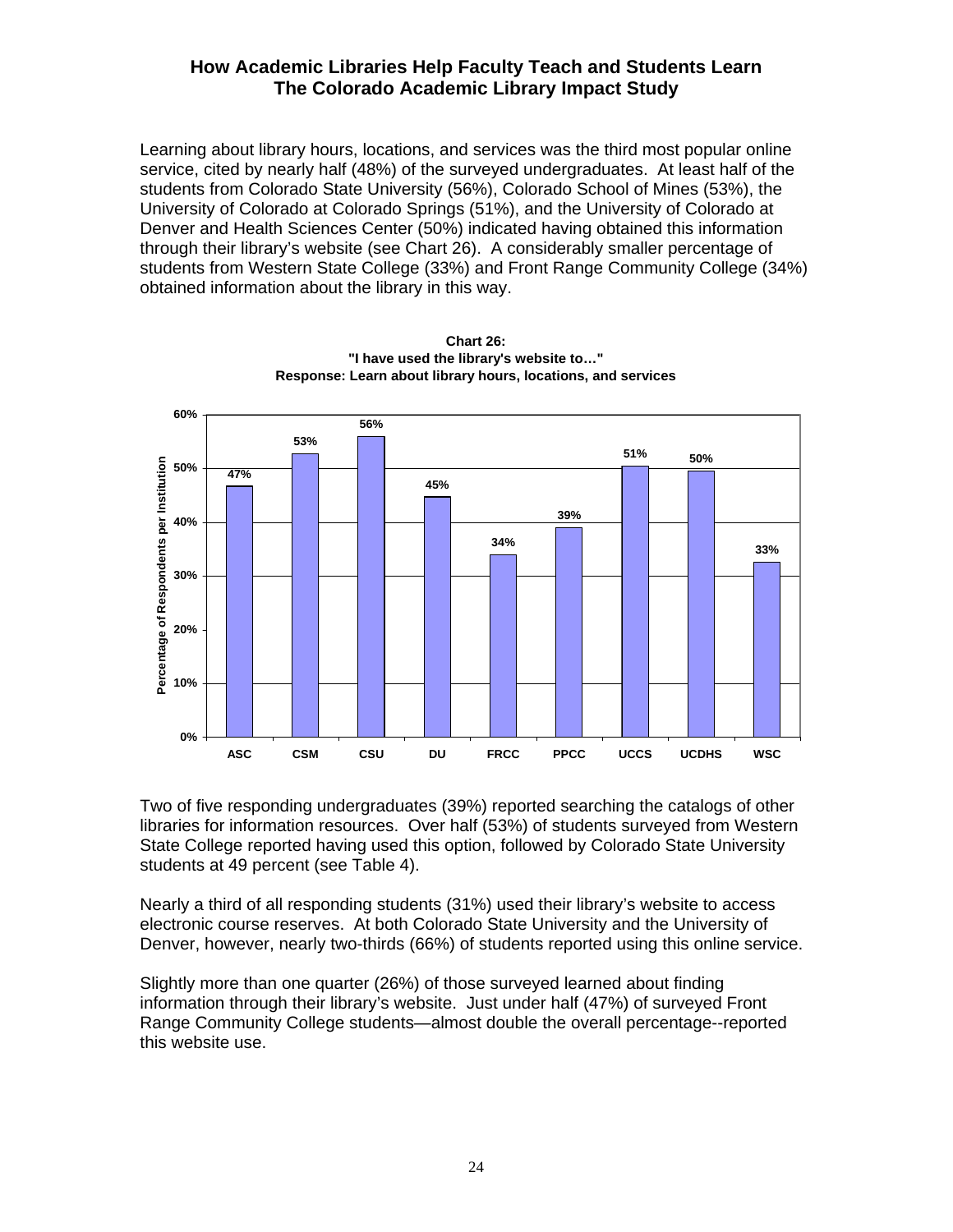One of every four responding students (25%) indicated that they had used their library's website to make interlibrary loan requests. More than half (53%) of those responding from Colorado State University had used this service.

| Thave used the library strepsite to Turned all that apply        |            |            |     |           |             |             |             |              |            |              |
|------------------------------------------------------------------|------------|------------|-----|-----------|-------------|-------------|-------------|--------------|------------|--------------|
| <b>Response</b>                                                  | <b>ASC</b> | <b>CSM</b> | CSU | <b>DU</b> | <b>FRCC</b> | <b>PPCC</b> | <b>UCCS</b> | <b>UCDHS</b> | <b>WSC</b> | <b>Total</b> |
| Search the library's<br>home catalog                             | 80%        | 80%        | 90% | 88%       | 79%         | 68%         | 77%         | 80%          | 91%        | 79%          |
| Search the<br>catalogs of other<br>libraries                     | 32%        | 40%        | 49% | 41%       | 39%         | 41%         | 36%         | 28%          | 53%        | 39%          |
| Request interlibrary<br>loans                                    | 32%        | 19%        | 53% | 27%       | 6%          | 13%         | 23%         | 13%          | 46%        | 25%          |
| Request document<br>delivery (if<br>available)                   | 7%         | 3%         | 14% | 5%        | 8%          | 5%          | 5%          | 3%           | 6%         | 6%           |
| Search<br>electronically for<br>journal articles<br>using online |            |            |     |           |             |             |             |              |            |              |
| databases                                                        | 59%        | 45%        | 78% | 79%       | 48%         | 54%         | 72%         | 88%          | 70%        | 67%          |
| Access electronic<br>reserves                                    | 18%        | 17%        | 66% | 66%       | 14%         | 22%         | 23%         | 30%          | 18%        | 31%          |
| Ask research or<br>reference questions                           | 23%        | 13%        | 12% | 15%       | 27%         | 26%         | 17%         | 30%          | 28%        | 19%          |
| Learn about finding<br>information                               | 24%        | 17%        | 23% | 17%       | 47%         | 29%         | 27%         | 30%          | 32%        | 26%          |
| Learn about<br>correctly citing<br>information<br>resources      | 26%        | 17%        | 20% | 13%       | 27%         | 25%         | 27%         | 19%          | 52%        | 24%          |
| Learn about library<br>hours, locations,<br>and services         | 47%        | 53%        | 56% | 45%       | 34%         | 39%         | 51%         | 50%          | 33%        | 48%          |

#### **Table 4: "I have used the library's website to…" (check all that apply)**

Nearly one-quarter (24%) of participating undergraduates have used their library website to learn about correctly citing information resources. Western State College had the highest response in this regard with more than half (52%) of survey participants obtaining this information from their library's site.

Roughly one in five (19%) of students surveyed had asked research or reference questions via their library's website. This option was most commonly utilized by University of Colorado at Denver and Health Sciences Center students, 30 percent of whom report using this service. Reference questions were asked via a library website by more than a quarter of students at Western State College (28%), Front Range Community College (27%), and Pikes Peak Community College (26%).

Web-initiated document delivery – a service not universally available among participating institutions – was cited by only six percent of students surveyed. Colorado State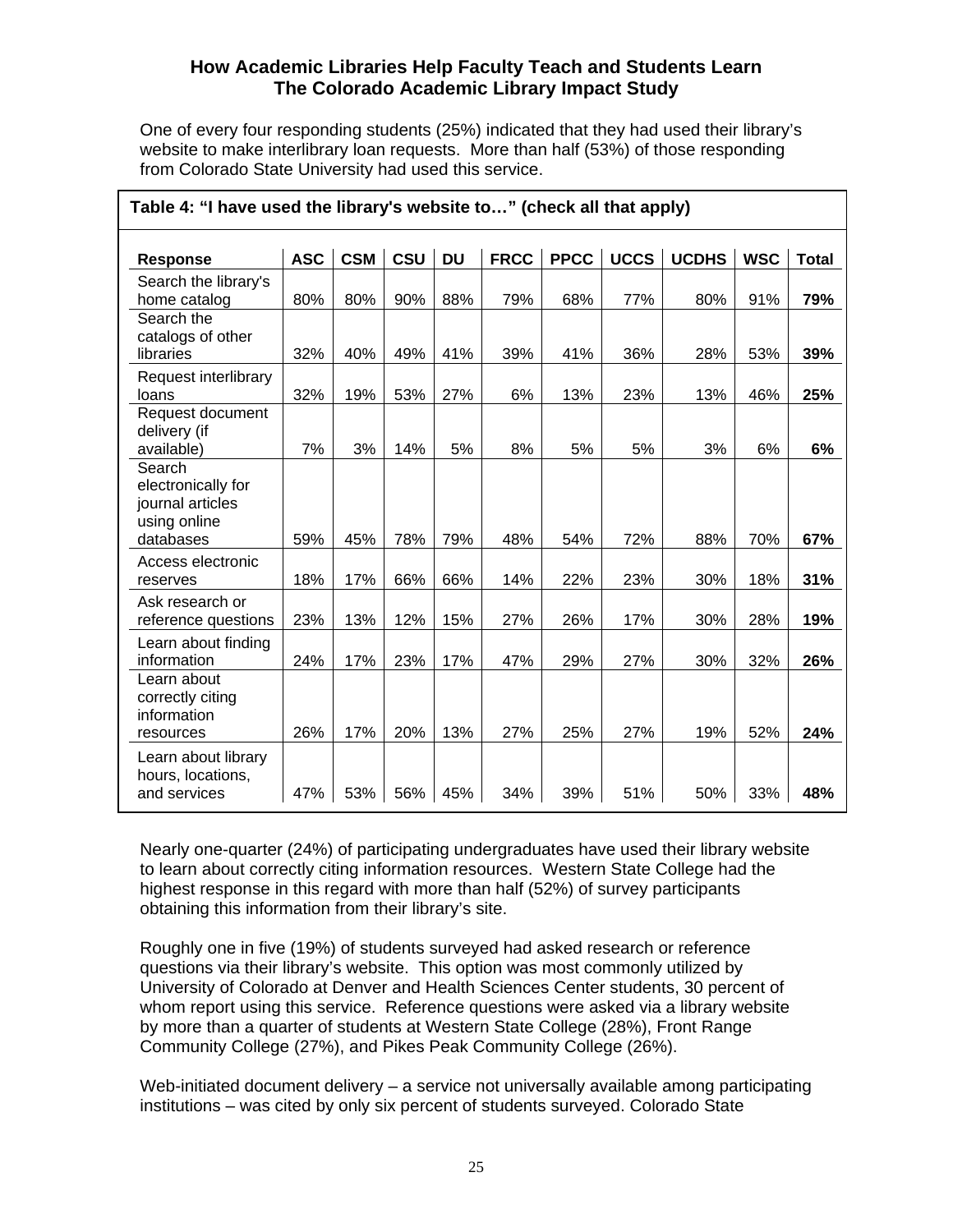University's response rate of 14 percent was by far the highest from any institution and was more than double the overall percentage for undergraduates.

#### **Outcomes: Assistance from Library Staff**

Students participating in this study were asked to identify ways in which they had been assisted by staff members at their college or university libraries. The most popular answer by far was that library staff assist students by helping them to find books, journal articles, and Web resources. Two out of three students (67%) indicated that they had been helped in this way (see Chart 27). No other kind of staff assistance was selected by a majority of responding undergraduates. While there was some degree of variation between institutions for this response, at least half of those surveyed from each participating school reported staff assistance in finding print and electronic resources (see Chart 28). The highest responses came from the two participating state colleges, Adams State College (88%) and Western State College (87%).



**Chart 27: "The library staff has helped me to…" (check all that apply)**

Assistance with online or electronic resources was the second most common way that students were helped by library staff, cited by well over two out of five (45%) of those surveyed. Responses for seven of the nine participating institutions were between 36 and 48 percent for this service (see Chart 29). Two schools, however, produced substantially higher figures. Seven of ten students (70%) attending the University of Colorado at Denver and Health Sciences Center reported having been assisted by library staff with electronic information sources, while nearly three of five (57%) attending Western State College were helped in this way.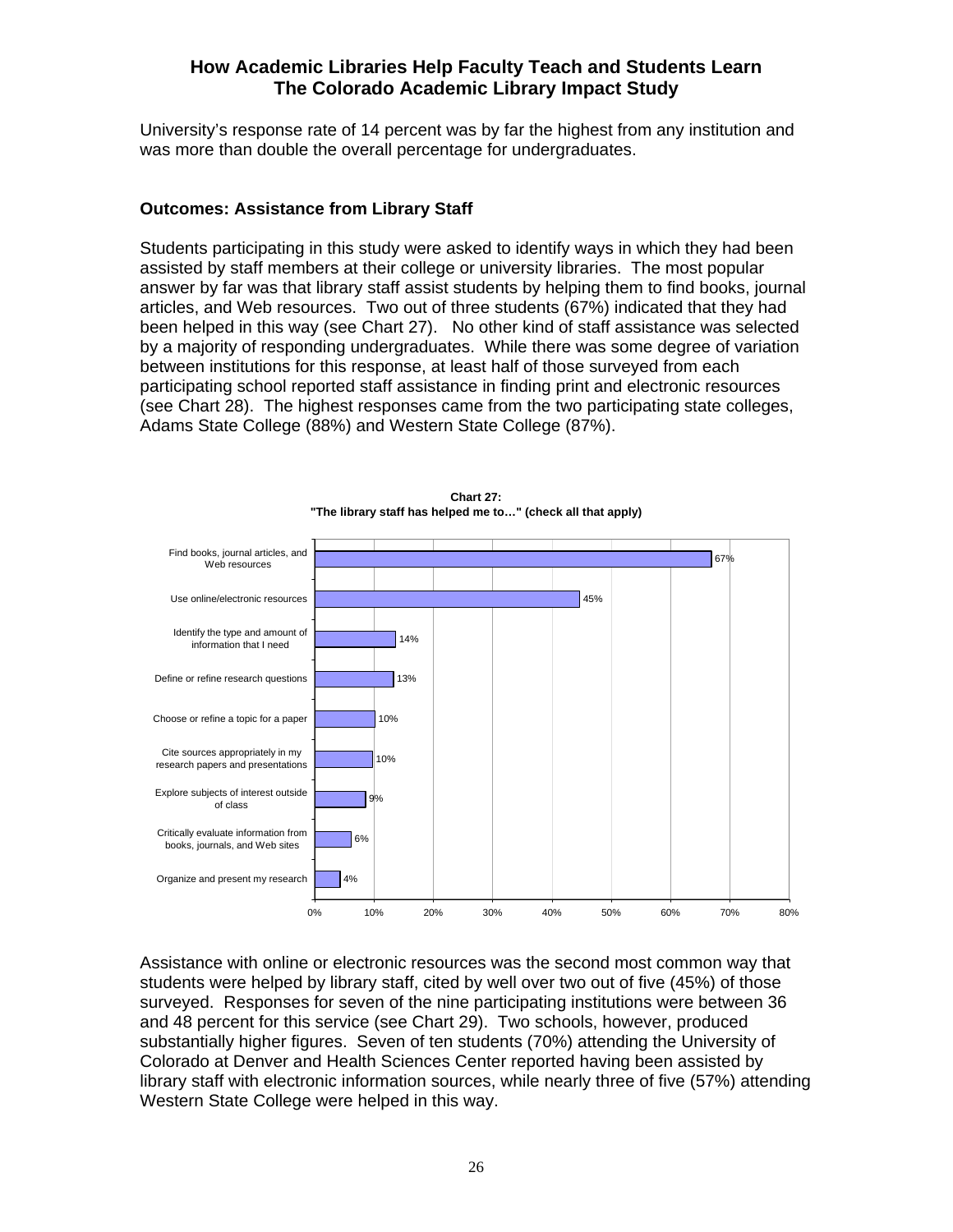

**Chart 28: "The library staff has helped me to…" Response: Find books, journal articles, and Web resources**

**Chart 29: "The library staff has helped me to…" Response: Use online/electronic resources**

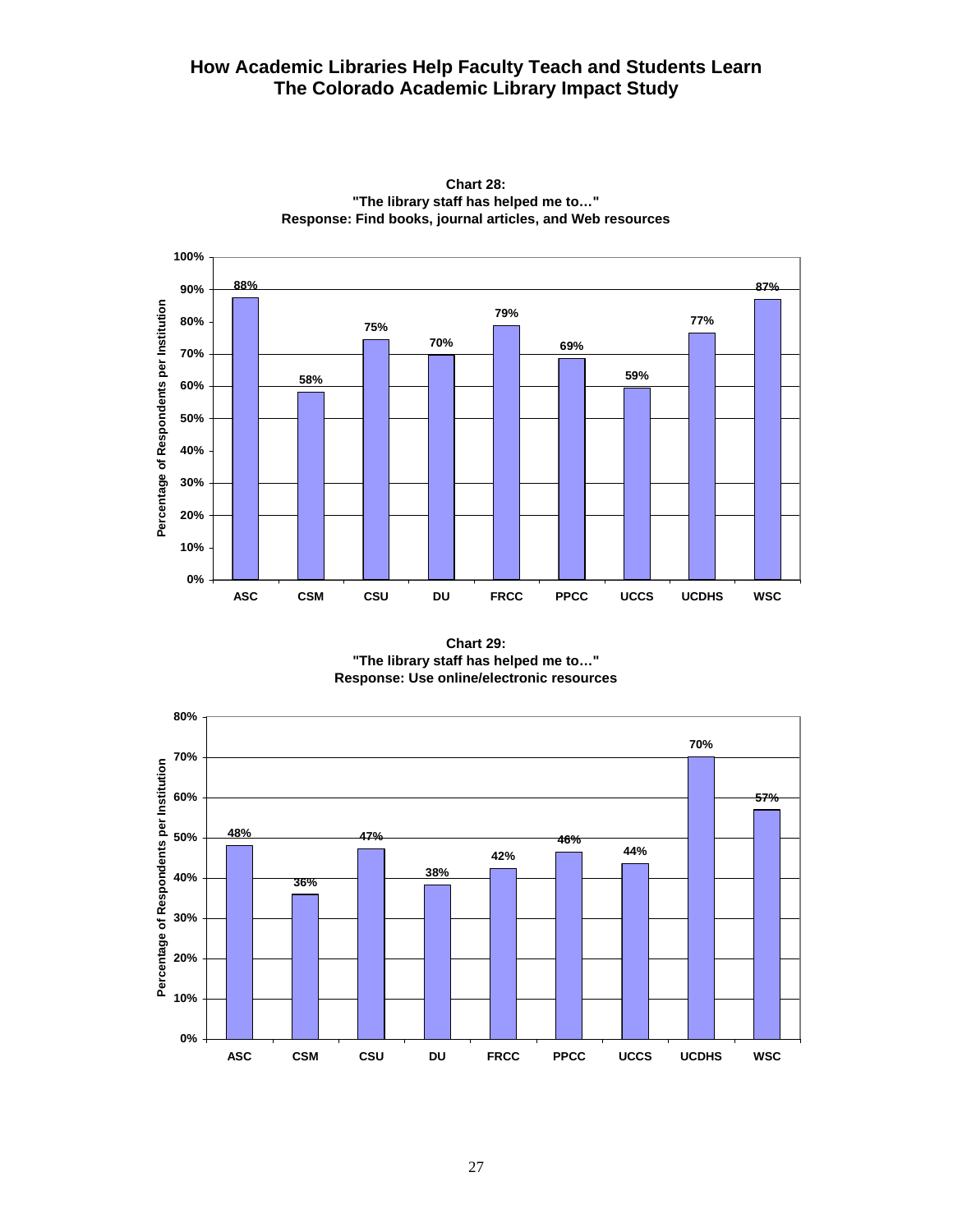While none of the seven remaining response options were mentioned by more than 14 percent of survey participants, two institutions exhibited large responses for specific types of assistance provided by library staff (see Table 5). Compared to all undergraduate respondents, Front Range Community College students were twice as likely to report receiving library staff assistance in defining or refining research questions, choosing or refining a topic for a paper, exploring subjects of interest outside of class, and organizing and presenting research. Western State College students were more than twice as likely as all responding undergraduates to receive assistance in identifying the type and amount of information needed, defining or refining research questions, choosing or refining a topic for a paper, citing sources appropriately in research papers and presentations, exploring subjects of interest outside of class, and critically evaluating information from books, journals, and websites.

| Table 5: "The library staff has helped me to" (check all that apply) |            |            |            |           |             |             |             |              |            |              |
|----------------------------------------------------------------------|------------|------------|------------|-----------|-------------|-------------|-------------|--------------|------------|--------------|
| <b>Response</b>                                                      | <b>ASC</b> | <b>CSM</b> | <b>CSU</b> | <b>DU</b> | <b>FRCC</b> | <b>PPCC</b> | <b>UCCS</b> | <b>UCDHS</b> | <b>WSC</b> | <b>Total</b> |
| Choose or<br>refine a topic for                                      |            |            |            |           |             |             |             |              |            |              |
| a paper                                                              | 20%        | 9%         | $9%$       | 10%       | 30%         | 13%         | 6%          | 9%           | 28%        | 10%          |
| Define or refine<br>research<br>questions                            | 19%        | 9%         | 17%        | 13%       | 34%         | 17%         | 8%          | 10%          | 33%        | 13%          |
| Identify the type<br>and amount of<br>information that<br>I need     | 20%        | 12%        | 16%        | 11%       | 22%         | 18%         | 10%         | 8%           | 36%        | 14%          |
| Find books,<br>journal articles,<br>and Web<br>resources             | 88%        | 58%        | 75%        | 70%       | 79%         | 69%         | 59%         | 77%          | 87%        | 67%          |
| Critically<br>evaluate<br>information from<br>books, journals,       |            |            |            |           |             |             |             |              |            |              |
| and Web sites                                                        | 11%        | 4%         | 6%         | 3%        | 11%         | 8%          | 5%          | 5%           | 17%        | 6%           |
| Organize and<br>present my<br>research                               | 8%         | 4%         | 4%         | 3%        | 13%         | 7%          | 3%          | 4%           | 7%         | 4%           |
| Cite sources<br>appropriately in<br>my research<br>papers and        |            |            |            |           |             |             |             |              |            |              |
| presentations                                                        | 16%        | 8%         | 10%        | 8%        | 13%         | 13%         | 7%          | 7%           | 31%        | 10%          |
| Explore<br>subjects of<br>interest outside<br>of class               | 15%        | 7%         | 8%         | 4%        | 19%         | 14%         | 6%          | 5%           | 24%        | 9%           |
| Use<br>online/electronic<br>resources                                | 48%        | 36%        | 47%        | 38%       | 42%         | 46%         | 44%         | 70%          | 57%        | 45%          |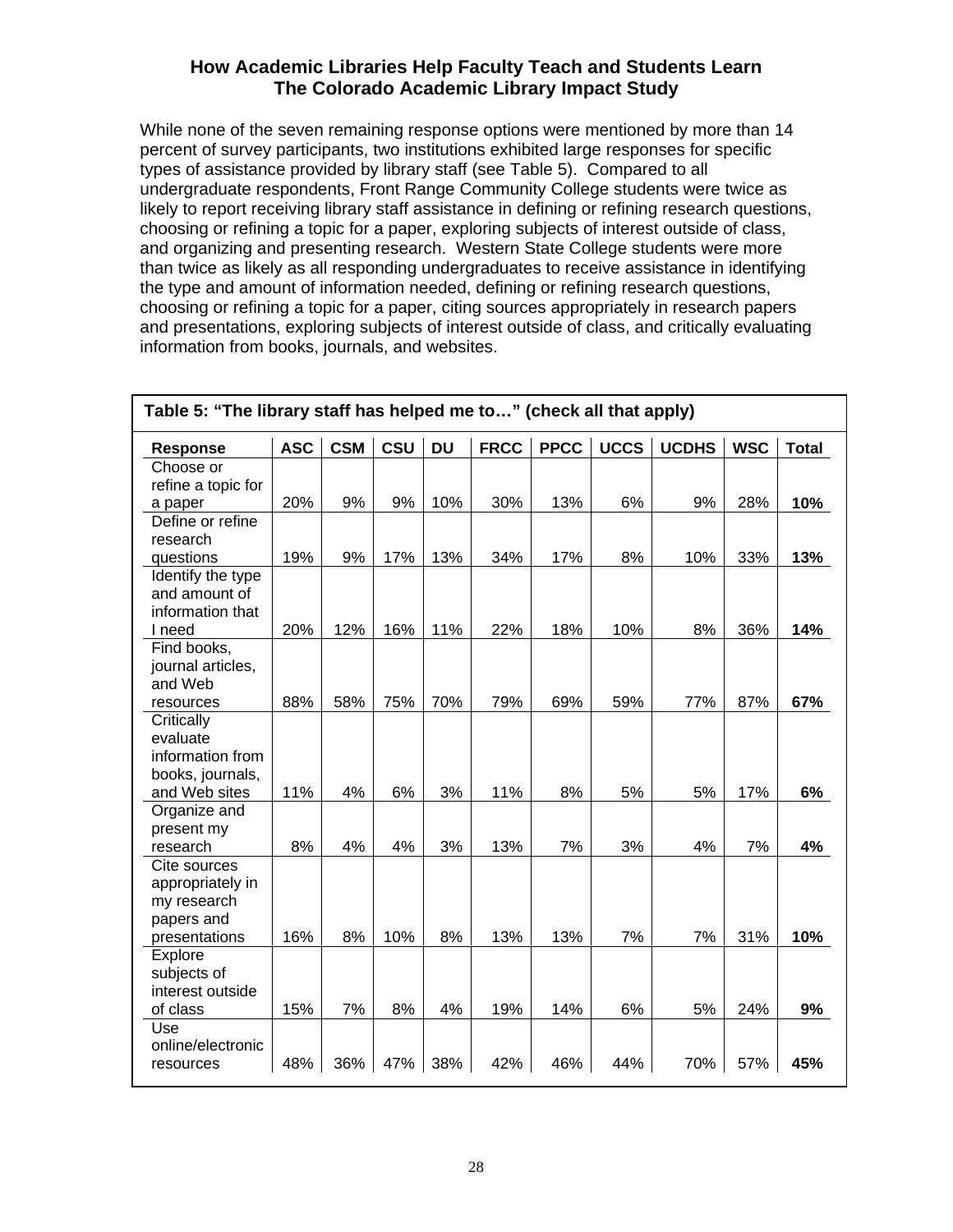# **Faculty Survey Results**

#### **Background Information**

As noted earlier, the study's faculty component produced 395 respondents. The two institutions with the highest numbers of faculty respondents were Pikes Peak Community College and the University of Denver. Both of these institutions produced 78 respondents, each representing one-fifth (20%) of the total number of faculty participants. Two other institutions produced participation percentages in double figures. Fifty-one faculty members from Colorado State University – 14 percent of the overall total – responded to the survey, and 46 faculty members from the University of Colorado at Colorado Springs – 12 percent of the overall total – participated.

Background characteristics of respondents to the faculty survey included:

- The median for years of teaching experience for faculty surveyed was 11 years. One out of four (25%) had been teaching for five years or less, while another quarter had at least 19 years of experience at the college or university level.
- More than seven out of ten faculty respondents (71%) reported full-time status at their institutions.
- The majority of responding faculty came from three areas: the humanities (22%), the social sciences (22%), and the physical and bio-medical sciences (18%).

#### **Usage: Bibliographic Instruction / Information Literacy**

Bibliographic instruction and information literacy appeared to be important to surveyed faculty. When asked about the inclusion of bibliographic instruction or information literacy sessions as a part of the undergraduate courses that they teach, a majority (54%) indicated they provide this type of instruction to students at least some of the time (see Chart 30). Over a quarter (27%) said that they often included such sessions in their courses, while the same proportion responded that they sometimes utilize this opportunity. Less than a quarter (23%) of instructors said that they rarely include bibliographic instruction in their courses, while a similar proportion (24%) indicated that they never utilize this option.

Pikes Peak Community College returned the highest percentage of faculty respondents who frequently utilize bibliographic instruction or information literacy sessions with 39 percent, followed by the University of Colorado, Colorado Springs with 32 percent (see Chart 31). Almost half of the respondents from Western State College (49%) indicated that they sometimes include this type of instruction. This figure, coupled with the school's 21 percent response for the frequent use of bibliographic instruction, indicated that seven of ten (70%) of WSC's faculty respondents utilize this type of instruction at least some of the time, the highest such percentage of any participating institution. Conversely, more than half of the respondents who teach at the Colorado School of Mines (57%) and the University of Denver (55%) reported rarely or never integrating bibliographic instruction into their undergraduate courses.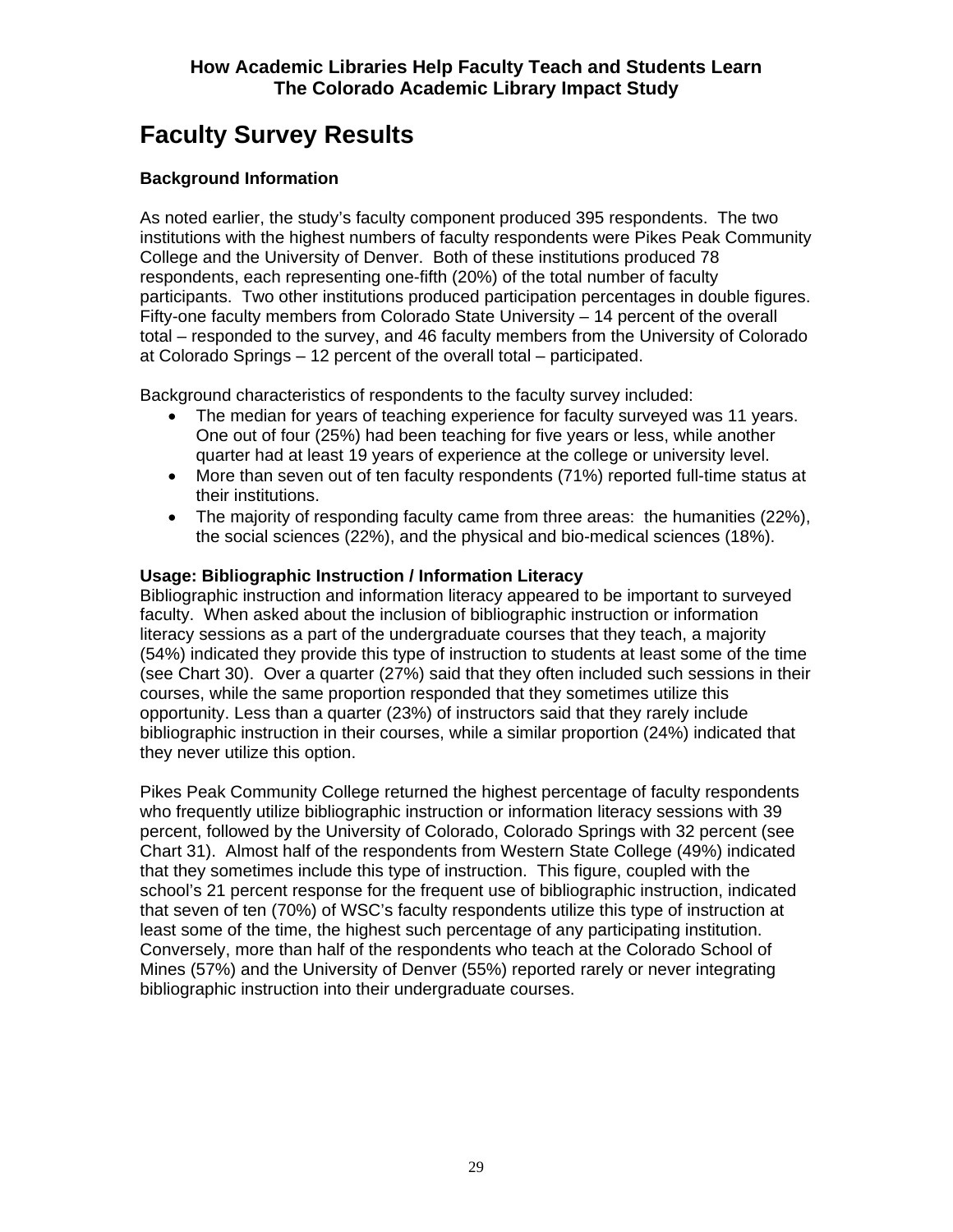

**Chart 30: "I include bibliographic instruction and/or information literacy sessions at my** 

| Chart $31$ :                                                                    |
|---------------------------------------------------------------------------------|
| "I include bibliographic instruction and/or information literacy sessions at my |
| institution's library as a part of courses that I teach"                        |

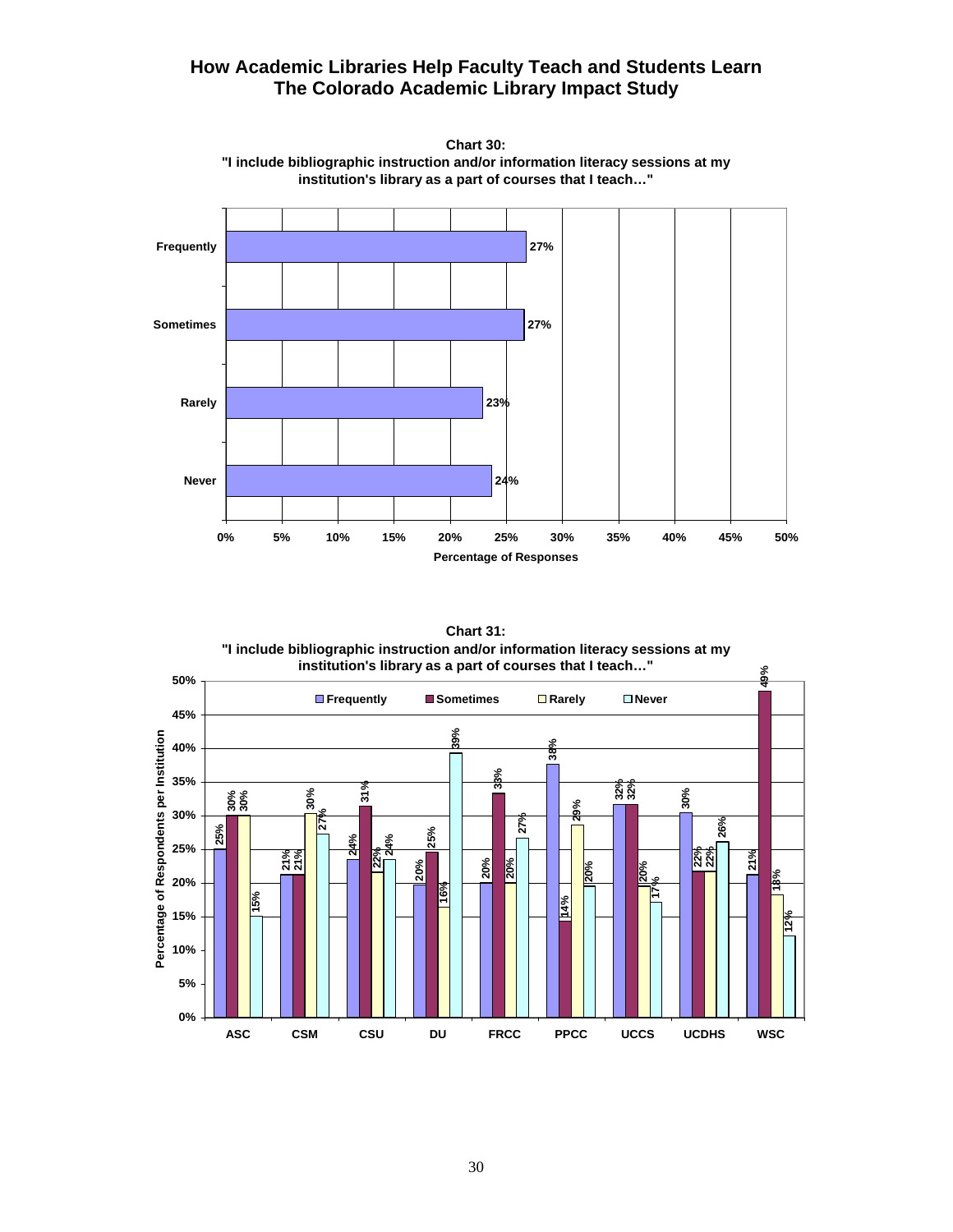#### **Usage: Links to Electronic Resources**

**Never**

**Rarely**

Almost half of faculty respondents (46%) reported that they frequently or sometimes provide links to electronic databases and other electronic resources available from their institution's library when preparing course webpages. Over half (55%), however, indicated that they rarely or never link e-resources to their course webpages (see Chart 32).



**20%**

**0% 5% 10% 15% 20% 25% 30% 35% 40% 45% 50% Percentage of Responses**

**35%**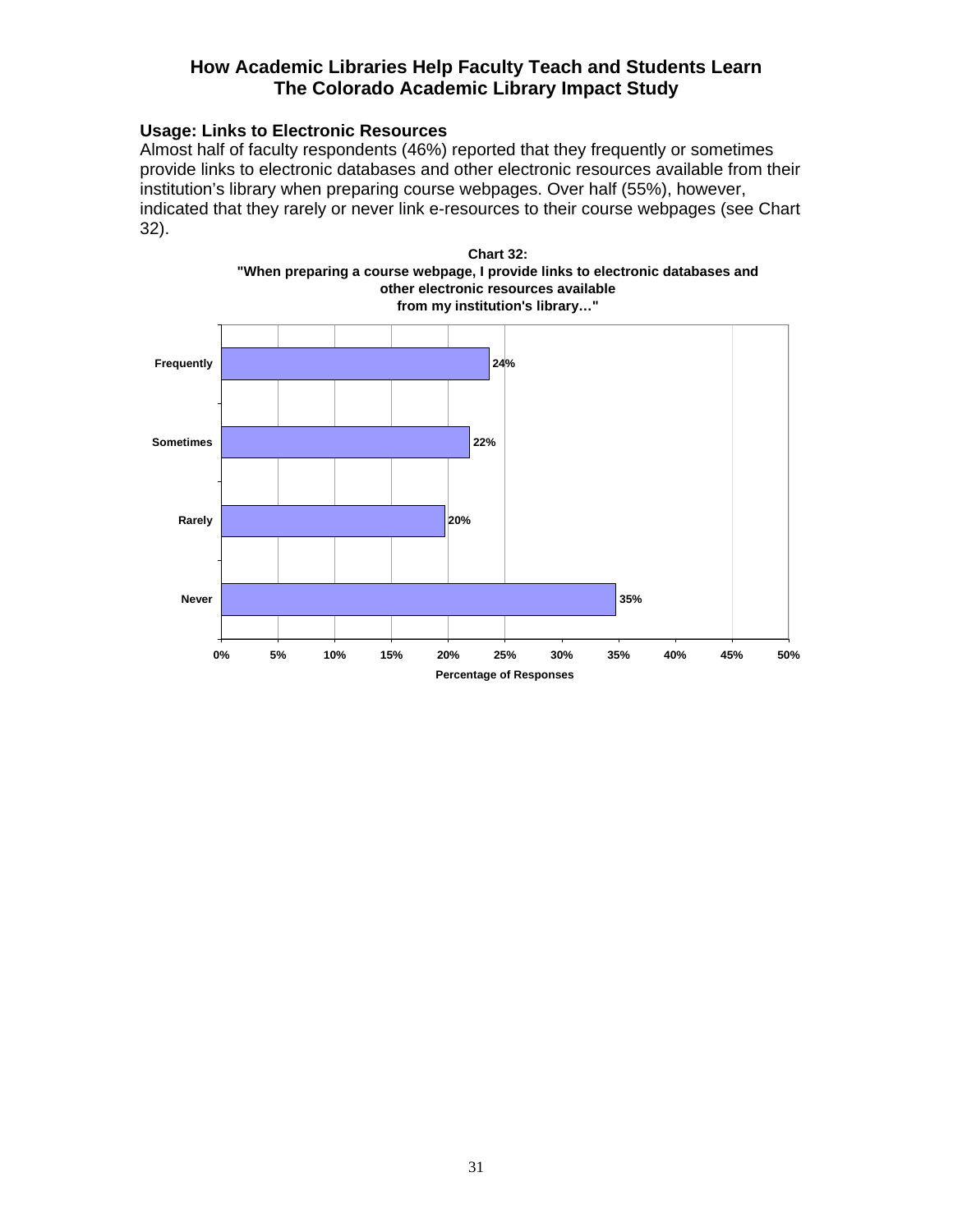**Chart 33:** 



Faculty from the University of Colorado at Denver and Health Sciences Center reported linking to e-resources most often, with nearly two-thirds (66%) doing so sometimes or frequently. Three of five faculty (61%) of the University of Colorado, Colorado Springs do so with similar frequency (see Chart 33). Approximately seven of ten faculty at Front Range Community College (73%) and Colorado State University (70%) indicated that they rarely or never follow this practice when preparing course webpages.

#### **Usage: Reserve Services**

Placing print materials on reserve is a popular practice among faculty respondents. Over half (56%) indicated that they frequently (28%) or sometimes (28%) utilize traditional (e.g. print) reserve services at their institution's library (see Chart 34). Over three-quarters (78%) of the faculty responding from Western State College said that they frequently (50%) or sometimes (28%) put print materials on reserve at their library, the highest percentage of any participating institution (see Chart 35). More than half (58%) of the faculty respondents from Pikes Peak Community College indicated that they rarely (27%) or never (31%) utilize print reserve services at their library.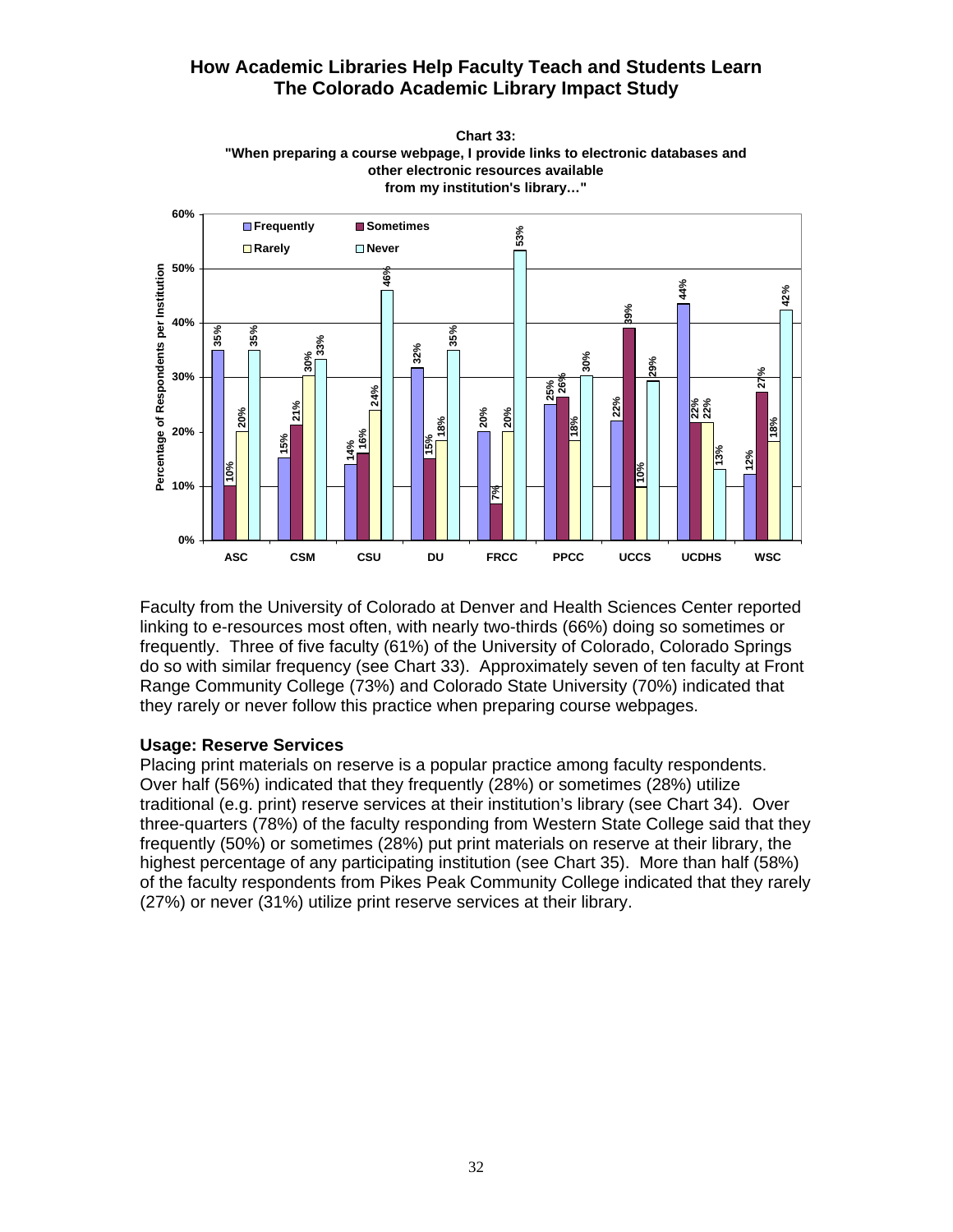

Nearly two of five faculty (38%)said that they frequently (21%) or sometimes (17%) take advantage of electronic reserve services through their college or university library (see Chart 36). The institutions whose faculty reported the most frequent use of electronic reserves were Colorado State University and the University of Denver (see Chart 37). Approximately a quarter of responding CSU (28%) and DU (25%) faculty use this service frequently, while 22 percent of CSU faculty and 20 percent of DU faculty said that they sometimes utilize e-reserves.

33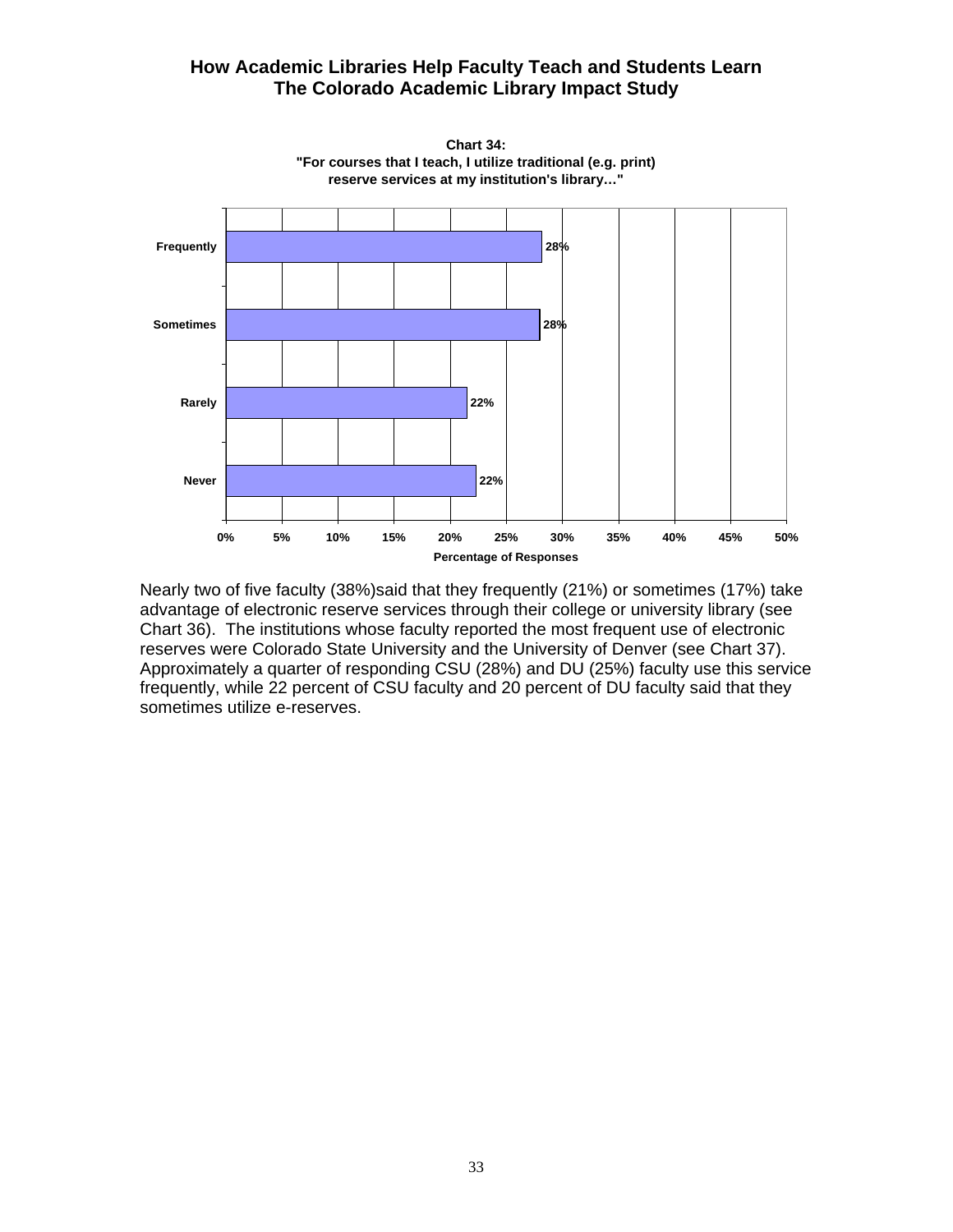

**Chart 35: "For courses that I teach, I utilize traditional (e.g. print) reserve services** 

**Question 36: "For courses that I teach, I utilize electronic reserve services at my institution's library…"**

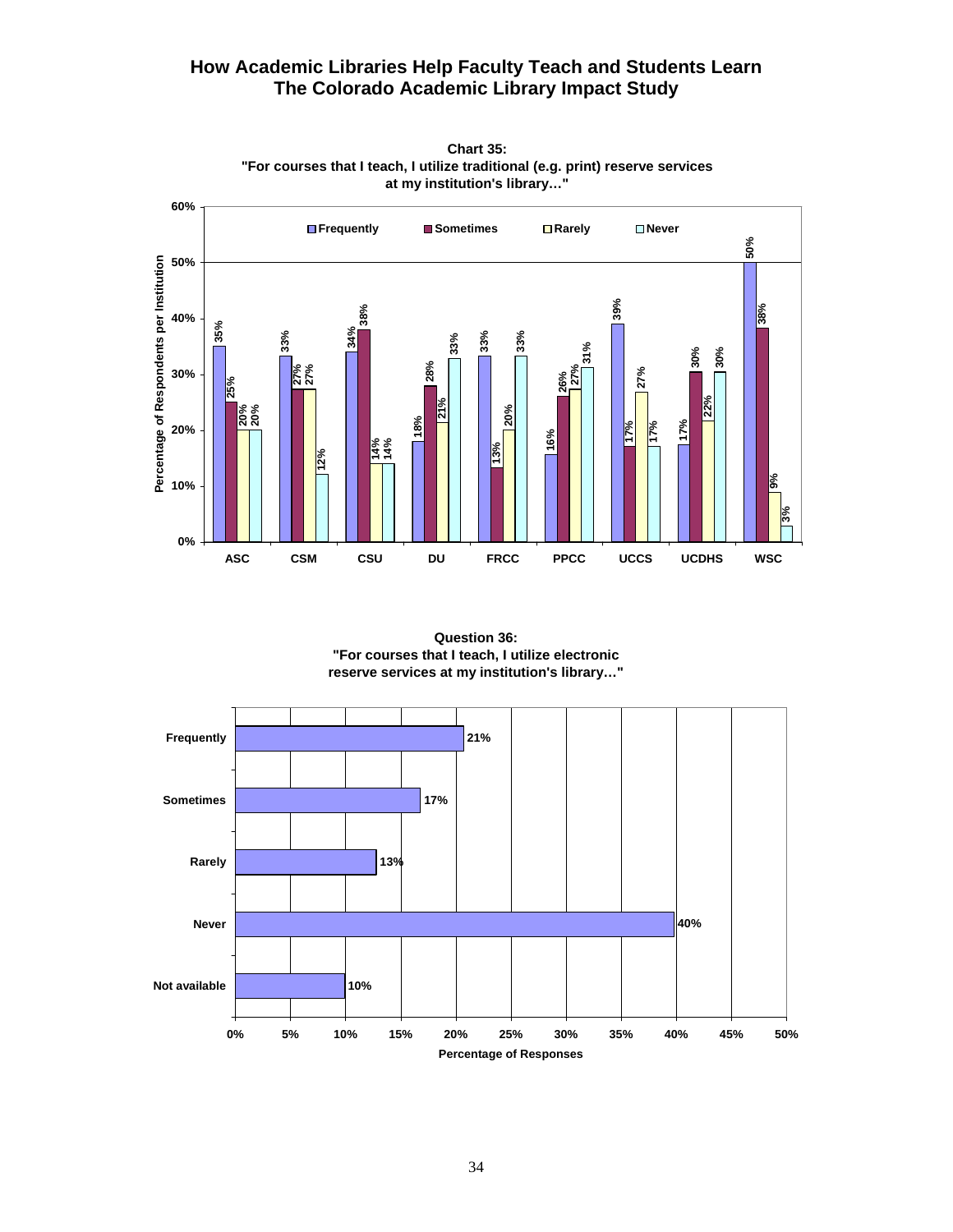

**Chart 37: "For courses that I teach, I utilize electronic reserve services at my institution's library…"**

#### **Usage: Recommending Print and Electronic Resources**

A great majority (85%) of surveyed college and university faculty reported that they recommend traditional print resources available at their institution's library to their students at least some of the time. More than half (54%) indicate frequently recommending these resources to their students, and an additional 31 percent direct students to print materials in the library at least some of the time (see Chart 38). For five of the nine participating institutions, print resources were reportedly recommended either sometimes or frequently by over 90 percent of faculty respondents (see Chart 39). Adams State College faculty reported recommending print resources most often (95% sometimes or frequently), while faculty at the University of Colorado at Denver and Health Sciences Center reported doing so least often (71% combined).

Figures for recommending electronic resources were somewhat lower than for print materials, but still impressive. Eighty-two percent of faculty respondents said that they direct their students to electronic resources or databases either frequently (55%) or sometimes (27%) (see Chart 40). Nearly three-quarters (73%) of faculty respondents from the Colorado School of Mines reported that they frequently recommend electronic library resources to their students, while 95 percent of the respondents from Adams State College indicated that they recommend these information sources frequently (55%) or sometimes (40%). Only 60 percent of instructors from Front Range Community College reported directing their students to electronic library resources frequently (27%) or sometimes (33%) (see Chart 41).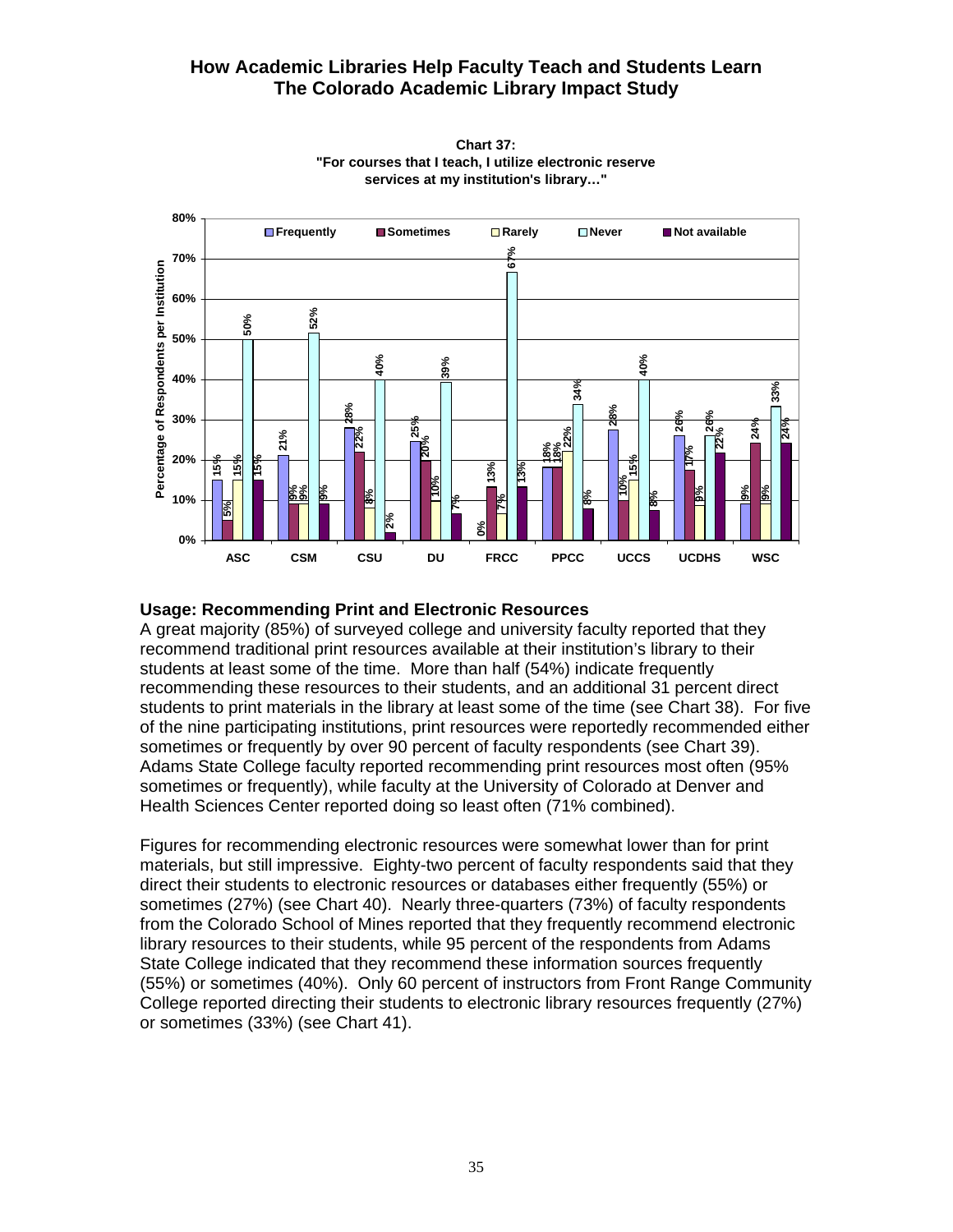

**Chart 38: "For courses that I teach, I recommend the use** 

**Chart 39: For courses that I teach, I recommend the use of print resources at my institution's library…**

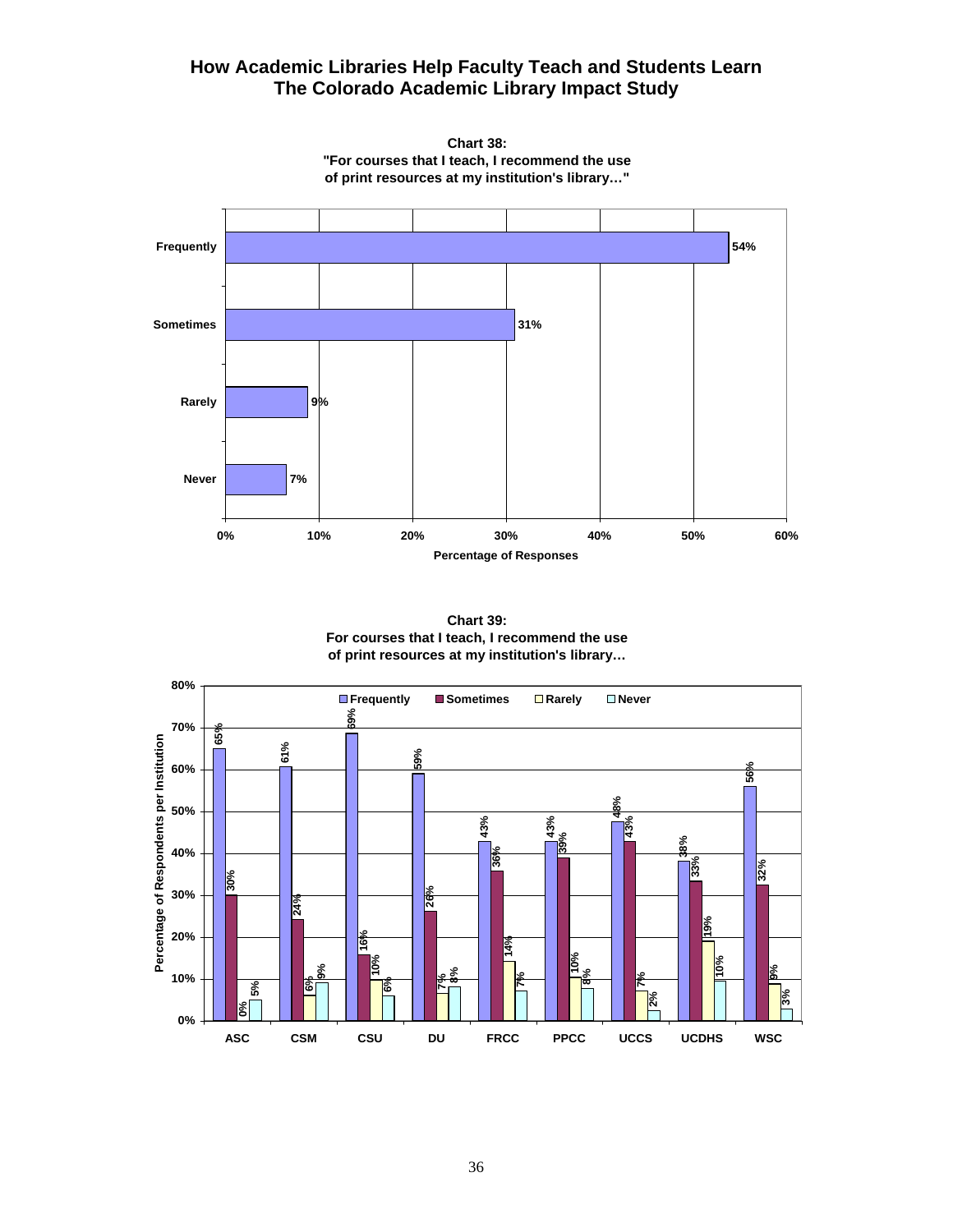

**Chart 41: "For courses that I teach, I recommend the use of electronic resources/databases at my institution's library…"**

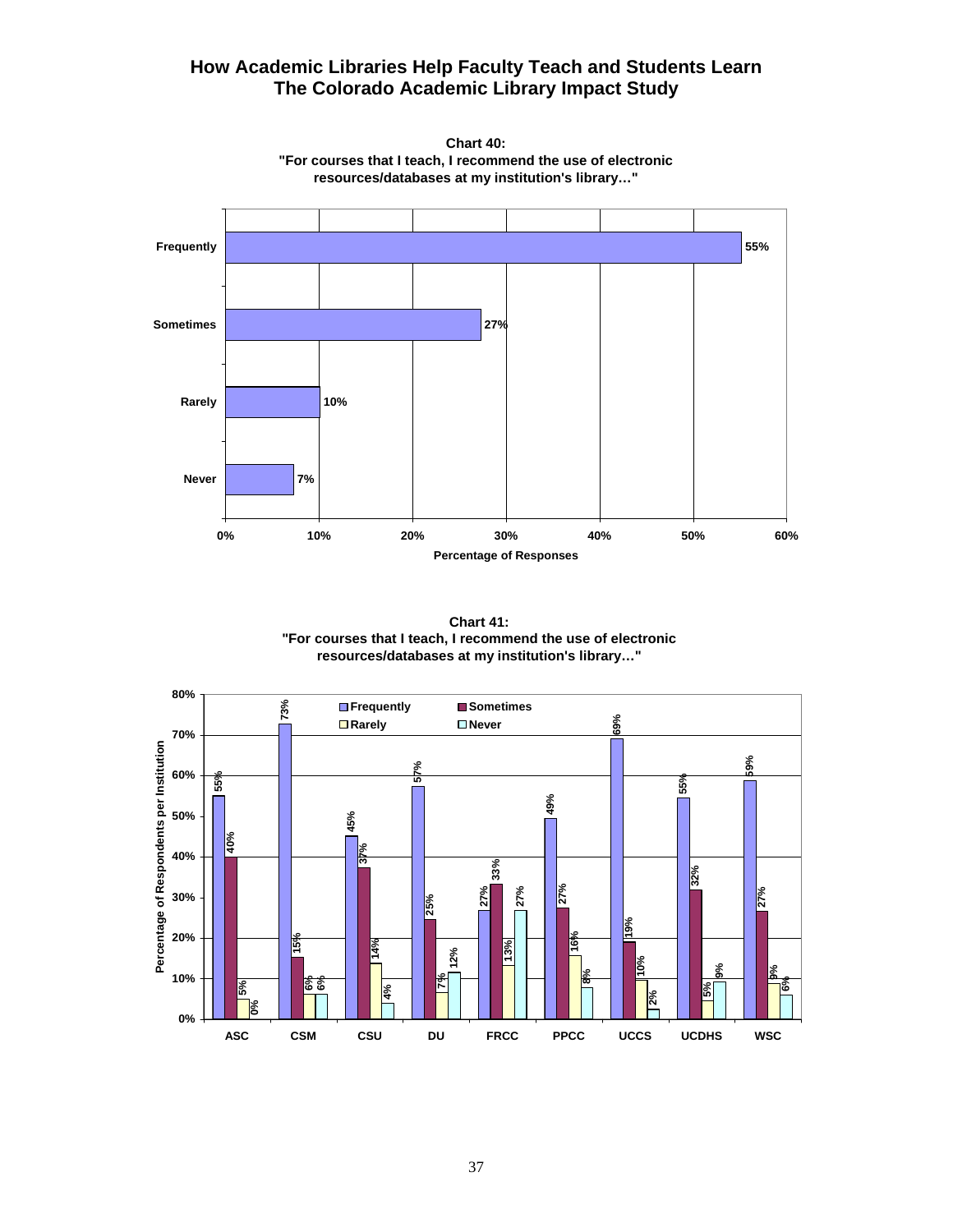#### **Usage: Suggesting Titles for Purchase**

More than half (57%) of surveyed faculty reported that they suggest titles to be purchased for their institution's library frequently (21%) or sometimes (36%) (see Chart 42).



**Chart 42: "I suggest titles to be purchased for my institution's library…"**

**Chart 43: "I suggest titles to be purchased for institution's library…"**

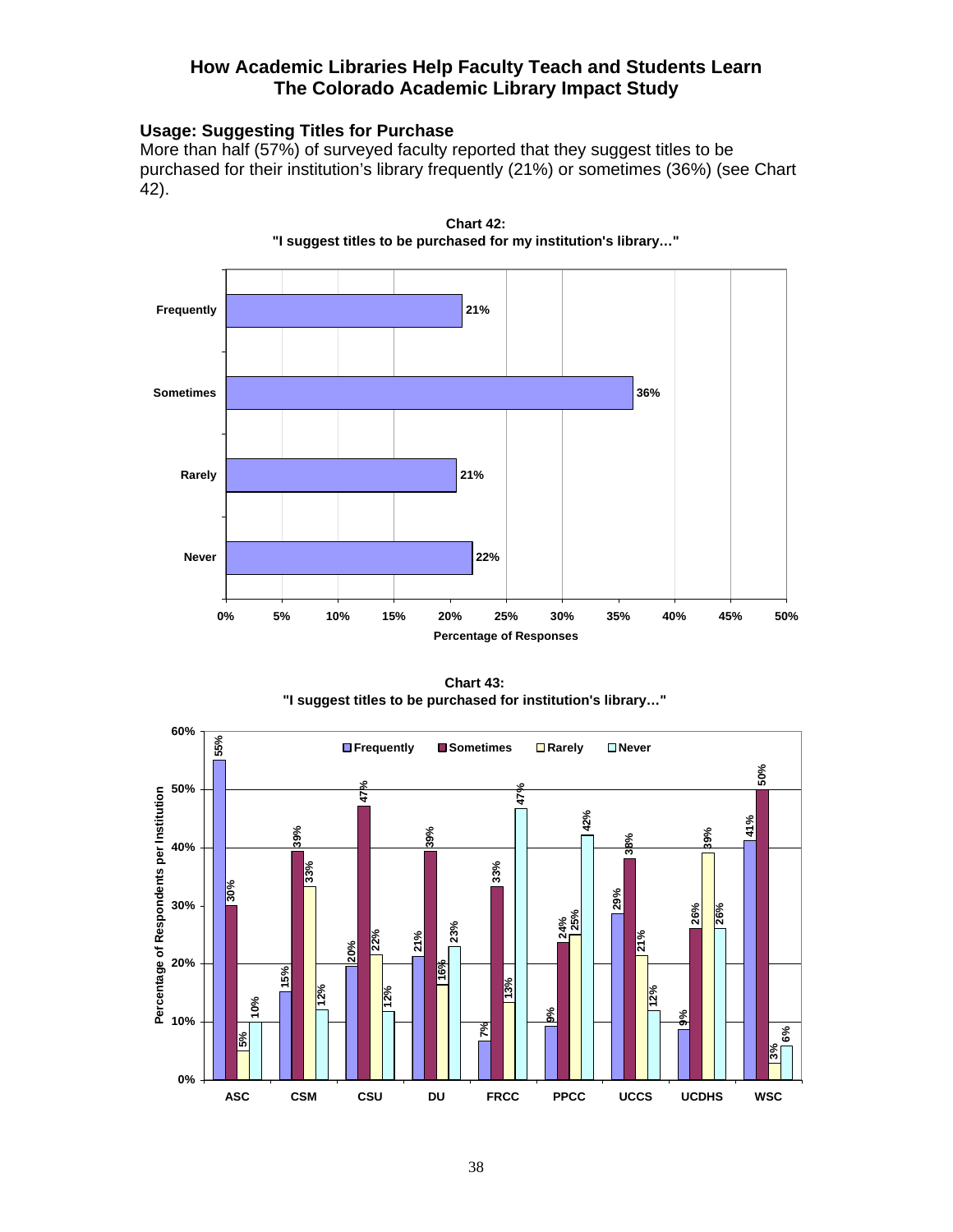Faculty at the two state colleges were more likely than their peers at other institutions to suggest titles for the library (see Chart 43). More than half (55%) of survey respondents from Adams State College indicated that they frequently suggest titles for purchase by the library, and an additional 30 percent of ASC faculty said that they sometimes make such suggestions. Nine of ten (91%) surveyed faculty members at Western State College reported having frequently (41%) or sometimes (50%) suggested titles for purchase. Pikes Peaks Community College had the lowest combined response—33 percent—for these two categories.

#### **Impacts of Diminishing Resources**

Faculty members from eight of the nine participating institution were asked to convey how diminishing library resources had negatively impacted their ability to fulfill their teaching or research objectives (Note: Faculty members from the University of Denver whose library has not experienced budget cuts—were instructed to skip this question). The cancellation of journals was by far the most frequently mentioned consequence among those surveyed, with more than two of five faculty (42%) citing this as a negative impact (see Chart 44).



The faculty members who most consistently identified journal cancellation as a negative impact were from Colorado State University (75%), the University of Colorado at Denver and Health Sciences Center (74%), the University of Colorado at Colorado Springs (69%), and Colorado School of Mines (68%) (see Chart 45). Somewhat smaller percentages were reported from Adams State College (40%), Western State College (35%), and Pikes Peak Community College (33%). Only 13 percent of faculty respondents from Front Range Community College cited journal cancellations as having impacted them negatively.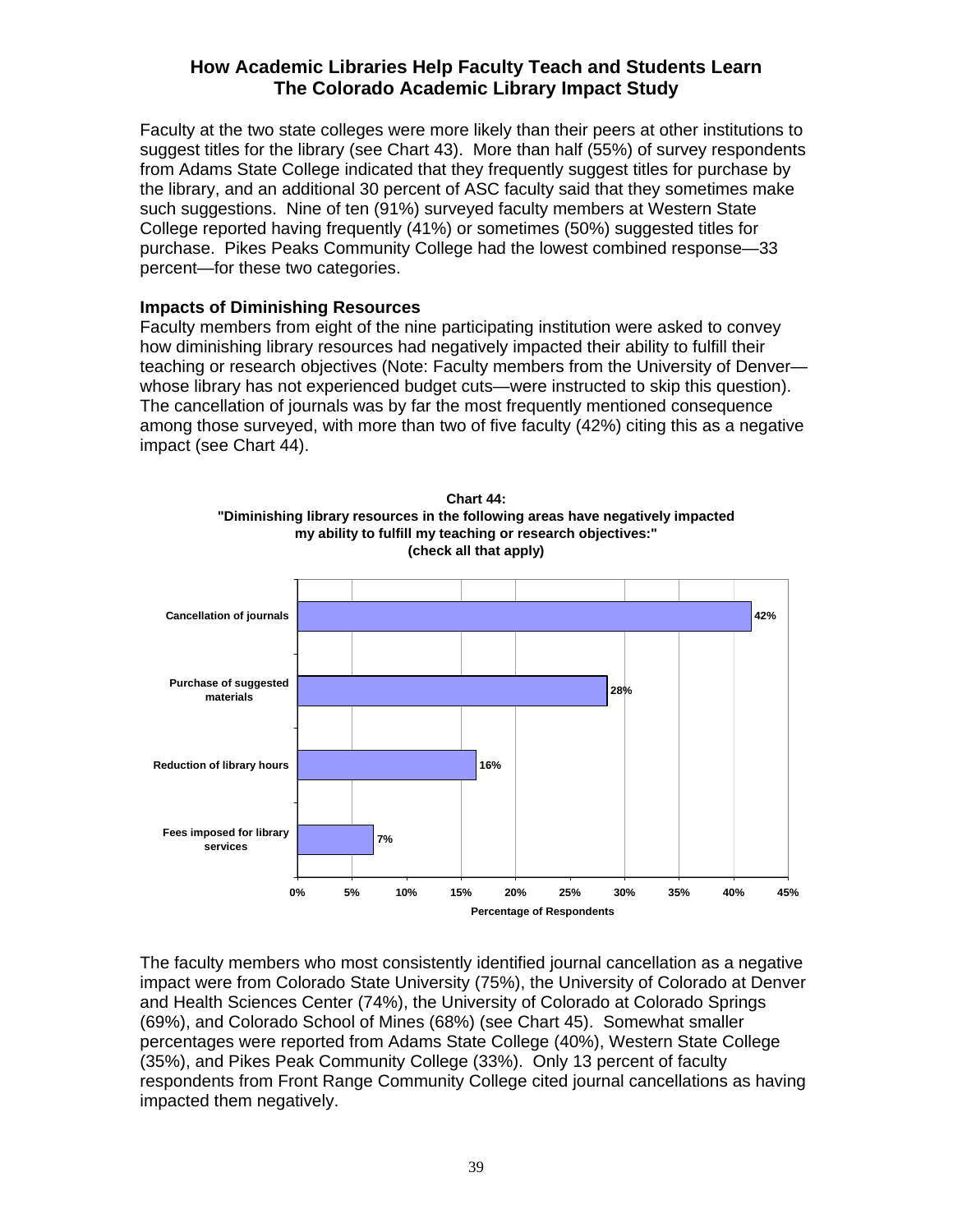

**Chart 45: "Diminishing library resources in the following areas have negatively impacted my ability to fulfill my teaching or research objectives…" Response: Cancellation of journals**

More than a quarter of faculty respondents (28%) indicated that the library's reduced ability to purchase suggested materials had impacted their work negatively. The highest percentage for this response was reported by faculty members at Western State College (47%), while the lowest percentage was delivered by Front Range Community College faculty (13%) (see Table 46).

 $\mathbf{I}$ 

| Table 6: "Diminishing library resources in the following areas have negatively<br>impacted my ability to fulfill my teaching or research objectives:"<br>(check all that apply) |            |            |     |    |             |             |             |              |            |              |
|---------------------------------------------------------------------------------------------------------------------------------------------------------------------------------|------------|------------|-----|----|-------------|-------------|-------------|--------------|------------|--------------|
| <b>Diminished</b><br>resources                                                                                                                                                  | <b>ASC</b> | <b>CSM</b> | CSU | DU | <b>FRCC</b> | <b>PPCC</b> | <b>UCCS</b> | <b>UCDHS</b> | <b>WSC</b> | <b>Total</b> |
| Purchase of<br>suggested<br>materials                                                                                                                                           | 40%        | 24%        | 43% | 0% | 13%         | 34%         | 41%         | 30%          | 47%        | 28%          |
| Cancellation<br>of journals                                                                                                                                                     | 40%        | 67%        | 75% | 3% | 13%         | 33%         | 69%         | 74%          | 35%        | 42%          |
| Fees<br>imposed for<br>library<br>services                                                                                                                                      | 10%        | 21%        | 10% | 0% | 13%         | 3%          | 7%          | 22%          | $0\%$      | 7%           |
| Reduction<br>of library<br>hours                                                                                                                                                | 10%        | 9%         | 22% | 0% | 13%         | 22%         | 26%         | 26%          | 27%        | 16%          |

**Table 6: "Diminishing library resources in the following areas have negatively**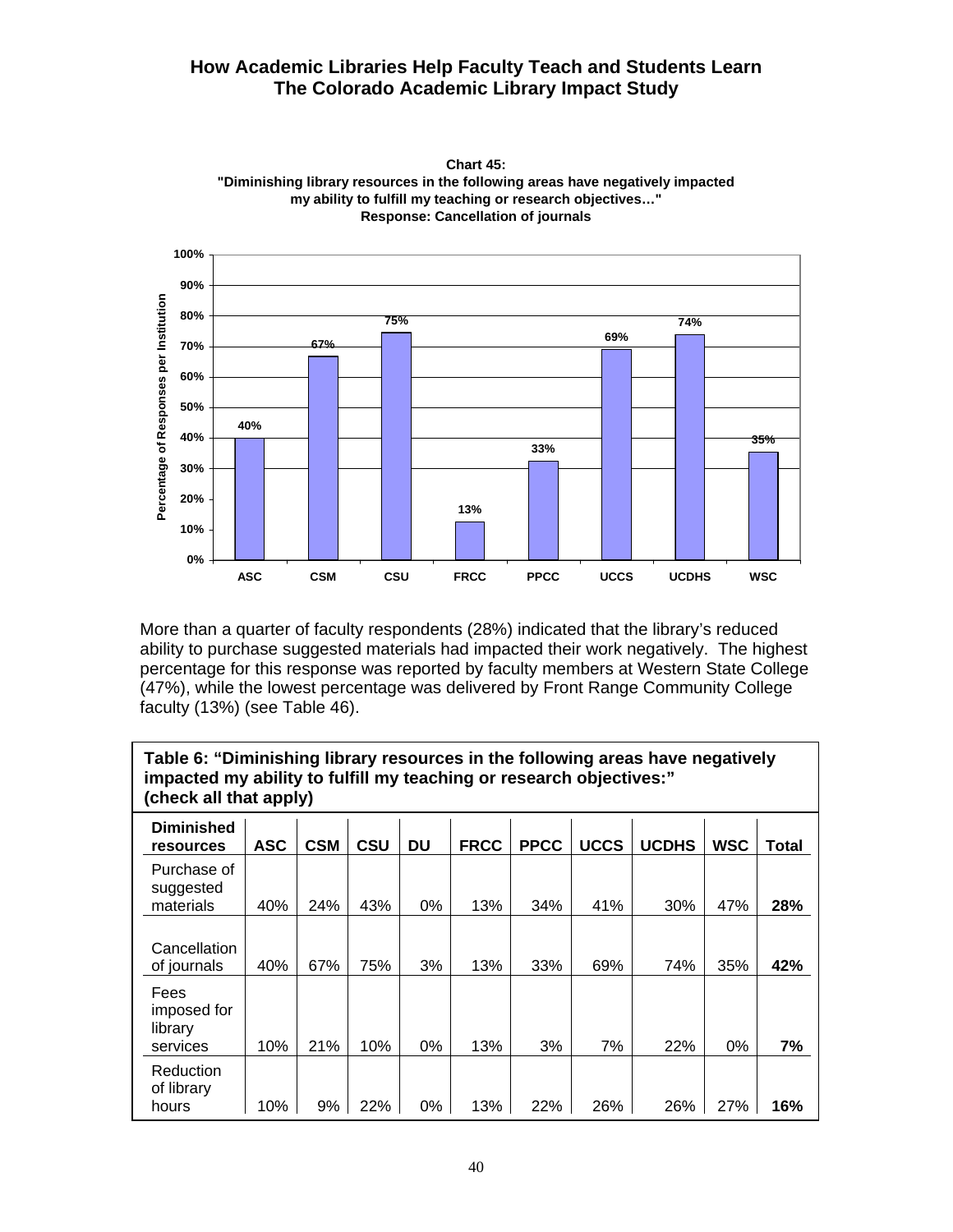More than one in six surveyed faculty (16%) cited reductions in library hours of operation as a negative impact of diminishing library resources. Over a quarter of those responding from Western State College (27%), the University of Colorado at Colorado Springs (26%) and the University of Colorado at Denver and Health Sciences Center (26%) expressed this concern.

The imposing of fees for library services is not a negative consequence of budget cuts of general concern. Only seven percent of faculty identified such fees as a negative impact on their work. However, more than one in five respondents from the University of Colorado at Denver and Health Sciences Center (22%) and Colorado School of Mines (21%) cited this as a negative impact.

#### **Usage: Onsite and Remote Library Access**

The results of the survey suggest that college and university faculty take greater advantage of remote library access than do their students. Like their undergraduate students, faculty members were asked to estimate the proportion of time spent accessing library resources remotely and at the library. On average, faculty respondents reported accessing library resources remotely 71 percent of the time, as compared to 47 percent for surveyed undergraduates. Looking at the responses by institution, faculty from the University of Colorado at Denver and Health Sciences Center had the highest average for remote library access at 83 percent, followed by the Colorado School of Mines (80%), and Adams State College (78%) (see Chart 46). The highest averages for onsite usage by faculty were from Front Range Community College (59%) and Western State College (41%).



#### **Chart 46: "Of the time I spend utilizing my college or university library's resources:" (total must equal 100%)**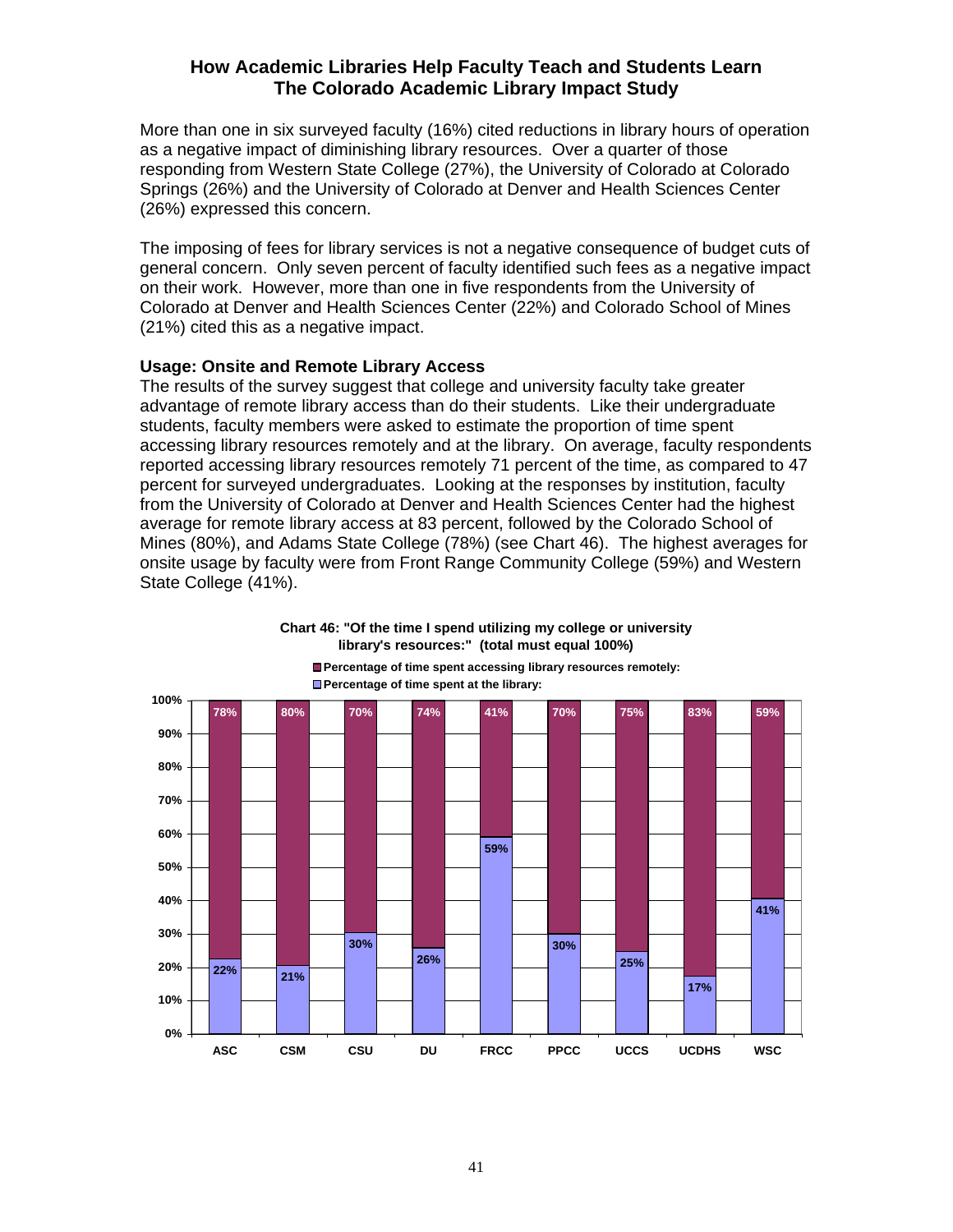#### **Usage: Access to Other Library Catalogs**

It is a widespread practice among faculty members to search library catalogs other than their own home catalog. More than three-quarters (76%) of surveyed faculty indicated that they perform such searches by utilizing links from their library's website, with 44% of respondents reporting that they do so frequently (see Chart 47).



**Chart 47: "I search other library catalogs by using links provided by my** 

More than 90 percent of responding faculty search other catalogs through library web links frequently or sometimes at three institutions: Adams State College (95%), Colorado School of Mines (91%) and the University of Denver (90%) (see Chart 48). More than three out of five respondents from Mines (64%) and the University of Colorado at Colorado Springs (62%) reported that they search other library catalogs frequently. The lowest combined (frequently and sometimes) percentage for searching other catalogs via the Web was 54 percent for Front Range Community College.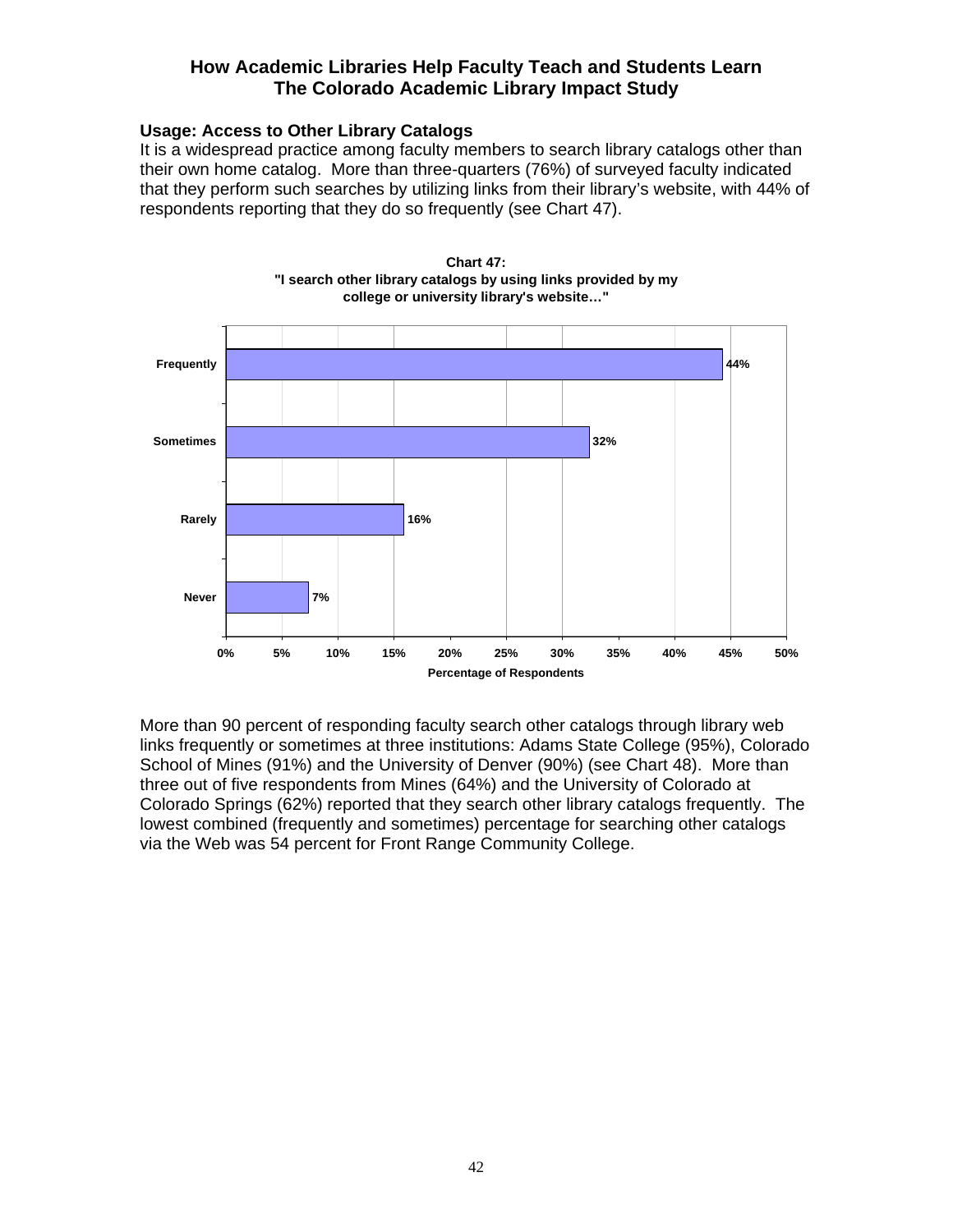

**Chart 48: "I search other library catalogs by using links provided by my college or university library's website…"**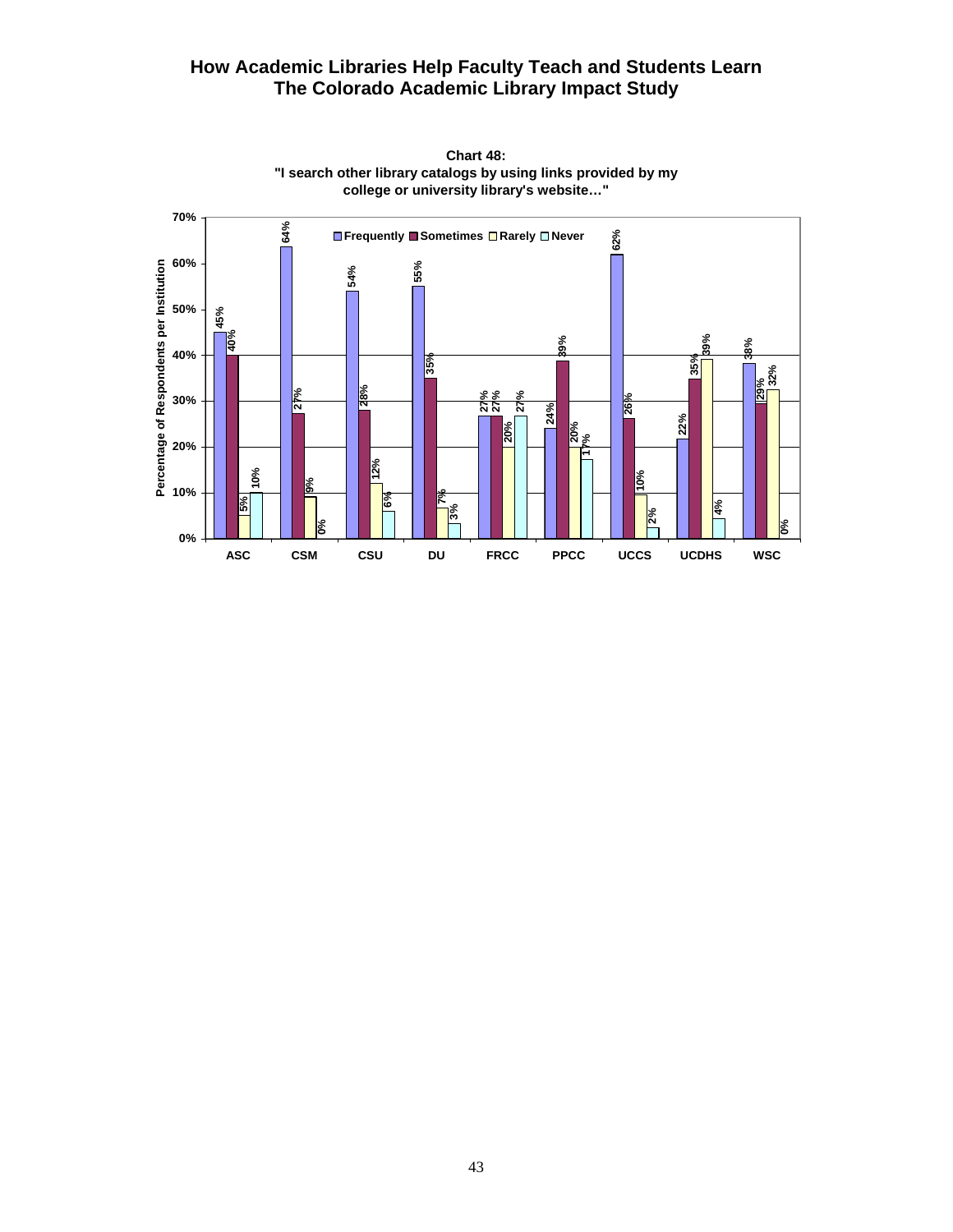#### **Usage: Utilization of Services and Resources**

Despite the continuing integration of electronic resources into scholarly pursuits, print publications remain the most frequently utilized type of information resource among faculty members. When asked to designate which library services and resources they had used during the preceding 12 months, the most popular response was traditional print resources, chosen by nearly nine of ten (87%) faculty surveyed (see Chart 49).



**Chart 49: "I have utilized the following library services/resources during the past 12 months:" (check all that apply)**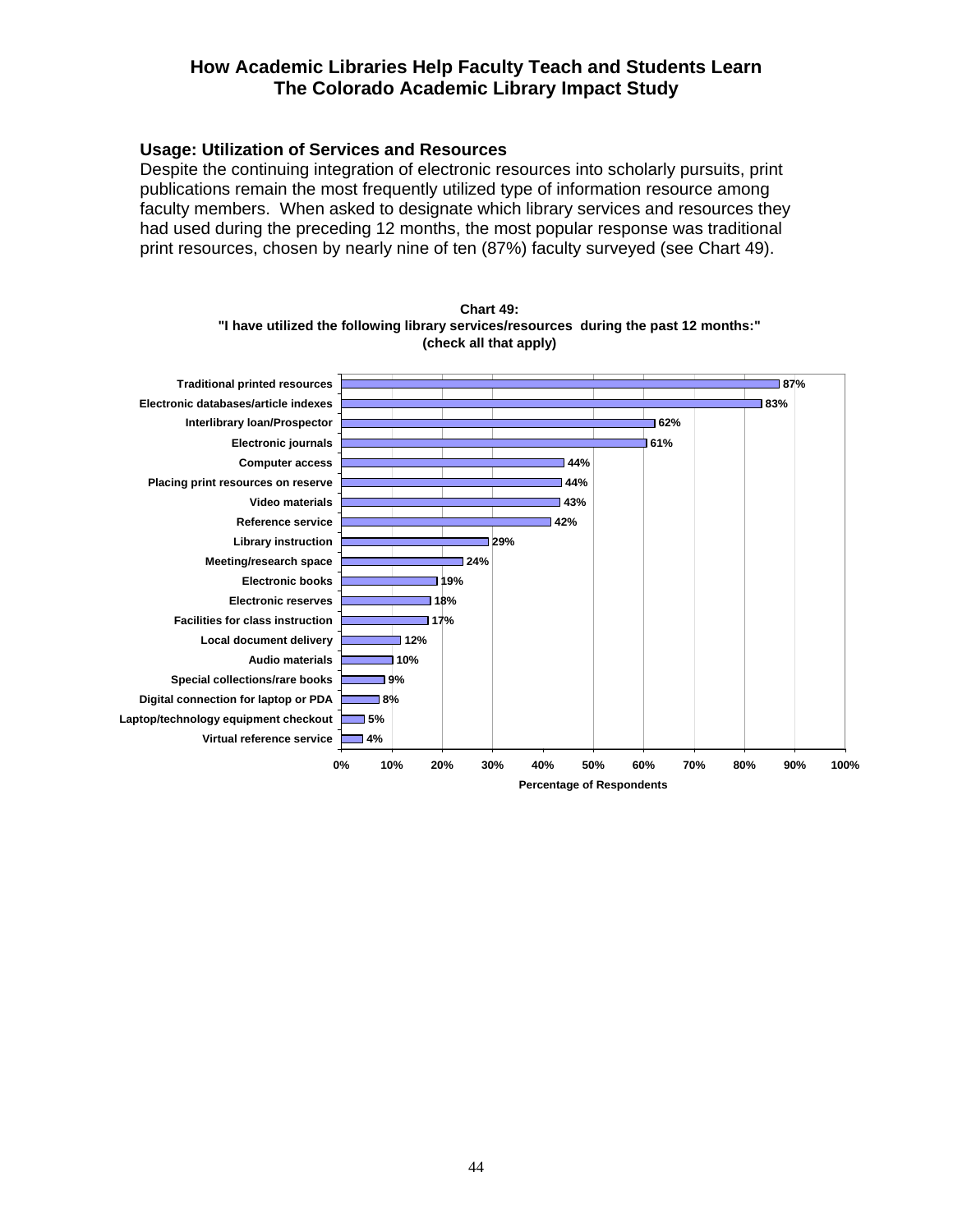Usage of print resources was high for all participating institutions, ranging from a unanimous (100%) consensus from the University of Colorado at Colorado Springs to 74 percent from the University of Denver (see Chart 50).







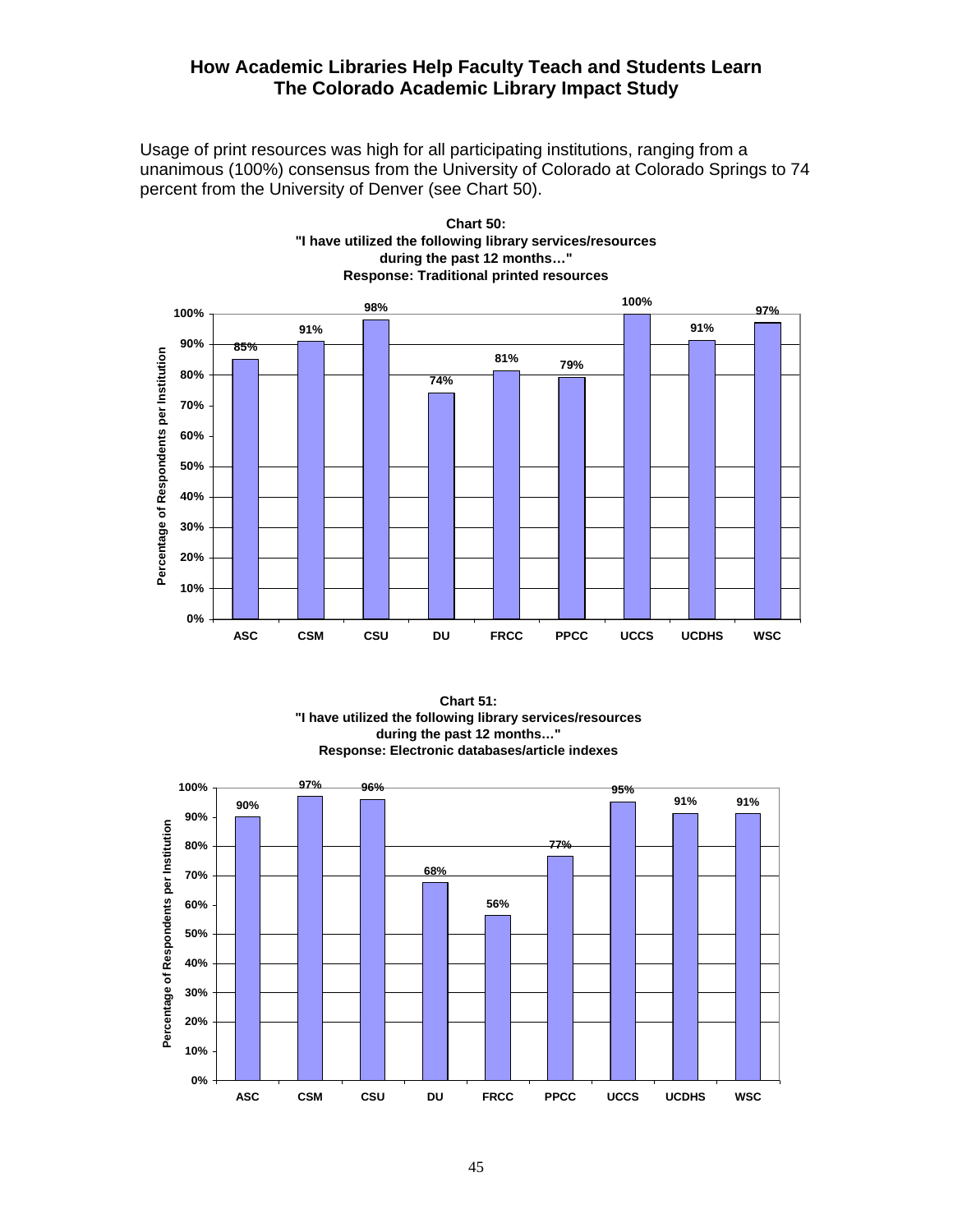Four out of five responding faculty (82%) utilize electronic databases and article indexes. More than nine out of ten faculty at six of the nine participating institutions -- and more than half of faculty responding from all institutions -- use such e-resources (see Chart 51).

Use of interlibrary loan or the Prospector system was also popular among surveyed faculty; more than three of five respondents rely on one or both of these means of obtaining resources not available at their own institutions. These resource sharing mechanisms are used by at least three out of four faculty at five institutions: Colorado State University (90%), the University of Colorado at Colorado Springs (86%), Adams State College (85%), Western State College (85%), and Colorado School of Mines (76%) (see Chart 52). The fact that only nine percent of faculty from the University of Colorado at Denver and Health Sciences Center rely on resource sharing, in all likelihood, can be attributed to the specialized nature of this institution's academic mission and its library's unique collection.



**Chart 52: "I have utilized the following library services/resources** 

Electronic journals are utilized by over three of five faculty respondents (61%). At least four out of five faculty reported using e-journals at the four participating state universities: the Colorado School of Mines (88%), the University of Colorado at Colorado Springs (86%), Colorado State University (84%), and the University of Colorado at Denver and Health Sciences Center (84%). E-journals are used by approximately half of faculty at the two participating state colleges – Western State College (53%) and Adams State College (45%) – and at the lone participating private institution, the University of Denver (53%). E-journals were least popular with faculty at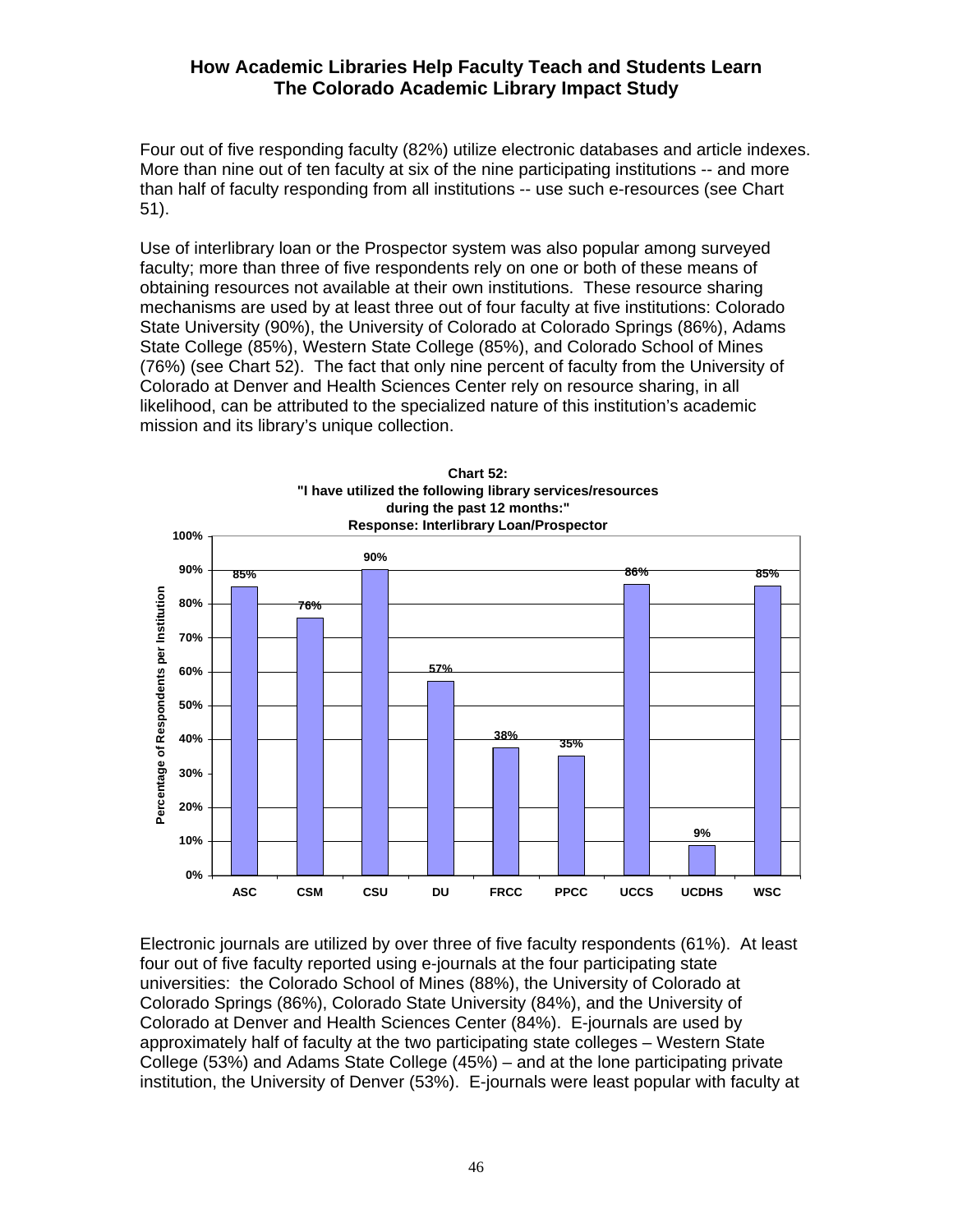the two participating community colleges: Pikes Peak Community College (38%) and Front Range Community College (13%) (see Chart 53).

More than two of five (44%) responding faculty indicated using their library for computer access. Two-thirds (67%) of respondents from Pikes Peak Community College utilized library computers, the highest percentage for a participating institution (see Table 7).

More than two of five faculty respondents (44%) reported placing print resources on reserve at their libraries during the past year. Almost all participating Western State College faculty (94%) reported putting print reserves on hold for students in their library during that interval, by far the highest figure for any institution.



**Chart 53: "I have utilized the following library services/resources during the past 12 months:"** 

Forty-three percent of surveyed faculty reported accessing video materials in the past year, with Pikes Peak Community College faculty reporting the highest video usage at 66 percent (see Table 7).

Reference services were utilized during the past year by two of five (41%) faculty respondents. Use of these services was reported most frequently by faculty from the University of Colorado at Colorado Springs (52%) and Colorado State University (51%).

Nearly three of ten (29%) instructors reported taking advantage of library instruction opportunities during the past year. The largest proportions of faculty reporting use of these services were at Front Range Community College (44%) and the University of Colorado at Colorado Springs (43%).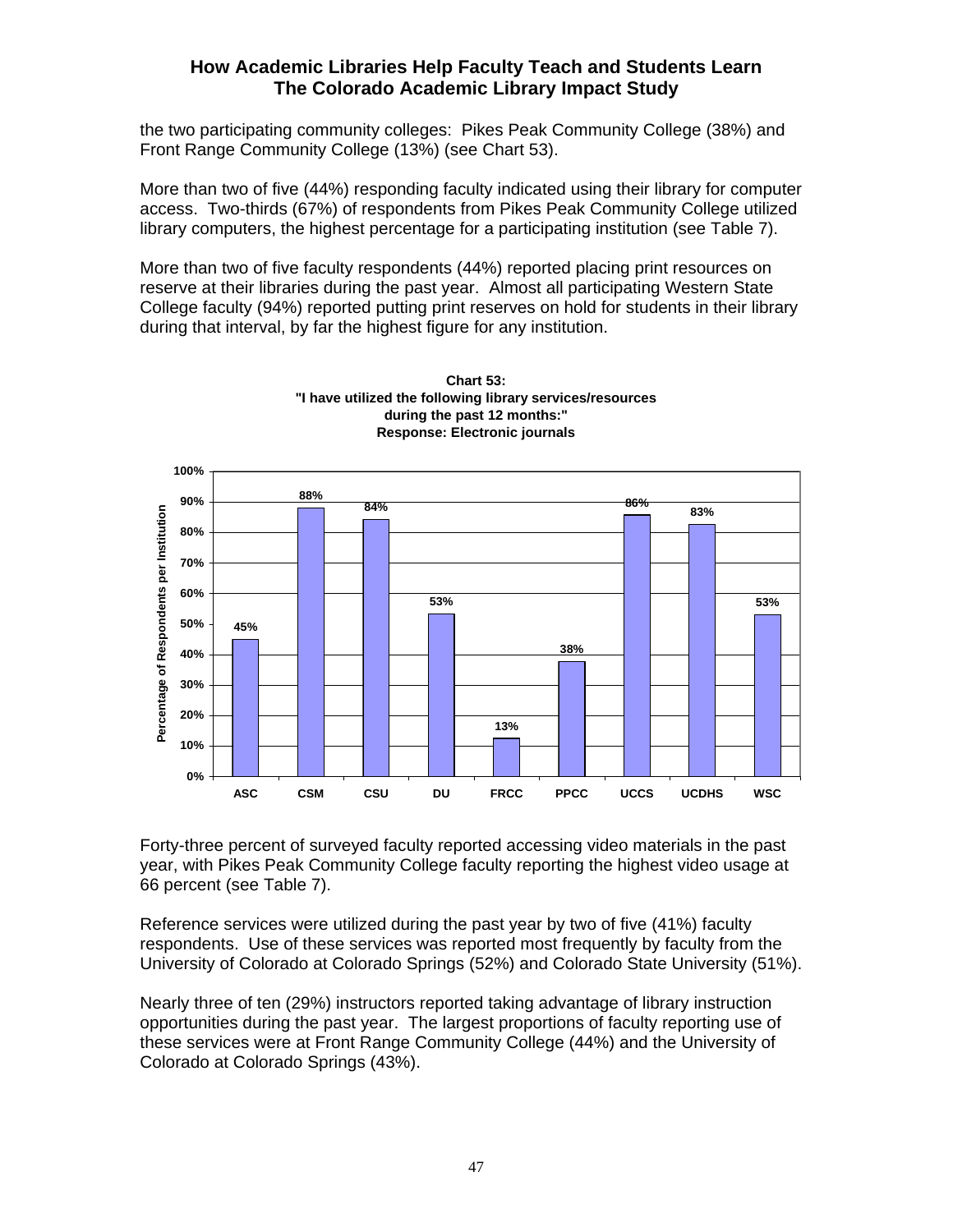Approximately one of four (24%) responding faculty indicated using library space for meetings or group research. Half of instructors responding (50%) from Front Range Community College (50%) and almost half (47%) of those from Western State College indicated having utilized meeting/research space at the library.

Electronic books were used by approximately one of five faculty respondents (19%) across all participating instutitions. E-books were most popular with faculty at the University of Colorado at Colorado Springs (36%).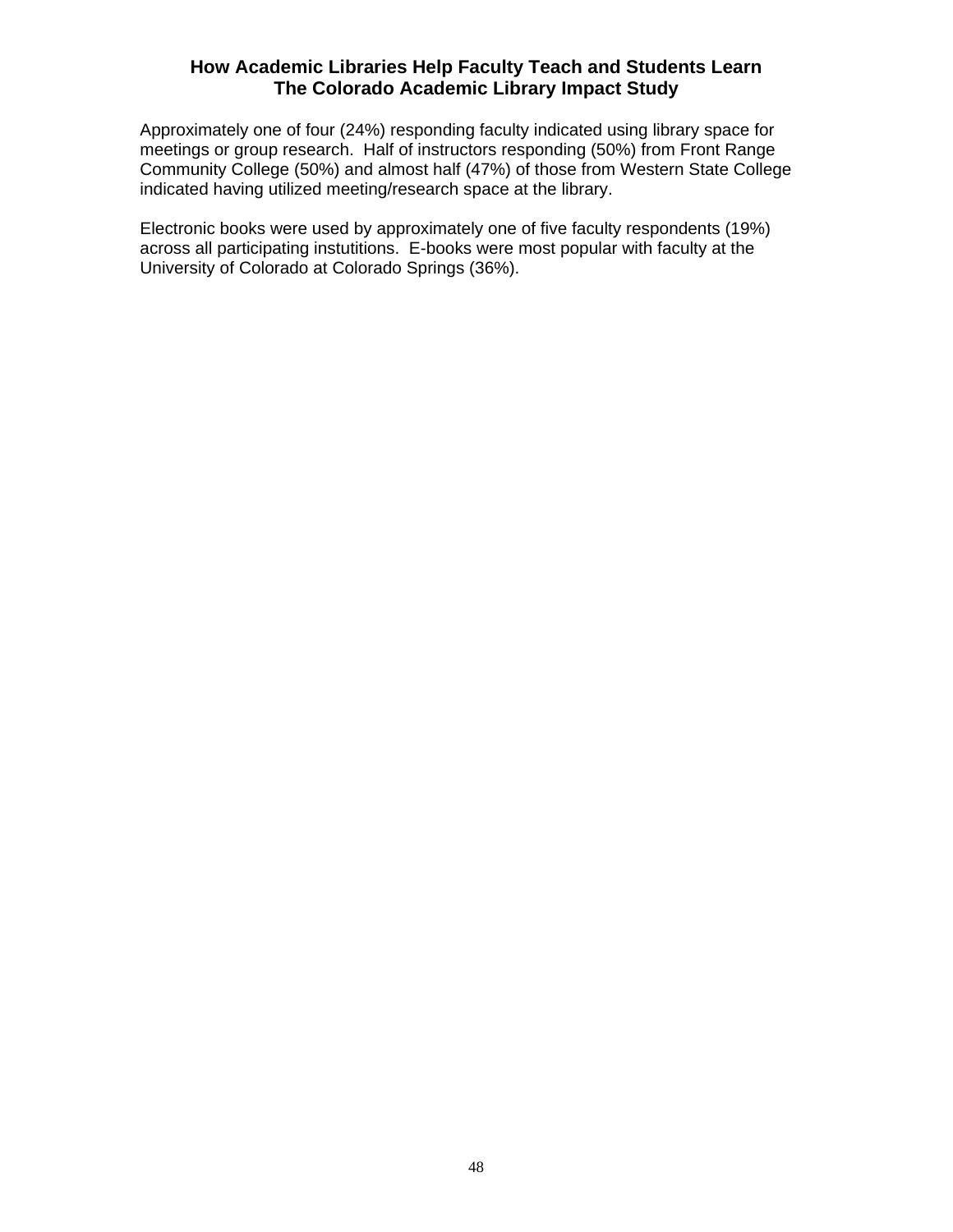| Table 7: "I have utilized the following library services/resources during the past 12 |
|---------------------------------------------------------------------------------------|
| months:" (check all that apply)                                                       |

| <b>PPCC</b><br><b>UCDHS</b>                                                                    |            |              |
|------------------------------------------------------------------------------------------------|------------|--------------|
| <b>CSM</b><br>CSU<br><b>FRCC</b><br><b>UCCS</b><br><b>ASC</b><br><b>DU</b><br><b>Response</b>  | <b>WSC</b> | <b>Total</b> |
| <b>Traditional printed</b>                                                                     |            |              |
| 91%<br>98%<br>74%<br>81%<br>100%<br>85%<br>79%<br>91%<br>resources                             | 97%        | 87%          |
| Electronic                                                                                     |            |              |
| databases/article                                                                              |            |              |
| 68%<br>90%<br>97%<br>96%<br>56%<br>77%<br>95%<br>91%<br>indexes                                | 91%        | 83%          |
|                                                                                                |            |              |
| 29%<br>Electronic books<br>15%<br>27%<br>24%<br>0%<br>9%<br>36%<br>9%                          | 3%         | 19%          |
| 45%<br>53%<br>13%<br>Electronic journals<br>88%<br>84%<br>38%<br>86%<br>83%                    | 53%        | 61%          |
| Special                                                                                        |            |              |
| collections/rare                                                                               |            |              |
| 20%<br>6%<br>16%<br>8%<br>13%<br>2%<br>books<br>4%<br>4%                                       | 15%        | 9%           |
| 6%<br>12%<br>44%<br>44%<br>52%<br>Video materials<br>50%<br>66%<br>22%                         | 74%        | 43%          |
| Audio materials<br>10%<br>4%<br>0%<br>10%<br>25%<br>14%<br>12%<br>4%                           | 15%        | 10%          |
| Placing print                                                                                  |            |              |
| resources on<br>22%                                                                            |            |              |
| 33%<br>40%<br>30%<br>61%<br>38%<br>44%<br>57%<br>reserve                                       | 94%        | 44%          |
| Electronic<br>9%<br>31%<br>7%<br>10%<br>20%<br>45%<br>6%<br>9%<br>reserves                     | 0%         | 18%          |
| Interlibrary                                                                                   |            |              |
| loan/Prospector<br>85%<br>90%<br>57%<br>38%<br>76%<br>35%<br>86%<br>9%                         | 85%        | 62%          |
| Local document                                                                                 |            |              |
| 10%<br>5%<br>12%<br>35%<br>6%<br>1%<br>21%<br>0%<br>delivery                                   | 6%         | 12%          |
|                                                                                                |            |              |
| 60%<br>27%<br>40%<br>47%<br>25%<br>43%<br>67%<br>30%<br>Computer access                        | 50%        | 44%          |
|                                                                                                |            |              |
| Digital connection<br>6%<br>8%<br>14%<br>0%<br>3%<br>7%                                        |            | 8%           |
| for laptop or PDA<br>5%<br>17%                                                                 | 3%         |              |
| Laptop/technology<br>equipment                                                                 |            |              |
| checkout<br>0%<br>0%<br>6%<br>3%<br>0%<br>8%<br>10%<br>0%                                      | 6%         | 5%           |
| Meeting/research                                                                               |            |              |
| 25%<br>15%<br>14%<br>17%<br>50%<br>29%<br>33%<br>0%<br>space                                   | 47%        | 24%          |
| Facilities for class                                                                           |            |              |
| 45%<br>9%<br>16%<br>9%<br>25%<br>instruction<br>23%<br>19%<br>0%                               | 21%        | 17%          |
|                                                                                                |            |              |
| Library instruction<br>25%<br>30%<br>28%<br>12%<br>44%<br>43%<br>39%<br>30%                    | 27%        | 29%          |
|                                                                                                |            |              |
| Reference service<br>45%<br>39%<br>44%<br>40%<br>52%<br>51%<br>31%<br>30%<br>Virtual reference | 47%        | 42%          |
| 15%<br>3%<br>4%<br>5%<br>$0\%$<br>4%<br>2%<br>4%<br>service                                    | 3%         | 4%           |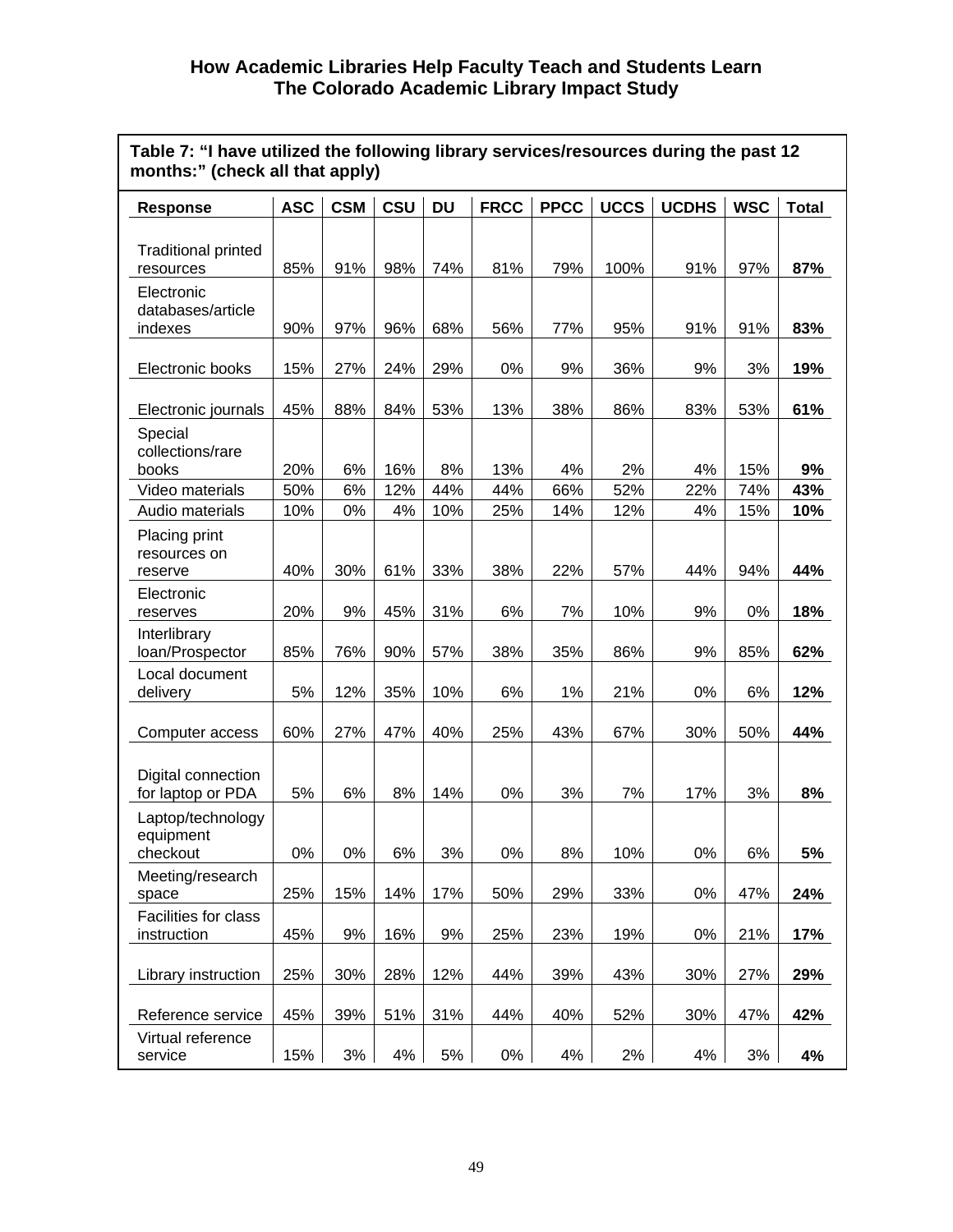Almost one of five faculty respondents (18%) reported placing course materials on electronic reserve. More than two of five surveyed members of Colorado State University's faculty (45%) utilized this service during the past year (see Table 7).

Roughly one in six respondents (17%) indicated that they utilized library facilities for class instruction during the preceding year. The leading institutional percentage for instructional use of academic library space belonged to Adams State College (45%).

One in ten of faculty surveyed (10%) used audio materials available from their library. Such materials were most popular with faculty at Front Range Community College, where one of every four respondents (25%) reported utilizing audio resources during the past year.

While only nine percent of all faculty respondents reported having utilized their library's special or rare book collections, more than twice this percentage (20%) of faculty teaching at Adams State College reported using these collections.

Eight percent of faculty surveyed had used a digital connection for a laptop or PDA in their library. Use of such connections was most often reported by faculty at the University of Colorado at Denver and Health Sciences Center (17%) and the University of Denver (14%).

Laptop or technology equipment checkout was utilized by five percent of all faculty respondents. The highest response percentage for this service was produced the University of Colorado at Colorado Springs (10%).

Use of virtual reference services did not appear to have caught on among faculty members, as it was cited by only four percent of all respondents. Faculty of Adams State College, however, were almost four times as likely (15%) to use such services.

#### **Usage: Library Website**

Faculty members were also asked how specifically they used the library's website. Like their students, faculty members most often used the site to search their library's home catalog; more than four out of five (84%) reported this type of website use (see Chart 54). Searching web-based catalogs for one's home library was very frequently reported by faculty at all participating institutions, ranging from well over two-thirds (69%) from Pikes Peak Community College to a unanimous response (100%) from Adams State College (see Chart 55).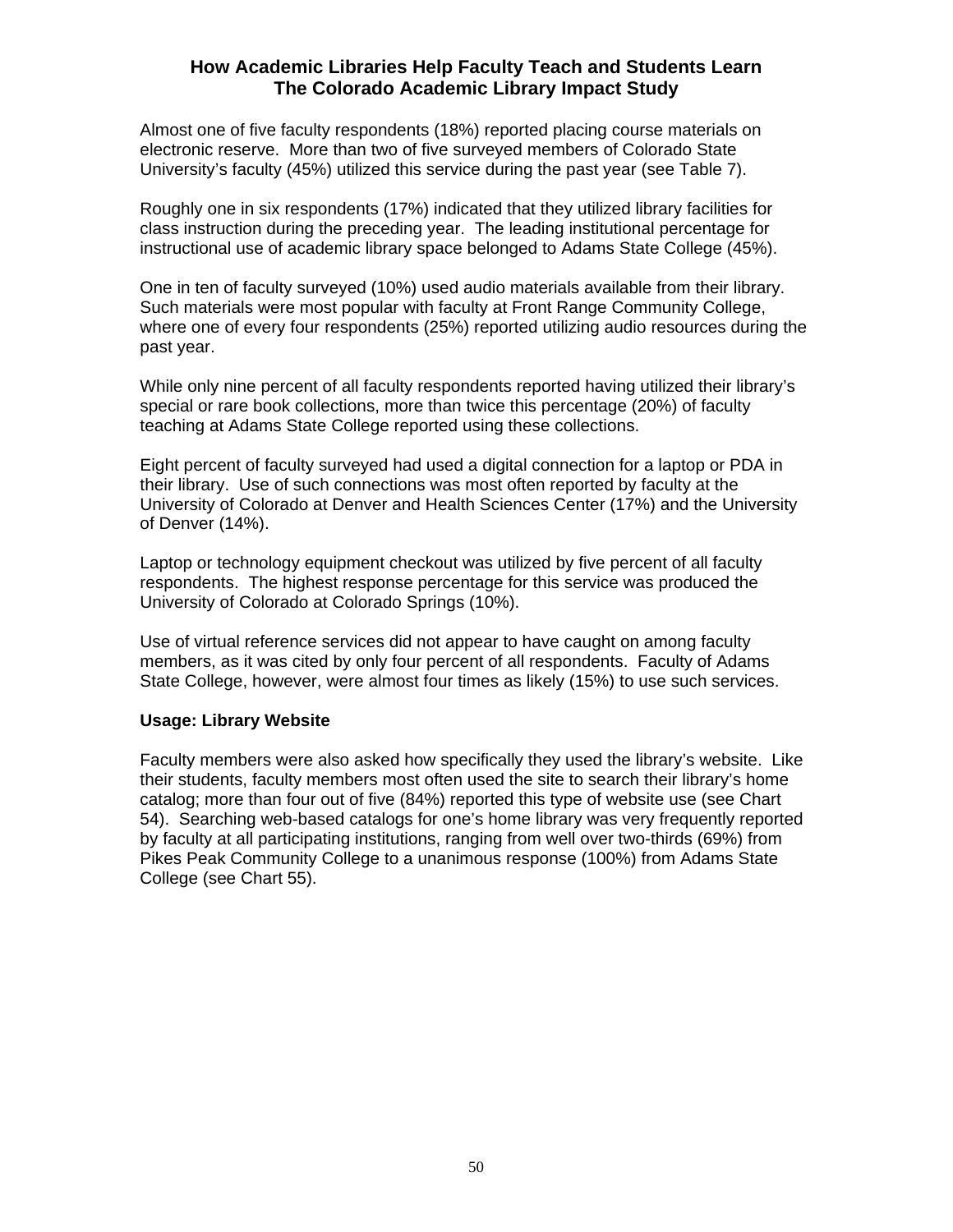

**Chart 54: "I have used the library's website to…" (check all that apply)**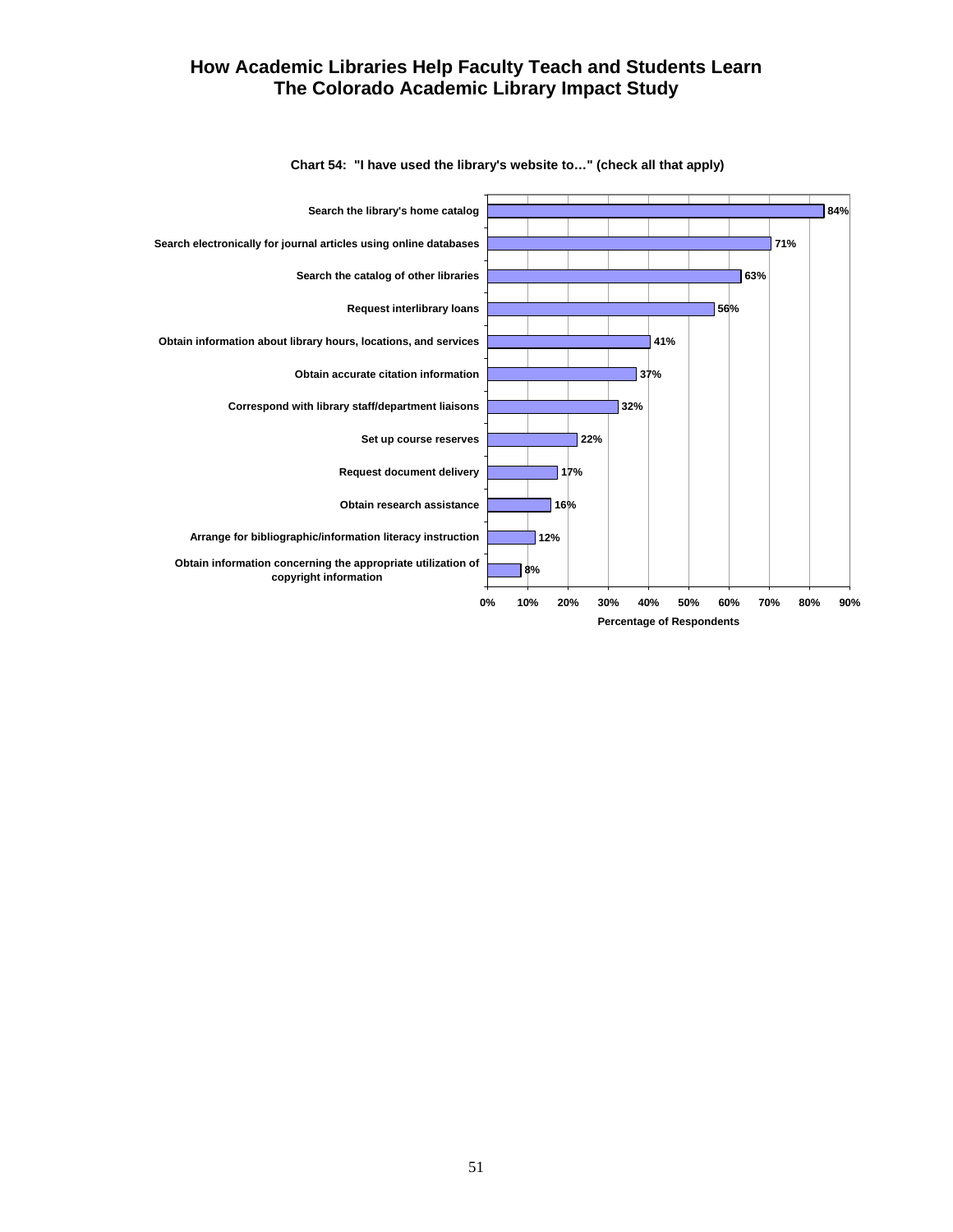

The practice of searching for journal articles using online databases was the second most popular usage of college/university websites. Seven out of ten (71%) of faculty surveyed said that they had used their library's site for this purpose. Institutional percentages for this practice were somewhat more varied than for searching the library home catalog (see Chart 56). Virtually all faculty (96%) responding from the University of Colorado at Denver and Health Sciences Center reported this activity. Searching databases for journal articles was also cited by at least three out of four faculty from five institutions: Colorado State University, Colorado School of Mines, the University of Colorado at Colorado Springs, Western State College and Adams State College.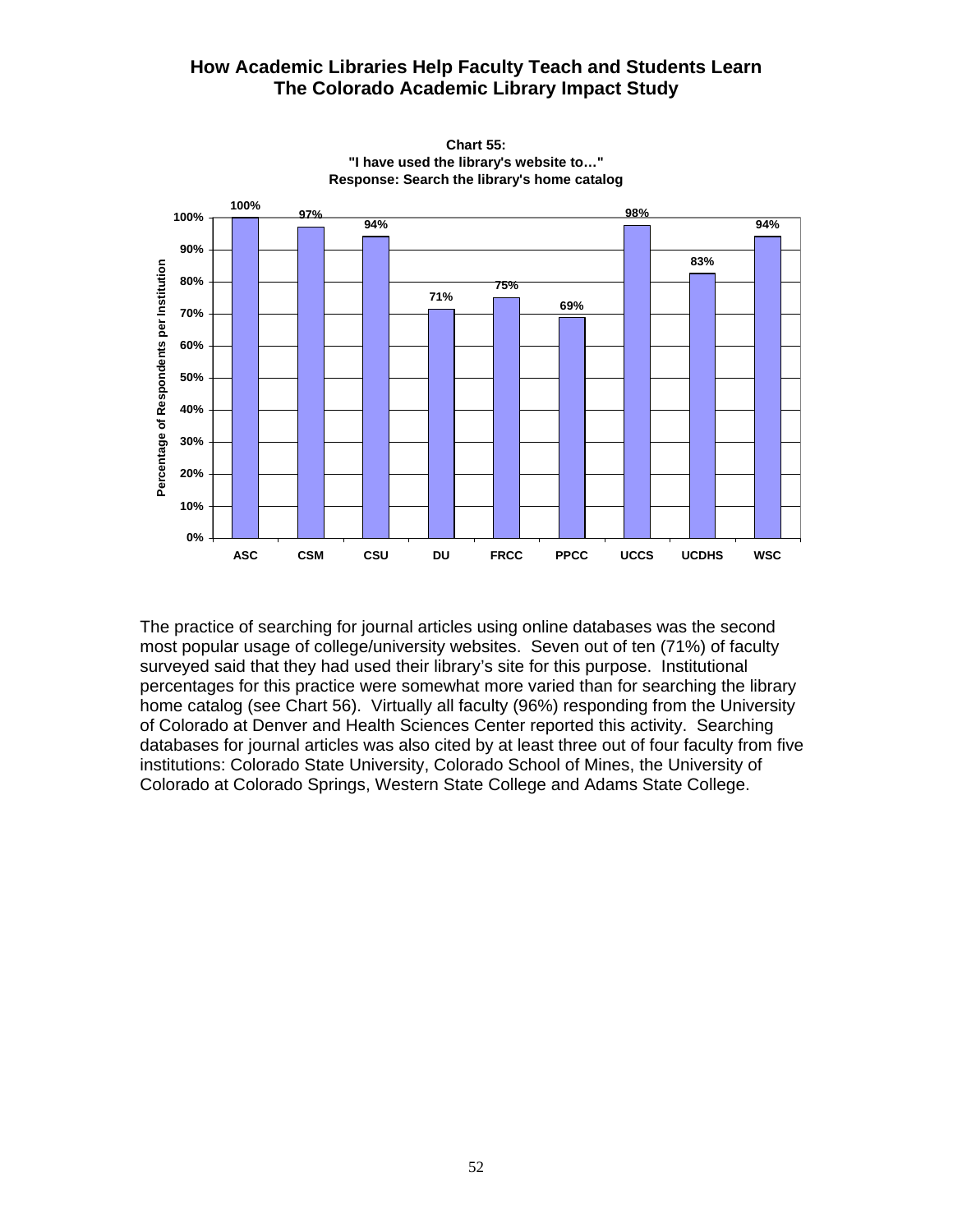

**Chart 56: "I have used the library's website to…" Response: Search electronically for journal articles using online databases**

Searching catalogs of other institutions was another popular use by faculty members of their library's website. More than three of five responding faculty (63%) cited this library website activity. Searching other library catalogs was most prevalent among faculty at Colorado State University (80%) and the University of Colorado at Colorado Springs (79%) (see Chart 57). Most faculty respondents (56%) also use their library's website to request interlibrary loans. Nine of 10 faculty from Adams State College (90%) and Colorado State University (88%) utilized this service through their library sites (see Chart 58). Faculty from the University of Colorado at Denver and Health Sciences Center were least likely to report searching other library catalogs and making interlibrary loan requests, neither of which is surprising given the specialized nature of its information resources and the needs of its faculty.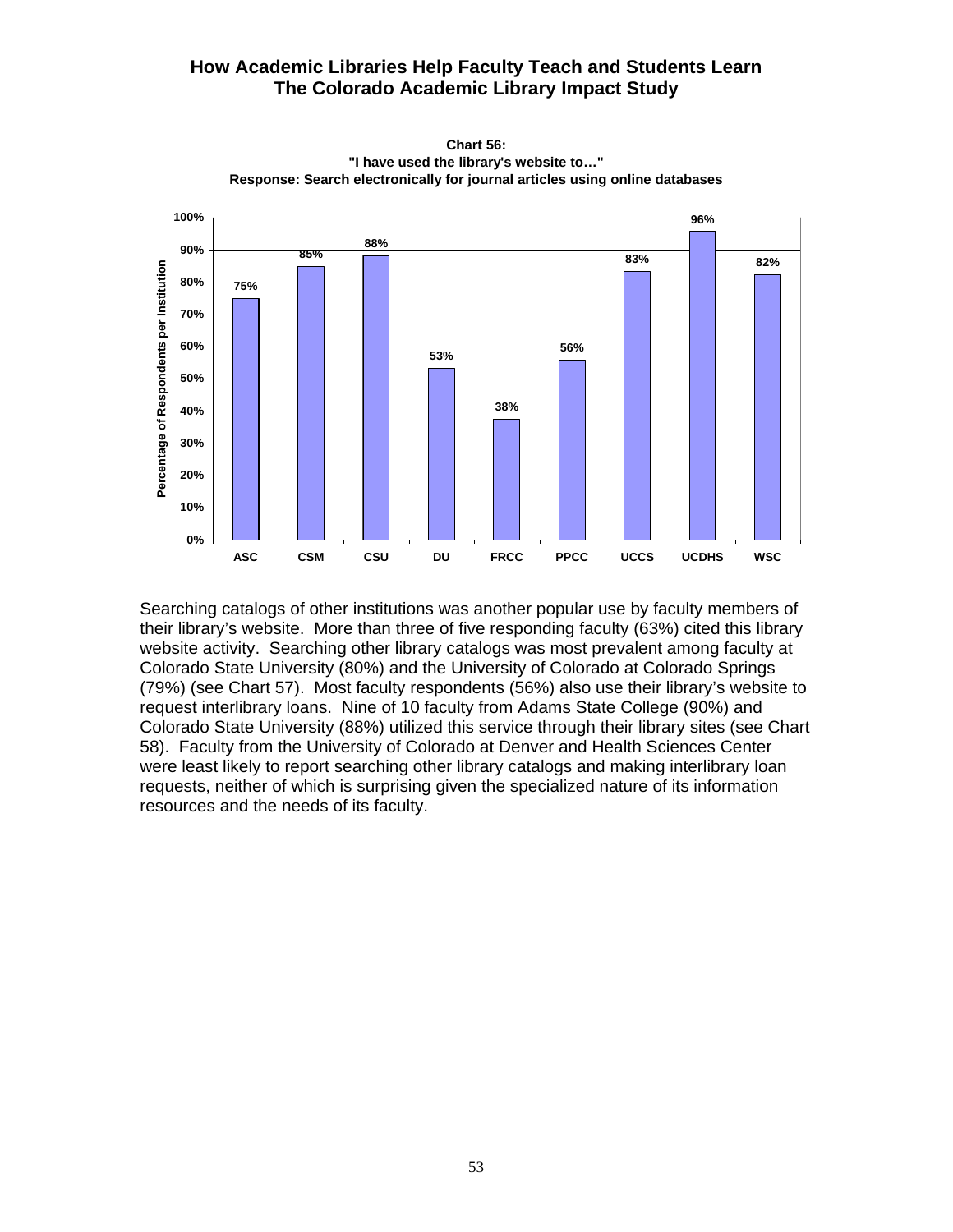

**Chart 57: "I have used the library's website to…" Response: Search the catalogs of other libraries**

**Chart 58: "I have used the library's website to…" Response: Request interlibrary loans**

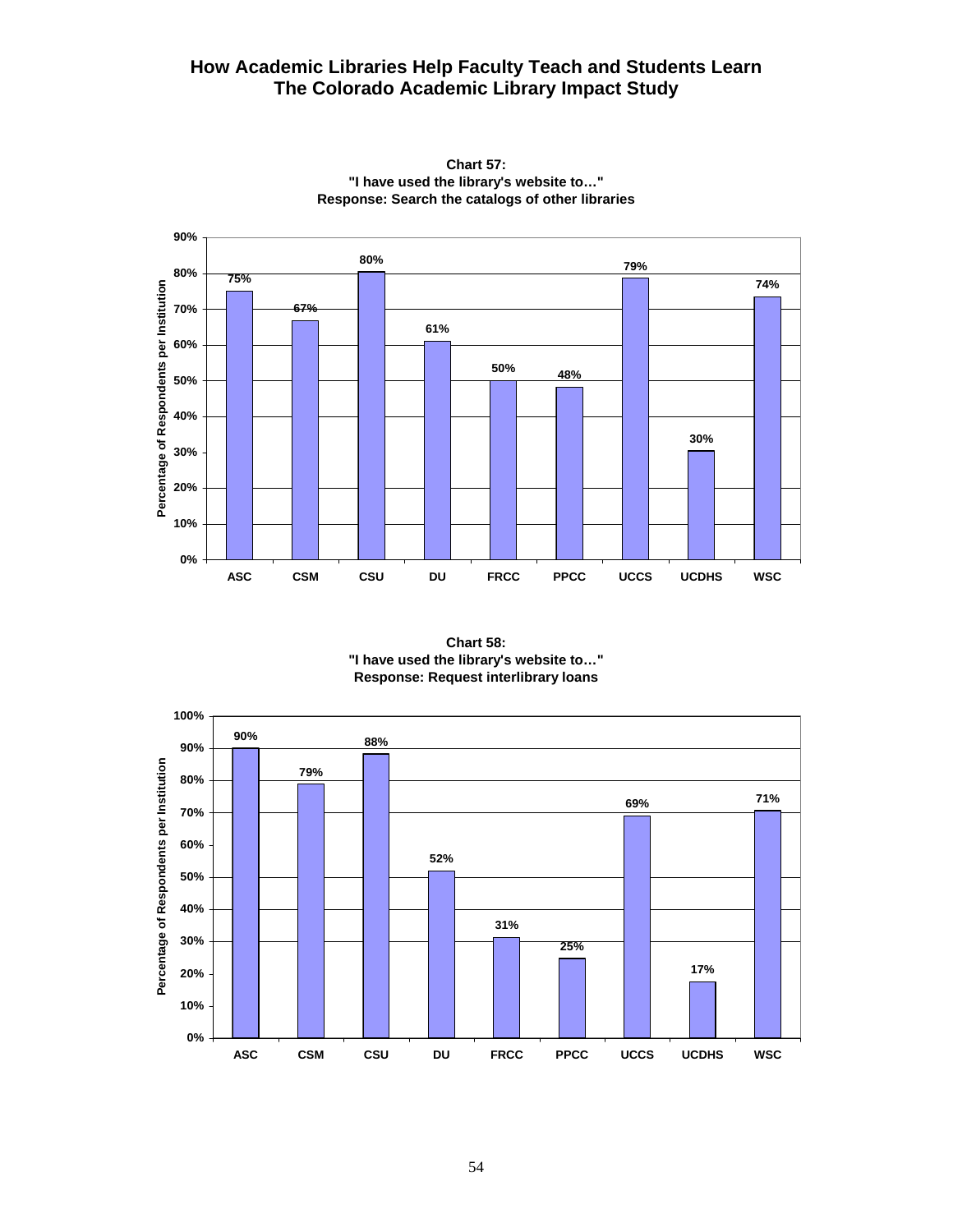As mentioned above, utilization of college and university library websites for searching home catalog was high (over 69%) for all participating institutions. Further analysis of response figures for the second, third and fourth most popular services utilized by faculty through library websites, however, reveals some interesting patterns. For these three services – searching electronically for journal articles using online databases, searching other library catalogs, and requesting interlibrary loans – faculty at five institutions (ASC, CSM, CSU, UCCS and WSC) reported similarly high usage, while three other institutions (DU, FRCC and PPCC) consistently indicated somewhat lower usage. Faculty at the University of Colorado at Denver and Health Sciences Center reported using these services substantially more often (i.e. searching for journal articles) or less often (i.e. searching other catalogs; requesting interlibrary loans) than their colleagues at other participating institutions. Again, this is not surprising given the specialized nature of this institution's academic mission and collection.

More than two out of five respondents (41%) accessed information about library hours, locations and services from their library's website. At least half of the faculty respondents from Colorado State University (55%) and the University of Colorado at Colorado Springs (50%) utilized their library websites for this purpose (see Table 8).

More than one-third of faculty surveyed (37%) used their library's website to obtain accurate citation information. Faculty from Colorado State University were the most likely to choose this response, with over three of five instructors (61%) taking advantage of this service.

Approximately one-third of faculty respondents (32%) indicated that they had corresponded with library staff or department liaisons through their library website. Half of the surveyed faculty (50%) from Adams State College reported this type of communication, as did a similar proportion from the University of Colorado at Colorado Springs (48%).

Course reserves were set up through library websites by over one in five responding faculty members (22%). Fifty-three percent of Colorado State University faculty reported using this service. This CSU response was by far the highest percentage for a participating institution for this service – more than thirty percentage points higher than that for any other institution. More CSU faculty also placed web-initiated document delivery requests (45%—28 points higher than the overall response of 17%).

Roughly one in six faculty participants (16%) obtained reference assistance through their library's site. Those at the University of Colorado at Colorado Springs (24%) and Pikes Peak Community College (22%) were most likely to report using this service. Faculty at the University of Colorado at Denver and Health Sciences Center were least likely to seek reference assistance via the Web, at four percent.

Library websites were used by approximately one in eight of faculty surveyed (12%) to set up bibliographic or information literacy instruction sessions. Twice this proportion (24%) from the University of Colorado at Colorado Springs, however, reported utilizing this service. Only a small proportion of respondents (8%) indicated that they had used their library's website to obtain information concerning the appropriate utilization of copyright information. A substantially higher than average response rate for this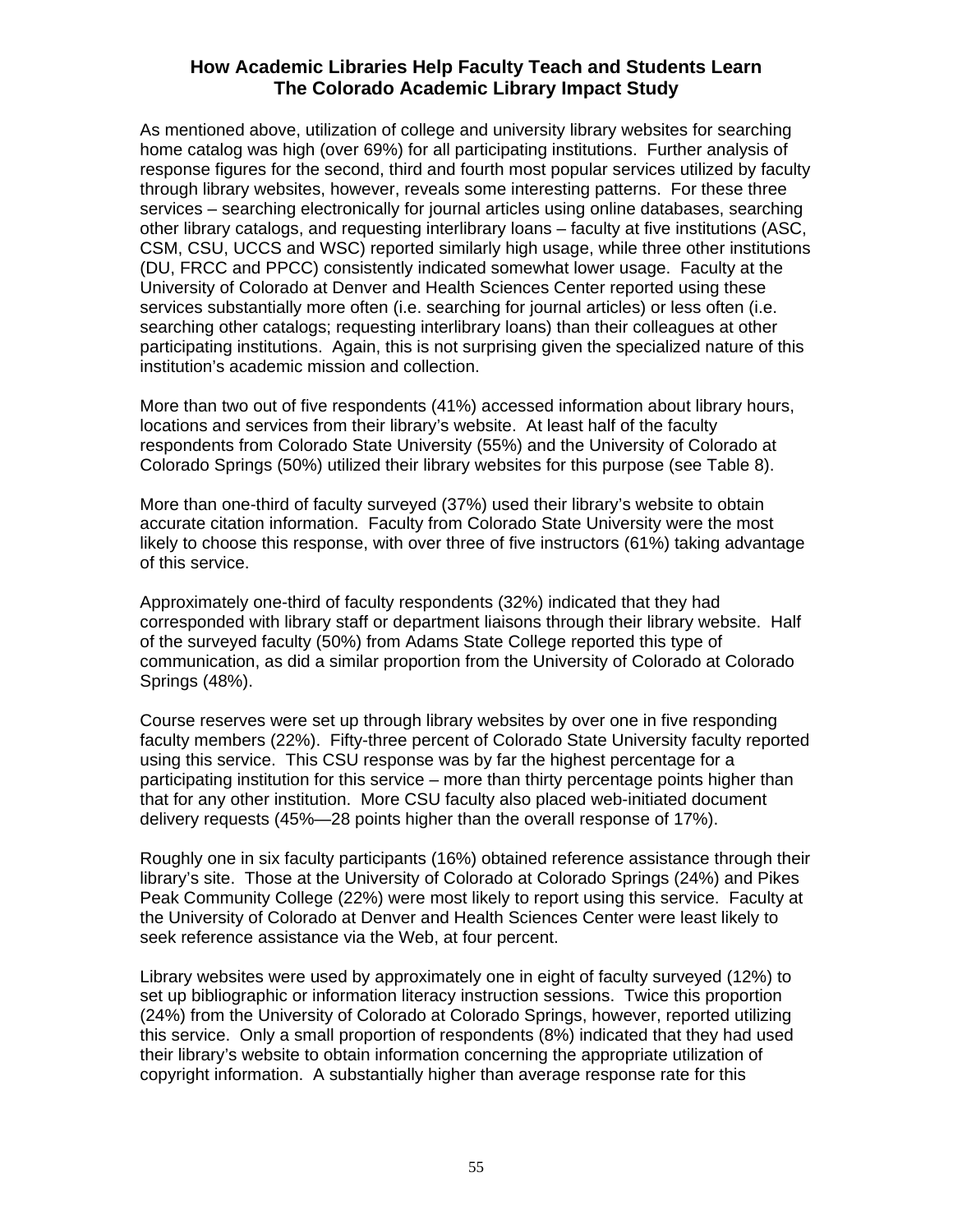service—18 percent—was produced by the faculty of the University of Colorado at Denver and Health Sciences Center.

| Table 8: "I have used the library's website to" (check all that apply)                               |            |            |            |           |             |             |             |              |            |              |
|------------------------------------------------------------------------------------------------------|------------|------------|------------|-----------|-------------|-------------|-------------|--------------|------------|--------------|
| <b>Response</b>                                                                                      | <b>ASC</b> | <b>CSM</b> | <b>CSU</b> | <b>DU</b> | <b>FRCC</b> | <b>PPCC</b> | <b>UCCS</b> | <b>UCDHS</b> | <b>WSC</b> | <b>Total</b> |
| Search the<br>library's home<br>catalog                                                              | 100%       | 97%        | 94%        | 71%       | 75%         | 69%         | 98%         | 83%          | 94%        | 84%          |
| Search the<br>catalog of other<br>libraries                                                          | 75%        | 67%        | 80%        | 61%       | 50%         | 48%         | 79%         | 30%          | 74%        | 63%          |
| Request<br>interlibrary loans                                                                        | 90%        | 79%        | 88%        | 52%       | 31%         | 25%         | 69%         | 17%          | 71%        | 56%          |
| Request<br>document<br>delivery                                                                      | 0%         | 21%        | 45%        | 17%       | 6%          | 5%          | 26%         | 13%          | 9%         | 17%          |
| Search<br>electronically for<br>journal articles<br>using online<br>databases                        | 75%        | 85%        | 88%        | 53%       | 38%         | 56%         | 83%         | 96%          | 82%        | 71%          |
| Set up course<br>reserves                                                                            | 10%        | 15%        | 53%        | 30%       | 0%          | 10%         | 19%         | 22%          | 15%        | 22%          |
| Obtain research<br>assistance                                                                        | 20%        | 12%        | 12%        | 12%       | 19%         | 22%         | 24%         | 4%           | 15%        | 16%          |
| Arrange for<br>bibliographic/<br>information<br>literacy<br>instruction                              | 0%         | 9%         | 12%        | 8%        | 13%         | 20%         | 24%         | 4%           | 3%         | 12%          |
| Correspond with<br>library staff /<br>department<br>liaisons                                         | 50%        | 27%        | 39%        | 27%       | 13%         | 25%         | 48%         | 26%          | 41%        | 32%          |
| Obtain accurate<br>citation<br>information                                                           | 35%        | 27%        | 61%        | 38%       | 13%         | 21%         | 45%         | 48%          | 41%        | 37%          |
| Obtain<br>information<br>concerning the<br>appropriate<br>utilization of<br>copyright<br>information | 0%         | 0%         | 8%         | 10%       | $0\%$       | 9%          | 10%         | 17%          | 12%        | 8%           |
| Obtain<br>information<br>about library<br>hours, locations,<br>and services                          | 40%        | 33%        | 55%        | 39%       | 25%         | 35%         | 50%         | 35%          | 41%        | 41%          |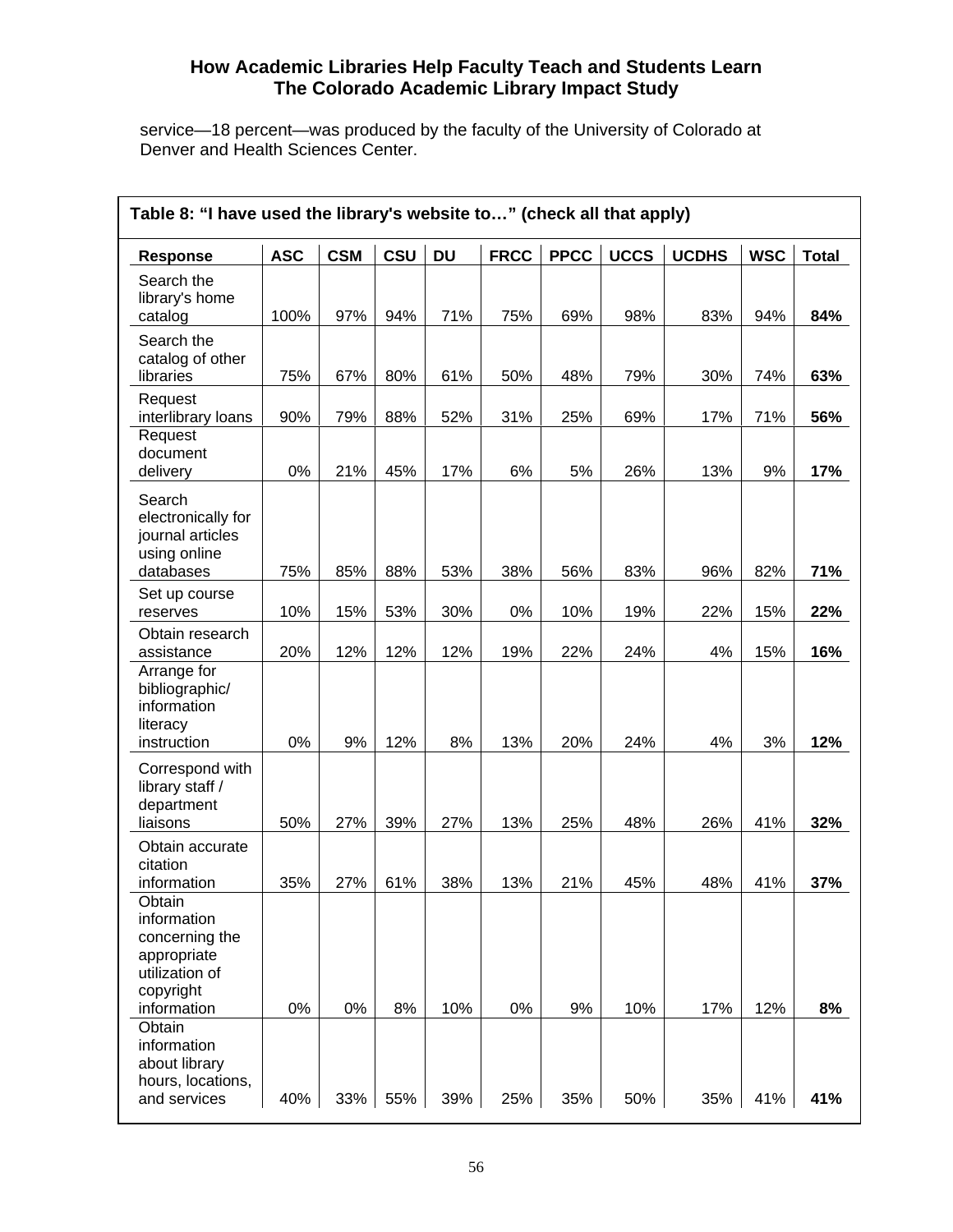#### **Outcomes: Resource Access and Availability**

Faculty respondents were asked to answer a series of questions concerning the availability of resources through their own institutions' libraries, as well as accessibility and availability of materials from libraries associated with other colleges and universities. Generally speaking, surveyed college and university faculty appeared to be satisfied with their ability to find appropriate information resources at their own libraries as well as the libraries of other institutions.

Nearly two-thirds of faculty surveyed (66%) agreed or strongly agreed with the statement, "I usually find the books I need at my institution's library." Nearly 9 of 10 (87%) faculty respondents from the University of Colorado at Denver and Health Sciences Center – the highest percentage from a participating institution -- either agreed or strongly agreed with the statement (see Chart 59). Similar levels of agreement were expressed by more than four out of five (82%) faculty members from the University of Denver and nearly three of four faculty (73%) from Front Range Community College.



**Chart 59: "I usually find the books I need at my institution's library"**

When asked to respond to the statement, "I usually find the print periodicals and journals I need at my institution's library," over half of faculty surveyed (52%) agreed or strongly agreed. Two-thirds (67%) of responding University of Denver faculty and three of five (62%) of participating Colorado State University faculty expressed similar confidence (see Chart 60). Conversely, less than three of ten (26%) faculty respondents from Colorado School of Mines were as confident of finding needed print periodicals and journals at their institution's library.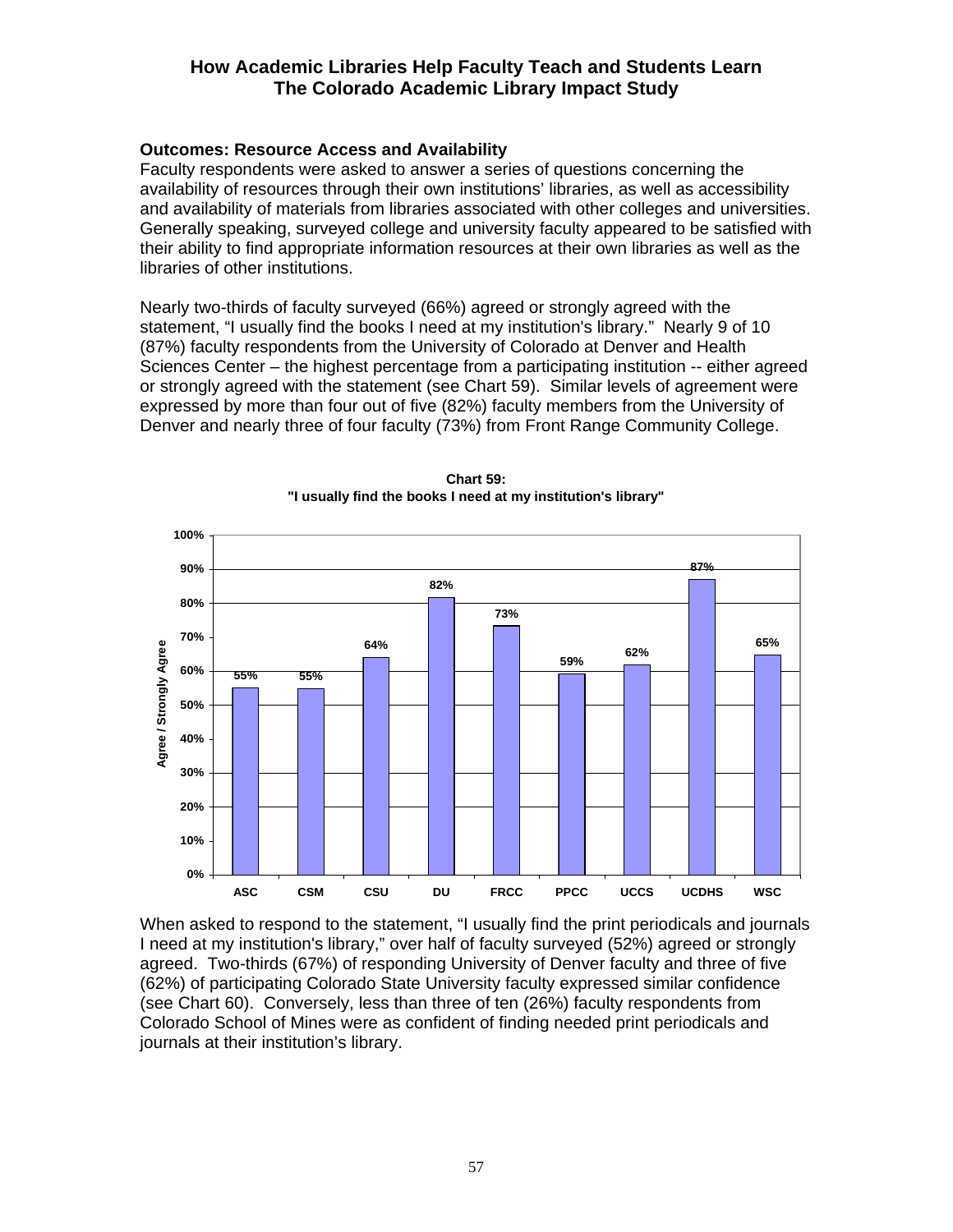

**Chart 60: "I usually find the print periodicals and journals I need at my institution's library"**

Surveyed faculty generally seemed to be extremely confident about their ability to access electronic resources through their library. More than four out of five respondents (84%) agreed or strongly agreed with the statement, "I can usually access the electronic resources I need through my institution's library." At least four of five faculty respondents (79% or more) from eight of the nine participating institutions expressed similar confidence (see Chart 61). The most agreement on this issue was reported by faculty from Colorado State University at 92 percent, while the least agreement (though, notably, still a majority) was reported by Colorado School of Mines faculty at 66 percent.



**Chart 61: "I can usually access the electronic resources I need through my institution's library"**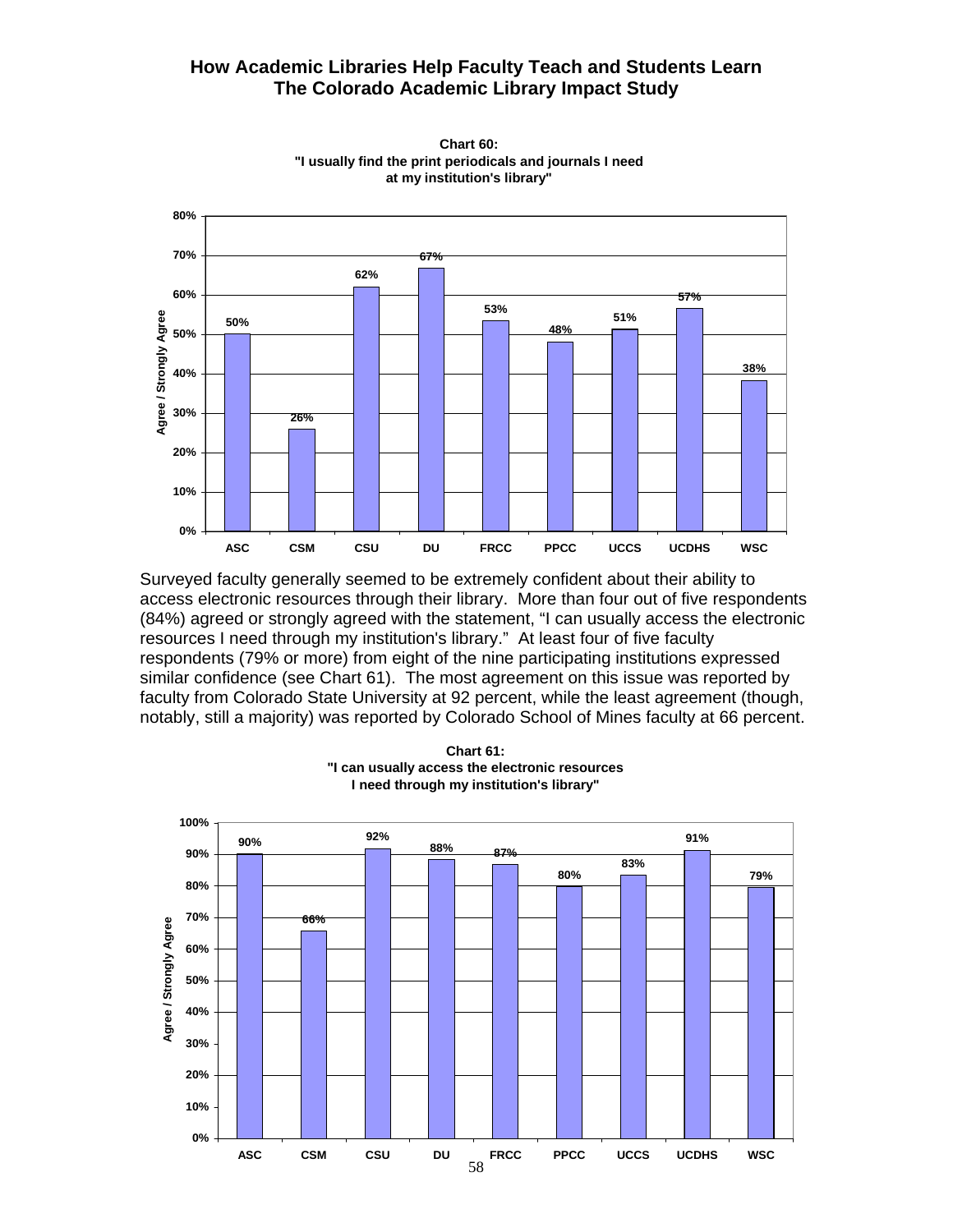Most faculty members also expressed confidence at being able to locate resources at other institutions. Nearly three of four faculty participants (73%) agreed or strongly agreed with the statement, "I can usually find the materials I need at other public, college, or university libraries." By far the highest percentage of faculty expressing such confidence in other collections – 90 percent -- was from Colorado School of Mines (see Chart 62). At 48 percent, faculty responding from the University of Colorado at Denver and Health Sciences Center were least likely to count on the resources of other libraries. For all other participating institutions, substantial majorities (64% to 79%) of faculty agreed or strongly agreed that they are able to locate resources at other libraries.



**Chart 62: "I can usually find the materials I need at other public, college, or university libraries"**

#### **Outcomes: Support for Instructional Plans and Teaching Objectives**

Faculty participants were asked to identify ways in which their library had supported the development of their instructional plans for the courses they teach. More than three out of five (61%) indicated that access to subject databases and indexes had positively impacted their instructional objectives (see Chart 63). Seventy percent of faculty responding from three institutions—Adams State College, Western State College and Colorado State University—and over half of those from eight of the nine participating institutions answered similarly (see Chart 64).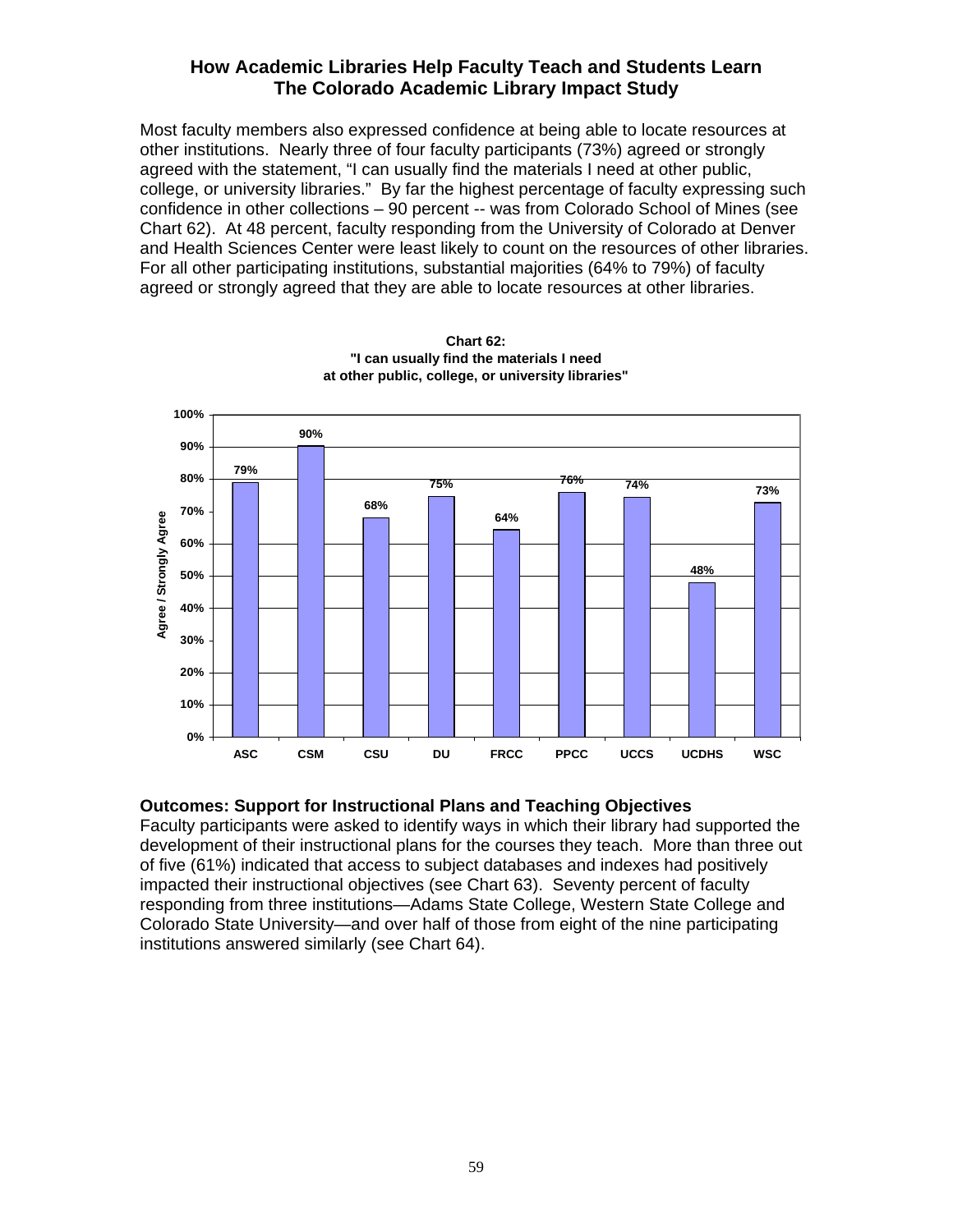

**Chart 63: "The library has supported the development of my instructional plans by…" (check all that apply)**



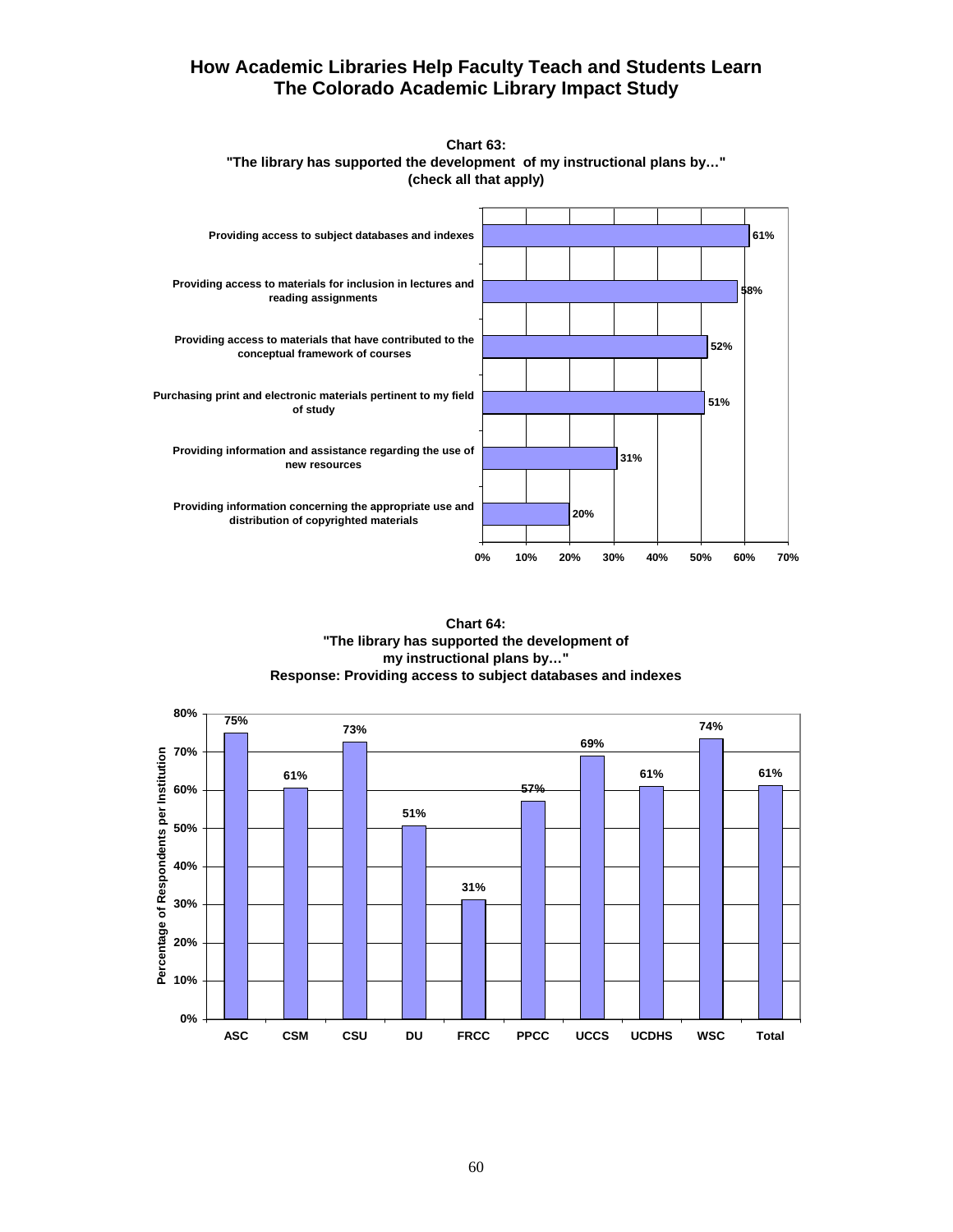Nearly three of five faculty respondents (58%) reported that their instructional plans had been supported by access to materials included in lectures and reading assignments. Again, more then seven of ten respondents from ASC, CSU and WSC identified this contribution to the development of their instructional plans (see Chart 65).





More than half of faculty surveyed said that access to materials contributing to the conceptual framework of courses (52%) and purchasing print and electronic materials pertinent to their field of study (51%) had supported their instructional plans. Faculty from Colorado State University mentioned the purchase of materials more frequently than other institutions, with nearly three of four respondents (73%) citing this type of library support (see Table 9).

Almost one-third of faculty respondents (31%) reported that their library had supported the development of instructional plans by providing information and assistance regarding the use of new resources. Half the surveyed faculty (50%) from Western State College indicated that they had taken advantage of such assistance from their library.

Providing information concerning the appropriate use and distribution of copyrighted materials in support of instructional plans was credited by one of five faculty respondents (20%). Among the participating institutions, this type of library support for instructional planning was received by the most faculty at Western State College (30%) and the University of Colorado at Denver and Health Sciences Center (26%).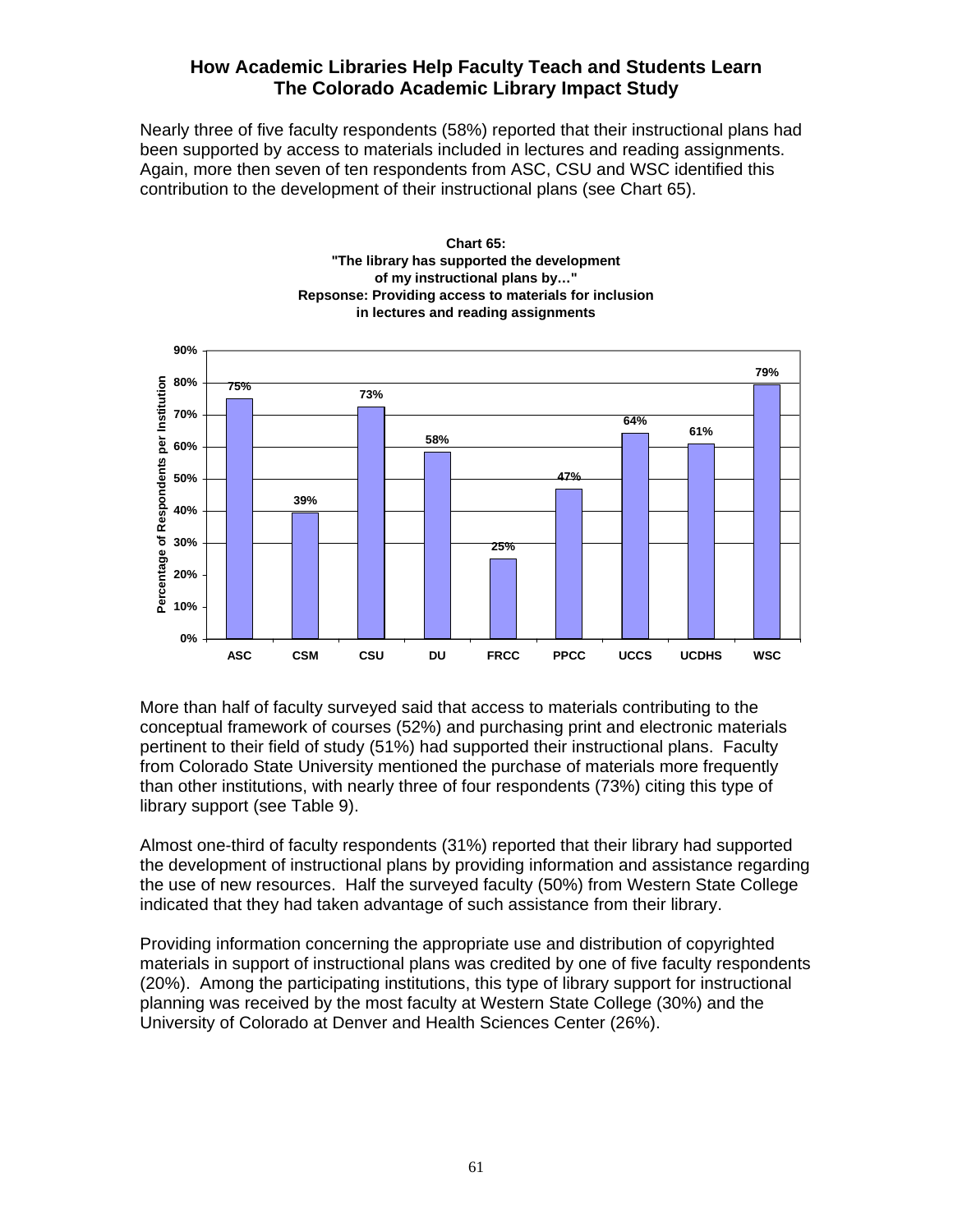| Table 9: "The library has supported the development of my instructional plans by"<br>(check all that apply)         |            |            |            |           |             |             |             |              |            |              |
|---------------------------------------------------------------------------------------------------------------------|------------|------------|------------|-----------|-------------|-------------|-------------|--------------|------------|--------------|
| Reponse                                                                                                             | <b>ASC</b> | <b>CSM</b> | <b>CSU</b> | <b>DU</b> | <b>FRCC</b> | <b>PPCC</b> | <b>UCCS</b> | <b>UCDHS</b> | <b>WSC</b> | <b>Total</b> |
| Providing access<br>to materials that<br>have contributed<br>to the conceptual<br>framework of<br>courses           | 55%        | 33%        | 59%        | 55%       | 38%         | 40%         | 64%         | 61%          | 59%        | 52%          |
| Providing access<br>to materials for<br>inclusion in<br>lectures and<br>reading                                     |            |            |            |           |             |             |             |              |            |              |
| assignments                                                                                                         | 75%        | 39%        | 73%        | 58%       | 25%         | 47%         | 64%         | 61%          | 79%        | 58%          |
| Purchasing print<br>and electronic<br>materials pertinent<br>to my field of study<br>Providing access<br>to subject | 60%        | 46%        | 73%        | 51%       | 25%         | 39%         | 62%         | 30%          | 59%        | 51%          |
| databases and<br>indexes                                                                                            | 75%        | 61%        | 73%        | 51%       | 31%         | 57%         | 69%         | 61%          | 74%        | 61%          |
| Providing<br>information<br>concerning the<br>appropriate use<br>and distribution of<br>copyrighted<br>materials    | 15%        | 15%        | 14%        | 23%       | 13%         | 20%         | 19%         | 26%          | 29%        | 20%          |
| Providing<br>information and<br>assistance<br>regarding the use<br>of new resources                                 | 20%        | 15%        | $31\%$     | 23%       | 31%         | 36%         | 41%         | 22%          | 50%        | 31%          |

Participating faculty were also asked how their library had supported their teaching objectives (see Chart 66). Three out of every five responding faculty members (61%) felt that the library had assisted students in finding appropriate information for assignments and projects. Among the participating institutions, this type of assistance to students was reported most by faculty from Western State College (77%) and Adams State College (75%) (see Chart 67).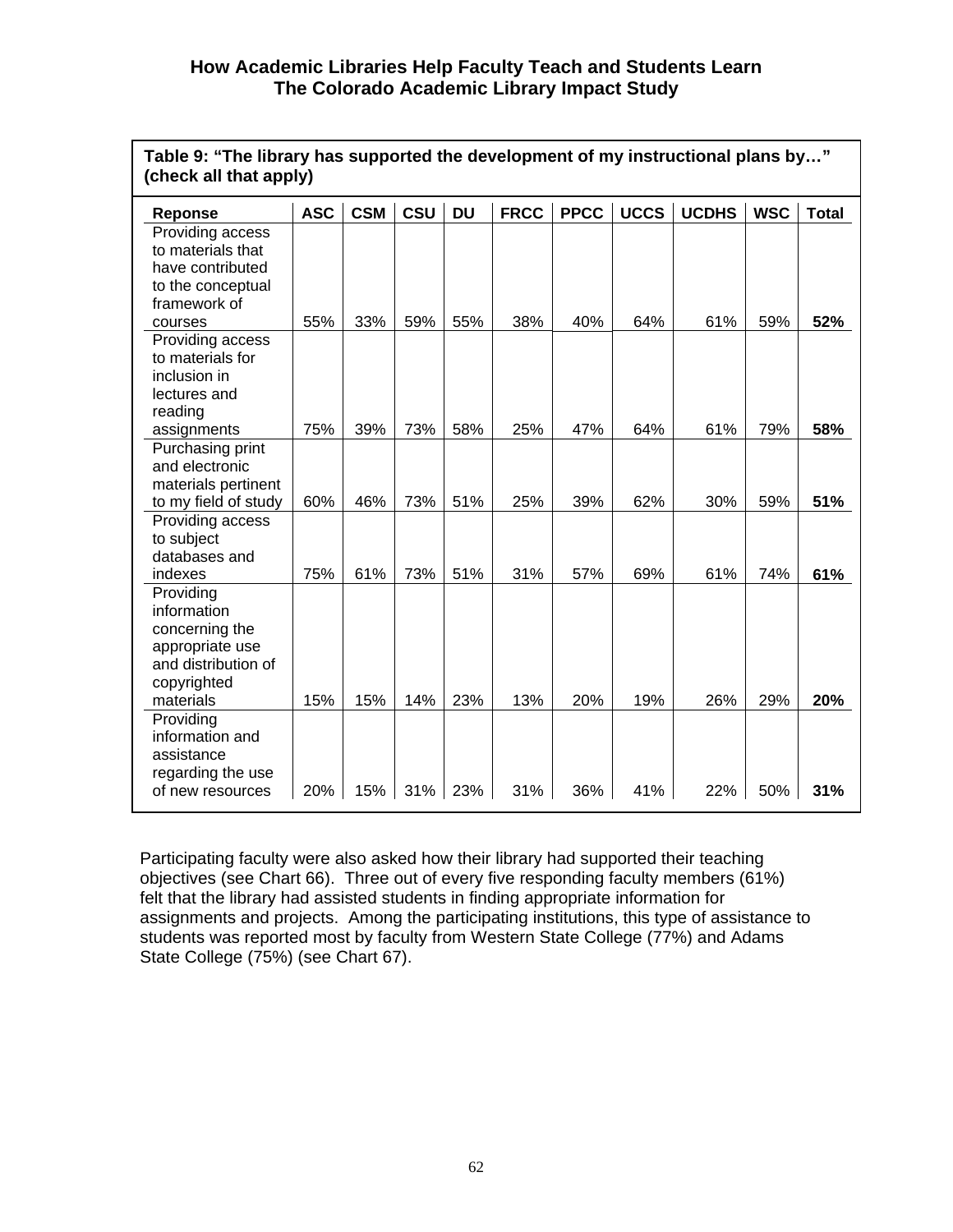

#### **Chart 66: "The library has supported my teaching objectives by:" (check all that apply)**



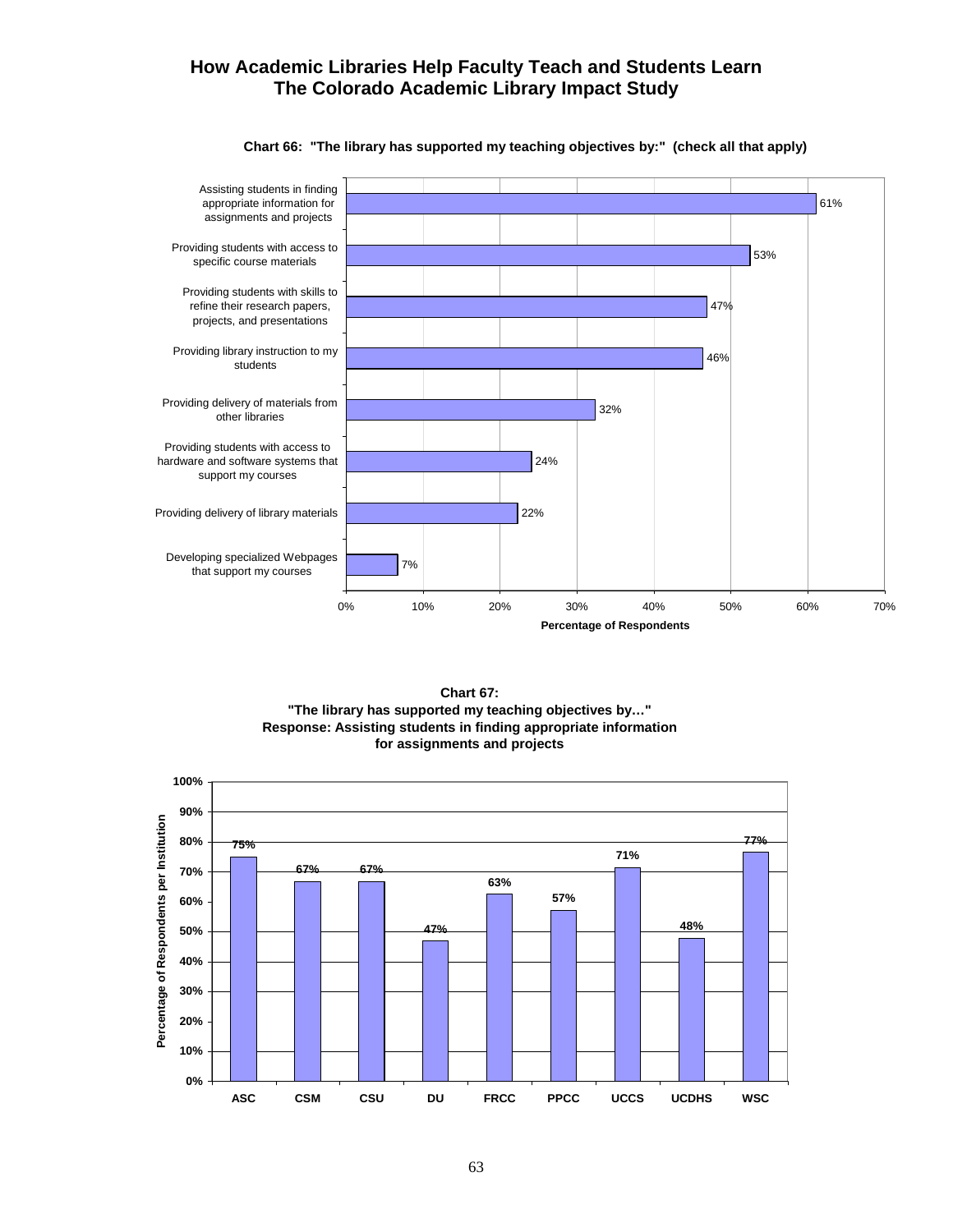A majority of surveyed faculty (53%) indicated that their library had provided students with access to specific course materials (e.g. traditional and electronic reserves). Seven of ten faculty (71%) at Western State College reported this instructional support service to students (see Chart 68).

![](_page_75_Figure_2.jpeg)

![](_page_75_Figure_3.jpeg)

Nearly half of surveyed faculty (47%) said that their library supported their teaching objectives by providing students with skills to refine their research papers, projects, and presentations. More than three of four responding faculty (77%) from Western State College cited this type of library support, followed by two-thirds of their colleagues (65%) at Adams State College (see Table 10).

Almost half of participants (46%) also felt that their instructional goals had been supported by library instruction. Three out of five faculty (62%) at Western State College indicated receiving this type of instructional support.

The delivery of materials from other libraries was utilized by just under one-third (32%) of faculty respondents. Over half (56%) of instructors from Western State College utilize this service in support of their instructional goals. The delivery of materials from the home library was mentioned by more than one in five (22%) of faculty surveyed. Faculty from Adams State College (45%) cited this service most frequently.

Nearly one-quarter (24%) of instructors indicated that their library had supported their objectives by providing students with access to hardware and software systems that support their courses. This type of instructional support was most frequently reported by faculty at two state universities – the University of Colorado at Colorado Springs (36%) and the University of Colorado at Denver and Health Sciences Center (35%).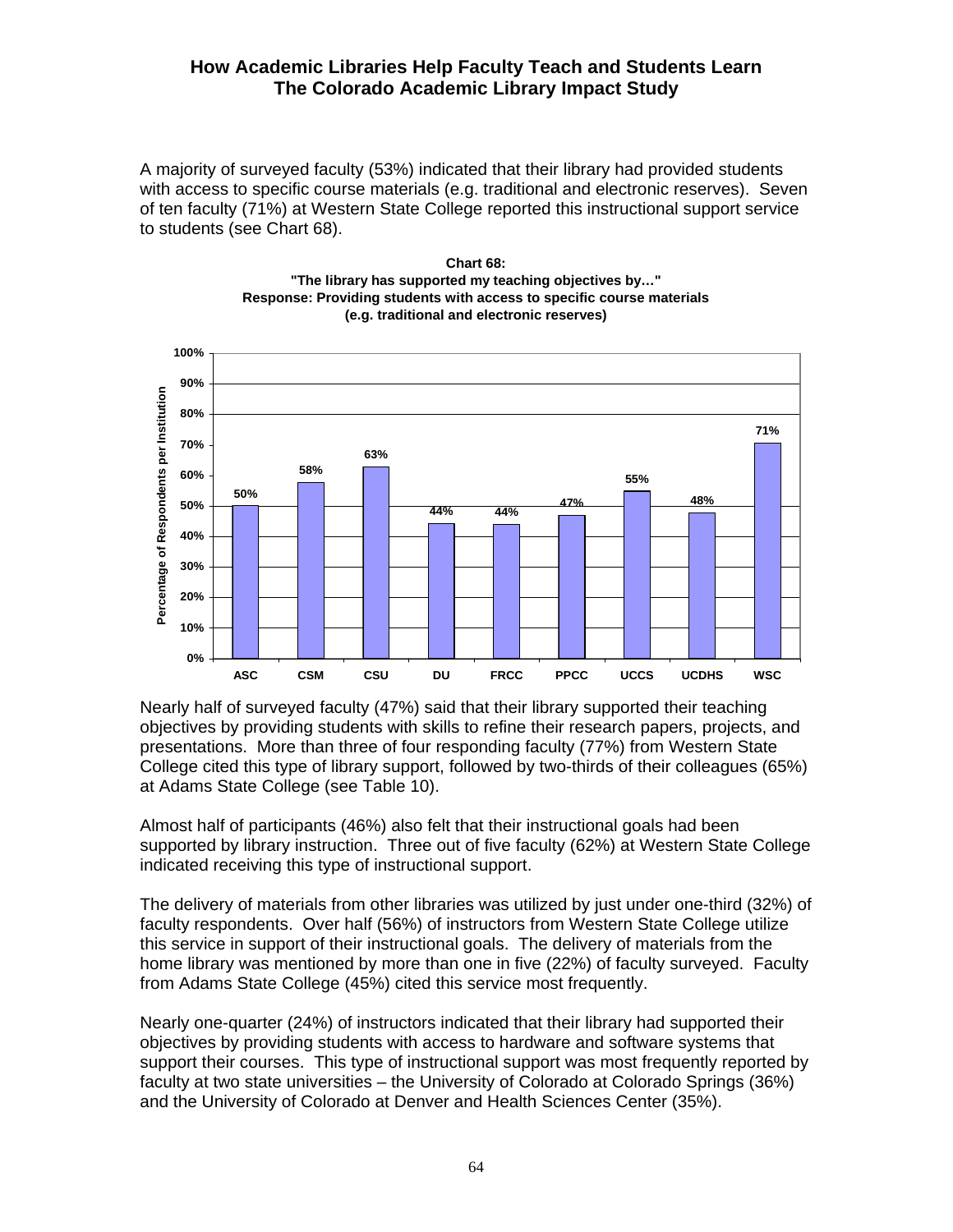Only seven percent of all faculty respondents reported that their library had supported their teaching objectives by developing specialized Webpages for courses. However, one in five instructors (20%) at Adams State College indicated that they had benefited from this service.

| Table 10: "The library has supported my teaching objectives by:" (check all that apply)                               |            |            |            |           |             |             |             |              |            |              |
|-----------------------------------------------------------------------------------------------------------------------|------------|------------|------------|-----------|-------------|-------------|-------------|--------------|------------|--------------|
| <b>Response</b>                                                                                                       | <b>ASC</b> | <b>CSM</b> | <b>CSU</b> | <b>DU</b> | <b>FRCC</b> | <b>PPCC</b> | <b>UCCS</b> | <b>UCDHS</b> | <b>WSC</b> | <b>Total</b> |
| Providing library<br>instruction to my<br>students                                                                    | 45%        | 39%        | 49%        | 35%       | 50%         | 53%         | 50%         | 35%          | 62%        | 46%          |
| Providing students<br>with skills to refine<br>their research<br>papers, projects,<br>and presentations               | 65%        | 46%        | 45%        | 35%       | 31%         | 44%         | 50%         | 48%          | 77%        | 47%          |
| Developing<br>specialized<br>Webpages that<br>support my courses                                                      | 20%        | 9%         | 10%        | 7%        | 0%          | 3%          | 0%          | 4%           | 15%        | 7%           |
| Assisting students in<br>finding appropriate<br>information for<br>assignments and<br>projects                        | 75%        | 67%        | 67%        | 47%       | 63%         | 57%         | 71%         | 48%          | 77%        | 61%          |
| Providing students<br>with access to<br>specific course<br>materials (e.g.<br>traditional and<br>electronic reserves) | 50%        | 58%        | 63%        | 44%       | 44%         | 47%         | 55%         | 48%          | 71%        | 53%          |
| Providing students<br>with access to<br>hardware and<br>software systems<br>that support my<br>courses                | 20%        | 12%        | 24%        | 20%       | 25%         | 30%         | 36%         | 35%          | 15%        | 24%          |
| Providing delivery of<br>library materials                                                                            | 45%        | 12%        | 37%        | 12%       | 6%          | 21%         | 31%         | 13%          | 27%        | 22%          |
| Providing delivery of<br>materials from other<br>libraries                                                            | 40%        | 24%        | 47%        | 22%       | 19%         | 27%         | 43%         | 13%          | 56%        | 32%          |

#### **Outcomes: Library Facilities**

When faculty were asked how they had utilized library facilities, two-thirds (67%) indicated that the library had provided facilities for them to research independently (see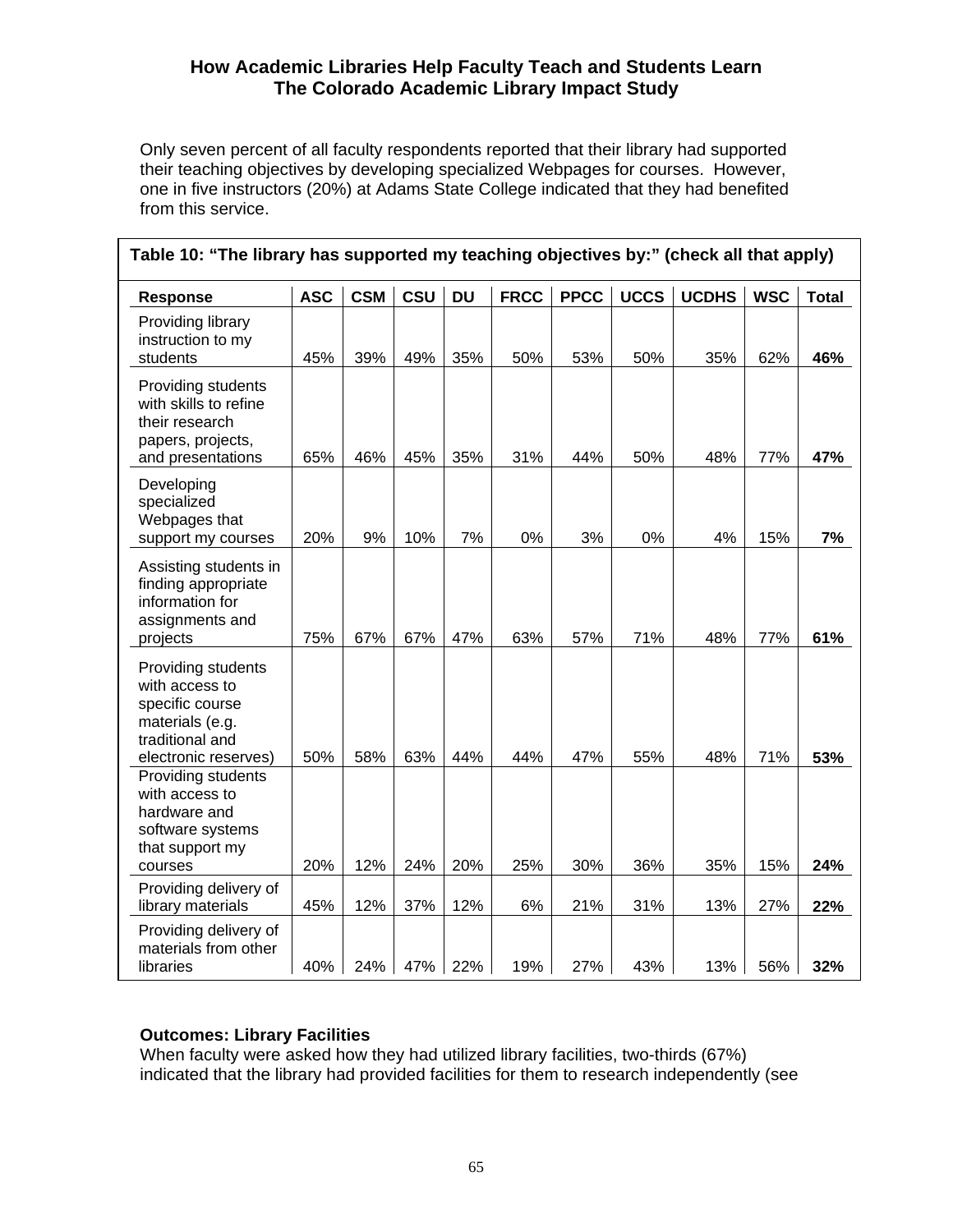Chart 69). The highest responses for this type of usage came from faculty at Colorado State University (88%) and Western State College (82%) (see Chart 70).

![](_page_77_Figure_2.jpeg)

**Chart 69: "The library has provided facilities for me to…"** 

**Chart 70: "The library has provided facilities for me to…" Response: Research independently**

![](_page_77_Figure_5.jpeg)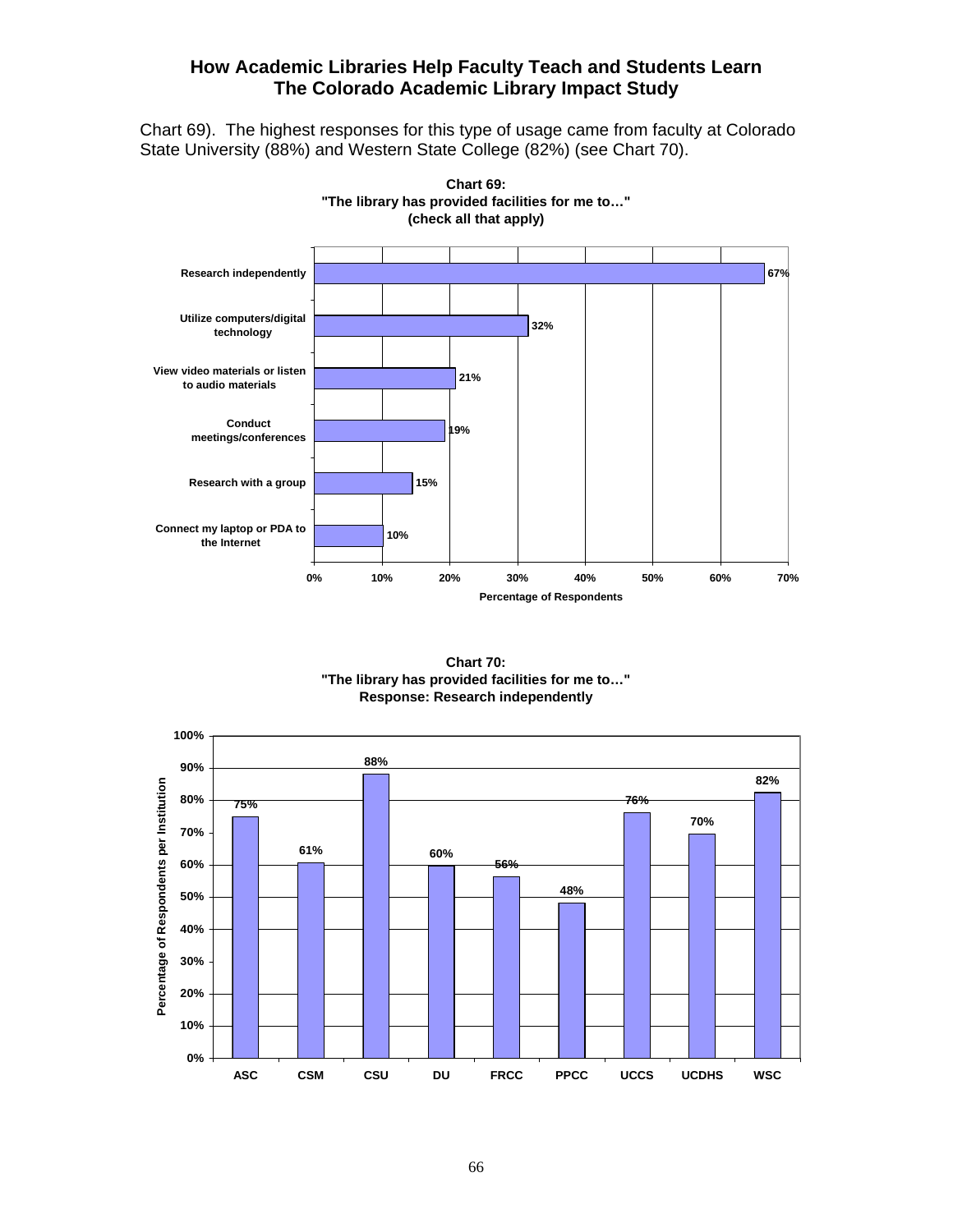Just under one-third (32%) of respondents reported utilizing library computer and digital technology facilities. Faculty were most likely to be using such facilities at the University of Colorado at Colorado Springs (48%) and Western State College (41%) (see Chart 71).

![](_page_78_Figure_2.jpeg)

#### **Chart 71: The library has provided facilities for me to… Response: Utilize computers/digital technology**

More than one in five responding faculty (21%) used library facilities to view video materials or listen to audio materials. Responding faculty from Western State College, however, reported utilizing the library in this way nearly twice as often (41%) as faculty at all participating institutions (see Table 11).

Nearly one in five (19%) surveyed faculty indicated that their libraries had provided facilities for conducting meetings and conferences. More than half (53%) of Western State College faculty members reported using library facilities for this purpose.

Fifteen percent of faculty respondents said that they have used library facilities to research with a group. This use of library facilities by faculty was twice as likely to happen at two of the participating institutions: the University of Colorado at Colorado Springs (33%) and Adams State College (30%).

While only one in ten (10%) surveyed faculty reported using library Internet connections for their laptops or PDAs, substantially higher proportions of faculty from the University of Denver (20%) and Colorado State University (16%) reported utilizing library connections for this purpose.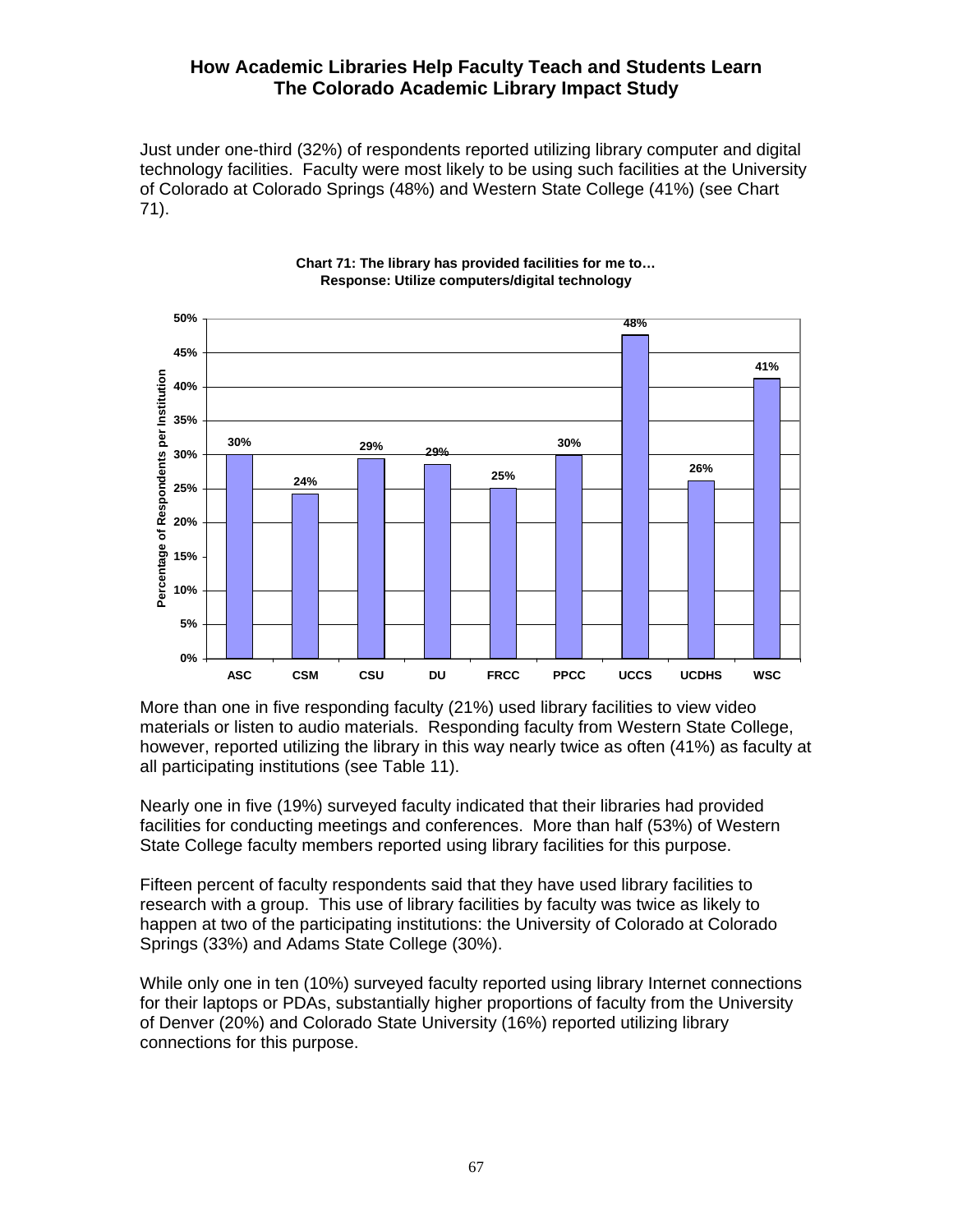| Table 11: "The library has provided facilities for me to" (check all that apply) |            |            |     |           |             |             |             |              |            |              |
|----------------------------------------------------------------------------------|------------|------------|-----|-----------|-------------|-------------|-------------|--------------|------------|--------------|
| <b>Responses</b>                                                                 | <b>ASC</b> | <b>CSM</b> | CSU | <b>DU</b> | <b>FRCC</b> | <b>PPCC</b> | <b>UCCS</b> | <b>UCDHS</b> | <b>WSC</b> | <b>Total</b> |
| Research<br>independently                                                        | 75%        | 61%        | 88% | 60%       | 56%         | 48%         | 76%         | 70%          | 82%        | 67%          |
| Research with a<br>group                                                         | 30%        | 12%        | 14% | 8%        | 0%          | 13%         | 33%         | 0%           | 21%        | 15%          |
| Utilize<br>computers/digital<br>technology                                       | 30%        | 24%        | 29% | 29%       | 25%         | 30%         | 48%         | 26%          | 41%        | 32%          |
| Connect my laptop or<br>PDA to the Internet                                      | $0\%$      | 0%         | 16% | 20%       | 6%          | 4%          | 12%         | 13%          | 9%         | 10%          |
| View video materials<br>or listen to audio<br>materials                          | 15%        | 6%         | 6%  | 25%       | 25%         | 30%         | 19%         | 9%           | 41%        | 21%          |
| Conduct<br>meetings/conferences                                                  | 20%        | 9%         | 8%  | 7%        | 31%         | 26%         | 24%         | 13%          | 53%        | 19%          |

## **Additional Findings**

Analysis of responses from undergraduates and faculty revealed some interesting differences in library usage patterns and perceptions between these two user groups.

More than three of every four students responding to the survey (77%) reported using their institution's library for computer access, making this the most utilized library resource among undergraduates. Less than half (44%) of faculty respondents, however, reported that they used the library in this way.

While access to electronic databases and article indexes (76% of students, 83% of faculty) and print resources (75% of students, 87% of faculty) were very popular with both groups of respondents, interlibrary loans were considerably more utilized by faculty (62%) than by undergraduates (23%).

Seven of ten student respondents (70%) reported using library meeting and study space in the past year. Less than a quarter of faculty (24%) said they used meeting and research space in their library.

Although electronic databases and article indexes were utilized by similar percentages of undergraduates and faculty, there were some substantial differences within certain institutions between these two groups. While three in five student respondents (60%) from Colorado School of Mines reported using these resources (among the lowest undergraduate responses for this resource), almost all Mines faculty (97%) reported accessing electronic databases and article indexes. Other substantial intra-institutional differences for this resource are evident at the University of Colorado at Colorado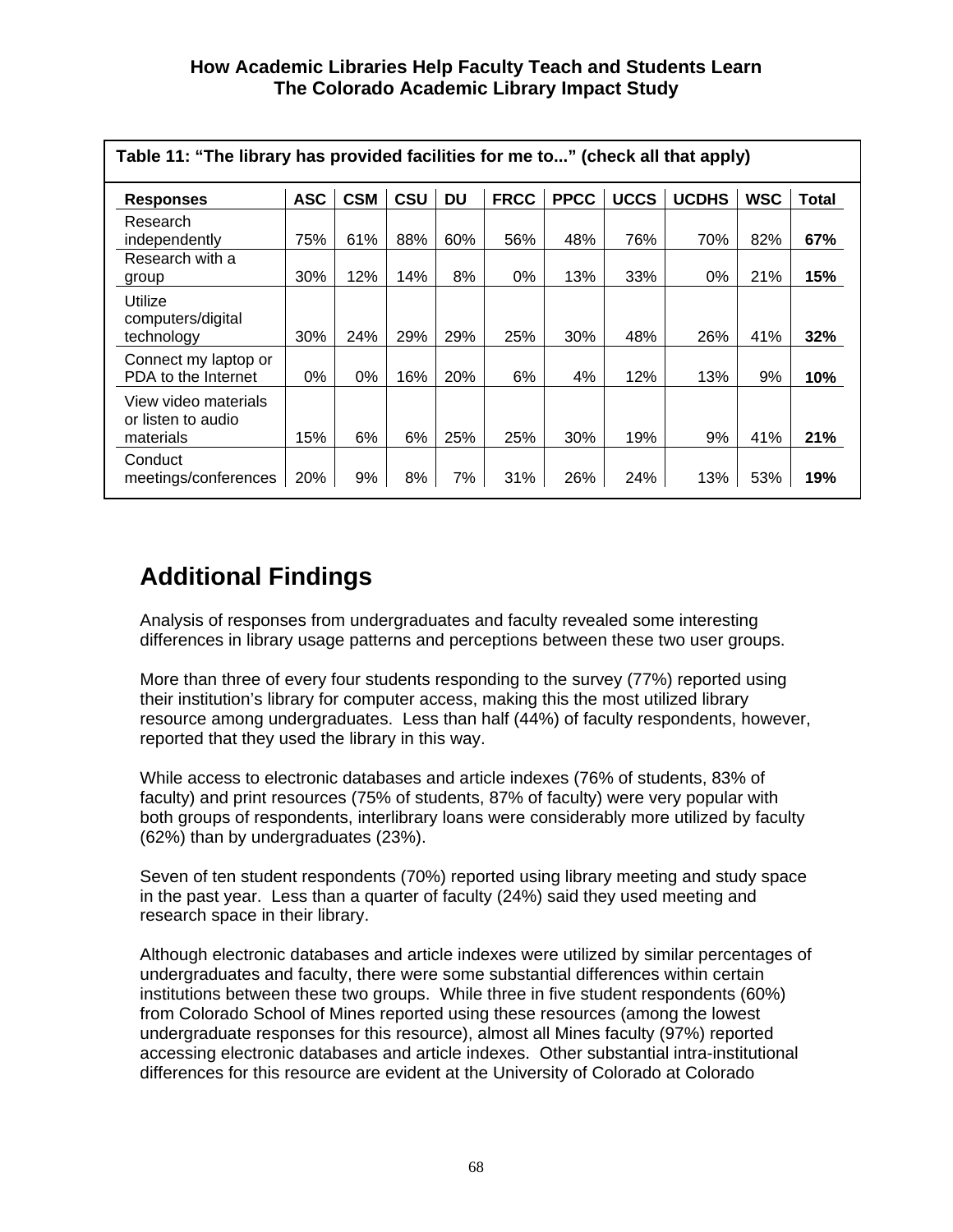Springs (76% for students, 95% for faculty) and the University of Denver (87% for students, 68% for faculty).

Students and faculty also differed regarding on-site and remote usage patterns. Undergraduates estimated that they spent slightly more time (53%) accessing information resources at the library, rather than remotely. Faculty members, however, estimated that 71 percent of their time utilizing library resources was via remote access (see Chart 71).

![](_page_80_Figure_3.jpeg)

The institution with the largest difference between undergraduate and faculty responses was Colorado School of Mines. Mines undergraduate students estimated that, on average, they spend just over a quarter of their time (28%) accessing library resources remotely, while spending nearly three-quarters of this time (72%) at the library. In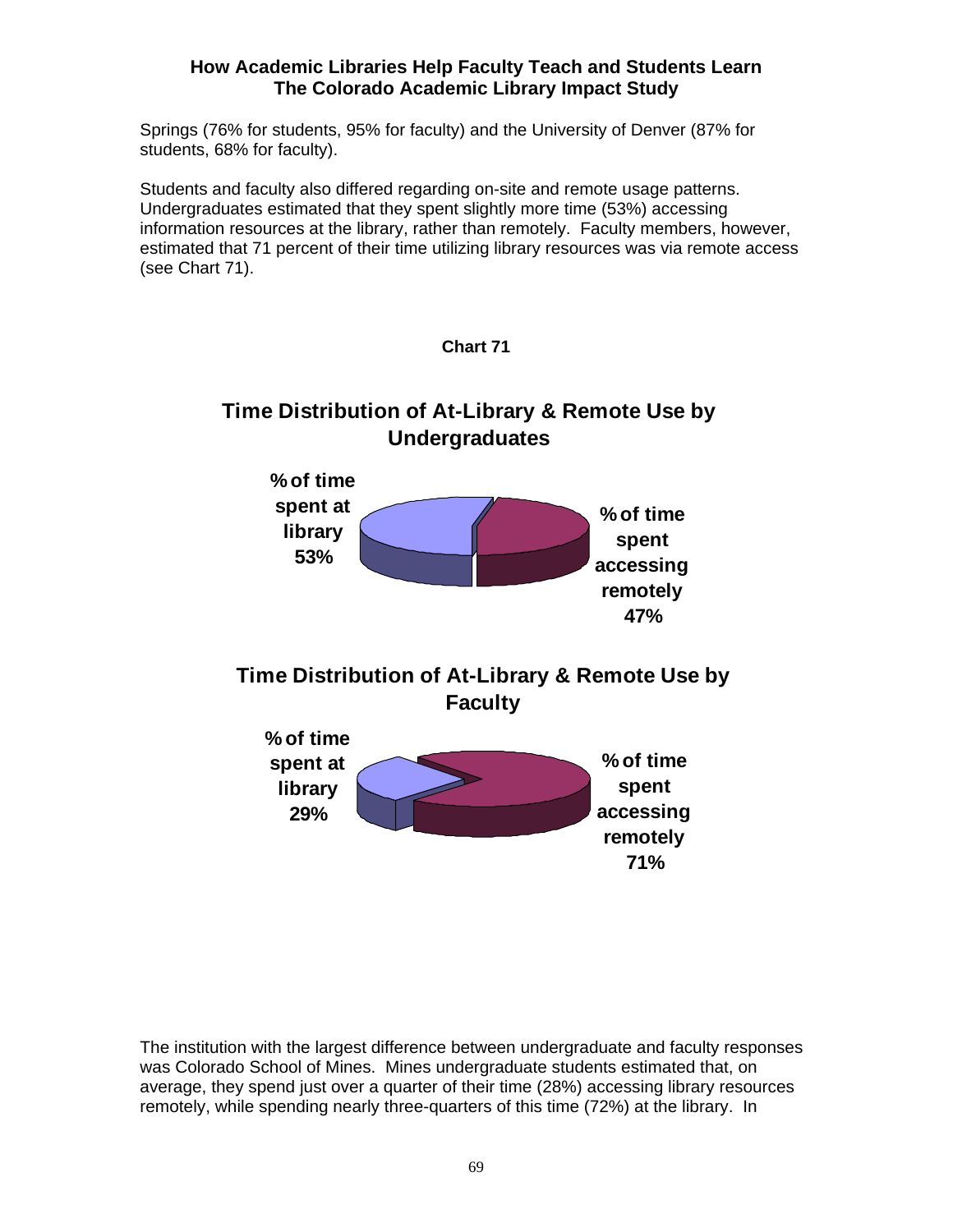contrast, Mines faculty estimated using library resources remotely 80 percent of the time, while visiting the library only 20 percent of the time. Other institutions exhibiting substantial differences between undergraduate and faculty responses for remote use of library services include the University of Colorado at Colorado Springs (42% of students, 75% of faculty) and Colorado State University (40% of students, 70% of faculty).

When accessing library resources remotely via their library websites, undergraduates and faculty generally utilized the same services. Searching the home catalog, searching databases for articles, and learning about library hours of operation exhibited similar usage percentages among surveyed students and faculty. One striking difference, however, was observed concerning searches of other institutions' catalogs. More than three of five faculty members (63%) used their library website to search other library catalogs. Less than two of five undergraduates (39%) reported using their library websites in this way.

Undergraduate students and faculty also reported substantial differences in their respective abilities to find needed books and periodicals at their own institution's library. While nearly nine of every ten students (89%) agreed that they could usually find needed books at their library, just under two-thirds of faculty respondents (66%) reported doing so (see Chart 72). A similar percentage of undergraduates (88%) felt that they usually were able to find needed print periodicals at their library, while just over half (52%) of surveyed faculty shared this opinion.

Another perceptual gap between undergraduate and faculty responses concerned the degree to which students reported being assisted by library staff with research projects. Nearly half (47%) of surveyed faculty reported the library had supported their teaching objectives by providing students with skills to refine their research papers, projects, and presentations. When students were asked how the library staff had helped them, two out of three (67%) said that library personnel had helped them find books, articles, and Web resources, and nearly half (45%) indicated that they had received assistance in using online or electronic resources. However, only one in eight students (13%) reported that library staff had helped them define or refine research questions, and only one in ten (10%) received assistance in choosing or refining a topic for a paper.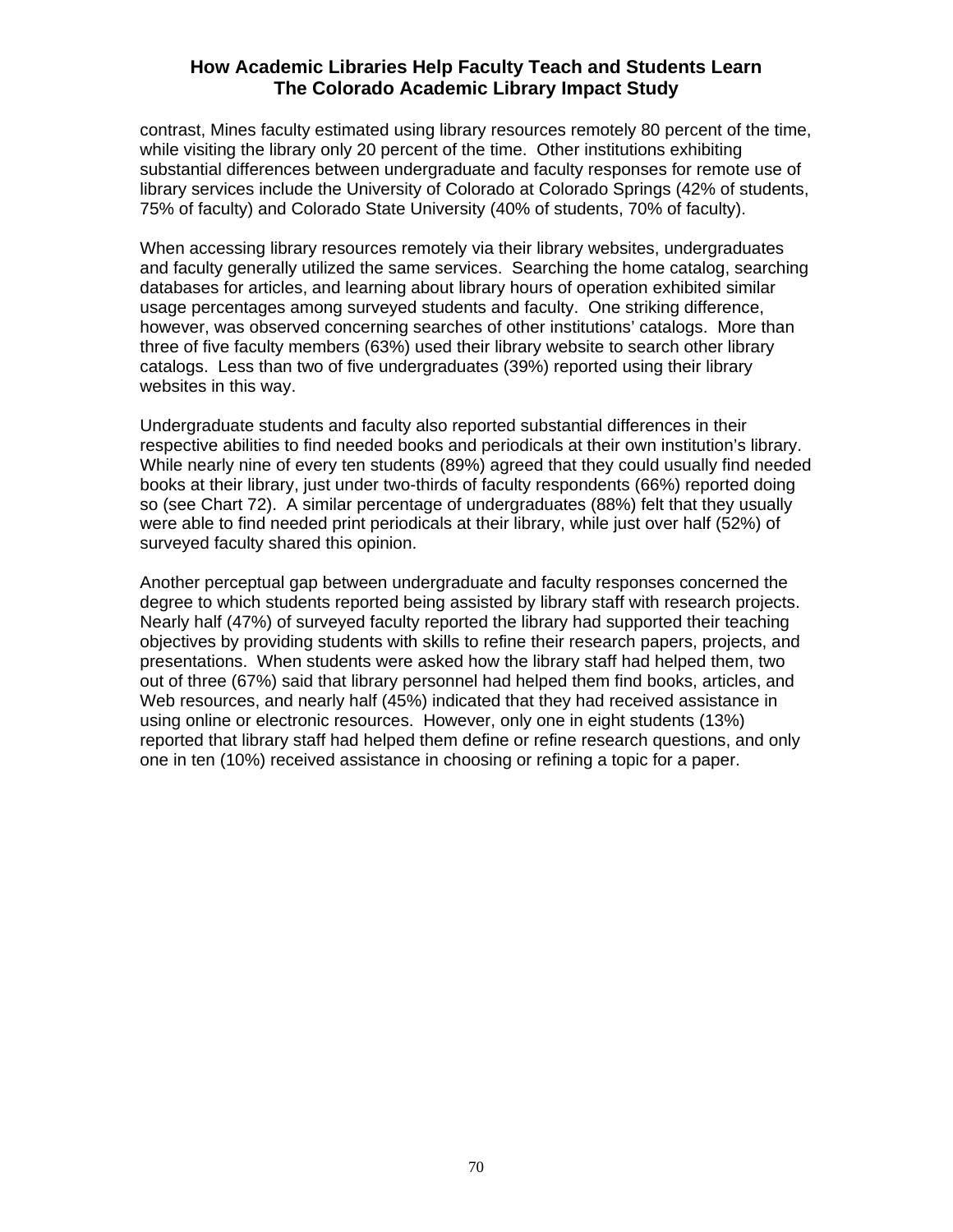## **Conclusion**

The following section summarizes the findings and conclusions generated by analyses of survey data from the 2005 Academic Library Impact Study.

### **Undergraduate Students**

#### **How do undergraduate students spend more of their time accessing library resources: remotely or onsite at the library?**

Despite the proliferation of information in electronic formats, students still indicate spending more of their time accessing library resources onsite at the library, rather than utilizing remote access. The difference between reported onsite (53%) and remote (47%) usage, however, is not profound. Additionally, while students from four of the nine participating institutions indicated that they spend more time at the library than they do using remote access, students from the remaining five schools reported that they use remote access more often. Given this, it appears that students generally divide their time equally between remote and onsite use.

#### **How important is the availability of electronic library resources to undergraduate students?**

A majority of surveyed undergraduates (58%) indicated that the availability of computers and electronic resources was a primary factor in the decision to utilize their institution's library. The availability of quiet space for study (59%), however, was an equally important reason to use the library. In addition, analyses of usage patterns reveal that traditional print resources are still widely utilized by students, and that these more traditional information sources were used by roughly the same percentage of students as were library computers and electronic databases.

#### **How do undergraduates learn about library resources?**

While nearly three-quarters (72%) of those surveyed reported learning about library resources from personal experience and from their peers, nearly half (46%) indicated that they had received directions or instruction about library resources from faculty. Library instruction integrated into courses and online help from library staff each were credited as the source of learning about library resources by two of five undergraduates (41%).

#### **Do students usually find the materials they need at their institution's library?**

The great majority of responding undergraduates indicated that they were usually able to find needed books (89%), print periodicals (88%), and electronic resources (93%) at their library. Additionally, nearly three of every five (58%) of students surveyed said that they could usually find needed materials at other institutions' libraries.

#### **How do undergraduate students use their library's website?**

Not surprisingly, most students use their library's website primarily to access the home catalog (79%) and to search online databases for journal articles (67%). Nearly half of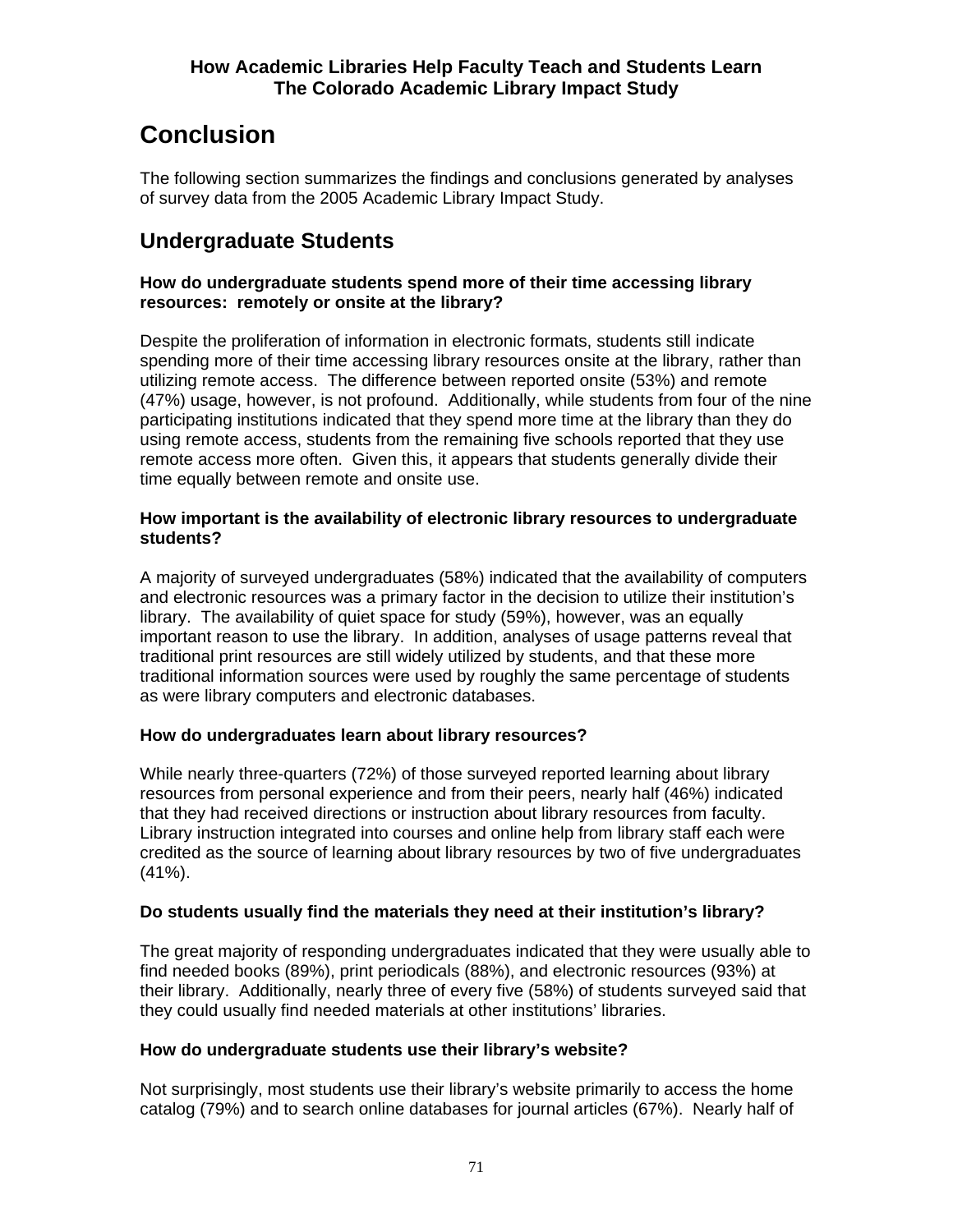those surveyed (48%) used their library's site for information about hours, locations, and services.

#### **In what ways do students feel that they are assisted by library staff?**

Two-thirds (67%) of those surveyed indicated that the library staff had helped them to find books, journal articles, and Web resources. Nearly half (45%) reported that staff members had provided assistance in the use of online or electronic resources.

### **Faculty**

#### **Do faculty routinely provide bibliographic instruction and information literacy opportunities for their students?**

A majority of surveyed faculty (54%) indicated that they include bibliographic instruction or information literacy sessions as a part of the undergraduate courses that they teach at least some of the time. More than a quarter of those surveyed said that they frequently include such sessions in their courses.

#### **To what degree do faculty utilize print resources and electronic library resources when teaching undergraduate courses?**

While traditional print materials are still somewhat more widely utilized by instructors for their undergraduate courses than electronic resources, it is clear that electronic resources are challenging the supremacy of print materials. While 85 percent of responding faculty indicated that they recommend print materials available at their institution's library, 82 percent reported directing their students to electronic resources. Additionally, the difference between the percentage of those who frequently recommended print materials (54%) and electronic resources (55%) was negligible.

Print materials are still more widely utilized by faculty than digital resources. Hard-copy remains the more popular format for materials placed on reserve for students, utilized by well over half (56%) of all surveyed faculty. By comparison, electronic reserves were used by less than two in five faculty members (38%). In addition, more than half (55%) of participating faculty indicated that they rarely or never provide links to electronic databases and other electronic resources available from their institution's library when preparing course webpages. More than one-third (35%) said that they never provide such links.

#### **How have diminishing library resources negatively impacted instructors' teaching and research objectives?**

The cancellation of journals was the negative consequence of academic library budget cuts most frequently cited by faculty (42%). More than a quarter (28%) felt that diminishing resources had affected their library's ability to purchase suggested materials. As more than half of those surveyed reported suggesting titles for purchase by their library, this can also be viewed as a substantial impact.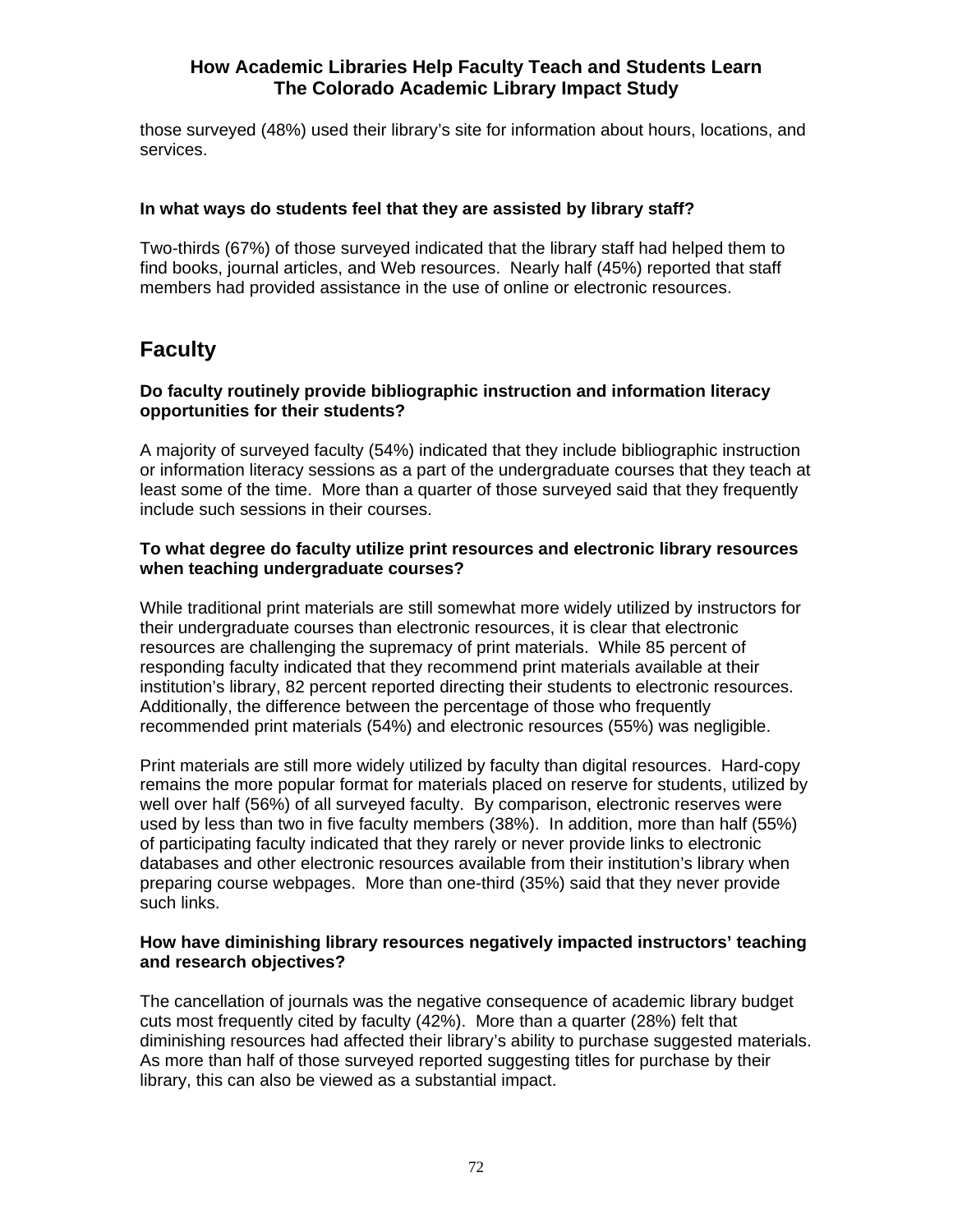#### **Which library services and resources are most utilized by faculty?**

Despite the widespread integration of electronic resources into scholarly pursuits, traditional print publications continue to be utilized by the great majority of college and university faculty. Nearly nine of ten (87%) faculty surveyed reported using print materials from their school's library during the preceding twelve months. This being the case, it is clear that electronic databases and article indexes have become integral to the scholarly pursuits of college and university faculty. More than four of every five respondents (83%) have used digital resources during the past year. Interlibrary loan is also widely used, with over three of five (62%) faculty respondents indicating that they had used ILL. This service, however, exhibited a relatively diverse range of response percentages. For five the participating institutions, more than 75 percent of surveyed faculty members reported requesting interlibrary loans. For the remaining four schools, less than 60 percent of those surveyed used this service. In addition, access to electronic journals was cited by over three of every five respondents (61%). Response rates for this type of resource were also highly variable between institutions.

#### **Do college/university instructors spend more time accessing library resources remotely or onsite at the library?**

The results of the survey suggest library usage patterns among college and university faculty may be more complex than those associated with their students. While a greater percentage of faculty respondents reported using print resources than electronic resources during the past year (as noted above), the proportion of time they spent utilizing library resources was decidedly tilted toward remote access. On average, faculty respondents estimated that 71 percent of their time accessing library resources was in the form of remote usage.

Analyses of faculty website usage patterns reveal that college and university instructors most commonly use the library's website to search their home catalog (84%). Searching for journal articles using online databases was the second most popular activity (71%), followed by searching catalogs of other institutions (63%), and requesting interlibrary loans (56%). While print materials continue to be popular among faculty, the library's online presence is an integral component in support of effective access to information in both print and electronic formats.

#### **Do faculty usually find the materials they need at their academic libraries?**

While approximately two-thirds (66%) of responding faculty agreed or strongly agreed with the statement, "I usually find the books I need at my institution's library," only about half (52%) indicated that they usually find needed print periodicals and journals at their library although there were considerable differences between faculty at participating institutions. Considering that the most commonly cited negative impact of diminishing library resources is the cancellation of journals, it isn't surprising that nearly half of those surveyed expressed a lack of confidence in their ability to find appropriate print periodicals. Generally, surveyed faculty members were more confident about accessing electronic resources through their libraries. More than four out of five (84%) indicated that they are usually successful in this regard.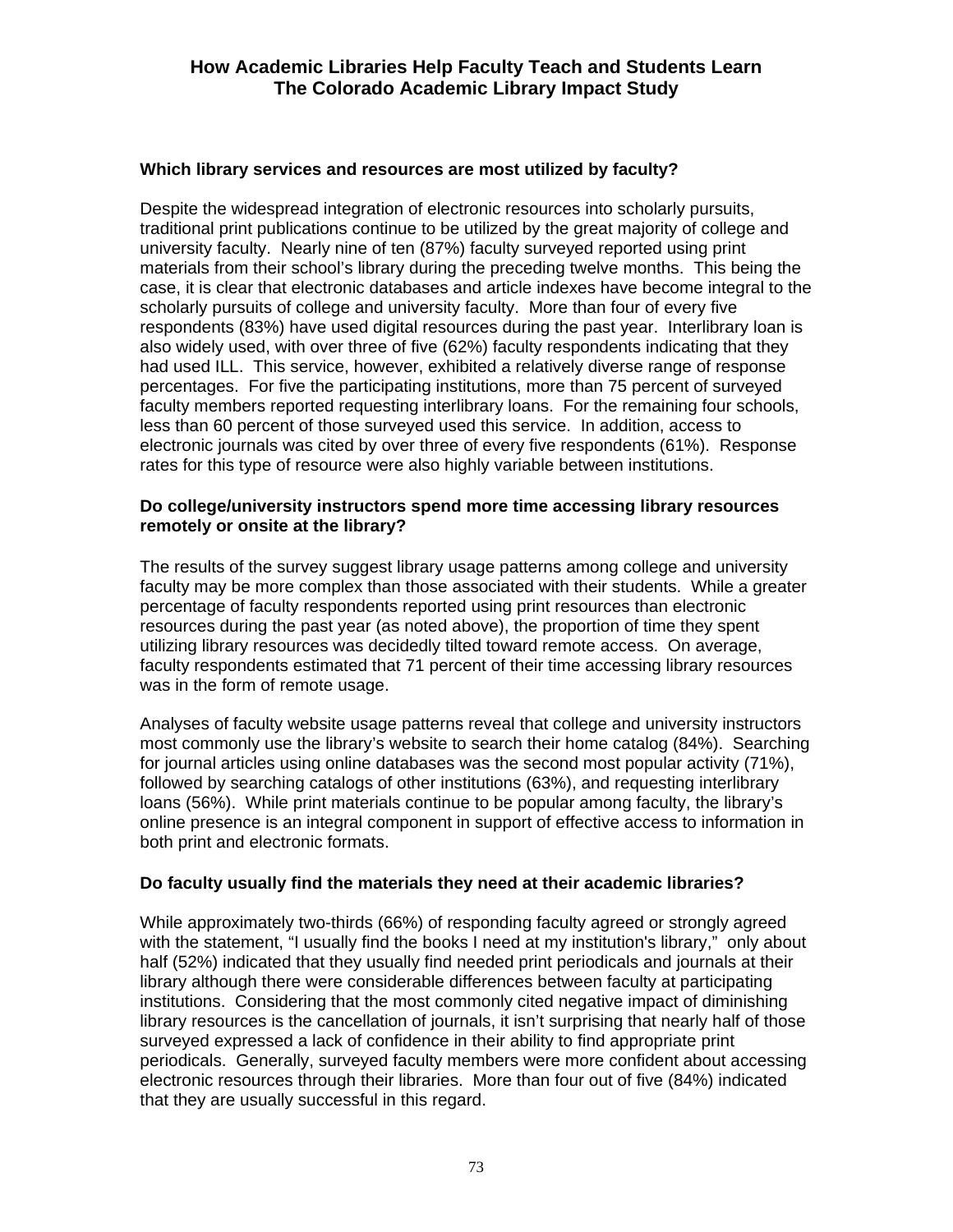#### **How do college and university instructors feel that their library supports their teaching objectives and the development of their instructional plans?**

More than three out of every five faculty members (61%) reported that the library had assisted students in finding appropriate information for assignments and projects. A slim majority of those surveyed (53%) also indicated that their library had helped students by providing access to specific course materials (e.g. traditional and electronic reserves). Nearly half (47%) indicated that their library had supported their teaching objectives by providing students with skills to refine their research papers, projects, and presentations, while a similar proportion (46%) felt that their instructional goals had been supported by library instruction.

Access to subject databases and indexes appears to be central to the successful development of instructional plans, as more than three out of five survey participants (61%) cited this resource. In addition, a majority of those surveyed indicated that their library had enhanced their instructional plans by providing access to materials for inclusion in lectures and reading assignments, providing access to materials contributing to the conceptual framework of courses, and purchasing pertinent print and electronic materials.

#### **Which library facilities are most utilized be faculty members?**

Cited by two-thirds (67%) of respondents, facilities for conducting independent research are the most popular library facilities among surveyed faculty. One-third (32%) reported utilizing library computer and digital technology facilities, while one in five (21%) said that they have used library facilities to view video materials or listen to audio materials. A similar proportion of instructors (19%) have conducted meetings or conferences at the library.

### **Comparisons between Undergraduate and Faculty User Groups**

#### **How do library usage patterns of undergraduate students and faculty differ?**

The results of the survey suggest that college and university faculty take greater advantage of remote library access than do their undergraduate students. When asked to estimate the proportion of time spent accessing library resources remotely and at the library, faculty respondents reported accessing library resources remotely 71 percent of the time – compared to 47 percent for undergraduates.

The relatively even split between time spent accessing library resources remotely and onsite for undergraduates is consistent with other student usage patterns observed in the study. In general, students appear to take advantage of both print publications and electronic resources. More traditional library facilities and services (e.g. quiet areas for study, the availability of specific materials) appear to be as important to students as the access to advanced technologies. The results of the survey suggest that faculty usage patterns may be more complex. While a greater percentage of surveyed faculty said that they use print materials than electronic resources, they also spend a much greater proportion of their time accessing library resources remotely than onsite. This suggests that faculty utilize remote access in support of their research activities – regardless of format – to a much greater degree than undergraduates.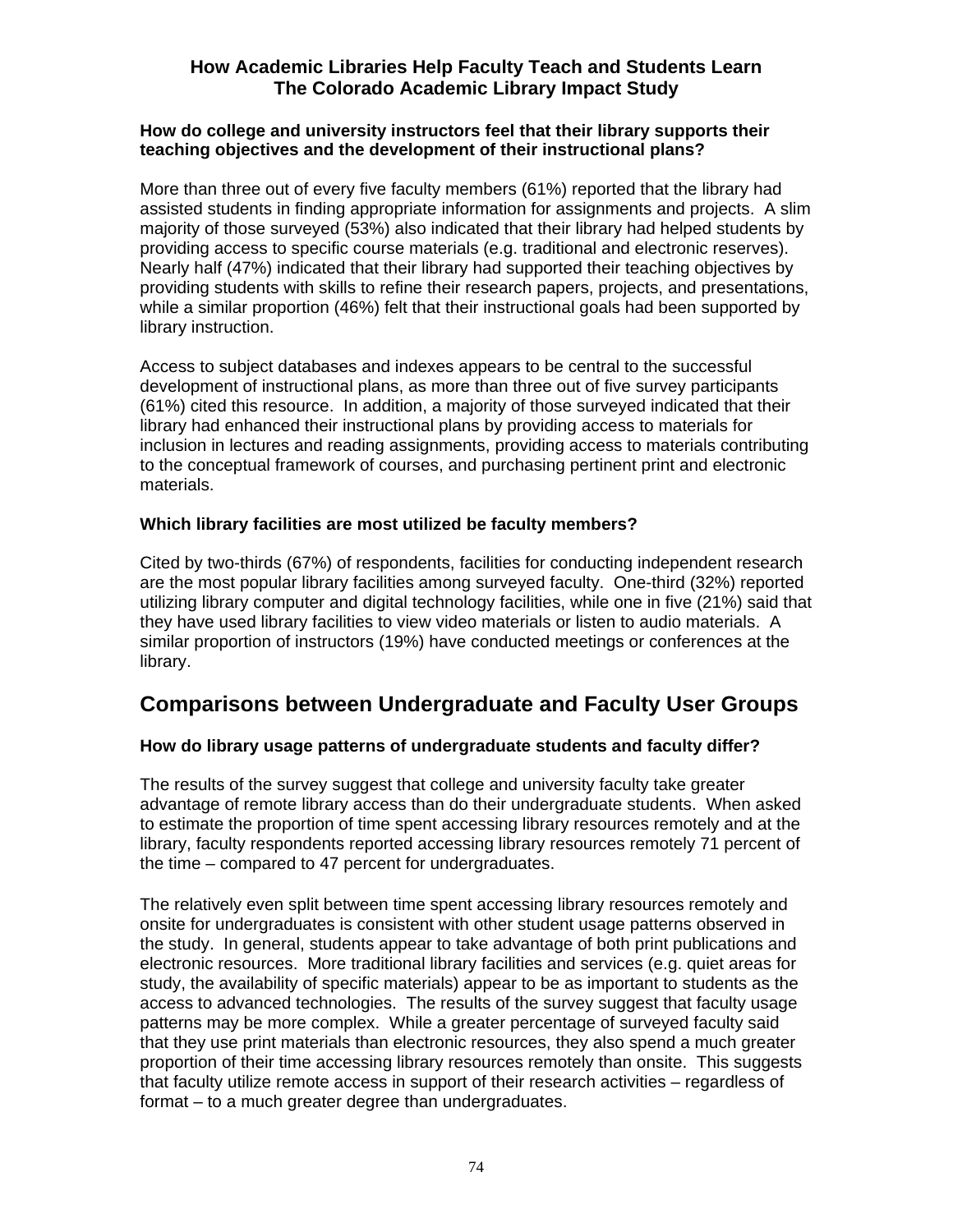More than three of every four responding students reported using their institution's library for computer access, making this the most utilized library resource among undergraduates. Less than half of faculty respondents, however, reported that they used the library in this way.

When accessing library resources remotely via their library websites, undergraduates and faculty generally reported utilizing many of the same services. Searching the home catalog, searching databases for articles, and learning about library hours of operation exhibited similar usage percentages among surveyed students and faculty. One striking difference in remote library usage between students and faculty, however, was observed for searches of other institutions' catalogs. More than three of five faculty members (63%) reported using their library website to search other library catalogs, while only two of five undergraduates (39%) reported using their library websites in this way. As to making interlibrary loan requests, the differences between faculty (62%) and undergraduates (23%) was greater still.

While undergraduates and faculty were generally favorable regarding their ability to find needed materials at their library, attitudes exhibited by undergraduates were markedly more positive. While nearly nine of every ten students (89%) agreed that they usually find needed books at their library, only two-thirds (66%) of faculty reported that they regularly find needed materials at their institution. A similar percentage of undergraduates (88%) said that they usually are able to find needed print periodicals at their library, compared to just over half (52%) of surveyed faculty.

There also appears to be a difference in perception between undergraduates and faculty concerning the degree to which students are being assisted with their research projects by library staff. When students were asked how the library staff had helped them, two out of three (67%) said that library personnel had assisted them in finding books, articles, and Web resources. Nearly half (45%) indicated that they had received assistance in using online or electronic resources. However, only one in eight students (13%) reported that library staff had helped them define or refine research questions, and one in ten (10%) said that they received assistance in choosing or refining a topic for a paper. In contrast, nearly half (47%) of surveyed faculty reported that the library had supported their teaching objectives by providing students with skills to refine their research papers, projects, and presentations.

#### **Were there observed differences between institutions or types of institutions?**

Some differences between results for different institutions can be explained relatively easily. For example, undergraduate students at the University of Denver were least likely to report utilizing computer access at their library. In all likelihood, the university's laptop initiative – which requires all entering freshmen to have laptop computers – influenced this result. Usage figures for other electronic information resources (e.g. percentage of time spent using remote library access, use of electronic databases and article indexes, use of library website for searching the library's home catalog) were among the highest among participating institutions. This suggests that undergraduates at DU are utilizing their library's electronic resources but – in all likelihood – with their own, rather than the library's, computers.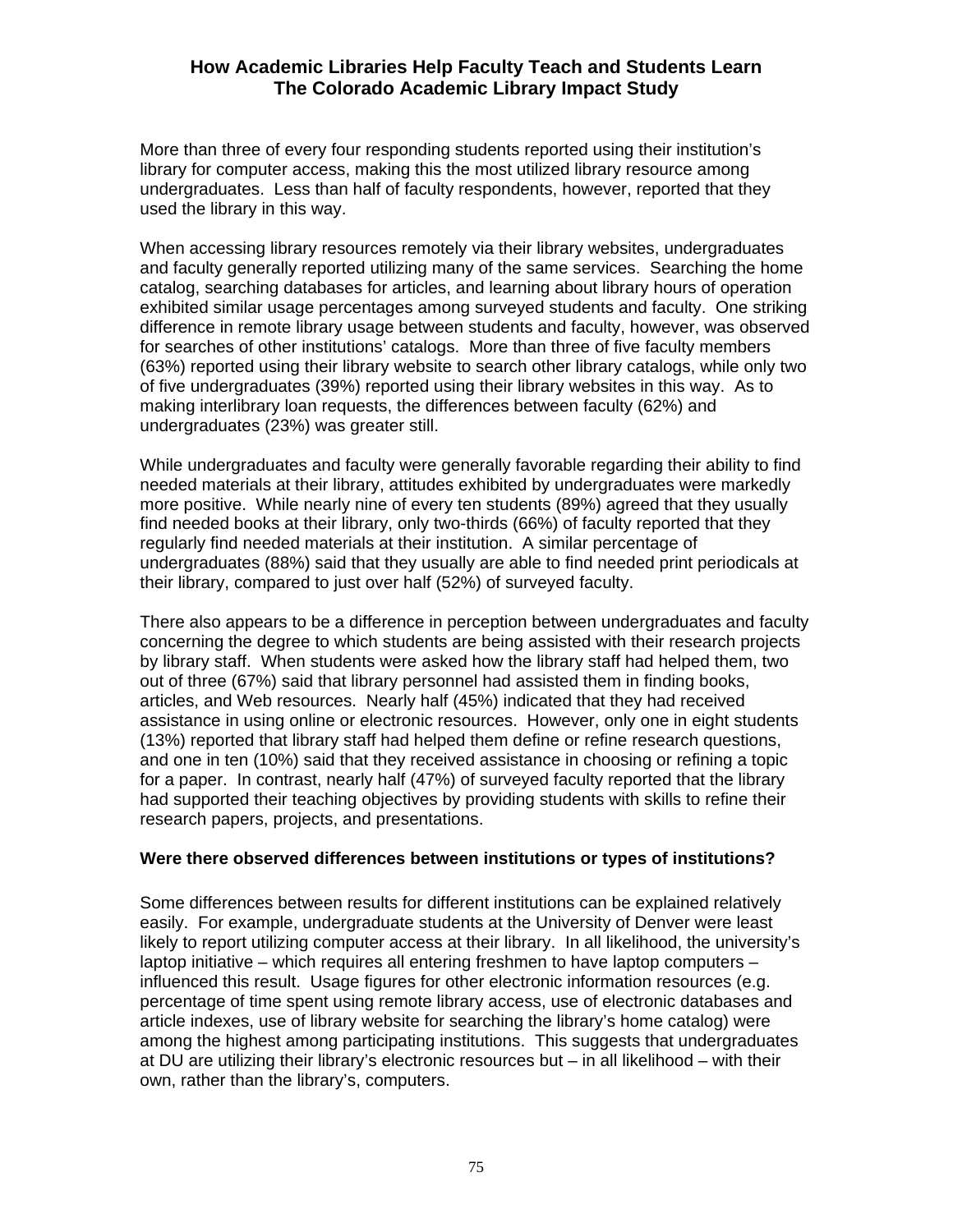Responses from faculty and undergraduate students at the University of Colorado at Denver and Health Sciences Center (UCDHSC) for certain services (e.g. interlibrary loan requests, use of traditional printed resources) were markedly dissimilar to those produced by other participating schools. In all likelihood, these differences can be attributed to that institution's specific mission and specialized collections, which make its library a medical resource for the region.

Distinct variations in usage patterns were also observed relating to onsite versus remote access. Faculty at Colorado School of Mines estimated that (on average) they spend 80 percent of their time utilizing library resources remotely, a percentage second only to the UCDHSC's 83 percent. Conversely, Mines students estimated that 72 percent of their time using library resources is spent onsite at their library. Differences between faculty and student responses for remote usage were also dramatic for Colorado State University (70% vs. 40%, respectively) and the University of Colorado at Colorado Springs (75% vs. 42%, respectively).

In examining responses by institution to numerous questions concerning student and faculty usage of electronic library information resources (e.g. use of electronic databases and article indexes, use of library computers, various uses of the library's website) a prevailing – although not entirely consistent – pattern emerged. For these resources, response rates were often highest among participating universities and state colleges, and somewhat lower for participating community colleges.

### **Considerations for Additional Research**

The 2005 Colorado Academic Library Impact Study was primarily concerned with library resources and services that support learning and teaching in higher education. While the research role of faculty was touched upon in the study, it was examined only to gain a greater understanding of its impact on the educational goals of undergraduates and the ability of faculty who teach undergraduate courses to fulfill their objectives as instructors. Examinations and assessments of behaviors in the service of extensive, sustained scholarship were beyond the scope of this study. It would be appropriate for a future academic library impact study to examine library research behaviors, preferences, and attitudes of students and faculty members associated with the state's graduate programs.

This study provides focuses on how undergraduate students and instructors at nine Colorado colleges and universities currently utilize library information resources, and how library materials and services support learning and teaching activities at those institutions. As current technologies evolve, as new ones emerge, and as the characteristics and requirements of student populations continue to change, it will become increasingly important to revisit many of the issues addressed by this study in order to assess the nature and magnitude of changes within the academic information environment over time. As such, the 2005 Academic Library Impact Study can be viewed as the initial installment in an ongoing examination of behaviors and attitudes relating to Colorado's college and university libraries.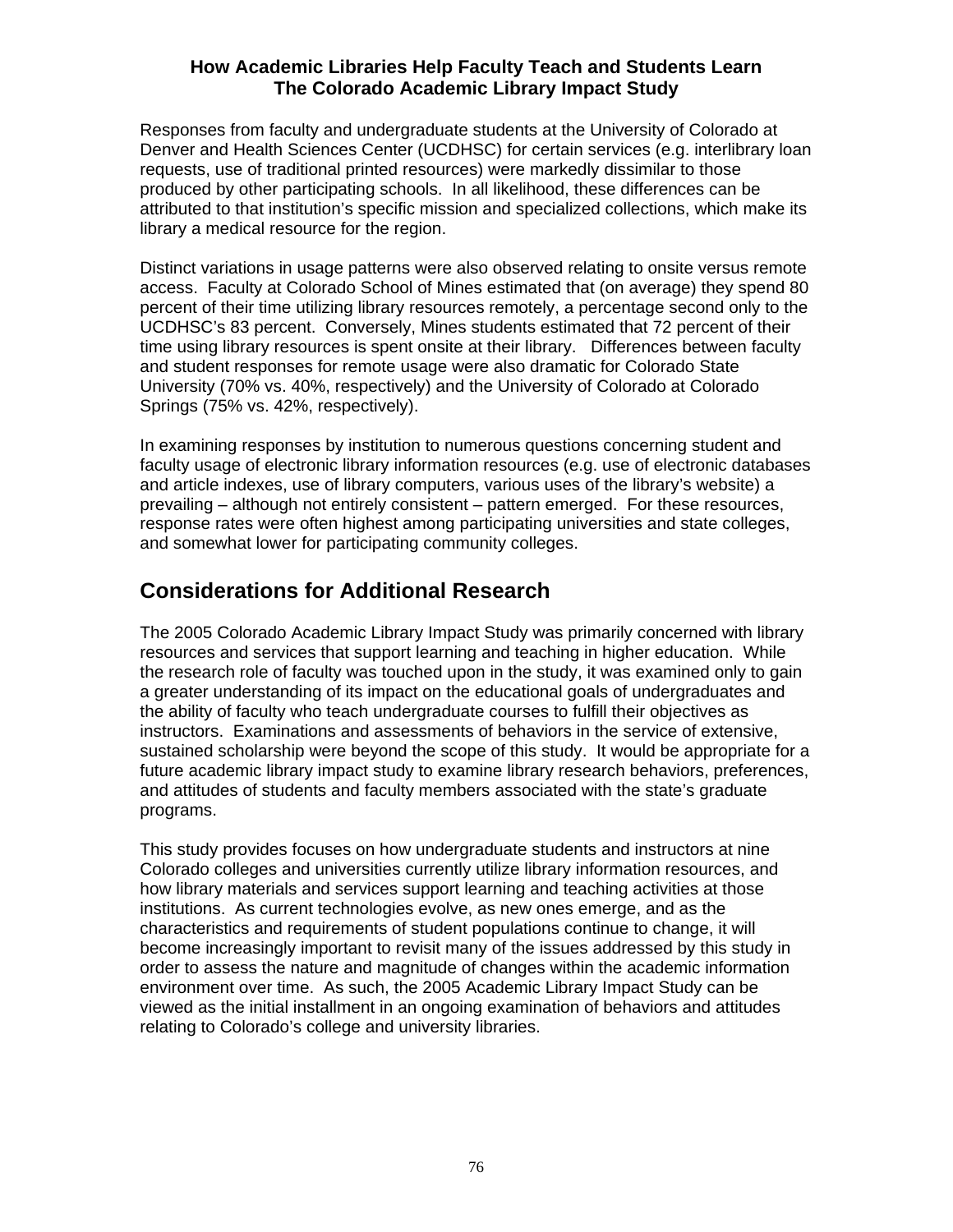## **Colorado Academic Library Impact Study (ALIS): Undergraduate Students**

#### Welcome!

You are invited to participate in a study designed to assess how undergraduate students and their instructors utilize library resources in a college/university environment. Participation in this study should take approximately 10 minutes of your time. Participation will involve responding to 10 questions about library usage, and 12 background information questions.

Participation in the study is strictly voluntary. You may discontinue your participation at any time. The choice to participate or to not participate will in no way affect library services for the respondent. No identifying links between responses and identification information will be retained. Your responses will be held in complete confidence.

By filling out this survey you are giving consent for your responses to be used for tabulation and analysis.

At the end of the survey, you will be given the opportunity to register for a chance to win a \$25 Amazon.com gift certificate or an iPod Shuffle. One student and one faculty gift certificate winner will be randomly selected from each participating institution. The winner of the grand prize, an iPod Shuffle, will be randomly selected from all survey respondents. Only undergraduate students and faculty who teach undergraduate courses are eligible. Verification of eligibility will be required to claim prizes.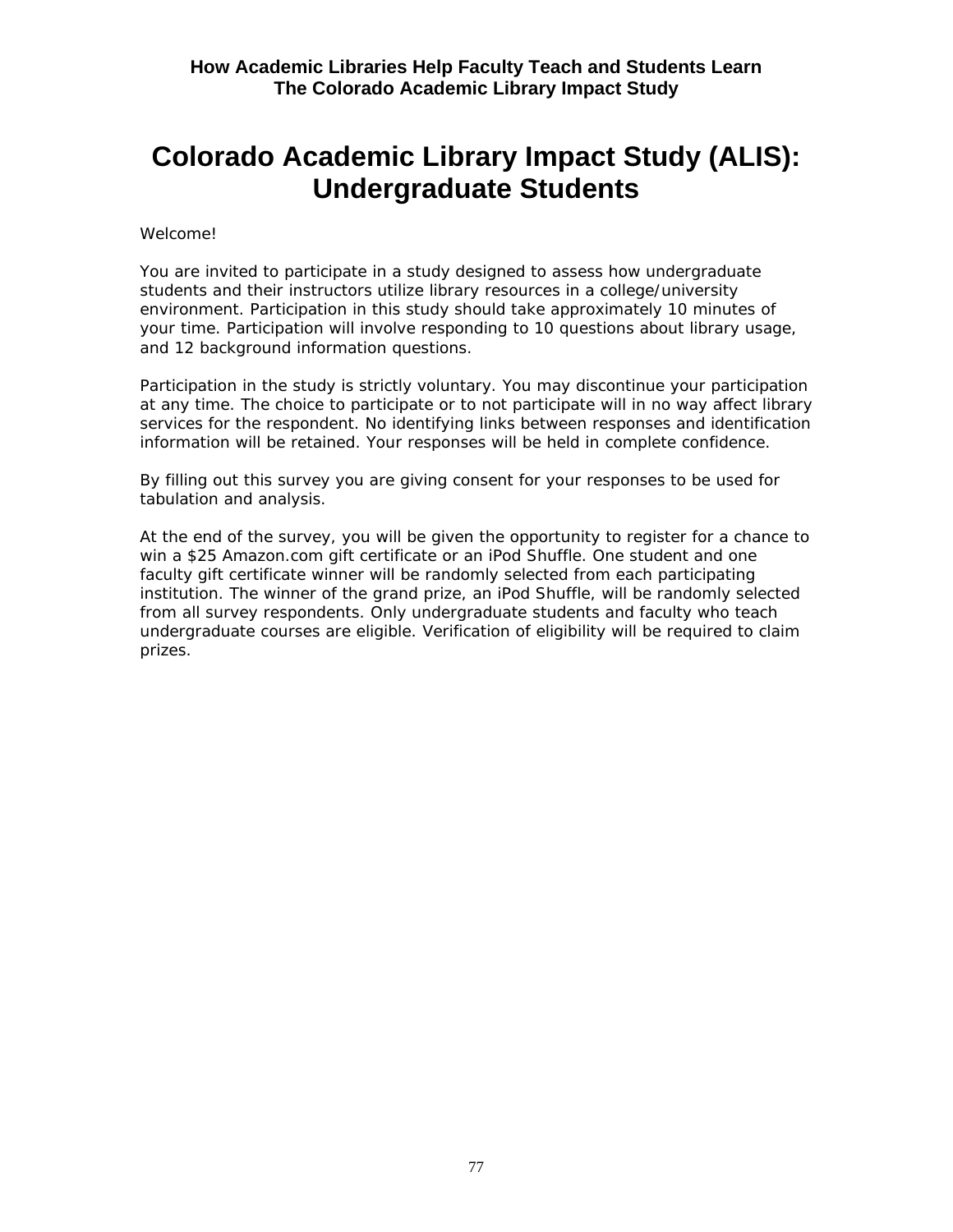# **Usage**

#### **1. How have you learned about using information resources associated with your college or university library? (check all that apply)**

For-credit courses taught by librarians

Library instruction integrated into other (non-library) courses

Online tutorials and guides / online library help / FAQs

Onsite help from library staff

Directions or instructions from faculty

Personal experience / help from other students

 $\Box$ Other (please specify)

#### **2. Of the time you spend using your college/university library resources: (total must equal 100%)**

 $\Box$ % of my time is spent at the library

 $\Box$ % of my time is spent accessing library resources remotely (e.g. via the Internet from elsewhere on campus, from distance education sites, or from home).

#### **3. What are the three most important reasons why you use your college/university library?(please select three)**

 $\Box$  Convenient location

 $\Box$  Hours of operation

Availability of specific materials or information

 $\Box$  Helpfulness of library staff

Availability of computers/electronic resources

 $\Box$  Quiet space for study

Group study space

Comfortable surroundings

Place to meet with friends

Other (please specify)

#### **4. Which of the following library services have you used during the past 12 months?(check all that apply)**

Traditional printed resources (e.g. books, reference materials, periodicals)

Electronic databases/article indexes

Electronic books (E-Books)

Electronic journals (E-Journals)

Video materials (DVD or VHS)

Audio materials

Print resources placed on reserve by your instructor

Electronic reserves

Interlibrary loan/Prospector

Local document delivery (if available)

Information/research services provided by library staff

Computer access

Web connection for laptop or PDA

Laptop/technology equipment checkout (if available)

Meeting/study space

Other (please specify)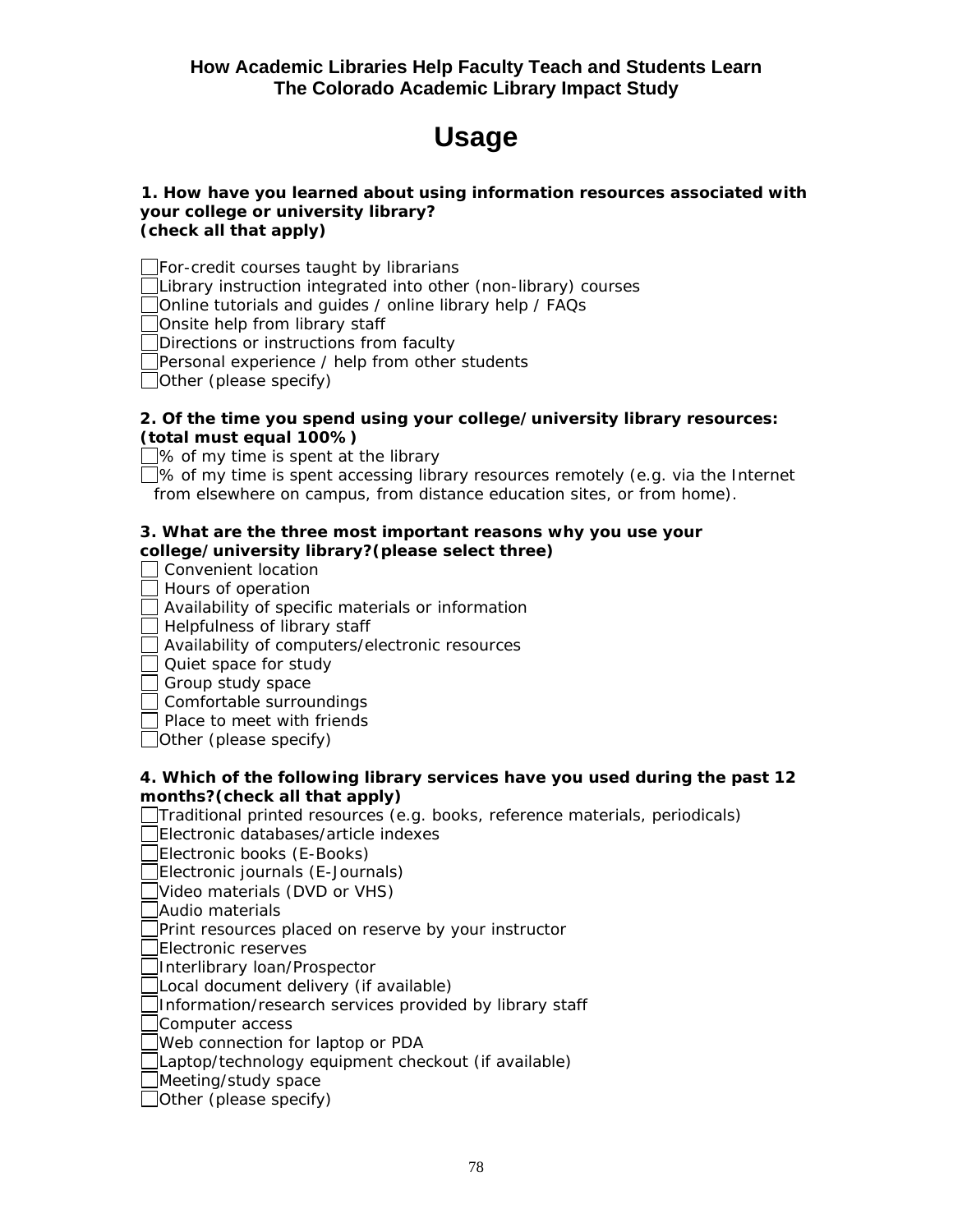## **Outcomes**

Please indicate the degree to which you agree or disagree with the following statements:

| Strongly agree                                                                                                                                                                                                                                                                                                                                                                                                      | Agree | 5. "I usually find the books I need at my college/university library."<br>Disagree                                                                                                                | Strongly disagree |  |  |  |  |
|---------------------------------------------------------------------------------------------------------------------------------------------------------------------------------------------------------------------------------------------------------------------------------------------------------------------------------------------------------------------------------------------------------------------|-------|---------------------------------------------------------------------------------------------------------------------------------------------------------------------------------------------------|-------------------|--|--|--|--|
| 6. "I usually find the print periodicals and journals I need at my<br>college/university library."                                                                                                                                                                                                                                                                                                                  |       |                                                                                                                                                                                                   |                   |  |  |  |  |
| Strongly agree                                                                                                                                                                                                                                                                                                                                                                                                      | Agree | Disagree                                                                                                                                                                                          | Strongly disagree |  |  |  |  |
| college/university library."                                                                                                                                                                                                                                                                                                                                                                                        |       | 7. "I can usually access the electronic resources I need (e.g. electronic<br>databases, online indexes, e-journals, and e-books) through my                                                       |                   |  |  |  |  |
| Strongly agree                                                                                                                                                                                                                                                                                                                                                                                                      | Agree | Disagree                                                                                                                                                                                          | Strongly disagree |  |  |  |  |
| libraries."                                                                                                                                                                                                                                                                                                                                                                                                         |       | 8. "I usually find the materials I need at other public, college, or university                                                                                                                   |                   |  |  |  |  |
| Strongly agree                                                                                                                                                                                                                                                                                                                                                                                                      | Agree | Disagree                                                                                                                                                                                          | Strongly disagree |  |  |  |  |
| Search the library's home catalog.<br>Search the catalogs of other libraries.<br>Request interlibrary loans.<br>Request document delivery (if available).<br>Access electronic reserves.<br>$\Box$ Ask research or reference questions.<br>Learn about finding information.<br>Learn about correctly citing information resources.<br>Learn about library hours, locations, and services.<br>Other (please specify) |       | 9. I have used the library's website to (check all that apply)<br>Search electronically for journal articles using online databases.                                                              |                   |  |  |  |  |
| Choose or refine a topic for a paper.<br>Define or refine research questions.<br>Find books, journal articles, and Web resources.<br>$\Omega$                                                                                                                                                                                                                                                                       |       | 10. The library staff has helped me to (check all that apply)<br>Identify the type and amount of information that I need.<br>Critically evaluate information from books, journals, and Web sites. |                   |  |  |  |  |

□Organize and present my research.

- Cite sources appropriately in my research papers and presentations.
- Explore subjects of interest outside of class.

Use online/electronic resources.

Other (please specify)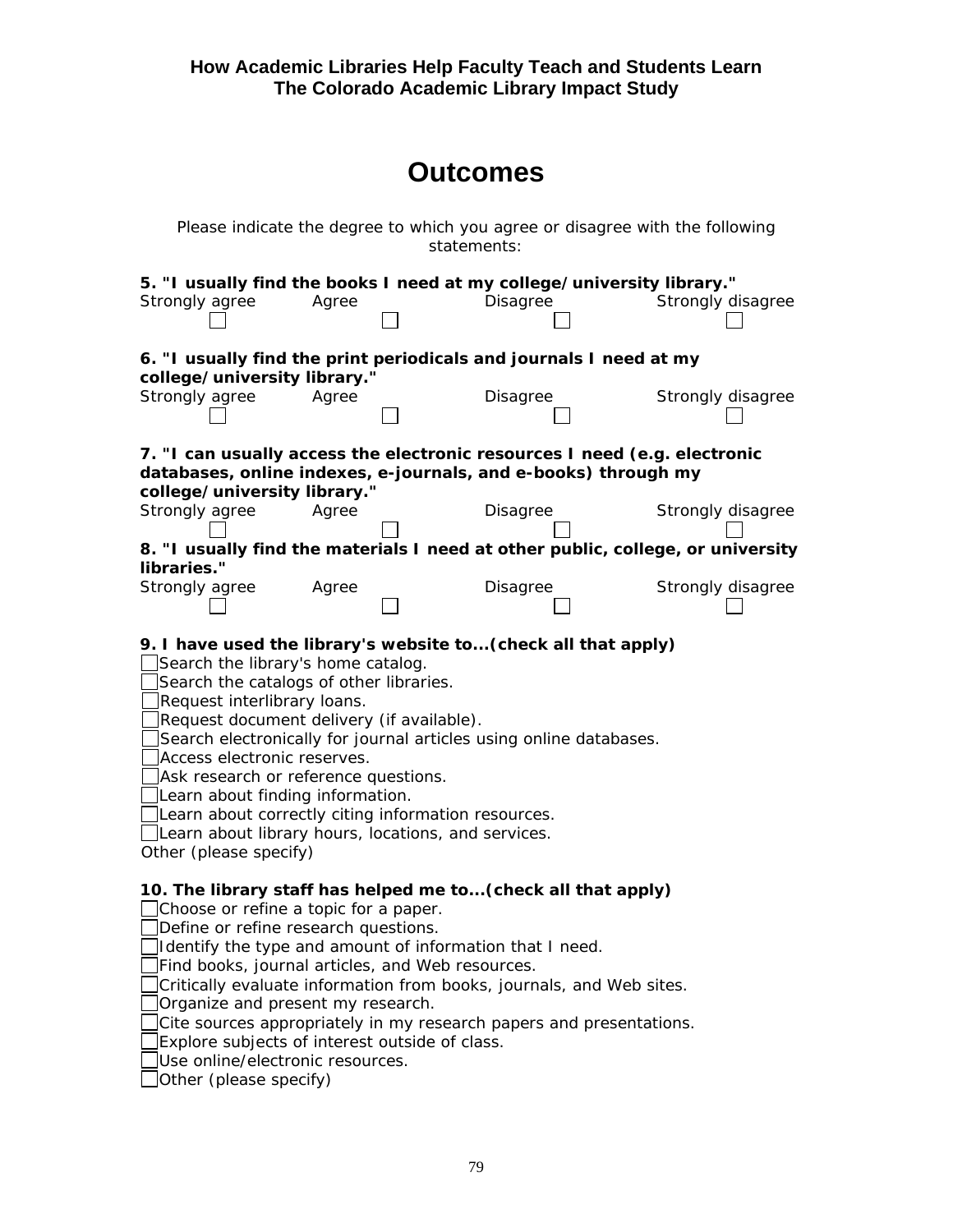## **Background Information**

#### **11. What school(s) do you currently attend?(check all that apply)**

| Adams<br>State<br>College | School<br>of Mines                                                                               | Colorado Colorado<br>State<br>University                                                                | Front<br>Range<br>College             | Otero<br>Junior | Pikes<br>Peak<br>Community College Community College<br>College | State      | Western University<br>Of<br>Colorado<br>At<br>Colorado<br>Springs | University<br>Of<br>Colorado<br>At Denver<br>And<br>Health<br><b>Sciences</b> | University of<br>Denver |
|---------------------------|--------------------------------------------------------------------------------------------------|---------------------------------------------------------------------------------------------------------|---------------------------------------|-----------------|-----------------------------------------------------------------|------------|-------------------------------------------------------------------|-------------------------------------------------------------------------------|-------------------------|
|                           |                                                                                                  |                                                                                                         |                                       |                 |                                                                 |            |                                                                   | Center                                                                        |                         |
| $\Box$ Part-time          |                                                                                                  |                                                                                                         | 12. Do you attend school (select one) |                 |                                                                 | Full-time  |                                                                   |                                                                               |                         |
| $\Box$ On campus          |                                                                                                  |                                                                                                         | 13. Do you live (select one)          |                 |                                                                 | Off campus |                                                                   |                                                                               |                         |
|                           | 14. Do you attend classes (check all that apply)<br>On Campus<br>Via a distance learning program |                                                                                                         |                                       |                 |                                                                 |            |                                                                   |                                                                               |                         |
| <b>Business</b>           | Humanities<br>Social Sciences<br>Physical Sciences<br>Engineering                                | <b>Bio-Medical Sciences</b><br>Vocational/Professional<br>Undecided/Undeclared<br>Other (please specify |                                       |                 | 15. What is your major field of study? (select one)             |            |                                                                   |                                                                               |                         |
|                           |                                                                                                  | Undergraduate Student                                                                                   |                                       |                 | 16. What is your current level of study? (select one)           |            | Graduate Student                                                  |                                                                               |                         |
| (select one)              |                                                                                                  |                                                                                                         |                                       |                 | 17. What level of degree are you pursuing in the long-term?     |            |                                                                   |                                                                               |                         |
| Associates                |                                                                                                  |                                                                                                         | <b>Bachelor</b>                       |                 | Masters                                                         |            | Doctoral                                                          |                                                                               | Non-degree              |
|                           |                                                                                                  |                                                                                                         |                                       |                 |                                                                 |            |                                                                   |                                                                               |                         |
|                           |                                                                                                  | 18. What is your age?                                                                                   |                                       |                 |                                                                 |            |                                                                   |                                                                               |                         |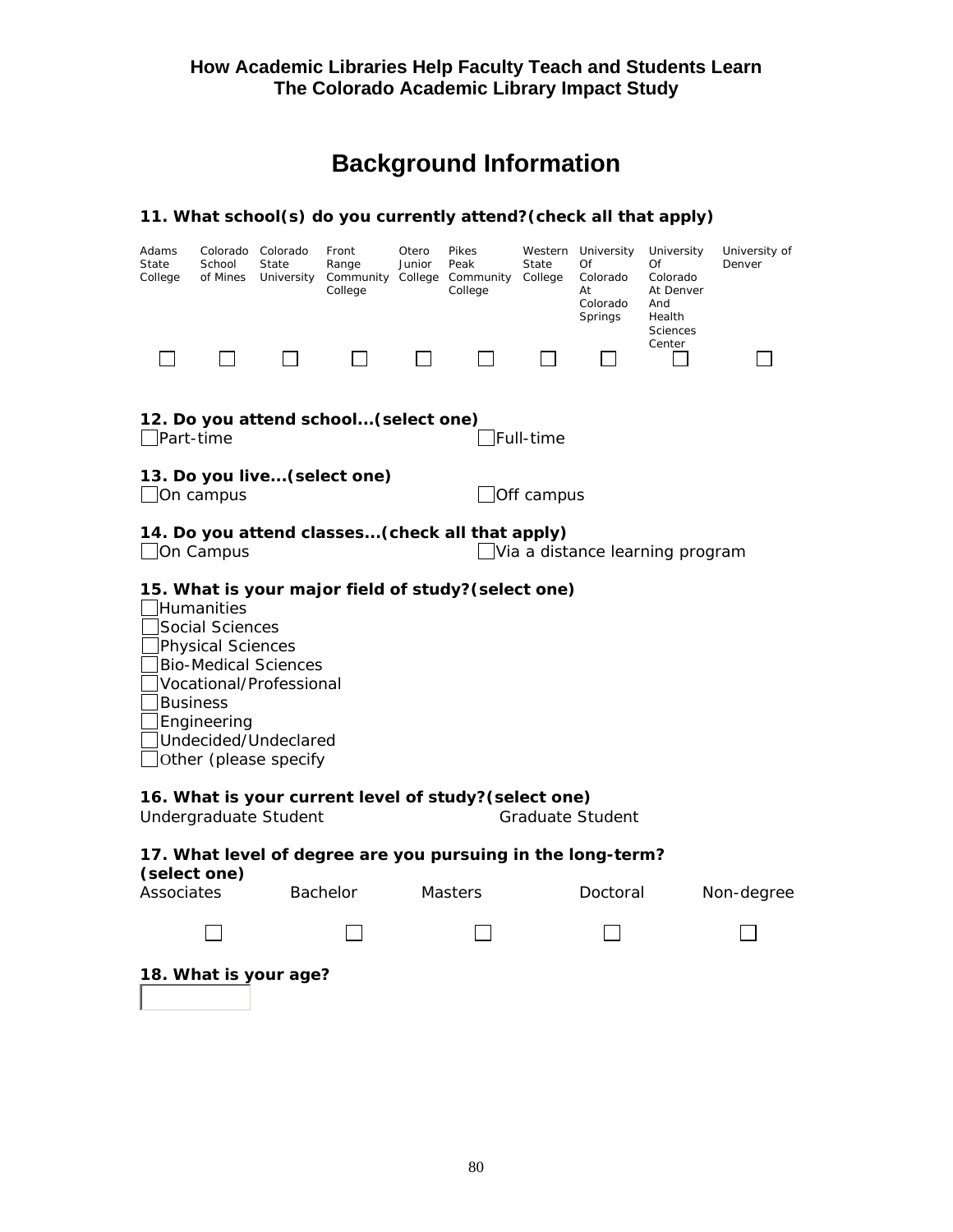| 19. U.S./International Student Status (select one)<br>$\Box$ U.S. student                                                                                                                                                               | International student |                   |
|-----------------------------------------------------------------------------------------------------------------------------------------------------------------------------------------------------------------------------------------|-----------------------|-------------------|
| 20. Please indicate what type of school you attended during grades 10-12<br>(or equivalent). (check all that apply)<br>$\Box$ Public high school<br>Private/parochial school<br>Home schooling<br><b>IGED</b><br>Other (please specify) |                       |                   |
| 21. Did you attend high school/secondary school in Colorado?<br>$\Box$ Yes                                                                                                                                                              | INo                   |                   |
| 22. Please indicate to what degree you agree or disagree with the following<br>statement: "My experiences with my high school library prepared me for                                                                                   |                       |                   |
| using my college/university library."                                                                                                                                                                                                   |                       |                   |
| Strongly agree<br>Agree                                                                                                                                                                                                                 | Disagree              | Strongly disagree |
| 23. Comments:                                                                                                                                                                                                                           |                       |                   |

**Thank you for participating in the Colorado Academic Library Impact Study.**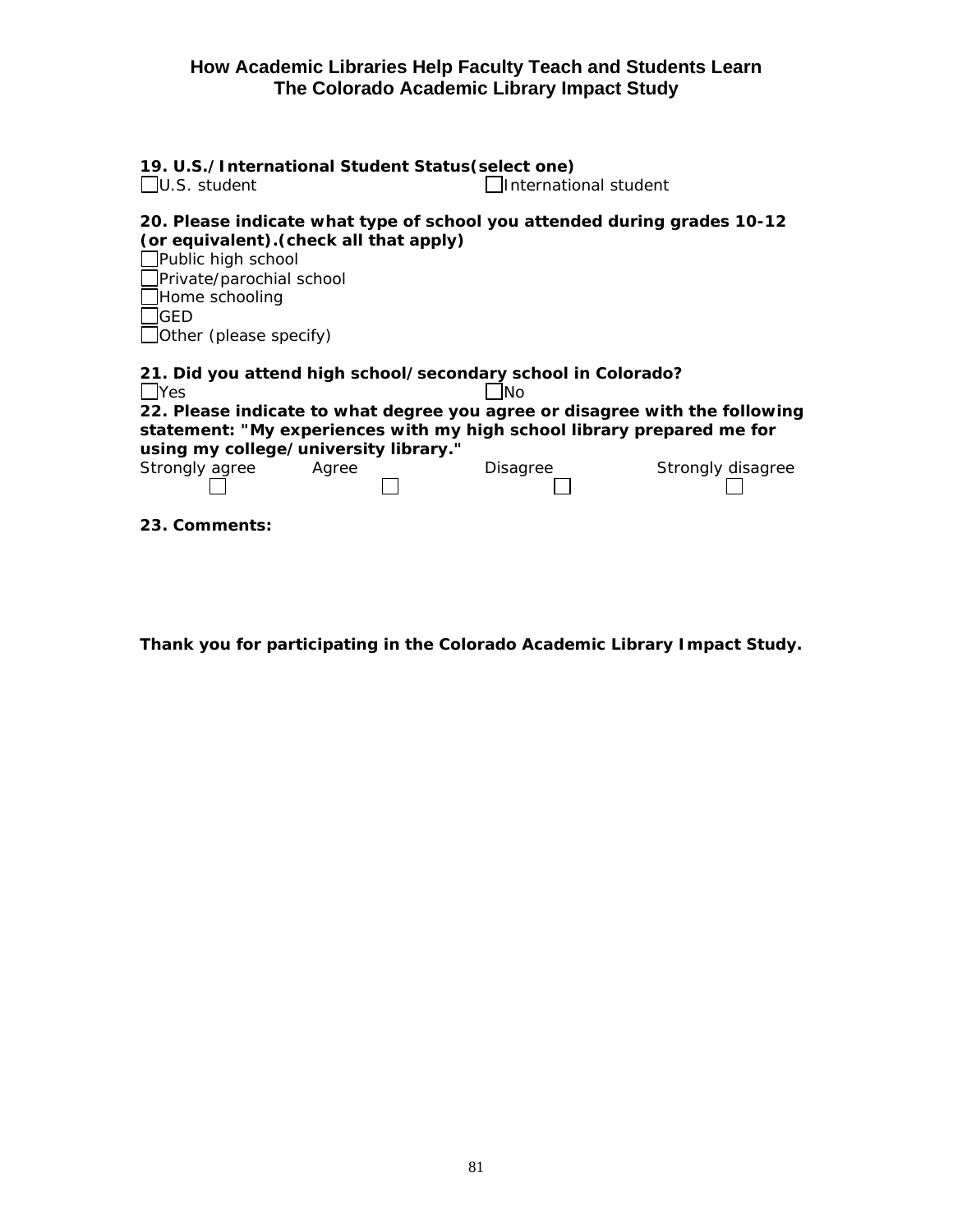# **Colorado Academic Library Impact Study (ALIS): Faculty**

#### Welcome!

You are invited to participate in a study designed to assess how instructors of undergraduate college/university courses and their students utilize their institutions' library resources. Participation in this study should take approximately 10 minutes of your time. Participation will involve responding to 19 questions about library usage, and 5 background information questions.

Participation in the study is strictly voluntary. You may discontinue your participation at any time. The choice to participate or to not participate will in no way affect library services for the respondent. No identifying links between responses and identification information will be retained. Your responses will be held in complete confidence.

By filling out this survey you are giving consent for your responses to be used for tabulation and analysis.

At the end of the survey, you will be given the opportunity to register for a chance to win a \$25 Amazon.com gift certificate or an iPod Shuffle. One student and one faculty gift certificate winner will be randomly selected from each participating institution. The winner of the grand prize, an iPod Shuffle, will be randomly selected from all survey respondents. Only undergraduate students and faculty who teach undergraduate courses are eligible. Verification of eligibility will be required to claim prizes.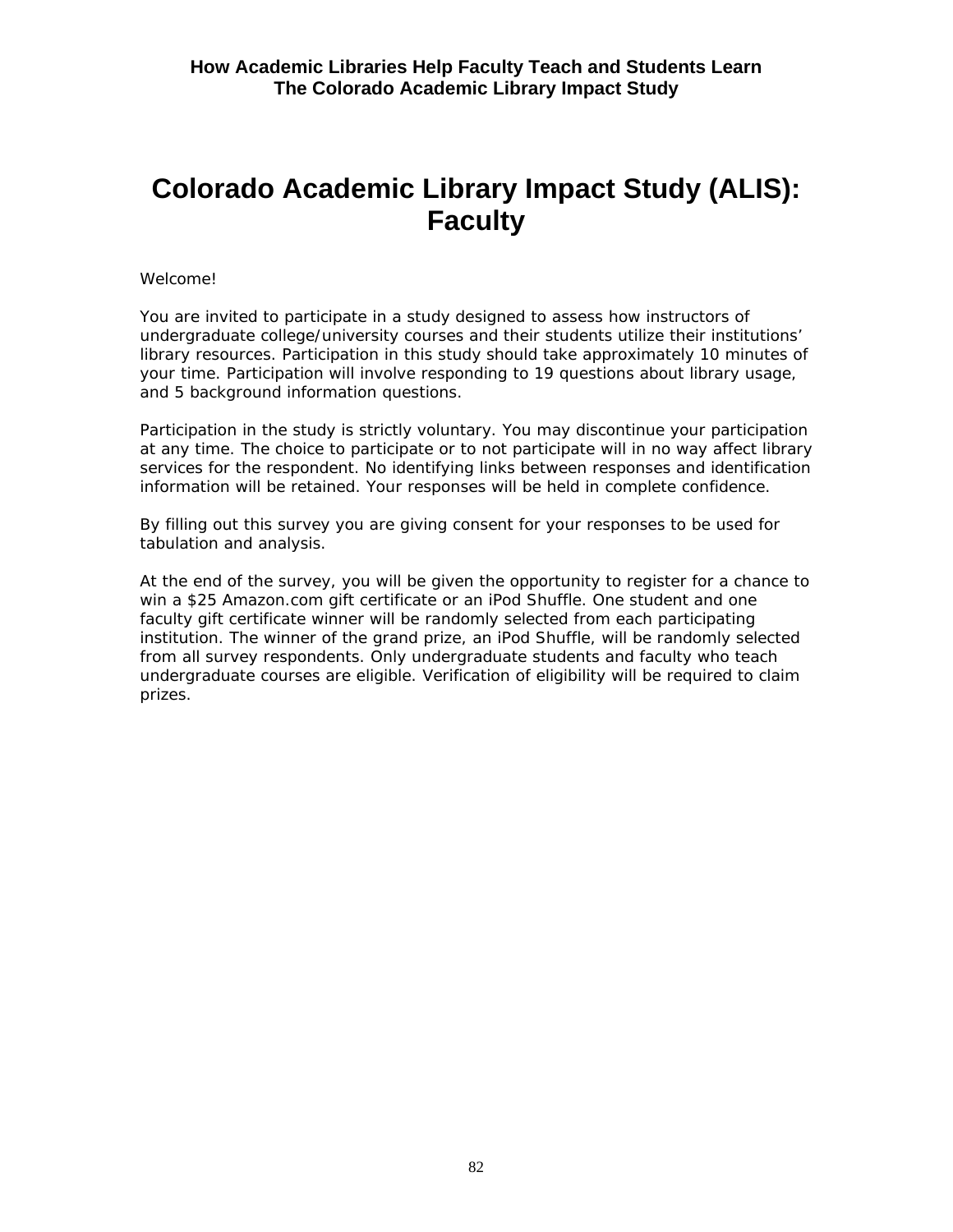# **Usage**

**1. I include bibliographic instruction and/or information literacy sessions at my institution's library as a part of courses that I teach... (select one)**

| Frequently                                  | Sometimes                                                                                                                                     |        | Rarely | Never         |
|---------------------------------------------|-----------------------------------------------------------------------------------------------------------------------------------------------|--------|--------|---------------|
|                                             |                                                                                                                                               |        |        |               |
| library<br>(select one)                     | 2. When preparing a course Webpage, I provide links to electronic<br>databases and other electronic resources available from my institution's |        |        |               |
| Frequently                                  | Sometimes                                                                                                                                     |        | Rarely | <b>Never</b>  |
|                                             |                                                                                                                                               |        |        |               |
| at my institution's library<br>(select one) | 3. For courses that I teach, I utilize traditional (e.g. print) reserve services                                                              |        |        |               |
| Frequently                                  | Sometimes                                                                                                                                     |        | Rarely | Never         |
|                                             |                                                                                                                                               |        |        |               |
| institution's library<br>(select one)       | 4. For courses that I teach, I utilize electronic reserve services at my                                                                      |        |        |               |
| Frequently                                  | Sometimes                                                                                                                                     | Rarely | Never  | Not Available |
|                                             |                                                                                                                                               |        |        |               |
| institution's library<br>(select one)       | 5. For courses that I teach, I recommend the use of print resources at my                                                                     |        |        |               |
| Frequently                                  | Sometimes                                                                                                                                     |        | Rarely | <b>Never</b>  |
|                                             |                                                                                                                                               |        |        |               |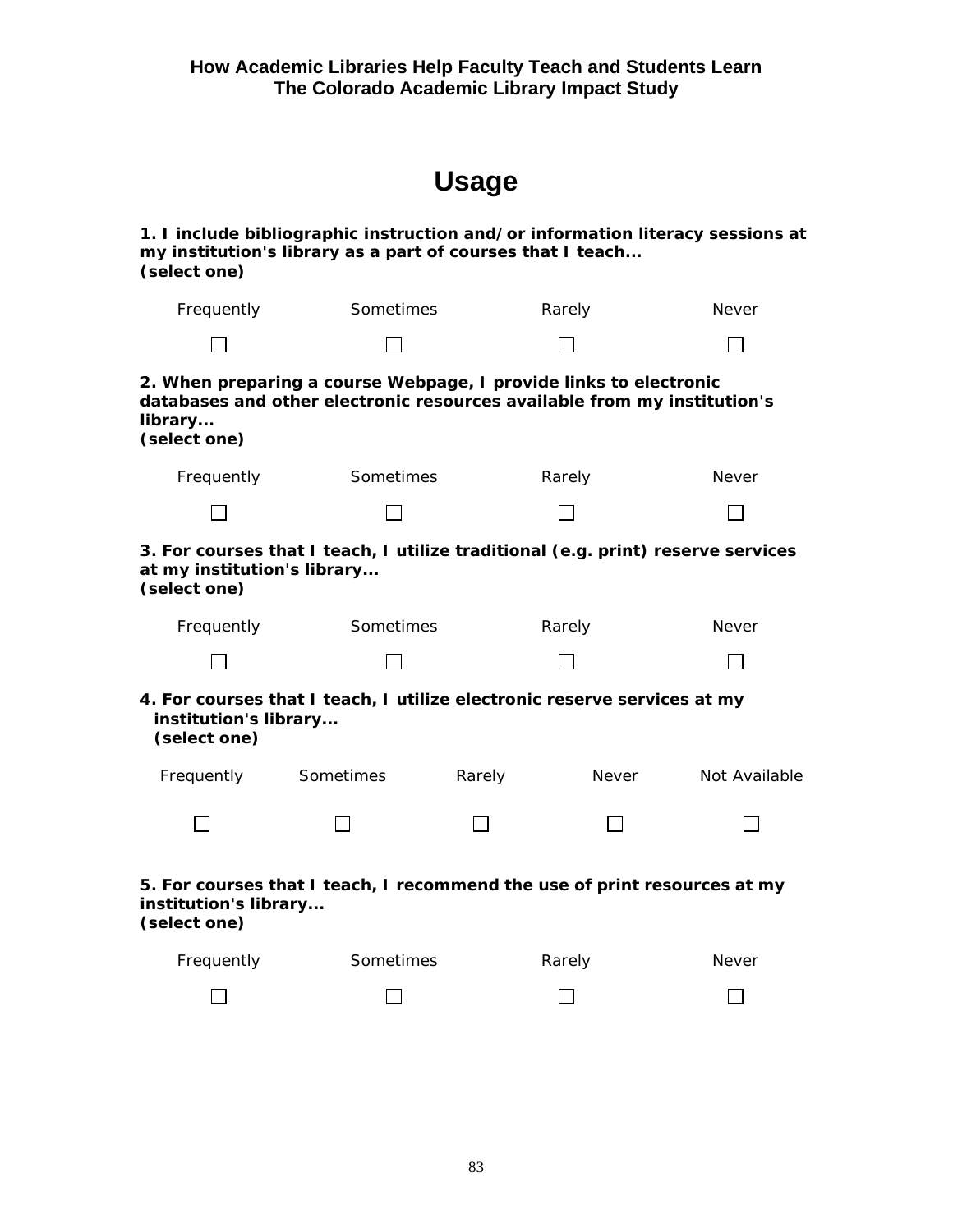| (select one)                                                                                                                     | 6. For courses that I teach, I recommend the use of electronic<br>resources/databases at my institution's library                                                                                                                                                                                                                                                 |        |              |  |  |  |  |
|----------------------------------------------------------------------------------------------------------------------------------|-------------------------------------------------------------------------------------------------------------------------------------------------------------------------------------------------------------------------------------------------------------------------------------------------------------------------------------------------------------------|--------|--------------|--|--|--|--|
| Frequently                                                                                                                       | Sometimes                                                                                                                                                                                                                                                                                                                                                         | Rarely | <b>Never</b> |  |  |  |  |
|                                                                                                                                  |                                                                                                                                                                                                                                                                                                                                                                   |        |              |  |  |  |  |
| (select one)                                                                                                                     | 7. I suggest titles to be purchased for my institution's library                                                                                                                                                                                                                                                                                                  |        |              |  |  |  |  |
| Frequently                                                                                                                       | Sometimes                                                                                                                                                                                                                                                                                                                                                         | Rarely | <b>Never</b> |  |  |  |  |
|                                                                                                                                  |                                                                                                                                                                                                                                                                                                                                                                   |        |              |  |  |  |  |
|                                                                                                                                  | <b>SKIP TO QUESTION 9.)</b><br>Diminishing library resources in the following areas have negatively<br>impacted my ability to fulfill my teaching or research objectives:<br>(check all that apply)<br>$\Box$ Purchase of suggested materials<br>$\Box$ Cancellation of journals<br>$\Box$ Fees imposed for library services<br>$\Box$ Reduction of library hours |        |              |  |  |  |  |
| (total must equal 100%)                                                                                                          | 9. Of the time I spend utilizing my college or university library's resources:                                                                                                                                                                                                                                                                                    |        |              |  |  |  |  |
| % of my time is spent at the library                                                                                             |                                                                                                                                                                                                                                                                                                                                                                   |        |              |  |  |  |  |
| % of my time is spent accessing library resources remotely (e.g. via the<br>Internet from elsewhere on campus, home, or office). |                                                                                                                                                                                                                                                                                                                                                                   |        |              |  |  |  |  |
|                                                                                                                                  |                                                                                                                                                                                                                                                                                                                                                                   |        |              |  |  |  |  |

#### **10. I search other library catalogs (e.g. Prospector, WorldCat, public libraries, other educational institutions) by using links provided by my college or university library's website... (select one)**

| ,,,,,,,,,,<br>Frequently | <b>Sometimes</b> | Rarely | <b>Never</b> |
|--------------------------|------------------|--------|--------------|
|                          |                  |        |              |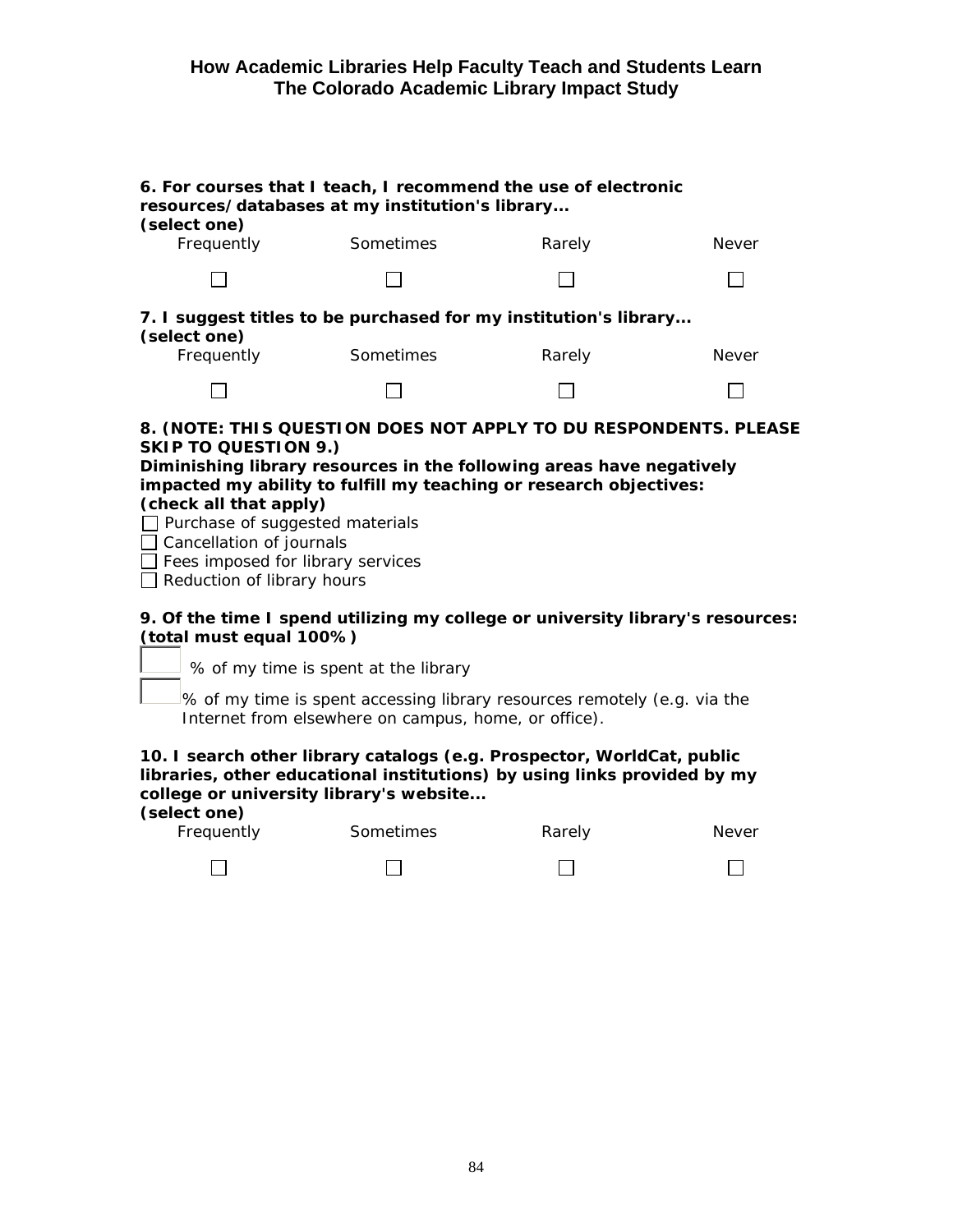#### **11.I have utilized the following library services/resources during the past 12 months:**

#### **(check all that apply)**

 $\Box$  Traditional printed resources (e.g. books, reference materials, periodicals)

- Electronic databases/article indexes
- $\Box$  Electronic books (E-Books)

 $\Box$  Electronic journals (E-Journals

 $\Box$  Special collections/rare books

□ Video materials (DVD or VHS)

Audio materials

Placing print resources on reserve

 $\Box$  Electronic reserves

□ Interlibrary loan/Prospector

- □ Local document delivery (if available)
- □ Computer access

□ Digital connection for laptop or PDA

- □ Laptop/technology equipment checkout (if available)
- □ Meeting/research space

 $\Box$  Facilities for class instruction

□ Library instruction

Reference service

□ Virtual reference service (if available)

 $\Box$  Other (please specify)

#### **12. I have used the library's website to...**

#### **(check all that apply)**

 $\Box$  Search the library's home catalog.

- $\Box$  Search the catalogs of other libraries.
- Request interlibrary loans.
- $\Box$  Request document delivery (if available).
- $\Box$  Search electronically for journal articles using online databases.
- $\Box$  Set up course reserves.
- $\Box$  Obtain research assistance.
- □ Arrange for bibliographic/information literacy instruction.
- $\Box$  Correspond with library staff/department liaisons.
- □ Obtain information about library policies and hours of operation.
- Obtain accurate citation information.
- $\Box$  Obtain information concerning the appropriate utilization of copyrighted information.
- Obtain information about library hours, locations, and services.
- $\Box$  Other (please specify)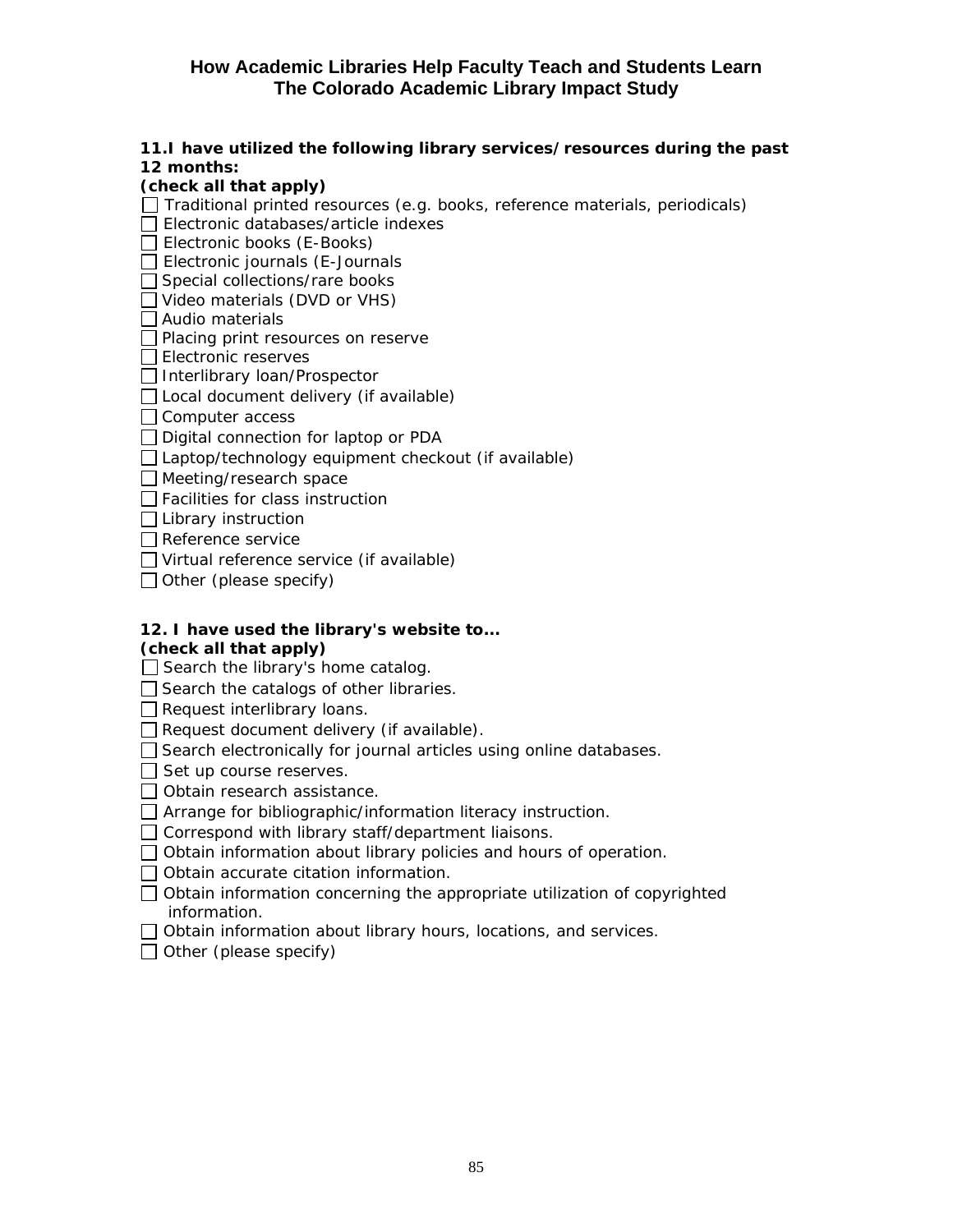### **Outcomes**

Please indicate the degree to which you agree or disagree with the following statements:

| 13. "I usually find the books I need at my institution's library." |       |          |                   |
|--------------------------------------------------------------------|-------|----------|-------------------|
| Strongly agree                                                     | Agree | Disagree | Strongly disagree |
|                                                                    |       |          |                   |
|                                                                    |       |          |                   |

#### **14. "I usually find the print periodicals and journals I need at my institution's library."**

| Strongly agree | Agree | Disagree | Strongly disagree |
|----------------|-------|----------|-------------------|
|                |       |          |                   |

**15. "I can usually access the electronic resources I need (e.g. electronic databases, online indexes, e-journals, and e-books) through my institution's library."** 

| Strongly agree | Agree | Disagree | Strongly disagree |
|----------------|-------|----------|-------------------|
|                |       |          |                   |

**16. "I usually find the materials I need at other public, college, or university libraries."** 

| Strongly agree | Agree | <b>Disagree</b> | Strongly disagree |
|----------------|-------|-----------------|-------------------|
|                |       |                 |                   |

#### **17. The library has supported the development of my instructional plans by... (check all that apply)**

Providing access to materials that have contributed to the conceptual framework of courses.

□Providing access to materials for inclusion in lectures and reading assignments.

□Purchasing print and electronic materials pertinent to my field of study.

Providing access to subject databases and indexes.

Providing information concerning the appropriate use and distribution of copyrighted materials.

□Providing information and assistance regarding the use of new resources.

 $\Box$ Other (please specify)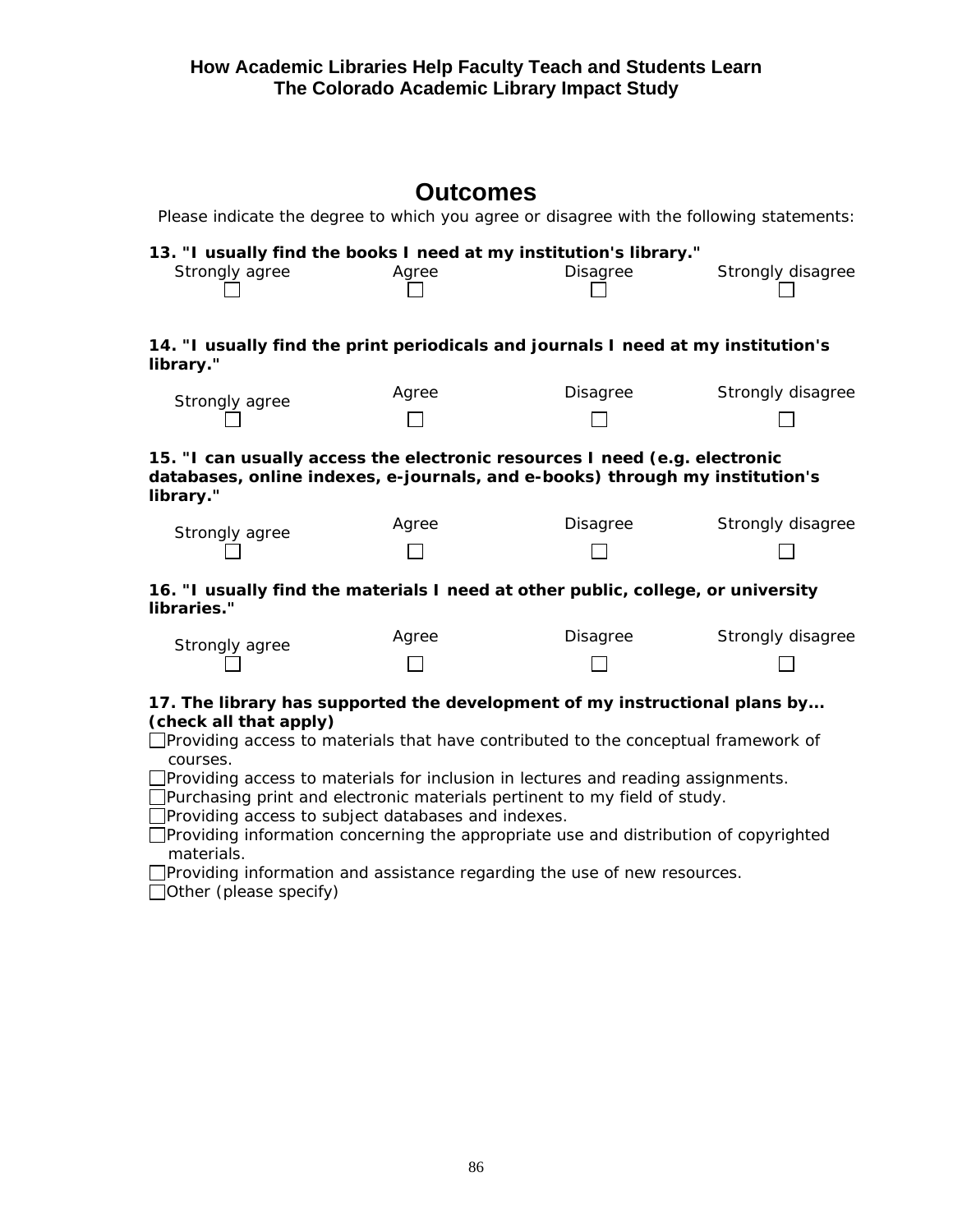#### **18. The library has supported my teaching objectives by: (check all that apply)**

|                   | $\Box$ Providing library instruction to my students (e.g. for-credit courses, instruction integrated |  |
|-------------------|------------------------------------------------------------------------------------------------------|--|
| into my classes). |                                                                                                      |  |

 $\Box$  Providing students with skills to refine their research papers, projects, and presentations.

 $\Box$  Developing specialized Webpages that support my courses.

 $\Box$  Assisting students in finding appropriate information for assignments and projects.

 $\Box$  Providing students with access to specific course materials (e.g. traditional and electronic reserves).

 $\Box$  Providing students with access to hardware and software systems that support my courses.

 $\Box$  Providing delivery of library materials (if available).

□Providing delivery of materials from other libraries (if available).

 $\Box$  Other (please specify)

#### **19. The library has provided facilities for me to...**

#### **(check all that apply)**

 $\Box$  Research independently.

 $\Box$  Research with a group.

Utilize computers/digital technology.

□ Connect my laptop or PDA to the Internet.

□ View video materials or listen to audio materials.

□ Conduct meetings/conferences.

 $\Box$  Other (please specify)